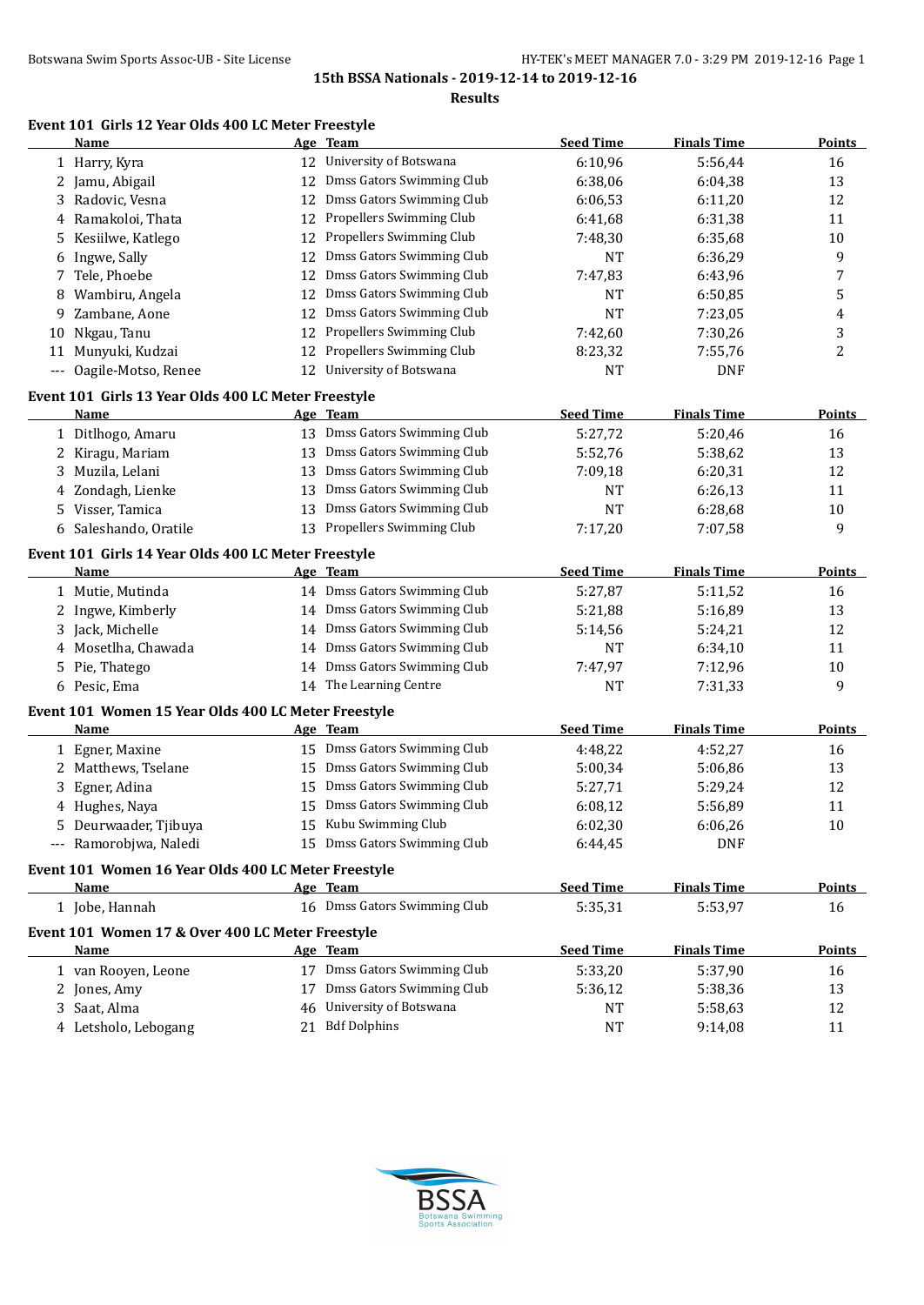## **(Event 101 Women 17 & Over 400 LC Meter Freestyle)**

|       | Name                                               |    | Age Team                          | <b>Seed Time</b> | <b>Finals Time</b> | <b>Points</b> |
|-------|----------------------------------------------------|----|-----------------------------------|------------------|--------------------|---------------|
|       | 5 Macheng, Bakulu                                  |    | 20 Bdf Dolphins                   | 10:01,99         | 9:26,04            | 10            |
|       | Event 102 Boys 12 Year Olds 400 LC Meter Freestyle |    |                                   |                  |                    |               |
|       | Name                                               |    | Age Team                          | <b>Seed Time</b> | <b>Finals Time</b> | <b>Points</b> |
|       | 1 Keitsile, Junior                                 |    | 12 Propellers Swimming Club       | 6:05,31          | 5:52,86            | 16            |
| 2     | Seetso, Nathan                                     |    | 12 Dmss Gators Swimming Club      | 6:47,91          | 5:54,50            | 13            |
|       | 3 Mmelesi, Abaleng                                 | 12 | Propellers Swimming Club          | 6:48,98          | 6:08,35            | 12            |
|       | 4 Mothibatsela, Ntsika                             | 12 | Dmss Gators Swimming Club         | NT               | 6:08,96            | 11            |
|       | 6 Mangani, Kevin                                   | 12 | Propellers Swimming Club          | 6:56,46          | 6:28,55            | 9             |
| 7     | Mutie, Kilonzi                                     | 12 | Dmss Gators Swimming Club         | NT               | 7:25,66            | 7             |
|       | 8 Manase, Wesley                                   | 12 | The Learning Centre               | 8:22,29          | 8:36,49            | 5             |
| $---$ | Haskins, Ethan                                     |    | 12 Gaborone Aquatic Club/W.babies | NT               | <b>NS</b>          |               |
|       | Event 102 Boys 13 Year Olds 400 LC Meter Freestyle |    |                                   |                  |                    |               |
|       | <b>Name</b>                                        |    | Age Team                          | <b>Seed Time</b> | <b>Finals Time</b> | <b>Points</b> |
|       | 1 Mokobi, Kgotla                                   |    | 13 Dmss Gators Swimming Club      | 6:51,03          | 5:22,40            | 16            |
|       | 2 Matthews, Mmusi                                  |    | 13 Dmss Gators Swimming Club      | 6:57,66          | 5:46,35            | 13            |
|       | 3 De Jesus, Jon Martin                             | 13 | Dmss Gators Swimming Club         | 6:15,65          | 5:51,74            | 12            |
|       | 4 Lee, Hyun Dong                                   | 13 | Dmss Gators Swimming Club         | 6:04,70          | 5:52,40            | 11            |
| *5    | Garmroudi, Yusurf                                  | 13 | Gaborone Aquatic Club/W.babies    | 6:37,00          | 6:13,79            | 10            |
| *5    | Nsingo, David                                      | 13 | The Learning Centre               | 7:03,90          | 6:39,27            | 10            |
|       | 6 Scharnick, Adriaan                               | 13 | Propellers Swimming Club          | 7:41,53          | 6:40,69            | 9             |
| 7     | Ramorobjwa, Lengwe                                 | 13 | Dmss Gators Swimming Club         | 7:10,21          | 7:14,52            | 7             |
|       | 8 Matebisi, Loago                                  |    | 13 The Learning Centre            | NT               | 8:31,50            | 5             |
|       | Event 102 Boys 14 Year Olds 400 LC Meter Freestyle |    |                                   |                  |                    |               |
|       | Name                                               |    | Age Team                          | <b>Seed Time</b> | <b>Finals Time</b> | <b>Points</b> |
|       | 1 Molefe, Lerako                                   |    | 14 University of Botswana         | 6:09,80          | 5:48,47            | 16            |
|       | 2 Raditladi, Lungile                               |    | 14 University of Botswana         | <b>NT</b>        | 6:59,13            | 13            |
|       | 3 Liu, Shawn                                       |    | 14 The Learning Centre            | NT               | 7:24,53            | 12            |
|       | 4 Motlhabane, Pule P                               |    | 14 Propellers Swimming Club       | 8:02,75          | 8:15,31            | 11            |
|       | Event 102 Men 15 Year Olds 400 LC Meter Freestyle  |    |                                   |                  |                    |               |
|       | Name                                               |    | Age Team                          | <b>Seed Time</b> | <b>Finals Time</b> | <b>Points</b> |
|       | 1 van Rooyen, Benco                                |    | 15 Dmss Gators Swimming Club      | 4:54,41          | 4:51,58            | 16            |
|       | 2 Palmer, James                                    |    | 15 The Falcons Swimming Club      | 5:30,89          | 5:38,19            | 13            |
|       | 3 Norman, Daniel                                   |    | 15 The Falcons Swimming Club      | 5:38,00          | 5:53,24            | 12            |
|       | 4 Khango, Kitso                                    |    | 15 Kubu Swimming Club             | 6:26,60          | 6:32,40            | 11            |
|       | 5 Seleke, Thabiso                                  |    | 15 Bdf Dolphins                   | 8:26,50          | 7:09,27            | 10            |
|       | --- Marumo, Lefika                                 |    | 15 Dmss Gators Swimming Club      | 5:51,29          | DQ                 |               |
|       | Event 102 Men 16 Year Olds 400 LC Meter Freestyle  |    |                                   |                  |                    |               |
|       | Name                                               |    | Age Team                          | <b>Seed Time</b> | <b>Finals Time</b> | <b>Points</b> |
|       | 1 Bekker, Andile                                   |    | 16 Dmss Gators Swimming Club      | 4:14,98          | 4:30,04            | 16            |
|       | 2 Walsh, Patrick                                   | 16 | Dmss Gators Swimming Club         | 4:48,73          | 4:50,26            | 13            |
| 3.    | Mosime, Theo M                                     | 16 | Dmss Gators Swimming Club         | 6:16,39          | 5:57,81            | 12            |
|       | --- Harry, Ethan                                   |    | 16 University of Botswana         | 5:57,70          | DQ                 |               |
|       | Event 102 Men 17 & Over 400 LC Meter Freestyle     |    |                                   |                  |                    |               |
|       | Name                                               |    | Age Team                          | <b>Seed Time</b> | <b>Finals Time</b> | <b>Points</b> |
|       |                                                    |    |                                   |                  |                    |               |

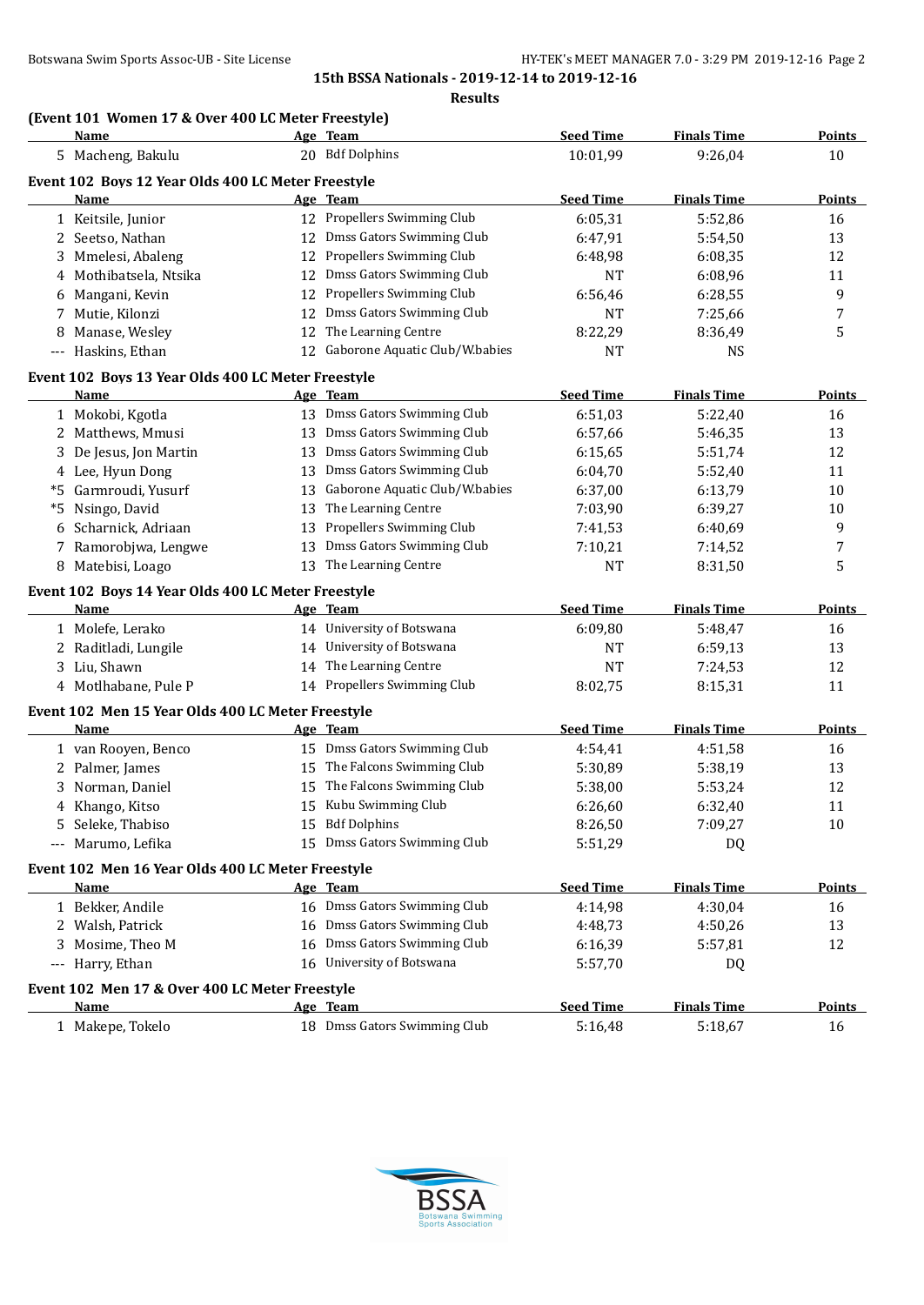**Results**

# **(Event 102 Men 17 & Over 400 LC Meter Freestyle)**

|                      | Name                                                |    | Age Team                              | <b>Seed Time</b> | <b>Finals Time</b> | <b>Points</b> |
|----------------------|-----------------------------------------------------|----|---------------------------------------|------------------|--------------------|---------------|
|                      | 2 Dzingai, Solomon                                  |    | 19 University of Botswana             | 6:04,74          | 5:27,10            | 13            |
| 3                    | Jobe, Nicholas                                      | 18 | Dmss Gators Swimming Club             | 5:48,18          | 5:57,52            | 12            |
| 4                    | Freeman, Peter                                      | 45 | Dmss Gators Swimming Club             | 6:21,68          | 6:20,59            | 11            |
| 5                    | Watson, Trevor                                      | 44 | Dmss Gators Swimming Club             | 6:25,90          | 6:37,83            | 10            |
| 6                    | Moffat, Omphile                                     | 27 | <b>Bdf Dolphins</b>                   | 6:29,56          | 6:45,77            | 9             |
| 7                    | Moswetsi, Thato                                     | 22 | <b>Bdf Dolphins</b>                   | 7:20,00          | 6:55,94            | 7             |
| 8                    | Gachala, Lawrence                                   | 49 | <b>Bdf Dolphins</b>                   | 6:53,64          | 7:18,36            | 5             |
| 9                    | Mabote, Leruo                                       | 23 | <b>Bdf Dolphins</b>                   | <b>NT</b>        | 7:26,99            | 4             |
|                      | 10 Matsake, Kutlwano                                | 19 | <b>Bdf Dolphins</b>                   | 7:56,26          | 7:29,98            | 3             |
|                      | 11 Kopano, Thabo                                    | 24 | <b>Bdf Dolphins</b>                   | 7:39,06          | 8:02,91            | 2             |
|                      | 12 Saat, Urmas                                      | 56 | University of Botswana                | NT               | 8:15,26            | 1             |
|                      | --- Kandela, Rawa                                   | 17 | University of Botswana                | <b>NT</b>        | <b>NS</b>          |               |
|                      | Event 103 Girls 10 Year Olds 100 LC Meter Butterfly |    |                                       |                  |                    |               |
|                      | Name                                                |    | Age Team                              | <b>Seed Time</b> | <b>Finals Time</b> | <b>Points</b> |
|                      | 1 Makandwa, Tinodana                                |    | 10 Dmss Gators Swimming Club          | <b>NT</b>        | 1:54,43            | 16            |
|                      | 2 Saleshando, Melodi                                |    | 10 Propellers Swimming Club           | <b>NT</b>        | 1:57,25            | 13            |
|                      | --- Molelowatladi, Realeboga                        |    | 10 Gaborone Aquatic Club/W.babies     | <b>NT</b>        | DQ                 |               |
|                      | --- Evans, Imogen                                   |    | 10 Dmss Gators Swimming Club          | 1:50,06          | DQ                 |               |
|                      | --- Haskins, Camille                                |    | 10 Gaborone Aquatic Club/W.babies     | 2:14,82          | <b>NS</b>          |               |
|                      | Event 103 Girls 11 Year Olds 100 LC Meter Butterfly |    |                                       |                  |                    |               |
|                      | <b>Name</b>                                         |    | Age Team                              | <b>Seed Time</b> | <b>Finals Time</b> | <b>Points</b> |
|                      | 1 Cho, Eunjeong                                     |    | 11 Dmss Gators Swimming Club          | 1:55,07          | 1:52,06            | 16            |
|                      | 2 Baleseng, Arefa                                   |    | 11 Bdf Dolphins                       | NT               | 1:52,11            | 13            |
|                      | --- White, Jenna                                    |    | 11 Kubu Swimming Club                 | NT               | DQ                 |               |
|                      |                                                     |    |                                       |                  |                    |               |
|                      | Event 103 Girls 12 Year Olds 100 LC Meter Butterfly |    |                                       | <b>Seed Time</b> | <b>Finals Time</b> | <b>Points</b> |
|                      | Name                                                |    | Age Team<br>12 University of Botswana |                  |                    |               |
|                      | 1 Harry, Kyra                                       |    | Dmss Gators Swimming Club             | 1:20,28          | 1:20,61            | 16            |
| 2                    | Radovic, Vesna                                      | 12 |                                       | 1:42,95          | 1:41,88            | 13            |
| 3                    | Zambane, Aone                                       | 12 | Dmss Gators Swimming Club             | 1:49,68          | 1:50,22            | 12            |
| 4                    | Tele, Phoebe                                        | 12 | Dmss Gators Swimming Club             | 1:43,56          | 1:50,24            | 11            |
| 5                    | Ramakoloi, Thata                                    | 12 | Propellers Swimming Club              | NT               | 1:55,73            | 10            |
| 6                    | Kesiilwe, Katlego                                   | 12 | Propellers Swimming Club              | 2:08,01          | 2:18,29            | 9             |
|                      | --- Oagile-Motso, Renee                             | 12 | University of Botswana                | NT               | DQ                 |               |
|                      | Event 103 Girls 13 Year Olds 100 LC Meter Butterfly |    |                                       |                  |                    |               |
|                      | Name                                                |    | Age Team                              | <b>Seed Time</b> | <b>Finals Time</b> | <b>Points</b> |
|                      | 1 Kiragu, Mariam                                    |    | 13 Dmss Gators Swimming Club          | 1:26,06          | 1:30,04            | 16            |
| 2                    | Muzila, Lelani                                      | 13 | Dmss Gators Swimming Club             | 1:42,47          | 1:44,13            | 13            |
| 3                    | Visser, Tamica                                      | 13 | Dmss Gators Swimming Club             | 1:42,28          | 1:44,63            | 12            |
| 4                    | Zondagh, Lienke                                     | 13 | Dmss Gators Swimming Club             | NT               | 1:51,38            | 11            |
| $\qquad \qquad -$    | Ditlhogo, Amaru                                     | 13 | Dmss Gators Swimming Club             | 1:23,92          | DQ                 |               |
| $\scriptstyle\cdots$ | Khama, Warona                                       | 13 | Kubu Swimming Club                    | 1:37,30          | <b>NS</b>          |               |
|                      | Event 103 Girls 14 Year Olds 100 LC Meter Butterfly |    |                                       |                  |                    |               |
|                      | Name                                                |    | Age Team                              | <b>Seed Time</b> | <b>Finals Time</b> | <b>Points</b> |
|                      | 1 Mutie, Mutinda                                    |    | 14 Dmss Gators Swimming Club          | 1:15,47          | 1:16,19            | 16            |
| 2                    | Ingwe, Kimberly                                     |    | 14 Dmss Gators Swimming Club          | 1:23,00          | 1:17,76            | 13            |
|                      | 3 Jack, Michelle                                    |    | 14 Dmss Gators Swimming Club          | 1:22,32          | 1:28,07            | 12            |

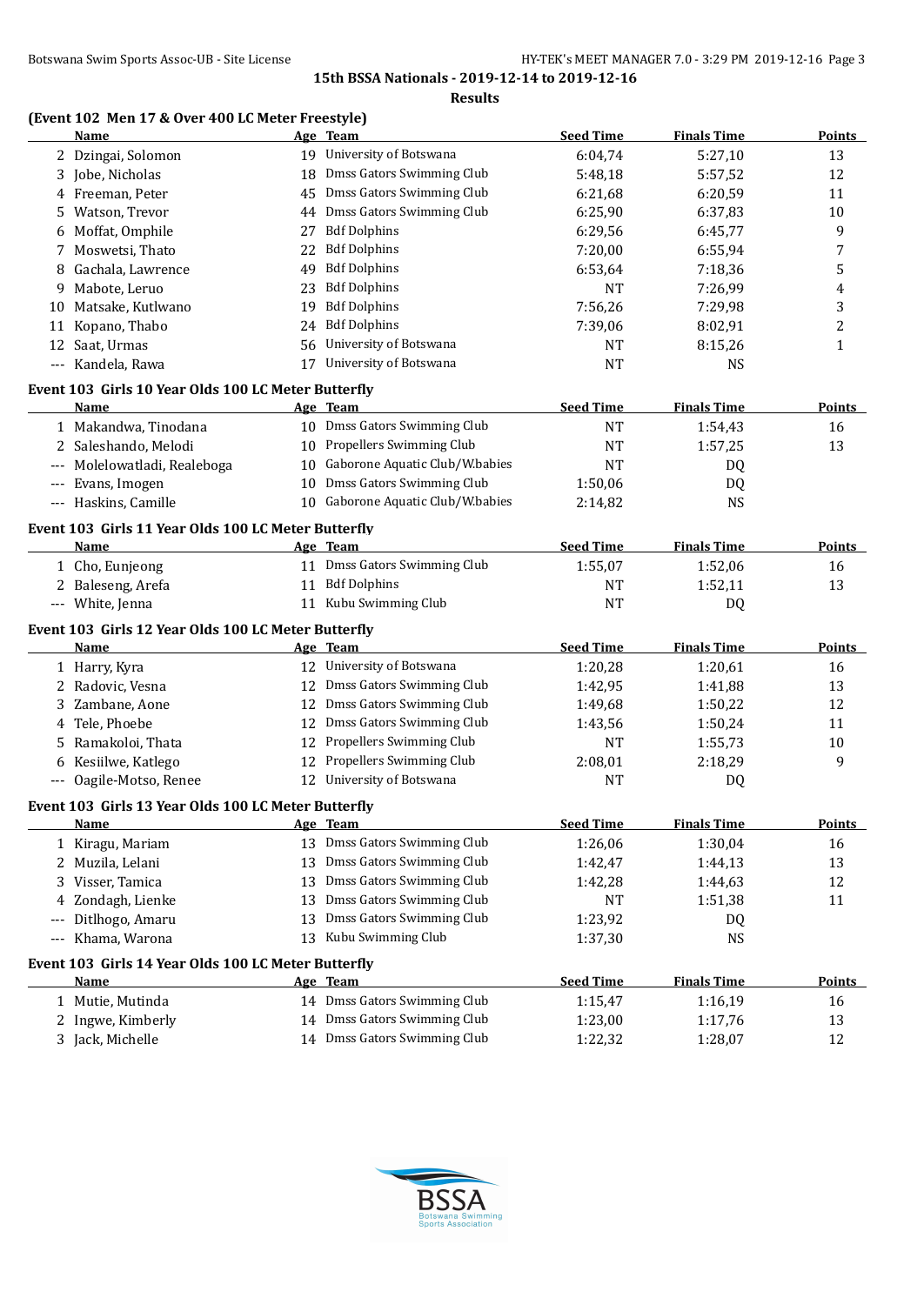|                                                                   |    | <b>Results</b>                                   |                  |                    |               |
|-------------------------------------------------------------------|----|--------------------------------------------------|------------------|--------------------|---------------|
| (Event 103 Girls 14 Year Olds 100 LC Meter Butterfly)             |    |                                                  |                  |                    |               |
| <b>Name</b>                                                       |    | Age Team                                         | <b>Seed Time</b> | <b>Finals Time</b> | <b>Points</b> |
| 4 Pieterse, Megan                                                 |    | 14 Phoenix Swimming Club                         | 1:42,03          | 1:41,50            | 11            |
| 5 Mosetlha, Chawada                                               |    | 14 Dmss Gators Swimming Club                     | 1:49,37          | 1:44,53            | 10            |
| 6 Pie, Thatego                                                    |    | 14 Dmss Gators Swimming Club                     | 2:04,24          | 1:49,76            | 9             |
| --- Macheng, Khethiwe                                             |    | 14 University of Botswana                        | 2:08,30          | DQ                 |               |
| Event 103 Women 15 Year Olds 100 LC Meter Butterfly               |    |                                                  |                  |                    |               |
| Name                                                              |    | Age Team                                         | <b>Seed Time</b> | <b>Finals Time</b> | <b>Points</b> |
| 1 Egner, Maxine                                                   |    | 15 Dmss Gators Swimming Club                     | 1:11,64          | 1:12,70            | 16            |
| Event 103 Women 16 Year Olds 100 LC Meter Butterfly               |    |                                                  |                  |                    |               |
| Name                                                              |    | Age Team                                         | <b>Seed Time</b> | <b>Finals Time</b> | Points        |
| --- Jobe, Hannah                                                  |    | 16 Dmss Gators Swimming Club                     | 1:27,80          | NS.                |               |
| Event 103 Women 17 & Over 100 LC Meter Butterfly                  |    |                                                  |                  |                    |               |
| <b>Name</b>                                                       |    | Age Team                                         | <b>Seed Time</b> | <b>Finals Time</b> | <b>Points</b> |
| 1 van Rooyen, Leone                                               |    | 17 Dmss Gators Swimming Club                     | 1:21,60          | 1:21,63            | 16            |
| 2 Gondo, Ruvarashe                                                |    | 17 Unattached                                    | 1:25,30          | 1:24,66            | 13            |
| 3 Jones, Amy                                                      |    | 17 Dmss Gators Swimming Club                     | 1:28,80          | 1:26,97            | 12            |
| 4 Letsholo, Lebogang                                              |    | 21 Bdf Dolphins                                  | 2:19,92          | 2:00,96            | 11            |
| --- Nkete, Alora                                                  |    | 18 Dmss Gators Swimming Club                     | 1:32,87          | <b>NS</b>          |               |
| Event 104 Boys 10 Year Olds 100 LC Meter Butterfly                |    |                                                  |                  |                    |               |
| <b>Name</b>                                                       |    | Age Team                                         | <b>Seed Time</b> | <b>Finals Time</b> | <b>Points</b> |
| 1 Evans, Elliot                                                   |    | 10 Dmss Gators Swimming Club                     | <b>NT</b>        | 1:51,38            | 16            |
| --- Mokgadi, Thuto                                                |    | 10 Bdf Dolphins                                  | <b>NT</b>        | DQ                 |               |
| Event 104 Boys 11 Year Olds 100 LC Meter Butterfly                |    |                                                  |                  |                    |               |
| Name                                                              |    | Age Team                                         | <b>Seed Time</b> | <b>Finals Time</b> | <b>Points</b> |
| 1 Khonat, Rayhan                                                  |    | 11 Phoenix Swimming Club                         | 1:44,04          | 1:34,50            | 16            |
| 2 Modirelabangwe, Legakwa                                         |    | 11 Gaborone Aquatic Club/W.babies                | 1:43,79          | 1:38,14            | 13            |
| 3 Hamilton, Cain                                                  |    | 11 Kubu Swimming Club                            | NT               | 2:00,72            | 12            |
| 4 Mwangi, Dean                                                    |    | 11 Dmss Gators Swimming Club                     | 2:10,36          | 2:09,37            | 11            |
| 5 Kgengwenyane, Lentle                                            |    | 11 The Learning Centre                           | 2:15,81          | 2:11,25            | 10            |
| 6 Matenge, Larona                                                 |    | 11 Bdf Dolphins                                  | <b>NT</b>        | 2:20,75            | 9             |
| --- Rapson, Zacharey                                              |    | 11 The Learning Centre                           | 1:58,37          | DQ                 |               |
|                                                                   |    |                                                  |                  |                    |               |
| Event 104 Boys 12 Year Olds 100 LC Meter Butterfly<br><u>Name</u> |    | Age Team                                         | <b>Seed Time</b> | <b>Finals Time</b> | <b>Points</b> |
| 1 Keitsile, Junior                                                | 12 | Propellers Swimming Club                         | 1:30,97          | 1:18,32            | 16            |
| Mothibatsela, Ntsika<br>2                                         | 12 | Dmss Gators Swimming Club                        | NT               | 1:22,85            | 13            |
| Seetso, Nathan<br>3                                               | 12 | Dmss Gators Swimming Club                        | 1:30,78          | 1:29,74            | 12            |
| Sethi, Khalil<br>4                                                | 12 | Phoenix Swimming Club                            | 1:33,38          | 1:31,53            | 11            |
| Mmelesi, Abaleng<br>6                                             | 12 | Propellers Swimming Club                         | 1:54,37          | 1:32,14            | 9             |
| Mangani, Kevin<br>7                                               | 12 | Propellers Swimming Club                         | NT               | 1:57,18            | 7             |
| Manase, Wesley<br>8                                               | 12 | The Learning Centre                              | 2:07,83          | 2:02,34            | 5             |
| Haskins, Ethan<br>$\cdots$                                        |    | 12 Gaborone Aquatic Club/W.babies                | 1:36,05          | <b>NS</b>          |               |
|                                                                   |    |                                                  |                  |                    |               |
| Event 104 Boys 13 Year Olds 100 LC Meter Butterfly                |    |                                                  |                  |                    |               |
| <u>Name</u>                                                       |    | Age Team                                         | <b>Seed Time</b> | <b>Finals Time</b> | <b>Points</b> |
| 1 De Jesus, Jon Martin                                            | 13 | Dmss Gators Swimming Club<br>The Learning Centre | 1:37,57          | 1:22,38            | 16            |
| 2 Nsingo, David                                                   | 13 |                                                  | 1:35,19          | 1:36,60            | 13            |
| 3 Lee, Hyun Dong                                                  | 13 | Dmss Gators Swimming Club                        | NT               | 1:37,42            | 12            |

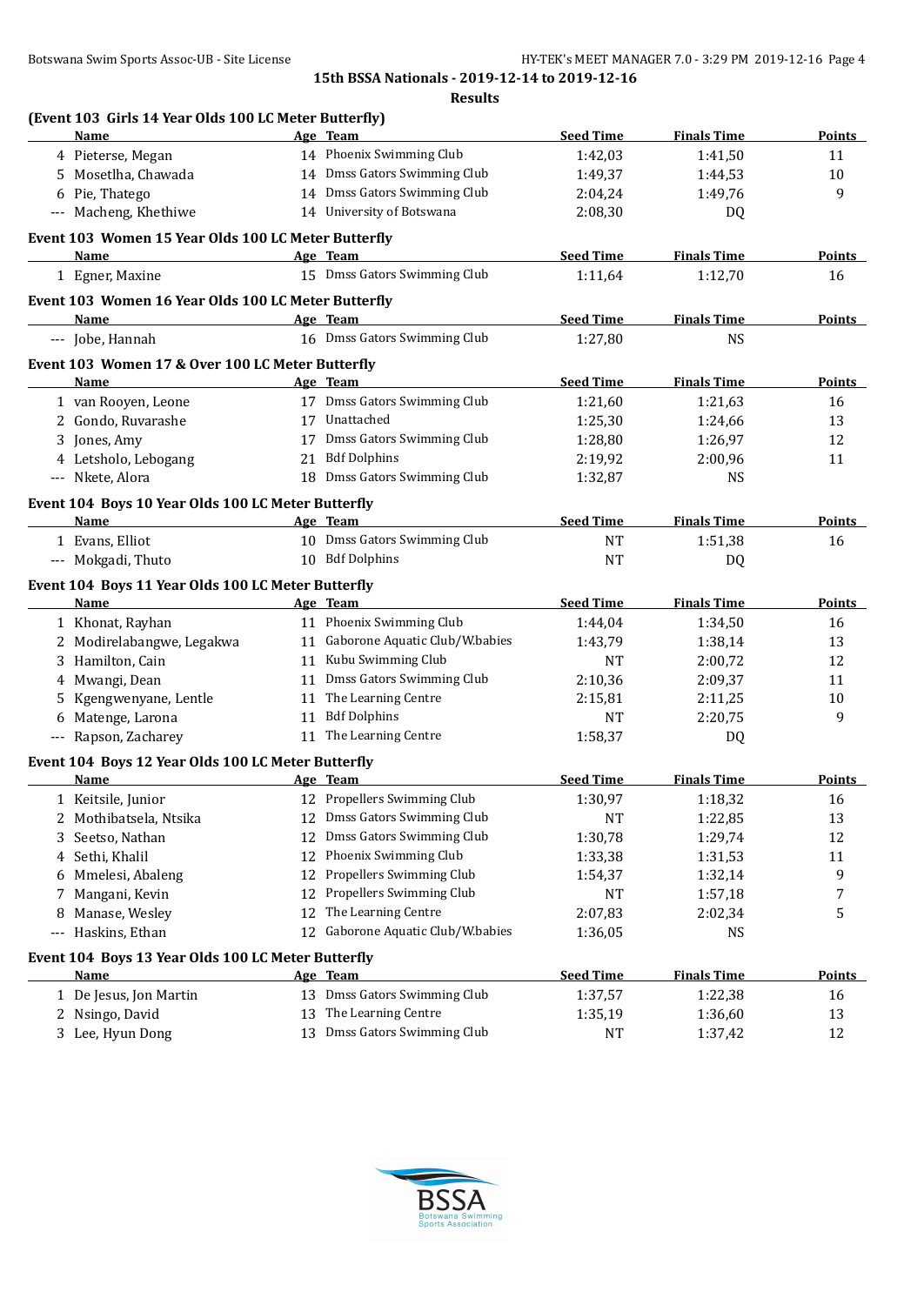| (Event 104 Boys 13 Year Olds 100 LC Meter Butterfly)      |    |                                   |                  |                    |                |
|-----------------------------------------------------------|----|-----------------------------------|------------------|--------------------|----------------|
| Name                                                      |    | Age Team                          | <b>Seed Time</b> | <b>Finals Time</b> | <u>Points </u> |
| 4 Scharnick, Adriaan                                      |    | 13 Propellers Swimming Club       | 1:35,63          | 1:41,26            | 11             |
| *5 Garmroudi, Yusurf                                      |    | 13 Gaborone Aquatic Club/W.babies | 1:28,98          | 1:32,13            | 10             |
| *5 Matebisi, Loago                                        |    | 13 The Learning Centre            | NT               | 2:08,83            | 10             |
| Event 104 Boys 14 Year Olds 100 LC Meter Butterfly        |    |                                   |                  |                    |                |
| Name                                                      |    | Age Team                          | <b>Seed Time</b> | <b>Finals Time</b> | <b>Points</b>  |
| 1 Chisungo, Tawanda                                       |    | 14 The Falcons Swimming Club      | 1:07,32          | 1:10,04            | 16             |
| 2 Molefe, Lerako                                          |    | 14 University of Botswana         | 1:30,44          | 1:33,69            | 13             |
| 3 Raditladi, Lungile                                      |    | 14 University of Botswana         | 1:57,84          | 1:41,32            | 12             |
| Seetso, Thabang<br>---                                    |    | 14 Bdf Dolphins                   | 1:37,70          | DQ                 |                |
| --- Liu, Shawn                                            |    | 14 The Learning Centre            | 1:43,25          | DQ                 |                |
| Event 104 Men 15 Year Olds 100 LC Meter Butterfly         |    |                                   |                  |                    |                |
| Name                                                      |    | Age Team                          | <b>Seed Time</b> | <b>Finals Time</b> | <b>Points</b>  |
| 1 Rai, Tejzoravar                                         |    | 15 Kubu Swimming Club             | 1:13,60          | 1:10,70            | 16             |
| 2 van Rooyen, Benco                                       | 15 | Dmss Gators Swimming Club         | 1:12,90          | 1:12,18            | 13             |
| Sethi, Reyhaan<br>3                                       | 15 | Phoenix Swimming Club             | 1:17,68          | 1:16,38            | 12             |
| 4 Gondo, Takundanashe                                     | 15 | Unattached                        | NT               | 1:18,21            | 11             |
| 5 Norman, Daniel                                          | 15 | The Falcons Swimming Club         | 1:22,55          | 1:23,05            | 10             |
| 6 Palmer, James                                           |    | 15 The Falcons Swimming Club      | 1:26,79          | 1:24,22            | 9              |
|                                                           |    |                                   |                  |                    |                |
| Event 104 Men 16 Year Olds 100 LC Meter Butterfly<br>Name |    | Age Team                          | <b>Seed Time</b> | <b>Finals Time</b> | Points         |
| 1 Walsh, Patrick                                          |    | 16 Dmss Gators Swimming Club      | 1:06,09          | 1:06,48            | 16             |
| 2 Jamu, Alexander                                         |    | 16 Dmss Gators Swimming Club      | 1:06,79          | 1:08,25            | 13             |
| Rouse, Brandon<br>3                                       |    | 16 Gaborone Aquatic Club/W.babies | 1:06,89          | 1:12,32            | 12             |
| 4 Harry, Ethan                                            |    | 16 University of Botswana         | 1:15,56          | 1:15,77            | 11             |
| 5 Mosime, Theo M                                          |    | 16 Dmss Gators Swimming Club      | 1:21,12          | 1:22,04            | 10             |
|                                                           |    |                                   |                  |                    |                |
| Event 104 Men 17 & Over 100 LC Meter Butterfly<br>Name    |    | Age Team                          | <b>Seed Time</b> | <b>Finals Time</b> | <b>Points</b>  |
|                                                           |    | 17 University of Botswana         |                  |                    |                |
| 1 Kgang, Lefa                                             |    |                                   | 1:09,35          | 1:07,69            | 16             |
| Sebikiri, Maemo<br>2                                      | 20 | Dmss Gators Swimming Club         | 1:12,68          | 1:16,04            | 13             |
| Ngorosha, Tatenda                                         | 26 | University of Botswana            | 1:25,92          | 1:19,75            | 12             |
| 4 Rantshabeng, Otsile D                                   | 20 | Dmss Gators Swimming Club         | 1:21,91          | 1:22,13            | 11             |
| Keatshotse, Badiredi<br>5.                                | 32 | <b>Bdf Dolphins</b>               | 1:35,93          | 1:36,05            | 10             |
| 6 Gachala, Lawrence                                       | 49 | <b>Bdf Dolphins</b>               | 1:43,62          | 1:41,00            | 9              |
| Motshwari, Karabo                                         |    | 19 Bdf Dolphins                   | 1:39,46          | 1:44,43            | 7              |
| Mokobi, Bokang<br>8                                       | 29 | <b>Bdf Dolphins</b>               | NT               | 1:45,18            | 5              |
| Kandela, Rawa<br>$---$                                    | 17 | University of Botswana            | <b>NT</b>        | <b>NS</b>          |                |
| Event 105 Girls 10 & Under 50 LC Meter Backstroke         |    |                                   |                  |                    |                |
| <b>Name</b>                                               |    | Age Team                          | <b>Seed Time</b> | <b>Finals Time</b> | <b>Points</b>  |
| 1 Haskins, Camille                                        |    | 10 Gaborone Aquatic Club/W.babies | 46,20            | 43,69              | 16             |
| Saleshando, Melodi<br>2                                   |    | 10 Propellers Swimming Club       | 47,61            | 44,46              | 13             |
| Gondo, Matipaishe<br>3                                    | 9  | Unattached                        | <b>NT</b>        | 45,67              | 12             |
| Makandwa, Tinodana<br>4                                   | 10 | <b>Dmss Gators Swimming Club</b>  | 54,77            | 46,62              | 11             |
| Makgothi, Emelyn<br>5                                     | 10 | Dmss Gators Swimming Club         | 48,83            | 46,90              | 10             |
| 6 Kurewa, Nikita E                                        | 9  | Gaborone Aquatic Club/W.babies    | 52,58            | 47,26              | 9              |
| Thomba, Kuda<br>7                                         | 10 | Dmss Gators Swimming Club         | 50,67            | 47,84              | 7              |
| Molelowatladi, Realeboga<br>8                             |    | 10 Gaborone Aquatic Club/W.babies | 47,43            | 48,26              | 5              |
|                                                           |    |                                   |                  |                    |                |

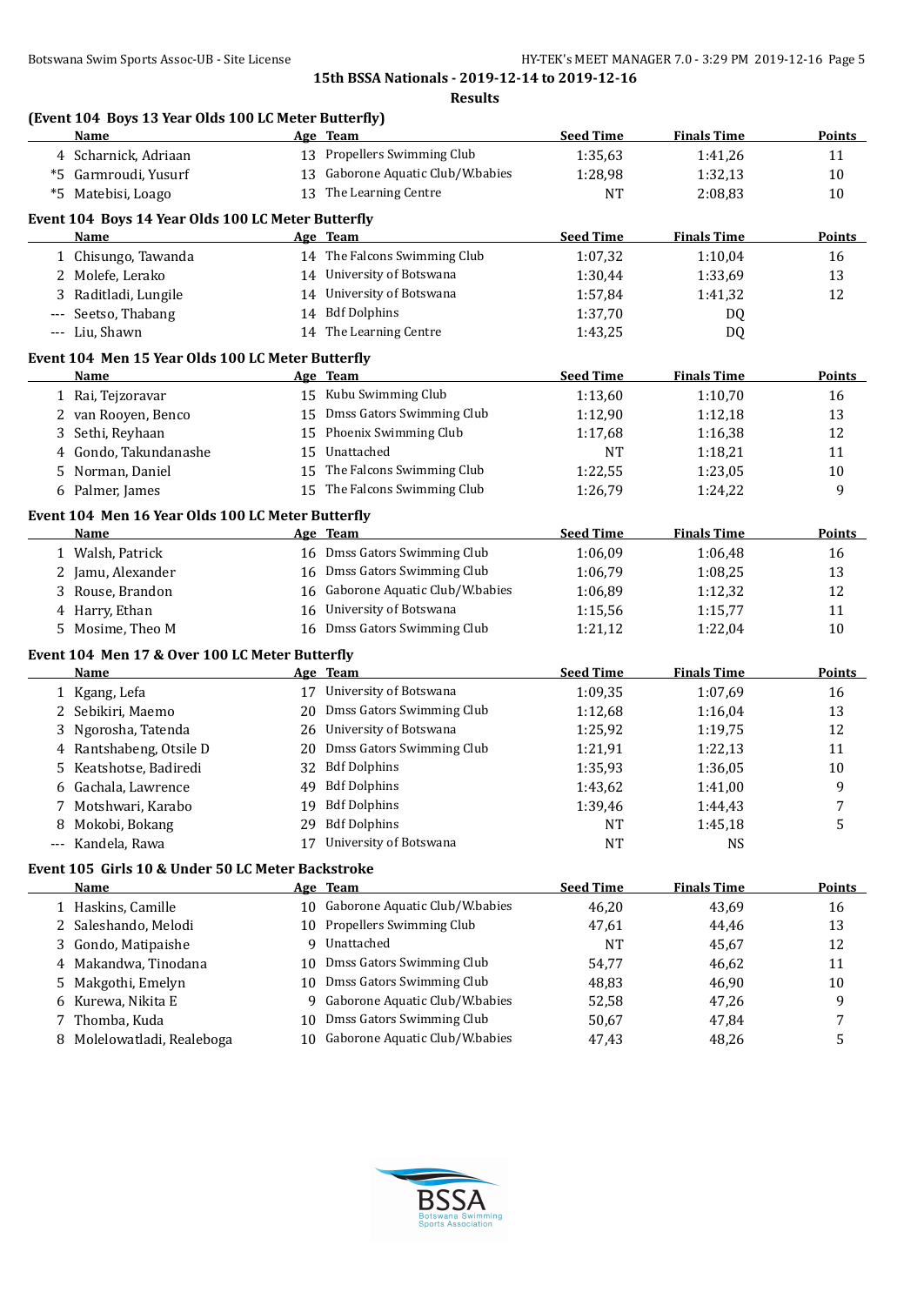#### **Results**

# **(Event 105 Girls 10 & Under 50 LC Meter Backstroke)**

|       | <b>Name</b>                                         |    | Age Team                         | <b>Seed Time</b> | <b>Finals Time</b> | <b>Points</b> |
|-------|-----------------------------------------------------|----|----------------------------------|------------------|--------------------|---------------|
|       | 9 Pelotona, Arona                                   |    | 9 Gaborone Aquatic Club/W.babies | 53,87            | 49,25              | 4             |
|       | 10 Evans, Imogen                                    | 10 | Dmss Gators Swimming Club        | 51,82            | 49,31              | 3             |
| 11    | Sudharshan, Tharsha                                 | 9  | Propellers Swimming Club         | 53,14            | 50,00              | 2             |
|       | 12 Nganunu, Linnea                                  | 10 | Dmss Gators Swimming Club        | NT               | 50,28              | $\mathbf{1}$  |
| 13    | Watson, Bella Ray                                   | 9  | Dmss Gators Swimming Club        | 52,25            | 50,61              |               |
|       | 14 Ndwapi, Shato                                    | 10 | Propellers Swimming Club         | 50,47            | 51,09              |               |
| 15    | Mangana, Samantha                                   | 10 | Propellers Swimming Club         | 56,19            | 52,34              |               |
|       | 16 Mvududu, Joy                                     | 9  | Propellers Swimming Club         | 54,72            | 52,75              |               |
| 17    | Rakanye, Ashley                                     | 10 | Unattached                       | <b>NT</b>        | 53,13              |               |
| 18    | Mojalemotho, Abale                                  | 10 | Propellers Swimming Club         | 58,57            | 54,13              |               |
| 19    | Morebodi, Maeva                                     | 8  | Propellers Swimming Club         | 54,24            | 54,29              |               |
| 20    | Boiteto, Sarona                                     | 9  | Gaborone Aquatic Club/W.babies   | 1:06,39          | 54,40              |               |
| 21    | Shaikh, Azra                                        | 9  | Kubu Swimming Club               | <b>NT</b>        | 54,87              |               |
| 22    | Kesiilwe, Kutlo                                     | 9  | Propellers Swimming Club         | 55,32            | 55,87              |               |
| 23    | Gaboeletswe, Amantle                                | 9  | Gaborone Aquatic Club/W.babies   | 58,18            | 56,10              |               |
| 24    | Onyadile, Boipelo                                   | 9  | Dmss Gators Swimming Club        | 1:03,73          | 56,66              |               |
| 25    | Oagile-Motso, Phoebe                                | 8  | University of Botswana           | 57,74            | 56,78              |               |
| 26    | Onyadile, Tuduetso                                  | 9  | Dmss Gators Swimming Club        | 55,62            | 57,16              |               |
| 27    | Chalashika, Resego                                  | 10 | Propellers Swimming Club         | 57,30            | 57,27              |               |
| 28    | Makandwa, Munatsi                                   | 8  | Gaborone Aquatic Club/W.babies   | NT               | 57,70              |               |
| 29    | Segadika, Katlo                                     | 9  | University of Botswana           | 56,92            | 58,02              |               |
| 30    | Tsara, Anesu                                        |    | Dmss Gators Swimming Club        | 1:06,28          | 58,77              |               |
| 31    | Mutie, Muela                                        | 9  | Dmss Gators Swimming Club        | 56,21            | 58,93              |               |
| 32    | Ramakoloi, Rorisang                                 | 10 | Propellers Swimming Club         | 1:03,89          | 59,75              |               |
|       |                                                     |    | Dmss Gators Swimming Club        |                  |                    |               |
| 33    | Bvindi, Juanita                                     | 8  | Dmss Gators Swimming Club        | 1:00,84          | 59,87              |               |
|       | 34 Pabalinga, Reabetswe                             | 7  | Unattached                       | NT               | 1:00,40            |               |
| 35    | Keitumetse, Masimo T                                | 9  |                                  | <b>NT</b>        | 1:00,52            |               |
| 36    | Hove, Thandi                                        | 9  | University of Botswana           | 1:04,16          | 1:01,14            |               |
| 37    | Watson, Leila Catherine                             | 8  | Dmss Gators Swimming Club        | 1:06,95          | 1:01,51            |               |
| 38    | Nkgau, Katso                                        | 8  | Propellers Swimming Club         | 1:09,59          | 1:01,95            |               |
| 39    | Wambiru, Aisha                                      | 9  | The Learning Centre              | 1:18,05          | 1:02,53            |               |
| 40    | Lesedi, Leilani                                     | 8  | Dmss Gators Swimming Club        | <b>NT</b>        | 1:06,55            |               |
| 41    | Thomba, Wada                                        | 8  | Dmss Gators Swimming Club        | 1:04,70          | 1:09,74            |               |
| 42    | Magosi, Lelentle                                    | 10 | The Learning Centre              | <b>NT</b>        | 1:13,84            |               |
| ---   | Dingalo, Zarah                                      | 9  | Propellers Swimming Club         | 1:02,71          | <b>NS</b>          |               |
| $---$ | Morekwa, Katlo                                      | 10 | University of Botswana           | <b>NT</b>        | <b>NS</b>          |               |
|       | Event 105 Girls 11 Year Olds 50 LC Meter Backstroke |    |                                  |                  |                    |               |
|       | Name                                                |    | Age Team                         | <b>Seed Time</b> | <b>Finals Time</b> | <b>Points</b> |
|       | 1 Merafhe, Naledi                                   |    | 11 Phoenix Swimming Club         | 43,20            | 40,85              | 16            |
| 2     | Chang, Yun-suh                                      | 11 | Kubu Swimming Club               | 49,51            | 42,40              | 13            |
| 3     | Caple, Rhyse                                        | 11 | Kubu Swimming Club               | 48,90            | 44,53              | 12            |
| 4     | White, Jenna                                        | 11 | Kubu Swimming Club               | 53,40            | 46,65              | 11            |
| 5     | Garmroudi, Phoebe                                   | 11 | Gaborone Aquatic Club/W.babies   | NT               | 46,84              | 10            |
| 6     | Cho, Eunjeong                                       | 11 | Dmss Gators Swimming Club        | <b>NT</b>        | 50,03              | 9             |
| 7     | Seipone, Jessica                                    | 11 | Propellers Swimming Club         | 49,62            | 51,24              | 7             |
| 8     | Radovic, Marina                                     | 11 | Dmss Gators Swimming Club        | 52,72            | 52,11              | 5             |
| 9     | Tlhako, Ombretta                                    | 11 | Dmss Gators Swimming Club        | 58,83            | 52,29              | 4             |
| 10    | Mapoka, Nozipho                                     | 11 | The Learning Centre              | NT               | 53,33              | 3             |
|       | 11 Lesedi, Noelani                                  | 11 | Dmss Gators Swimming Club        | 1:09,99          | 55,71              | 2             |
|       |                                                     |    |                                  |                  |                    |               |

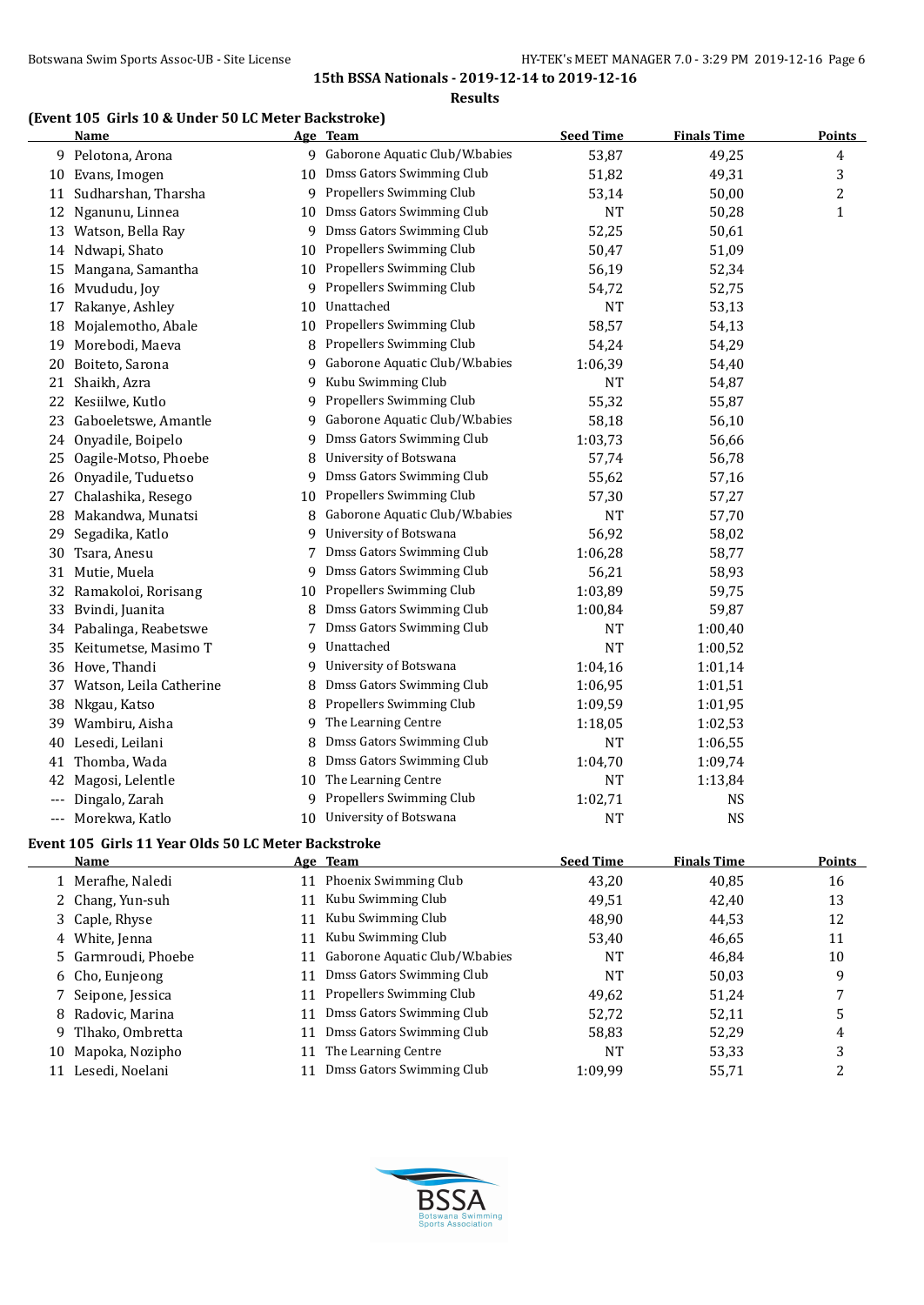#### **Results**

# **(Event 105 Girls 11 Year Olds 50 LC Meter Backstroke)**

|    | Name                                                |    | Age Team                       | <b>Seed Time</b> | <b>Finals Time</b> | <b>Points</b> |
|----|-----------------------------------------------------|----|--------------------------------|------------------|--------------------|---------------|
|    | 12 Makgetho, Makamu                                 | 11 | Unattached                     | NT               | 55,95              |               |
| 13 | Baleseng, Arefa                                     | 11 | <b>Bdf Dolphins</b>            | 1:03.71          | 58.76              |               |
|    | 14 Marumo, Setho                                    | 11 | Dmss Gators Swimming Club      | 1:02.13          | 1:01,45            |               |
|    | 15 Obuseng, Marang S                                | 11 | Unattached                     | NT               | 1:02,07            |               |
|    | 16 Moepswa, Lone                                    | 11 | Dmss Gators Swimming Club      | NT               | 1:05.68            |               |
|    | 17 Tshomankane, Mpho                                | 11 | Unattached                     | NT               | 1:06.04            |               |
|    | 18 Ngwato, Arona Amanda                             | 11 | Dmss Gators Swimming Club      | <b>NT</b>        | 1:09.79            |               |
|    | --- Ratelsatsi, Letso                               | 11 | Gaborone Aquatic Club/W.babies | NT               | <b>NS</b>          |               |
|    | Event 105 Girls 12 Year Olds 50 LC Meter Backstroke |    |                                |                  |                    |               |
|    | <b>Name</b>                                         |    | Age Team                       | <b>Seed Time</b> | <b>Finals Time</b> | <b>Points</b> |

|    | 1 Radovic, Vesna                                     |    | 12 Dmss Gators Swimming Club   | 37,98            | 37,47              | 16            |
|----|------------------------------------------------------|----|--------------------------------|------------------|--------------------|---------------|
| 2  | Chang, Ji-eun                                        | 12 | Kubu Swimming Club             | 44,49            | 39,39              | 13            |
| 3  | Jamu, Abigail                                        | 12 | Dmss Gators Swimming Club      | 40,95            | 39,83              | 12            |
| 4  | Tele, Phoebe                                         | 12 | Dmss Gators Swimming Club      | 42,47            | 40,03              | 11            |
| 5  | Harry, Kyra                                          | 12 | University of Botswana         | 41,01            | 41,06              | 10            |
| 6  | Oagile-Motso, Renee                                  | 12 | University of Botswana         | 45,41            | 41,22              | 9             |
| 7  | Ramakoloi, Thata                                     | 12 | Propellers Swimming Club       | 43,23            | 44,21              | 7             |
| 8  | Dichabeng, Larona                                    | 12 | Propellers Swimming Club       | 47,92            | 45,04              | 5             |
| 9  | Ingwe, Sally                                         | 12 | Dmss Gators Swimming Club      | 48,12            | 45,07              | 4             |
| 10 | Christmas, Luba                                      | 12 | Phoenix Swimming Club          | 46,85            | 45,24              | 3             |
| 11 | Wambiru, Angela                                      | 12 | Dmss Gators Swimming Club      | <b>NT</b>        | 45,94              | 2             |
| 12 | Kesiilwe, Katlego                                    | 12 | Propellers Swimming Club       | 54,65            | 46,07              | $\mathbf{1}$  |
| 13 | Gaboeletswe, Lelentle                                | 12 | Gaborone Aquatic Club/W.babies | 48,93            | 47,80              |               |
| 14 | Nkgau, Tanu                                          | 12 | Propellers Swimming Club       | 50,68            | 48,33              |               |
| 15 | Motlhagodi, Abaleng                                  | 12 | Propellers Swimming Club       | 52,01            | 48,66              |               |
| 16 | Zambane, Aone                                        | 12 | Dmss Gators Swimming Club      | 47,55            | 49,34              |               |
| 17 | Mmelesi, Marang                                      | 12 | Dmss Gators Swimming Club      | 54,83            | 49,40              |               |
| 18 | Munyuki, Kudzai                                      | 12 | Propellers Swimming Club       | 52,78            | 50,05              |               |
| 19 | Patel/ Khan, Faatimah Zahra                          | 12 | Dmss Gators Swimming Club      | <b>NT</b>        | 51,67              |               |
| 20 | April, Botho                                         | 12 | Dmss Gators Swimming Club      | 1:06,11          | 54,95              |               |
|    | 21 Mosetlha, Wanano                                  |    | 12 Dmss Gators Swimming Club   | 56,06            | 58,74              |               |
|    | 22 Medupe, Boleng                                    | 12 | Dmss Gators Swimming Club      | <b>NT</b>        | 59,44              |               |
|    | 23 Ndzinge, Teto E                                   | 12 | Dmss Gators Swimming Club      | 57,75            | 1:01,58            |               |
|    | 24 Seetso, Refilwe                                   |    | 12 Bdf Dolphins                | 1:05,34          | 1:03,43            |               |
|    | Event 105  Girls 13 Year Olds 50 LC Meter Backstroke |    |                                |                  |                    |               |
|    | Name                                                 |    | Age Team                       | <b>Seed Time</b> | <b>Finals Time</b> | <b>Points</b> |
|    | 1 Kiragu, Mariam                                     |    | 13 Dmss Gators Swimming Club   | 37,79            | 37,61              | 16            |
| 2  | Ditlhogo, Amaru                                      | 13 | Dmss Gators Swimming Club      | 38,69            | 38,47              | 13            |
| 3  | Zondagh, Lienke                                      | 13 | Dmss Gators Swimming Club      | 44,78            | 42,99              | 12            |
| 4  | Visser, Tamica                                       | 13 | Dmss Gators Swimming Club      | 43,84            | 43,81              | 11            |
| 5  | Saleshando, Oratile                                  | 13 | Propellers Swimming Club       | 45,12            | 44,19              | 10            |
| 6  | Muzila, Lelani                                       | 13 | Dmss Gators Swimming Club      | 45,97            | 44,33              | 9             |
| 7  | Khango, Thobo                                        | 13 | Kubu Swimming Club             | <b>NT</b>        | 46,24              | 7             |
| 8  | Hatty, Leah                                          | 13 | Dmss Gators Swimming Club      | <b>NT</b>        | 46,66              | 5             |
| 9  | Munyuki, Thobeka                                     | 13 | Propellers Swimming Club       | 1:01,27          | 53,16              | 4             |
|    | 10 Selete, Reotshephile                              | 13 | Dmss Gators Swimming Club      | <b>NT</b>        | 1:04,19            | 3             |
|    | --- Khama, Warona                                    | 13 | Kubu Swimming Club             | 44.24            | <b>NS</b>          |               |

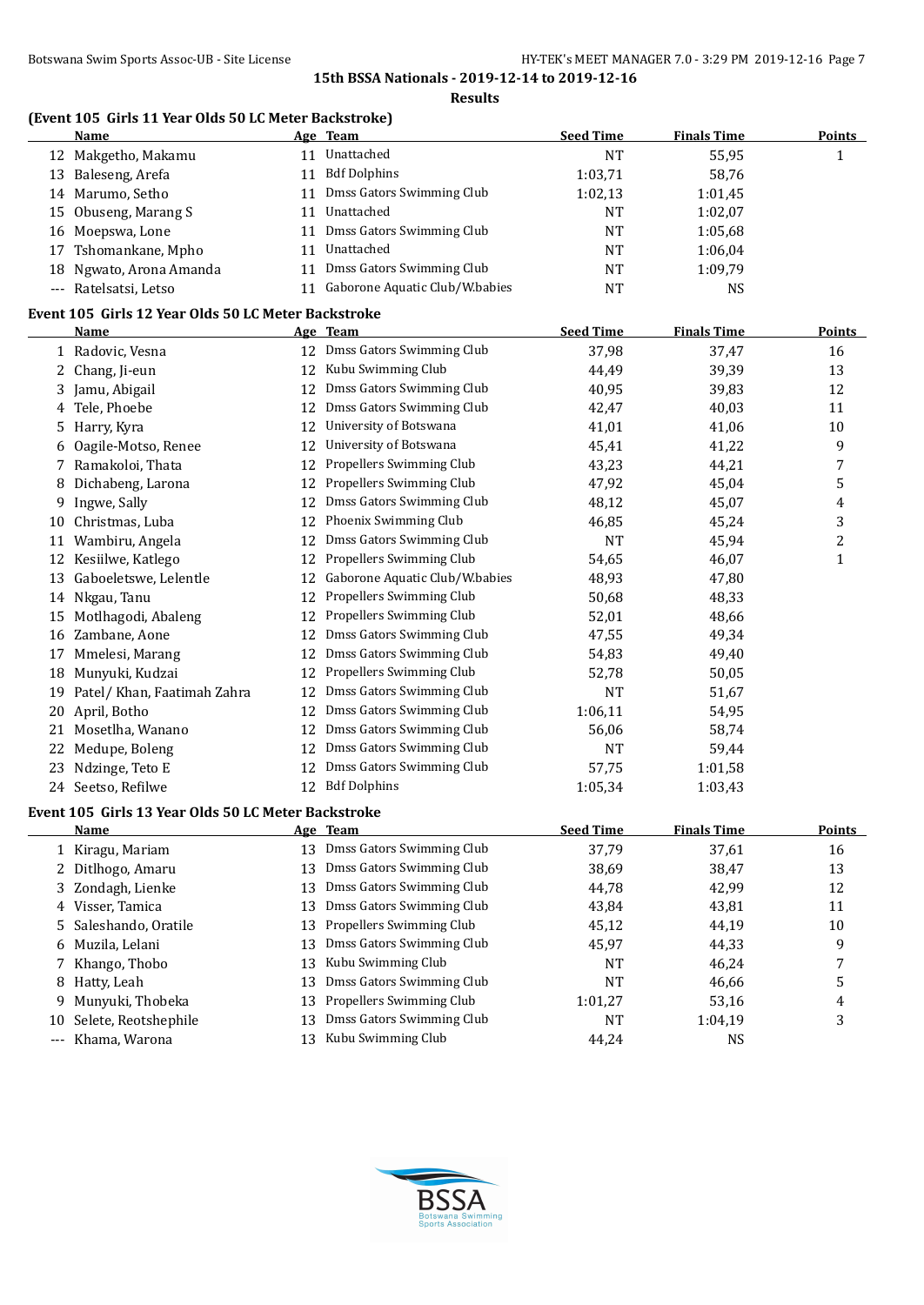**Results**

# **Event 105 Girls 14 Year Olds 50 LC Meter Backstroke**

|                   | Name                                                |    | Age Team                     | <b>Seed Time</b> | <b>Finals Time</b> | <b>Points</b> |
|-------------------|-----------------------------------------------------|----|------------------------------|------------------|--------------------|---------------|
|                   | 1 Ingwe, Kimberly                                   |    | 14 Dmss Gators Swimming Club | 36,56            | 35,76              | 16            |
|                   | 2 Jack, Michelle                                    |    | 14 Dmss Gators Swimming Club | 34,35            | 35,87              | 13            |
| 3                 | Mutie, Mutinda                                      |    | 14 Dmss Gators Swimming Club | 36,16            | 38,10              | 12            |
| 4                 | Judd, Samantha                                      | 14 | Swimrite Swimming            | 40,06            | 39,53              | 11            |
| 5                 | Pieterse, Megan                                     |    | 14 Phoenix Swimming Club     | 43,75            | 42,82              | 10            |
| 6                 | Mosetlha, Chawada                                   |    | 14 Dmss Gators Swimming Club | 43,26            | 43,59              | 9             |
|                   | Macheng, Khethiwe                                   | 14 | University of Botswana       | 47,99            | 45,72              | 7             |
| 8                 | Pesic, Ema                                          | 14 | The Learning Centre          | 47,12            | 47,13              | 5             |
|                   | 9 Pie, Thatego                                      | 14 | Dmss Gators Swimming Club    | 47,21            | 47,15              | 4             |
|                   | 10 Ngwato, Ame Samantha                             |    | 14 Dmss Gators Swimming Club | 53,26            | 49,73              | 3             |
|                   | Event 105 Women 15 Year Olds 50 LC Meter Backstroke |    |                              |                  |                    |               |
|                   | Name                                                |    | Age Team                     | <b>Seed Time</b> | <b>Finals Time</b> | <b>Points</b> |
|                   | 1 Matthews, Tselane                                 |    | 15 Dmss Gators Swimming Club | 34,19            | 33,78              | 16            |
|                   | 2 Hughes, Naya                                      |    | 15 Dmss Gators Swimming Club | 38,38            | 35,92              | 13            |
|                   | 3 Egner, Maxine                                     |    | 15 Dmss Gators Swimming Club | 34,46            | 36,73              | 12            |
|                   | 4 Mokgatle, Yaone                                   | 15 | Dmss Gators Swimming Club    | 37,18            | 37,83              | 11            |
| 5.                | Gomez, Antonela                                     | 15 | Kubu Swimming Club           | 37,44            | 38,00              | 10            |
|                   | 6 Nkgau, Loago                                      | 15 | University of Botswana       | 39,39            | 39,61              | 9             |
|                   | 7 Egner, Adina                                      | 15 | Dmss Gators Swimming Club    | 38,12            | 41,39              | 7             |
|                   | 8 Ramorobjwa, Naledi                                | 15 | Dmss Gators Swimming Club    | 43,63            | 44,08              | 5             |
|                   | 9 Rajesh, Kuhu                                      |    | 15 The Learning Centre       | <b>NT</b>        | 46,73              | 4             |
|                   |                                                     |    |                              |                  |                    |               |
|                   | Event 105 Women 16 Year Olds 50 LC Meter Backstroke |    |                              |                  |                    |               |
|                   | Name                                                |    | Age Team                     | <b>Seed Time</b> | <b>Finals Time</b> | <b>Points</b> |
|                   | 1 Ruele, Bupe B                                     |    | 16 Dmss Gators Swimming Club | 33,28            | 36,17              | 16            |
|                   | 2 Jobe, Hannah                                      |    | 16 Dmss Gators Swimming Club | 36,20            | 37,95              | 13            |
|                   | Event 105 Women 17 & Over 50 LC Meter Backstroke    |    |                              |                  |                    |               |
|                   | Name                                                |    | Age Team                     | <b>Seed Time</b> | <b>Finals Time</b> | <b>Points</b> |
|                   | 1 Gondo, Ruvarashe                                  |    | 17 Unattached                | 36,41            | 38,32              | 16            |
|                   | 2 van Rooyen, Leone                                 | 17 | Dmss Gators Swimming Club    | 38,82            | 39,42              | 13            |
| 3                 | Jones, Amy                                          | 17 | Dmss Gators Swimming Club    | 37,50            | 40,13              | 12            |
| 4                 | Saat, Alma                                          | 46 | University of Botswana       | <b>NT</b>        | 43,80              | 11            |
| 5                 | Kgabung, Reneiloe                                   | 17 | University of Botswana       | 49,99            | 49,39              | 10            |
|                   | 6 Kelebemang, Lebogang                              | 22 | University of Botswana       | 51,56            | 51,87              | 9             |
|                   | 7 Letsholo, Lebogang                                | 21 | <b>Bdf Dolphins</b>          | 48,62            | 53,56              | 7             |
|                   | 8 Nyahunzvi, Nyasha                                 |    | 17 University of Botswana    | 53,09            | 54,50              | 5             |
| 9.                | Gerber, Brenda C                                    | 51 | Dmss Gators Swimming Club    | 54,82            | 56,76              | 4             |
|                   | 10 Seselamarumo, Sekgabo                            | 24 | University of Botswana       | 56,97            | 57,85              | 3             |
|                   | 11 Macheng, Bakulu                                  | 20 | <b>Bdf Dolphins</b>          | 56,60            | 58,38              | 2             |
|                   | 12 Mbulawa, Neo                                     | 29 | <b>Bdf Dolphins</b>          | <b>NT</b>        | 1:00,30            | 1             |
| 13                | Barobi, Hazel                                       | 17 | <b>Bdf Dolphins</b>          | 1:05,51          | 1:05,44            |               |
| 14                | Tshabang, Goitsemodimo                              | 27 | <b>Bdf Dolphins</b>          | <b>NT</b>        | 1:09,78            |               |
| $\qquad \qquad -$ | Ruele, Naomi                                        | 22 | Dmss Gators Swimming Club    | 29,17            | NS                 |               |
| $---$             | Magocha, Gertrude P                                 | 19 | University of Botswana       | NT               | <b>NS</b>          |               |
|                   | --- Nkete, Alora                                    | 18 | Dmss Gators Swimming Club    | 34,95            | <b>NS</b>          |               |

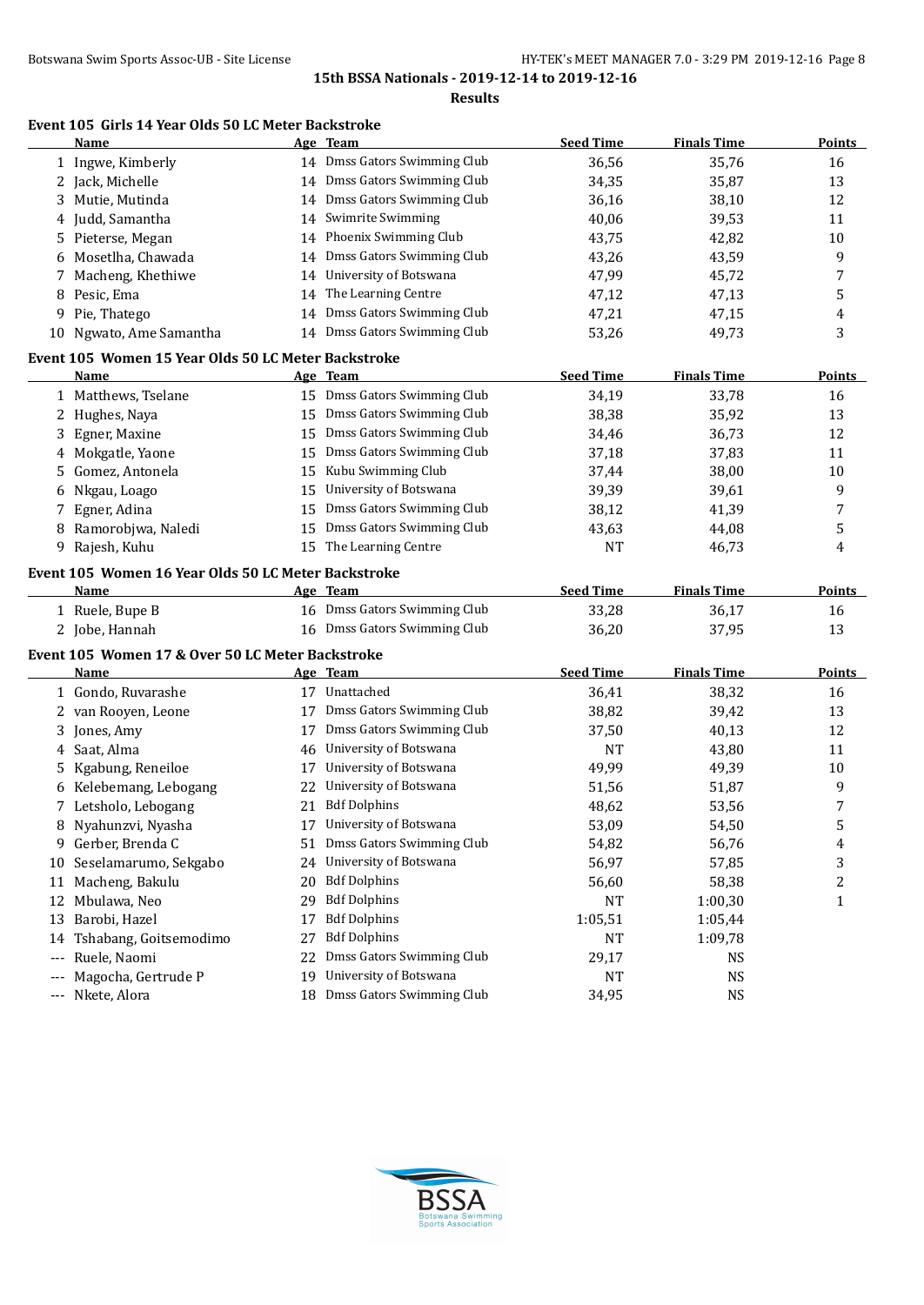**Results**

#### **Event 106 Boys 10 & Under 50 LC Meter Backstroke**

|       | Name                                               |    | Age Team                         | <b>Seed Time</b> | <b>Finals Time</b> | <b>Points</b>  |
|-------|----------------------------------------------------|----|----------------------------------|------------------|--------------------|----------------|
|       | 1 Modirelabangwe, Tema                             |    | 9 Gaborone Aquatic Club/W.babies | 46,52            | 42,31              | 16             |
|       | 2 Caple, Preston                                   | 9  | Kubu Swimming Club               | 46,96            | 42,99              | 13             |
|       | 3 Parekh, Aryan                                    | 10 | Swimrite Swimming                | 54,43            | 45,26              | 12             |
| 4     | Chilisa, Jerone                                    |    | 8 Dmss Gators Swimming Club      | 51,12            | 45,50              | 11             |
| 5     | Evans, Elliot                                      | 10 | Dmss Gators Swimming Club        | 48,72            | 45,98              | 10             |
| *6    | Freeman, Liam                                      | 10 | Dmss Gators Swimming Club        | 48,87            | 46,49              | 8              |
| *6    | Sento, Leruo                                       | 10 | Unattached                       | <b>NT</b>        | 46,49              | 8              |
| 8     | Kebonang, Jason-Farrell                            | 10 | Propellers Swimming Club         | <b>NT</b>        | 47,06              | 5              |
| 9     | Scharnick, Christiaan                              | 10 | Propellers Swimming Club         | 56,56            | 49,76              | 4              |
|       | 10 Nthomiwa, Wapego                                | 9  | University of Botswana           | <b>NT</b>        | 50,95              | 3              |
|       | 11 Bakwena, Leruo                                  | 8  | Propellers Swimming Club         | 59,35            | 52,24              | $\overline{c}$ |
|       | 12 Ardern, Luther                                  | 9  | Kubu Swimming Club               | 53,07            | 52,26              | $\mathbf{1}$   |
|       | 13 Lombard, Stephan                                | 9  | Dmss Gators Swimming Club        | <b>NT</b>        | 52,43              |                |
|       | 14 Joseph, Thabang L                               | 9  | University of Botswana           | 57,23            | 52,70              |                |
|       | 15 Khango, Letshego                                |    | 10 Kubu Swimming Club            | 51,00            | 52,88              |                |
|       | 16 Nganunu, Shathani                               | 9  | Dmss Gators Swimming Club        | NT               | 54,22              |                |
|       | 17 Molelowatladi, Kagiso                           | 8  | Gaborone Aquatic Club/W.babies   | 1:03,74          | 56,02              |                |
|       | 18 Lekgetho, Remmogo                               | 8  | Kubu Swimming Club               | NT               | 56,30              |                |
| 19    | Molefe, Leago                                      | 8  | University of Botswana           | 57,24            | 56,68              |                |
| 20    | Kebonang, Nathan-Leigh                             | 7  | Propellers Swimming Club         | <b>NT</b>        | 57,07              |                |
|       | 21 Ruthenberg, Alrick                              | 10 | The Learning Centre              | 1:14,94          | 57,59              |                |
| 22    | Mokgadi, Thuto                                     | 10 | <b>Bdf Dolphins</b>              | 1:03,94          | 57,79              |                |
|       | 23 Akanyang, Ata                                   | 7  | Gaborone Aquatic Club/W.babies   | <b>NT</b>        | 57,88              |                |
|       | 24 Dichabeng, Keone J                              | 10 | Propellers Swimming Club         | 1:01,74          | 59,74              |                |
|       | 25 Mmelesi, Amantle                                | 10 | Propellers Swimming Club         | 1:03,97          | 1:01,75            |                |
|       | 26 Nawa, Tendai M                                  |    | 9 Unattached                     | NT               | 1:03,59            |                |
|       | 27 Ntsimako, Katlo C                               | 10 | Propellers Swimming Club         | <b>NT</b>        | 1:03,73            |                |
|       | 28 Ferguson, Theo                                  | 8  | Dmss Gators Swimming Club        | 1:11,30          | 1:03,85            |                |
| 29.   | Ramakoloi, Teto                                    | 7  | Propellers Swimming Club         | 1:35,01          | 1:09,96            |                |
| 30    | Matsetse, Temo T                                   | 10 | Propellers Swimming Club         | <b>NT</b>        | 1:10,34            |                |
| ---   | Charles, Maano                                     | 10 | Propellers Swimming Club         | <b>NT</b>        | <b>NS</b>          |                |
| $---$ | Zambane, Anele                                     | 8  | The Learning Centre              | 1:17,46          | <b>NS</b>          |                |
|       | Event 106 Boys 11 Year Olds 50 LC Meter Backstroke |    |                                  |                  |                    |                |
|       | Name                                               |    | Age Team                         | <b>Seed Time</b> | <b>Finals Time</b> | <b>Points</b>  |
|       | 1 Khonat, Rayhan                                   |    | 11 Phoenix Swimming Club         | 38,31            | 38,72              | 16             |
| 2     | Segadimo, Karabo                                   |    | 11 Dmss Gators Swimming Club     | <b>NT</b>        | 40,38              | 13             |
|       | 3 Bandy, James                                     | 11 | Kubu Swimming Club               | <b>NT</b>        | 40,84              | 12             |
|       | 4 Rapson, Zacharey                                 |    | 11 The Learning Centre           | 44,97            | 43,92              | 11             |



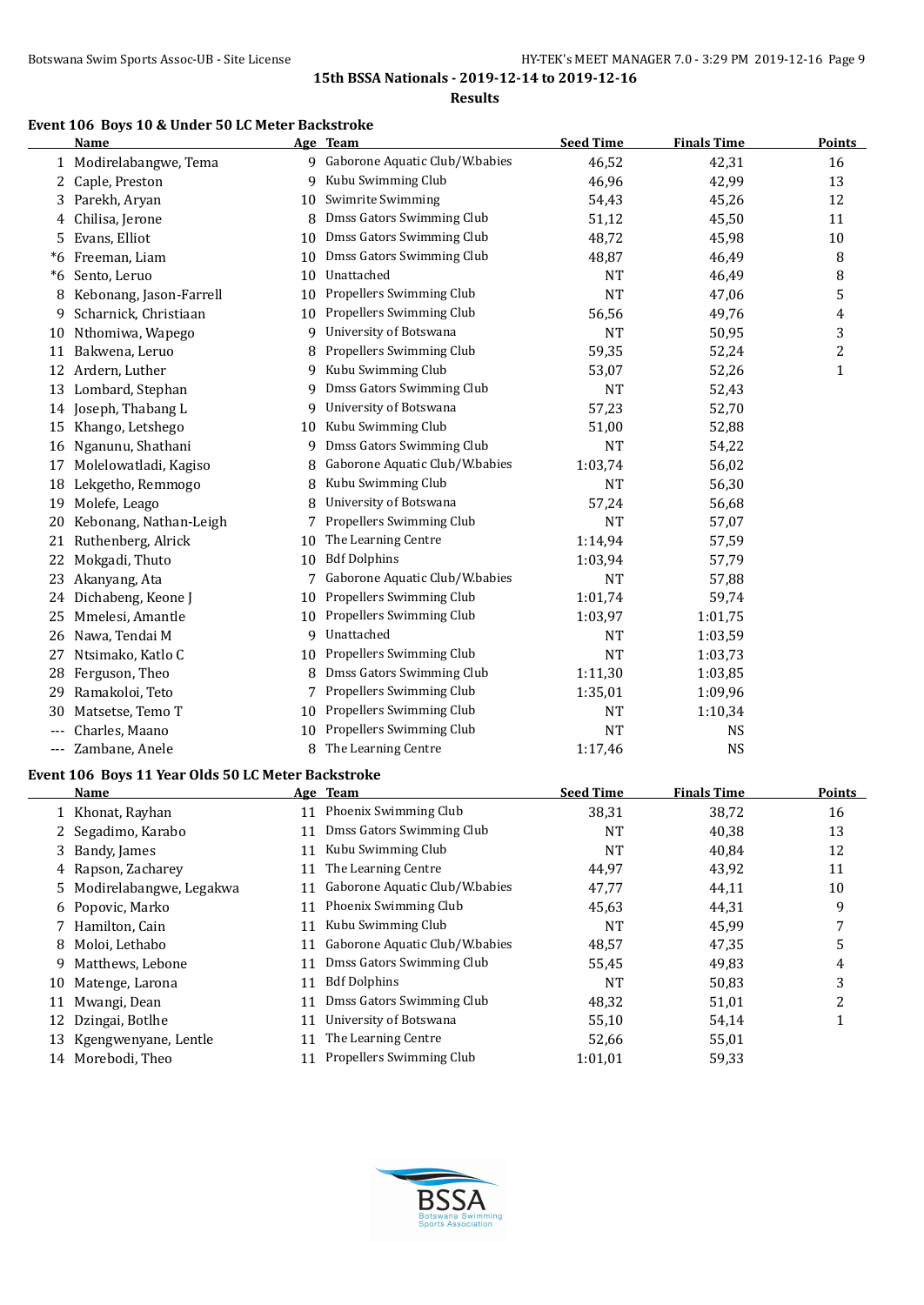#### **(Event 106 Boys 11 Year Olds 50 LC Meter Backstroke)**

|          | TERCHE TOO "BOYS" I'L TCAT" ORGS JO BC MICKET BACKSEI ORG  <br><u>Name</u> |    | Age Team                          | <b>Seed Time</b> | <b>Finals Time</b> | <b>Points</b>  |
|----------|----------------------------------------------------------------------------|----|-----------------------------------|------------------|--------------------|----------------|
|          | 15 Letang, Myles                                                           |    | 11 The Learning Centre            | 1:17,96          | 1:00,73            |                |
|          | 16 Mulale, Ogone                                                           |    | 11 University of Botswana         | <b>NT</b>        | 1:04,72            |                |
|          | Event 106 Boys 12 Year Olds 50 LC Meter Backstroke                         |    |                                   |                  |                    |                |
|          | Name                                                                       |    | Age Team                          | <b>Seed Time</b> | <b>Finals Time</b> | <b>Points</b>  |
|          | 1 Haskins, Ethan                                                           |    | 12 Gaborone Aquatic Club/W.babies | 40,55            | 37,65              | 16             |
|          | 2 Mothibatsela, Ntsika                                                     | 12 | Dmss Gators Swimming Club         | 58,14            | 39,22              | 12             |
| 3        | Keitsile, Junior                                                           |    | 12 Propellers Swimming Club       | 39,75            | 39,58              | 11             |
| 4        | Mmelesi, Abaleng                                                           | 12 | Propellers Swimming Club          | 41,38            | 40,77              | 10             |
| 5        | Hill, Angus                                                                | 12 | Gaborone Aquatic Club/W.babies    | <b>NT</b>        | 41,22              | 9              |
| 6        | Seetso, Nathan                                                             | 12 | Dmss Gators Swimming Club         | 42,87            | 41,30              | 7              |
| 7        | Mutie, Kilonzi                                                             | 12 | Dmss Gators Swimming Club         | 46,55            | 46,52              | 5              |
| 8        | Mangani, Kevin                                                             | 12 | Propellers Swimming Club          | 45,68            | 46,53              | 4              |
| 9        | Mulale, Eleriwe                                                            | 12 | University of Botswana            | 1:00,15          | 49,65              | 3              |
| 10       | Manase, Wesley                                                             | 12 | The Learning Centre               | 52,50            | 50,13              | $\overline{c}$ |
|          | 11 Lee, Hyun Min                                                           | 12 | Dmss Gators Swimming Club         | 56,56            | 55,71              | $\mathbf{1}$   |
|          |                                                                            |    |                                   |                  |                    |                |
|          | Event 106 Boys 13 Year Olds 50 LC Meter Backstroke                         |    |                                   |                  |                    |                |
|          | Name                                                                       |    | Age Team                          | <b>Seed Time</b> | <b>Finals Time</b> | <b>Points</b>  |
|          | 1 Matthews, Mmusi                                                          |    | 13 Dmss Gators Swimming Club      | 38,08            | 33,74              | 16             |
| 2        | Mokobi, Kgotla                                                             | 13 | Dmss Gators Swimming Club         | 39,93            | 37,99              | 13             |
| 3        | Garmroudi, Yusurf                                                          | 13 | Gaborone Aquatic Club/W.babies    | 38,91            | 38,70              | 13             |
| 4        | Nsingo, David                                                              | 13 | The Learning Centre               | 39,39            | 39,18              | 12             |
| 5        | De Jesus, Jon Martin                                                       | 13 | Dmss Gators Swimming Club         | 38,31            | 39,84              | 11             |
|          | 6 Lee, Hyun Dong                                                           | 13 | Dmss Gators Swimming Club         | 38,91            | 40,09              | 10             |
| 7        | Mooketsi, Lefika                                                           | 13 | University of Botswana            | <b>NT</b>        | 44,38              | 9              |
| 8        | Nnam, Tochukwa                                                             | 13 | The Falcons Swimming Club         | 44,46            | 45,25              | 7              |
| 9        | Scharnick, Adriaan                                                         | 13 | Propellers Swimming Club          | 46,11            | 46,30              | 5              |
|          | 10 Matebisi, Loago                                                         | 13 | The Learning Centre               | 49,45            | 47,13              | 4              |
|          | 11 Ramorobjwa, Lengwe                                                      | 13 | Dmss Gators Swimming Club         | 47,88            | 48,05              | 3              |
|          | 12 Monchusi, Thulaganyo                                                    | 13 | Propellers Swimming Club          | 48,60            | 48,55              | $\overline{c}$ |
|          | 13 Setshogo, Lebone                                                        | 13 | Dmss Gators Swimming Club         | 57,39            | 56,15              | $\mathbf{1}$   |
|          | Event 106 Boys 14 Year Olds 50 LC Meter Backstroke                         |    |                                   |                  |                    |                |
|          | Name                                                                       |    | Age Team                          | <b>Seed Time</b> | <b>Finals Time</b> | <b>Points</b>  |
|          | 1 Chisungo, Tawanda                                                        |    | 14 The Falcons Swimming Club      | 34,52            | 34,07              | 16             |
|          | 2 Kandima, Jason                                                           |    | 14 Swimrite Swimming              | 35,81            | 34,96              | 13             |
|          | 3 Liu, Shawn                                                               |    | 14 The Learning Centre            | 41,74            | 36,65              | 12             |
|          | 4 Molefe, Lerako                                                           |    | 14 University of Botswana         | 39,33            | 38,72              | 11             |
|          | 5 Seetso, Thabang                                                          | 14 | <b>Bdf Dolphins</b>               | 43,37            | 38,91              | 10             |
| 6        | Ellerman, Matthew                                                          | 14 | The Falcons Swimming Club         | 40,61            | 39,58              | 9              |
| 7        | Hatty, Adam                                                                | 14 | Dmss Gators Swimming Club         | <b>NT</b>        | 45,32              | 7              |
| 8        | Raditladi, Lungile                                                         | 14 | University of Botswana            | 48,35            | 45,53              | 5              |
| 9        | Motlhabane, Pule P                                                         |    | 14 Propellers Swimming Club       | 50,63            | 51,53              | 4              |
|          | 10 Maseko, Ignatius                                                        |    | 14 Bdf Dolphins                   | 1:19,70          | 1:08,24            | 3              |
| $\cdots$ | Nyahunzvi, ;anotida                                                        |    | 14 University of Botswana         | 1:01,24          | <b>NS</b>          |                |
|          |                                                                            |    |                                   |                  |                    |                |
|          | Event 106 Men 15 Year Olds 50 LC Meter Backstroke<br>Name                  |    | Age Team                          | <b>Seed Time</b> | <b>Finals Time</b> | <b>Points</b>  |
|          | 1 Gondo, Takundanashe                                                      |    | 15 Unattached                     | 31,85            | 31,82              | 16             |
|          | 2 Rai, Tejzoravar                                                          |    | 15 Kubu Swimming Club             | 33,83            |                    | 13             |
|          |                                                                            |    |                                   |                  | 33,82              |                |

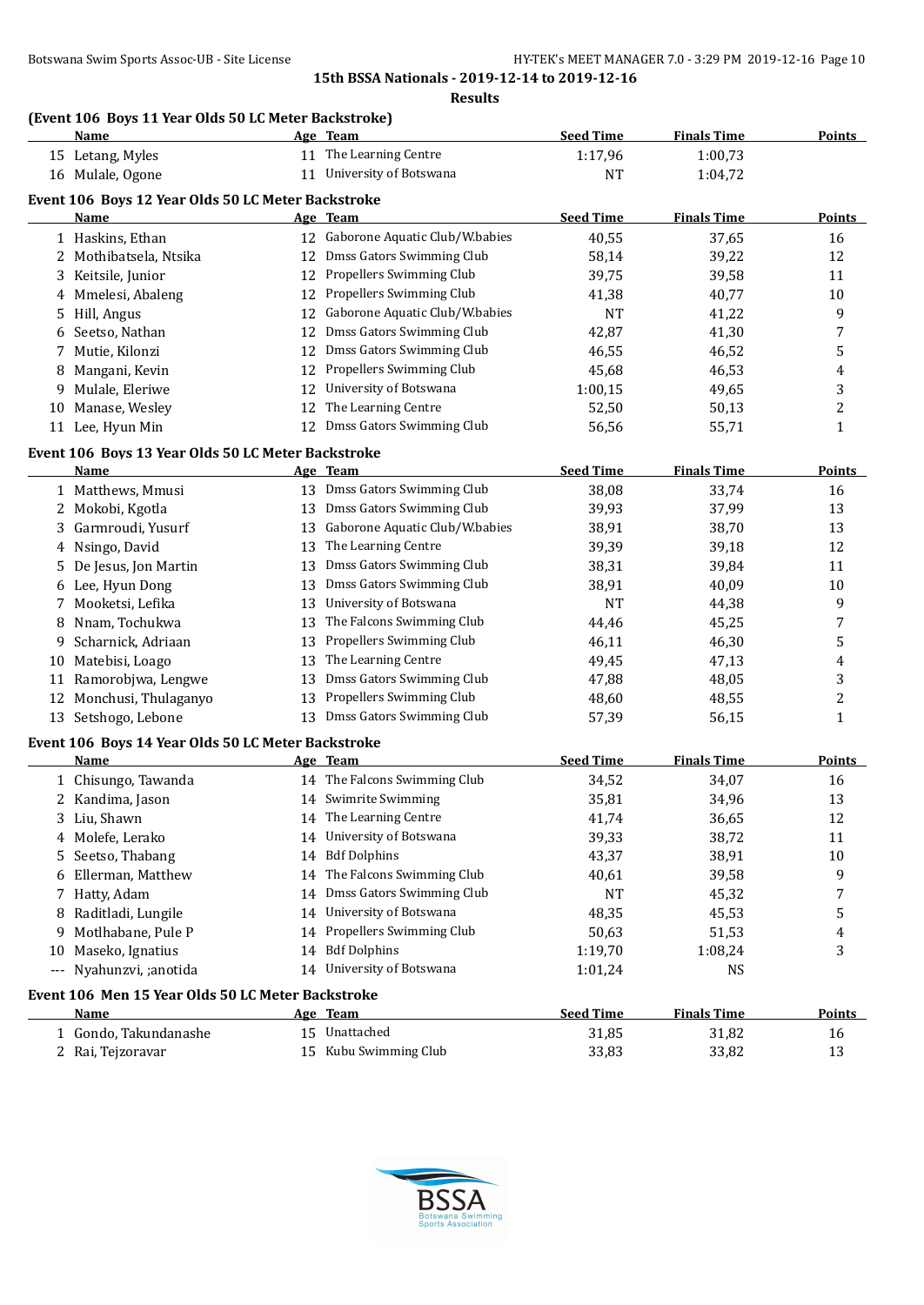|   | (Event 106 Men 15 Year Olds 50 LC Meter Backstroke)<br>Name |    | Age Team                          | <b>Seed Time</b> | <b>Finals Time</b> | <b>Points</b>    |
|---|-------------------------------------------------------------|----|-----------------------------------|------------------|--------------------|------------------|
|   |                                                             |    | 15 Dmss Gators Swimming Club      |                  |                    |                  |
|   | 3 Marumo, Lefika                                            |    | 15 Phoenix Swimming Club          | 34,70            | 34,56              | 12               |
|   | 4 Sethi, Reyhaan                                            |    | 15 The Falcons Swimming Club      | 35,38            | 35,63              | 11               |
|   | 5 Palmer, James                                             |    | 15 The Falcons Swimming Club      | 35,17            | 35,66              | 10               |
|   | 6 Norman, Daniel                                            |    |                                   | 35,93            | 35,90              | 9                |
|   | 7 van Rooyen, Benco                                         |    | 15 Dmss Gators Swimming Club      | 35,97            | 36,12              | 7                |
|   | 8 Khango, Kitso                                             |    | 15 Kubu Swimming Club             | NT               | 40,37              | 5                |
|   | 9 Boitshwarelo, Junior                                      |    | 15 Dmss Gators Swimming Club      | <b>NT</b>        | 51,15              | 4                |
|   | Event 106 Men 16 Year Olds 50 LC Meter Backstroke           |    | Age Team                          | <b>Seed Time</b> | <b>Finals Time</b> | <b>Points</b>    |
|   | Name                                                        |    |                                   |                  |                    |                  |
|   | 1 Bekker, Andile                                            |    | 16 Dmss Gators Swimming Club      | 29,13            | 29,50              | 16               |
|   | 2 Jamu, Alexander                                           |    | 16 Dmss Gators Swimming Club      | 31,02            | 31,08              | 13               |
|   | 3 Rouse, Brandon                                            |    | 16 Gaborone Aquatic Club/W.babies | 30,62            | 31,93              | 12               |
|   | 4 Walsh, Patrick                                            | 16 | Dmss Gators Swimming Club         | 32,21            | 34,37              | 11               |
|   | 5 Harry, Ethan                                              | 16 | University of Botswana            | 36,75            | 37,22              | 10               |
|   | 6 Mosime, Theo M                                            |    | 16 Dmss Gators Swimming Club      | 41,73            | 41,16              | 9                |
|   | Event 106 Men 17 & Over 50 LC Meter Backstroke              |    |                                   |                  |                    |                  |
|   | Name                                                        |    | Age Team                          | <b>Seed Time</b> | <b>Finals Time</b> | <b>Points</b>    |
|   | 1 Kgang, Lefa                                               |    | 17 University of Botswana         | 34,05            | 32,35              | 16               |
|   | 2 Kurukulasooriya, Gihan                                    |    | 19 Dmss Gators Swimming Club      | 34,54            | 33,36              | 13               |
| 3 | Sebikiri, Maemo                                             |    | 20 Dmss Gators Swimming Club      | 30,57            | 34,36              | 12               |
|   | 4 Jobe, Nicholas                                            |    | 18 Dmss Gators Swimming Club      | 35,13            | 34,37              | 11               |
|   | 5 Dzingai, Solomon                                          |    | 19 University of Botswana         | 32,44            | 34,52              | 10               |
|   | 6 Makepe, Tokelo                                            |    | 18 Dmss Gators Swimming Club      | 35,25            | 36,43              | 9                |
|   | 7 Caple, Owen                                               |    | 48 Kubu Swimming Club             | <b>NT</b>        | 37,63              | 7                |
|   | 8 Motshwari, Karabo                                         |    | 19 Bdf Dolphins                   | 39,24            | 38,04              | 5                |
|   | 9 Watson, Trevor                                            |    | 44 Dmss Gators Swimming Club      | 38,73            | 38,56              | 4                |
|   | 10 Rantshabeng, Otsile D                                    |    | 20 Dmss Gators Swimming Club      | 39,09            | 39,84              | 3                |
|   | 11 Magetse, Tsaone                                          |    | 22 University of Botswana         | 38,96            | 41,74              | $\boldsymbol{2}$ |
|   | 12 Moswetsi, Thato                                          |    | 22 Bdf Dolphins                   | 46,25            | 44,37              | $\mathbf{1}$     |
|   | 13 Samuel, Masego                                           |    | 24 Bdf Dolphins                   | <b>NT</b>        | 44,79              |                  |
|   | 14 Matsake, Kutlwano                                        |    | 19 Bdf Dolphins                   | 51,16            | 46,55              |                  |
|   | 15 Matenge, Ndasiiwa                                        |    | 35 Bdf Dolphins                   | 53,35            | 47,71              |                  |
|   | 16 Keleeme, Botlhe                                          |    | 19 University of Botswana         | <b>NT</b>        | 47,88              |                  |
|   | 17 Kopano, Thabo                                            |    | 24 Bdf Dolphins                   | 45,43            | 48,54              |                  |
|   | 18 Ipotseng, Clinton                                        |    | 21 University of Botswana         | 50,80            | 48,84              |                  |
|   | 19 Mabote, Leruo                                            |    | 23 Bdf Dolphins                   | 44,36            | 49,06              |                  |
|   | 20 Molatlheng, Clifford                                     |    | 22 University of Botswana         | 41,36            | 49,12              |                  |
|   | 21 Maseko, Lesego                                           | 18 | <b>Bdf Dolphins</b>               | <b>NT</b>        | 49,15              |                  |
|   | 22 Mathibe, Prince                                          | 21 | University of Botswana            | 45,58            | 51,20              |                  |
|   | 23 Watson, Bruce                                            | 39 | Dmss Gators Swimming Club         | <b>NT</b>        | 52,24              |                  |
|   | 24 Maphorisa, Mishingo                                      | 23 | University of Botswana            | 50,61            | 54,07              |                  |
|   | --- Kandela, Rawa                                           |    | 17 University of Botswana         | NT               | NS                 |                  |
|   | Event 107 Girls 12 Year Olds 200 LC Meter IM                |    |                                   |                  |                    |                  |
|   | Name                                                        |    | Age Team                          | <b>Seed Time</b> | <b>Finals Time</b> | <b>Points</b>    |
|   | 1 Harry, Kyra                                               |    | 12 University of Botswana         | 3:10,35          | 2:58,69            | 16               |
|   | 2 Jamu, Abigail                                             |    | 12 Dmss Gators Swimming Club      | 3:29,70          | 3:14,29            | 13               |
|   | 3 Radovic, Vesna                                            |    | 12 Dmss Gators Swimming Club      | 3:16,50          | 3:14,79            | 12               |
|   |                                                             |    |                                   |                  |                    |                  |

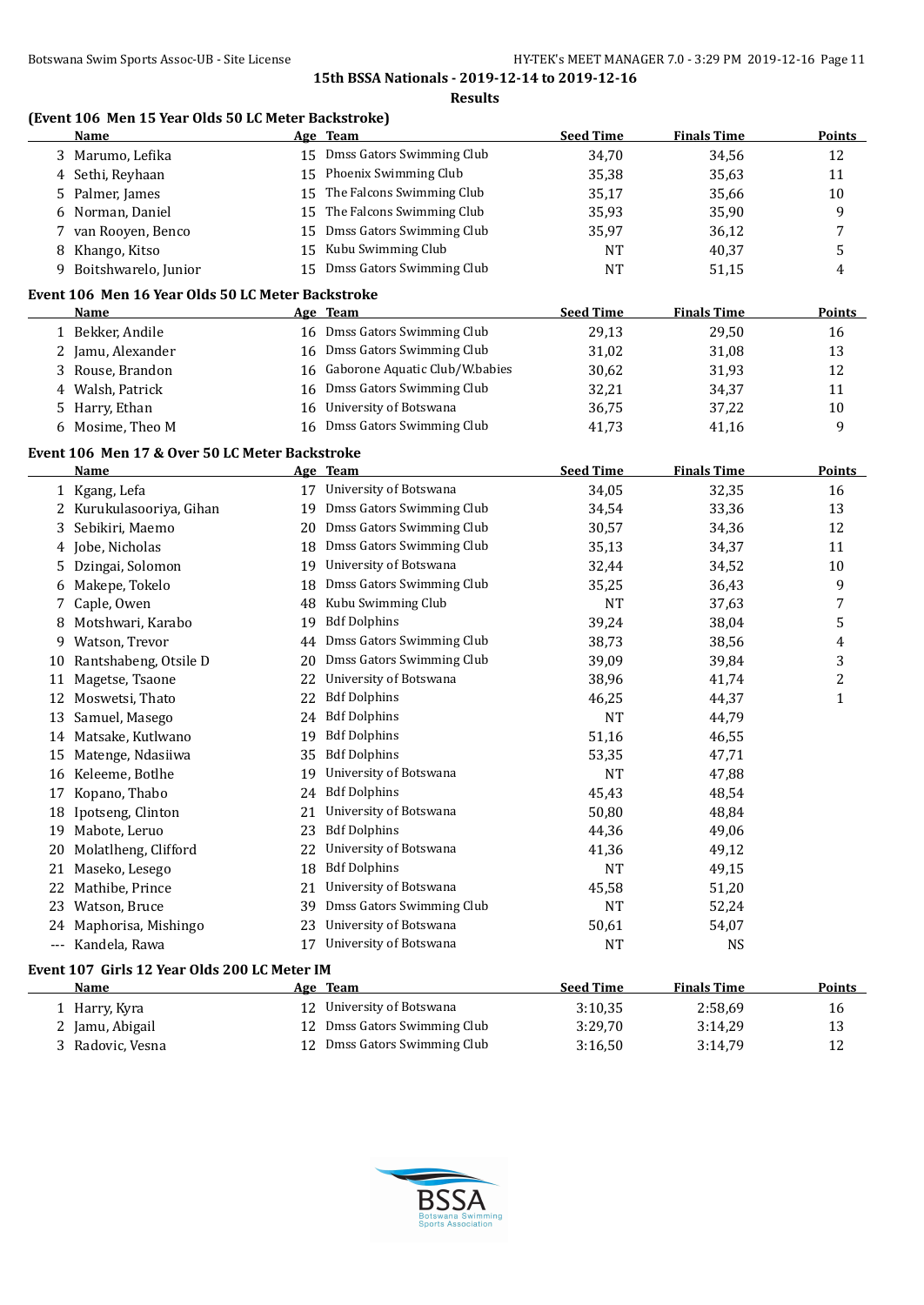# Botswana Swim Sports Assoc-UB - Site License **HY-TEK's MEET MANAGER 7.0 - 3:29 PM 2019-12-16** Page 12

**15th BSSA Nationals - 2019-12-14 to 2019-12-16**

**Results**

# **(Event 107 Girls 12 Year Olds 200 LC Meter IM)**

|    | <u>Name</u>                                  |    | Age Team                     | <b>Seed Time</b> | <b>Finals Time</b> | <b>Points</b> |
|----|----------------------------------------------|----|------------------------------|------------------|--------------------|---------------|
|    | 4 Chang, Ji-eun                              |    | 12 Kubu Swimming Club        | <b>NT</b>        | 3:17,79            | 11            |
|    | 5 Tele, Phoebe                               | 12 | Dmss Gators Swimming Club    | 3:38,99          | 3:29,61            | 10            |
|    | 6 Wambiru, Angela                            |    | 12 Dmss Gators Swimming Club | <b>NT</b>        | 3:31,45            | 9             |
| 7  | Ramakoloi, Thata                             | 12 | Propellers Swimming Club     | 3:35,46          | 3:37,52            | 7             |
| 8  | Zambane, Aone                                | 12 | Dmss Gators Swimming Club    | NT               | 3:47,39            | 5             |
| 9  | Nkgau, Tanu                                  | 12 | Propellers Swimming Club     | 4:01,51          | 3:51,33            | 4             |
| 10 | Munyuki, Kudzai                              |    | 12 Propellers Swimming Club  | 4:36,20          | 3:55,58            | 3             |
| 11 | Kesiilwe, Katlego                            | 12 | Propellers Swimming Club     | 4:25,57          | 3:57,70            | 2             |
|    | 12 Christmas, Luba                           | 12 | Phoenix Swimming Club        | <b>NT</b>        | 4:04,24            | $\mathbf{1}$  |
|    | --- Oagile-Motso, Renee                      |    | 12 University of Botswana    | <b>NT</b>        | <b>NS</b>          |               |
|    | Event 107 Girls 13 Year Olds 200 LC Meter IM |    |                              |                  |                    |               |
|    | Name                                         |    | Age Team                     | <b>Seed Time</b> | <b>Finals Time</b> | <b>Points</b> |
|    | 1 Ditlhogo, Amaru                            |    | 13 Dmss Gators Swimming Club | 2:58,25          | 2:55,48            | 16            |
|    | 2 Kiragu, Mariam                             |    | 13 Dmss Gators Swimming Club | 3:02,83          | 2:59,07            | 13            |
| 3  | Visser, Tamica                               | 13 | Dmss Gators Swimming Club    | 3:35,26          | 3:23,53            | 12            |
| 4  | Zondagh, Lienke                              |    | 13 Dmss Gators Swimming Club | 3:37,30          | 3:25,97            | 11            |
|    | 5 Hatty, Leah                                | 13 | Dmss Gators Swimming Club    | <b>NT</b>        | 3:28,23            | 10            |
| 6  | Muzila, Lelani                               | 13 | Dmss Gators Swimming Club    | 3:43,82          | 3:28,29            | 9             |
|    | 7 Saleshando, Oratile                        | 13 | Propellers Swimming Club     | 3:38,44          | 3:33,30            | 7             |
|    | --- Khama, Warona                            |    | 13 Kubu Swimming Club        | <b>NT</b>        | <b>NS</b>          |               |
|    | Event 107 Girls 14 Year Olds 200 LC Meter IM |    |                              |                  |                    |               |
|    | Name                                         |    | Age Team                     | <b>Seed Time</b> | <b>Finals Time</b> | <b>Points</b> |
|    | 1 Ingwe, Kimberly                            |    | 14 Dmss Gators Swimming Club | 2:54,00          | 2:44,00            | 16            |
|    | 2 Mutie, Mutinda                             |    | 14 Dmss Gators Swimming Club | 2:47,14          | 2:47,82            | 13            |
| 3  | Jack, Michelle                               |    | 14 Dmss Gators Swimming Club | 2:47,35          | 2:55,66            | 12            |
|    | 4 Pieterse, Megan                            |    | 14 Phoenix Swimming Club     | 3:21,64          | 3:17,44            | 11            |
| 5. | Mosetlha, Chawada                            |    | 14 Dmss Gators Swimming Club | <b>NT</b>        | 3:30,45            | 10            |
|    | 6 Pesic, Ema                                 |    | 14 The Learning Centre       | 3:48,83          | 3:40,92            | 9             |
| 7  | Pie, Thatego                                 |    | 14 Dmss Gators Swimming Club | 4:15,02          | 3:45,63            | 7             |
| 8  | Macheng, Khethiwe                            |    | 14 University of Botswana    | NT               | 3:57,18            | 5             |
| 9. | Ngwato, Ame Samantha                         |    | 14 Dmss Gators Swimming Club | NT               | 4:23,34            | 4             |
|    | Event 107 Women 15 Year Olds 200 LC Meter IM |    |                              |                  |                    |               |
|    | Name                                         |    | Age Team                     | <b>Seed Time</b> | <b>Finals Time</b> | <b>Points</b> |
|    | 1 Egner, Maxine                              |    | 15 Dmss Gators Swimming Club | 2:46,05          | 2:41,72            | 16            |
|    | 2 Matthews, Tselane                          |    | 15 Dmss Gators Swimming Club | 2:41,73          | 2:43,62            | 13            |
|    | 3 Hughes, Naya                               |    | 15 Dmss Gators Swimming Club | 3:04,73          | 2:56,06            | 12            |
|    | 4 Mokgatle, Yaone                            |    | 15 Dmss Gators Swimming Club | 2:56,06          | 3:06,49            | 11            |
| 5. | Ramorobjwa, Naledi                           |    | 15 Dmss Gators Swimming Club | 3:42,70          | 3:28,34            | 10            |
|    | 6 Rajesh, Kuhu                               |    | 15 The Learning Centre       | NT               | 3:59,13            | 9             |
|    | Event 107 Women 17 & Over 200 LC Meter IM    |    |                              |                  |                    |               |
|    | Name                                         |    | Age Team                     | <b>Seed Time</b> | <b>Finals Time</b> | <b>Points</b> |
|    | 1 Jones, Amy                                 |    | 17 Dmss Gators Swimming Club | 2:59,96          | 2:59,40            | 16            |
|    | 2 van Rooyen, Leone                          | 17 | Dmss Gators Swimming Club    | 2:59,03          | 3:00,74            | 13            |
| 3. | Gondo, Ruvarashe                             | 17 | Unattached                   | 3:23,29          | 3:06,12            | 12            |
| 4  | Kelebemang, Lebogang                         | 22 | University of Botswana       | <b>NT</b>        | 4:05,99            | 11            |
|    | 5 Barobi, Hazel                              |    | 17 Bdf Dolphins              | 4:31,58          | 4:52,07            | 10            |

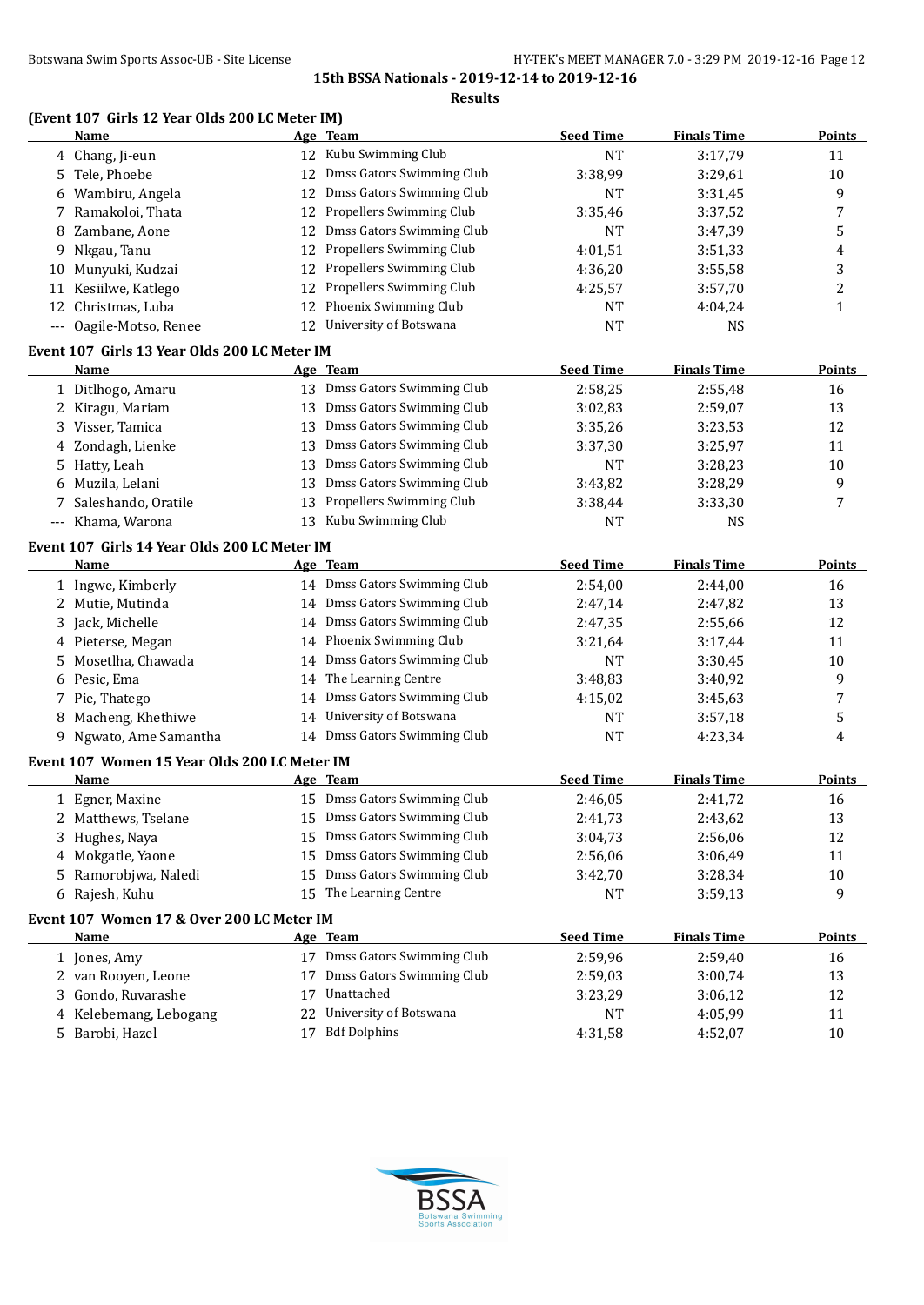**Results**

## **Event 108 Boys 12 Year Olds 200 LC Meter IM**

|       | Name                                        |    | Age Team                          | <b>Seed Time</b> | <b>Finals Time</b> | Points        |
|-------|---------------------------------------------|----|-----------------------------------|------------------|--------------------|---------------|
|       | 1 Haskins, Ethan                            |    | 12 Gaborone Aquatic Club/W.babies | 3:05,60          | 2:55,59            | 16            |
|       | 2 Keitsile, Junior                          | 12 | Propellers Swimming Club          | 3:00,80          | 2:56,57            | 13            |
| 3     | Seetso, Nathan                              | 12 | Dmss Gators Swimming Club         | 3:11,99          | 3:04,35            | 12            |
| 4     | Mothibatsela, Ntsika                        | 12 | Dmss Gators Swimming Club         | <b>NT</b>        | 3:07,57            | 11            |
| 5.    | Mmelesi, Abaleng                            | 12 | Propellers Swimming Club          | 3:19,06          | 3:09,96            | 10            |
| 6     | Hill, Angus                                 | 12 | Gaborone Aquatic Club/W.babies    | <b>NT</b>        | 3:11,46            | 9             |
| 7     | Sethi, Khalil                               | 12 | Phoenix Swimming Club             | 3:17,18          | 3:12,97            | 7             |
| 8     | Mangani, Kevin                              | 12 | Propellers Swimming Club          | 3:40,03          | 3:30,15            | 5             |
| 9     | Mutie, Kilonzi                              | 12 | Dmss Gators Swimming Club         | 3:49,64          | 3:53,47            | 4             |
|       | 10 Manase, Wesley                           |    | 12 The Learning Centre            | 4:06.86          | 4:08,44            | 3             |
|       | Event 108 Boys 13 Year Olds 200 LC Meter IM |    |                                   |                  |                    |               |
|       | Name                                        |    | Age Team                          | <b>Seed Time</b> | <b>Finals Time</b> | <b>Points</b> |
|       | 1 Matthews, Mmusi                           |    | 13 Dmss Gators Swimming Club      | 3:10,65          | 2:48,14            | 16            |
|       | 2 De Jesus, Jon Martin                      |    | 13 Dmss Gators Swimming Club      | 3:17,60          | 2:57,59            | 13            |
|       | 3 Garmroudi, Yusurf                         |    | 13 Gaborone Aquatic Club/W.babies | 3:08,22          | 3:03,28            | 12            |
|       | 4 Lee, Hyun Dong                            | 13 | Dmss Gators Swimming Club         | 3:13,59          | 3:06,98            | 11            |
|       | 5 Nsingo, David                             | 13 | The Learning Centre               | 3:27,56          | 3:09,06            | 10            |
| 6     | Nnam, Tochukwa                              | 13 | The Falcons Swimming Club         | 3:26,98          | 3:30,91            | 9             |
|       | 7 Matebisi, Loago                           | 13 | The Learning Centre               | 4:19,88          | 3:56,74            | 7             |
| 8     | Monchusi, Thulaganyo                        | 13 | Propellers Swimming Club          | <b>NT</b>        | 4:02,69            | 5             |
| 9     | Ramorobjwa, Lengwe                          | 13 | Dmss Gators Swimming Club         | 4:02,80          | 4:06,78            | 4             |
| $---$ | Scharnick, Adriaan                          | 13 | Propellers Swimming Club          | 3:50,34          | DQ                 |               |
|       | Event 108 Boys 14 Year Olds 200 LC Meter IM |    |                                   |                  |                    |               |
|       | Name                                        |    | Age Team                          | <b>Seed Time</b> | <b>Finals Time</b> | <b>Points</b> |
|       | 1 Chisungo, Tawanda                         |    | 14 The Falcons Swimming Club      | 2:41,67          | 2:40,73            | 16            |
| 2     | Ellerman, Matthew                           |    | 14 The Falcons Swimming Club      | 3:07,39          | 3:06,84            | 13            |
| 3     | Liu, Shawn                                  |    | 14 The Learning Centre            | 3:30,37          | 3:16,72            | 12            |
| $---$ | Raditladi, Lungile                          | 14 | University of Botswana            | <b>NT</b>        | DQ                 |               |
|       | Molefe, Lerako                              |    | 14 University of Botswana         | 2:57,79          | DQ                 |               |
| $---$ | Seetso, Thabang                             |    | 14 Bdf Dolphins                   | 4:33,80          | DQ                 |               |
|       | Event 108 Men 15 Year Olds 200 LC Meter IM  |    |                                   |                  |                    |               |
|       | Name                                        |    | Age Team                          | <b>Seed Time</b> | <b>Finals Time</b> | Points        |
|       | 1 Rai, Tejzoravar                           |    | 15 Kubu Swimming Club             | 2:43,20          | 2:39,99            | 16            |
|       | 2 van Rooyen, Benco                         |    | 15 Dmss Gators Swimming Club      | 2:46,24          | 2:43,48            | 13            |
| 3     | Gondo, Takundanashe                         |    | 15 Unattached                     | 2:44,80          | 2:45,54            | 12            |
|       | 4 Sethi, Reyhaan                            |    | 15 Phoenix Swimming Club          | 2:52,23          | 2:46,14            | 11            |
| 5.    | Norman, Daniel                              | 15 | The Falcons Swimming Club         | 2:56,93          | 2:55,71            | $10\,$        |
| 6     | Palmer, James                               | 15 | The Falcons Swimming Club         | 2:53,93          | 3:00,15            | 9             |
| 7     | Seleke, Thabiso                             | 15 | <b>Bdf Dolphins</b>               | <b>NT</b>        | 3:57,43            | 7             |
| $---$ | Marumo, Lefika                              | 15 | Dmss Gators Swimming Club         | 2:59,24          | DQ                 |               |
|       | Event 108 Men 16 Year Olds 200 LC Meter IM  |    |                                   |                  |                    |               |
|       | <u>Name</u>                                 |    | Age Team                          | <b>Seed Time</b> | <b>Finals Time</b> | <b>Points</b> |
|       | 1 Bekker, Andile                            |    | 16 Dmss Gators Swimming Club      | 2:17,98          | 2:23,61            | 16            |
|       | 2 Walsh, Patrick                            |    | 16 Dmss Gators Swimming Club      | 2:33,76          | 2:31,78            | 13            |
|       | 3 Jamu, Alexander                           |    | 16 Dmss Gators Swimming Club      | 2:37,93          | 2:36,01            | 12            |
|       | 4 Rouse, Brandon                            |    | 16 Gaborone Aquatic Club/W.babies | 2:30,14          | 2:38,87            | 11            |
|       |                                             |    |                                   |                  |                    |               |

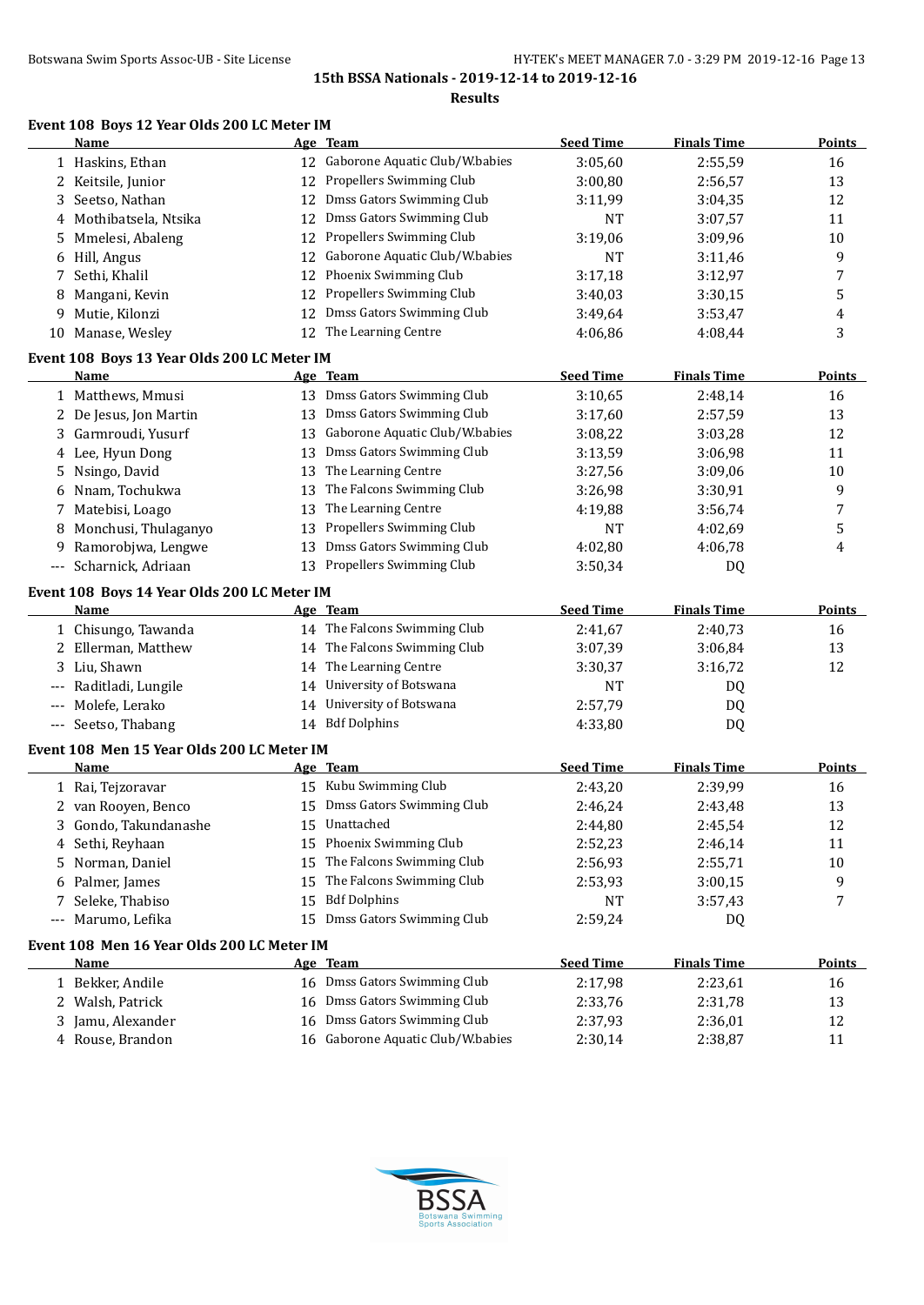**Results**

## **(Event 108 Men 16 Year Olds 200 LC Meter IM)**

|     | <u>Name</u>                                  |    | <u>Age Team</u>                | <b>Seed Time</b> | <b>Finals Time</b> | <b>Points</b>           |
|-----|----------------------------------------------|----|--------------------------------|------------------|--------------------|-------------------------|
|     | 5 Harry, Ethan                               |    | 16 University of Botswana      | 3:00,70          | 2:43,23            | $10\,$                  |
|     | 6 Mosime, Theo M                             | 16 | Dmss Gators Swimming Club      | 3:00,63          | 2:57,63            | 9                       |
|     | Event 108 Men 17 & Over 200 LC Meter IM      |    |                                |                  |                    |                         |
|     | Name                                         |    | Age Team                       | <b>Seed Time</b> | <b>Finals Time</b> | <b>Points</b>           |
|     | 1 Kurukulasooriya, Gihan                     |    | 19 Dmss Gators Swimming Club   | 2:30,30          | 2:37,93            | 16                      |
| 2   | Rorke, Rhys                                  | 17 | The Falcons Swimming Club      | 2:47,83          | 2:40,43            | 13                      |
| 3   | Dzingai, Solomon                             | 19 | University of Botswana         | 3:12,78          | 2:47,57            | 12                      |
| 4   | Makepe, Tokelo                               | 18 | Dmss Gators Swimming Club      | 2:47,78          | 2:49,47            | 11                      |
| 5   | Ngorosha, Tatenda                            | 26 | University of Botswana         | 3:06,30          | 2:52,53            | 10                      |
| 6   | Rantshabeng, Otsile D                        | 20 | Dmss Gators Swimming Club      | 2:57,95          | 2:56,42            | 9                       |
| 7   | Motshwari, Karabo                            | 19 | <b>Bdf Dolphins</b>            | 3:00,93          | 2:58,97            | 7                       |
| 8   | Moswetsi, Thato                              | 22 | <b>Bdf Dolphins</b>            | 3:25,20          | 3:24,04            | 5                       |
| 9   | Keatshotse, Badiredi                         | 32 | <b>Bdf Dolphins</b>            | 3:19,30          | 3:29,62            | 4                       |
| 10  | Maseko, Lesego                               | 18 | <b>Bdf Dolphins</b>            | <b>NT</b>        | 3:31,04            | 3                       |
| 11  | Kasale, Uswani                               | 24 | <b>Bdf Dolphins</b>            | 3:45,77          | 3:33,55            | 2                       |
| 12  | Matsake, Kutlwano                            | 19 | <b>Bdf Dolphins</b>            | 4:02,19          | 3:42,26            | $\mathbf{1}$            |
|     | --- Kandela, Rawa                            | 17 | University of Botswana         | <b>NT</b>        | <b>NS</b>          |                         |
|     |                                              |    |                                |                  |                    |                         |
|     | Event 109 Girls 9-10 100 LC Meter Backstroke |    | Age Team                       | <b>Seed Time</b> | <b>Finals Time</b> | Points                  |
|     | Name                                         |    | 10 Propellers Swimming Club    | 1:43,57          | 1:34,66            |                         |
|     | 1 Saleshando, Melodi<br>2 Haskins, Camille   |    | Gaborone Aquatic Club/W.babies |                  |                    | 16                      |
|     |                                              | 10 | Gaborone Aquatic Club/W.babies | 1:47,66          | 1:34,71            | 13                      |
| 3   | Molelowatladi, Realeboga                     | 10 | Dmss Gators Swimming Club      | 1:43,74          | 1:39,81            | 12                      |
| 4   | Makandwa, Tinodana                           | 10 |                                | 1:58,68          | 1:42,64            | 11                      |
| 5   | Evans, Imogen                                | 10 | Dmss Gators Swimming Club      | 1:55,12          | 1:44,07            | 10                      |
| 6   | Thomba, Kuda                                 | 10 | Dmss Gators Swimming Club      | 1:49,99          | 1:45,84            | 9                       |
| 7   | Makgothi, Emelyn                             | 10 | Dmss Gators Swimming Club      | 1:52,54          | 1:46,33            | 7                       |
| 8   | Kurewa, Nikita E                             | 9  | Gaborone Aquatic Club/W.babies | 1:50,23          | 1:50,13            | 5                       |
| 9   | Ndwapi, Shato                                | 10 | Propellers Swimming Club       | 2:00,92          | 1:51,21            | 4                       |
| 10  | Pelotona, Arona                              | 9  | Gaborone Aquatic Club/W.babies | 1:52,80          | 1:51,35            | 3                       |
| 11  | Sudharshan, Tharsha                          | 9  | Propellers Swimming Club       | 1:55,73          | 1:54,69            | $\overline{\mathbf{c}}$ |
|     | 12 Watson, Bella Ray                         | 9  | Dmss Gators Swimming Club      | 2:07,09          | 1:54,78            | $\mathbf{1}$            |
| 13  | Mangana, Samantha                            | 10 | Propellers Swimming Club       | 1:55,10          | 1:54,96            |                         |
|     | 14 Mojalemotho, Abale                        | 10 | Propellers Swimming Club       | 1:57,48          | 1:57,95            |                         |
| 15  | Onyadile, Tuduetso                           | 9  | Dmss Gators Swimming Club      | 1:59,00          | 1:58,10            |                         |
|     | 16 Mvududu, Joy                              | 9  | Propellers Swimming Club       | 1:59,90          | 1:58,62            |                         |
| 17  | Nganunu, Linnea                              | 10 | Dmss Gators Swimming Club      | <b>NT</b>        | 2:00,35            |                         |
| 18  | Kesiilwe, Kutlo                              | 9  | Propellers Swimming Club       | 2:03,13          | 2:01,10            |                         |
| 19  | Chalashika, Resego                           | 10 | Propellers Swimming Club       | 2:03,18          | 2:01,72            |                         |
| 20  | Shaikh, Azra                                 | 9  | Kubu Swimming Club             | NT               | 2:03,35            |                         |
| 21  | Mutie, Muela                                 | 9  | Dmss Gators Swimming Club      | 2:05,67          | 2:03,47            |                         |
| 22  | Boiteto, Sarona                              | 9  | Gaborone Aquatic Club/W.babies | 2:09,39          | 2:04,04            |                         |
| 23  | Ramakoloi, Rorisang                          | 10 | Propellers Swimming Club       | 2:12,66          | 2:07,84            |                         |
| 24  | Segadika, Katlo                              | 9  | University of Botswana         | 2:26,13          | 2:18,83            |                         |
| 25  | Hove, Thandi                                 | 9  | University of Botswana         | 2:17,91          | 2:20,06            |                         |
| 26  | Wambiru, Aisha                               | 9  | The Learning Centre            | 2:41,59          | 2:21,62            |                         |
| 27  | Morekwa, Katlo                               | 10 | University of Botswana         | NT               | 2:32,17            |                         |
| 28  | Magosi, Lelentle                             | 10 | The Learning Centre            | NT               | 2:45,95            |                         |
| --- | Onyadile, Boipelo                            |    | 9 Dmss Gators Swimming Club    | 2:26,60          | <b>NS</b>          |                         |

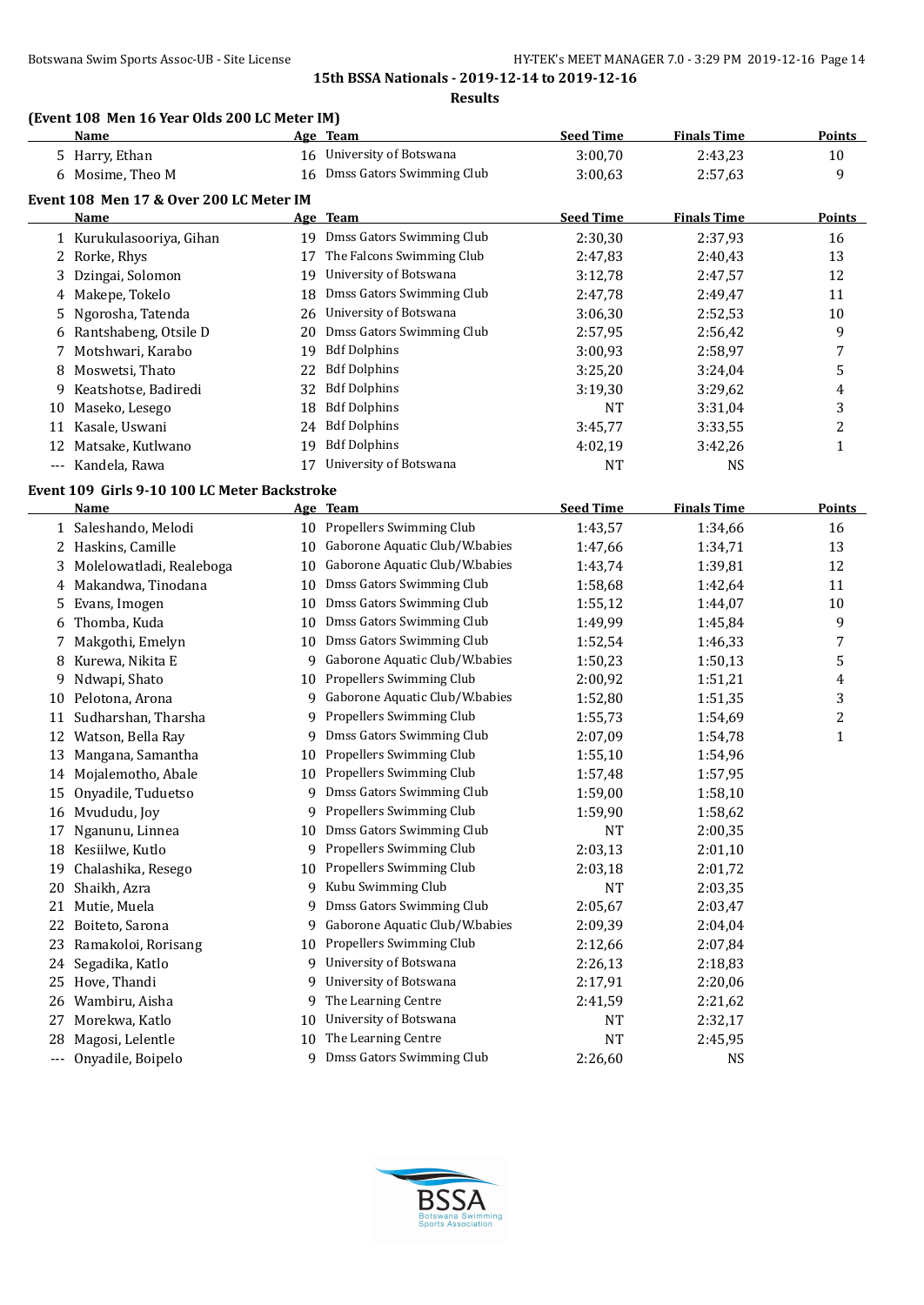#### **Results**

## **Event 109 Girls 11 Year Olds 100 LC Meter Backstroke**

|     | Name                                                 |    | Age Team                     | <b>Seed Time</b> | <b>Finals Time</b> | <b>Points</b>  |
|-----|------------------------------------------------------|----|------------------------------|------------------|--------------------|----------------|
|     | 1 Merafhe, Naledi                                    |    | 11 Phoenix Swimming Club     | <b>NT</b>        | 1:35,06            | 16             |
|     | 2 Caple, Rhyse                                       | 11 | Kubu Swimming Club           | <b>NT</b>        | 1:39,59            | 13             |
| 3   | White, Jenna                                         | 11 | Kubu Swimming Club           | <b>NT</b>        | 1:43,14            | 12             |
| 4   | Cho, Eunjeong                                        | 11 | Dmss Gators Swimming Club    | 1:49,73          | 1:48,18            | 11             |
| 5   | Seipone, Jessica                                     | 11 | Propellers Swimming Club     | 1:55,77          | 1:54,40            | 10             |
| 6   | Radovic, Marina                                      | 11 | Dmss Gators Swimming Club    | 1:58,90          | 1:57,56            | 9              |
| 7   | Lesedi, Noelani                                      | 11 | Dmss Gators Swimming Club    | <b>NT</b>        | 2:06,07            | 7              |
| 8   | Tlhako, Ombretta                                     | 11 | Dmss Gators Swimming Club    | 2:10,70          | 2:10,96            | 5              |
| 9   | Baleseng, Arefa                                      | 11 | <b>Bdf Dolphins</b>          | <b>NT</b>        | 2:11,93            | 4              |
| 10  | Marumo, Setho                                        | 11 | Dmss Gators Swimming Club    | 2:18,52          | 2:24,44            | 3              |
| 11  | Moepswa, Lone                                        | 11 | Dmss Gators Swimming Club    | 2:51,66          | 2:32,43            | $\overline{c}$ |
|     | 12 Ngwato, Arona Amanda                              | 11 | Dmss Gators Swimming Club    | 2:48,62          | 2:35,80            | $\mathbf{1}$   |
|     | Event 109 Girls 12 Year Olds 100 LC Meter Backstroke |    |                              |                  |                    |                |
|     | <u>Name</u>                                          |    | Age Team                     | <b>Seed Time</b> | <b>Finals Time</b> | <b>Points</b>  |
|     | 1 Radovic, Vesna                                     |    | 12 Dmss Gators Swimming Club | 1:23,89          | 1:26,86            | 16             |
| 2   | Harry, Kyra                                          | 12 | University of Botswana       | 1:26,50          | 1:29,21            | 13             |
| 3   | Jamu, Abigail                                        | 12 | Dmss Gators Swimming Club    | 1:36,70          | 1:30,60            | 12             |
| 4   | Tele, Phoebe                                         | 12 | Dmss Gators Swimming Club    | 1:36,37          | 1:33,67            | 11             |
|     | 5 Ramakoloi, Thata                                   | 12 | Propellers Swimming Club     | 1:44,06          | 1:33,84            | 10             |
| 6   | Dichabeng, Larona                                    | 12 | Propellers Swimming Club     | 1:45,28          | 1:40,34            | 9              |
| 7   | Ingwe, Sally                                         | 12 | Dmss Gators Swimming Club    | 1:57,38          | 1:41,18            | 7              |
| 8   | Wambiru, Angela                                      | 12 | Dmss Gators Swimming Club    | <b>NT</b>        | 1:43,41            | 5              |
| 9.  | Christmas, Luba                                      | 12 | Phoenix Swimming Club        | 1:47,10          | 1:43,77            | 4              |
|     | 10 Kesiilwe, Katlego                                 | 12 | Propellers Swimming Club     | 2:05,96          | 1:46,42            | 3              |
| 11  | Zambane, Aone                                        | 12 | Dmss Gators Swimming Club    | 1:50,96          | 1:49,10            | $\overline{c}$ |
| 12  | Nkgau, Tanu                                          | 12 | Propellers Swimming Club     | 1:48,87          | 1:49,41            | $\mathbf{1}$   |
| 13  | Mmelesi, Marang                                      | 12 | Dmss Gators Swimming Club    | <b>NT</b>        | 1:49,53            |                |
| 14  | Motlhagodi, Abaleng                                  | 12 | Propellers Swimming Club     | 1:58,56          | 1:51,10            |                |
| 15  | Munyuki, Kudzai                                      | 12 | Propellers Swimming Club     | 1:56,62          | 1:52,38            |                |
| 16  | Patel/ Khan, Faatimah Zahra                          | 12 | Dmss Gators Swimming Club    | 2:04,93          | 1:58,48            |                |
| 17  | April, Botho                                         | 12 | Dmss Gators Swimming Club    | 2:15,41          | 2:05,37            |                |
| 18  | Mosetlha, Wanano                                     | 12 | Dmss Gators Swimming Club    | 2:16,40          | 2:07,81            |                |
| 19  | Ndzinge, Teto E                                      | 12 | Dmss Gators Swimming Club    | 2:24,29          | 2:16,33            |                |
| --- | Seetso, Refilwe                                      | 12 | <b>Bdf Dolphins</b>          | 2:24,31          | DQ                 |                |
|     | Oagile-Motso, Renee                                  |    | 12 University of Botswana    | 1:39,44          | DQ                 |                |
|     | Medupe, Boleng                                       |    | 12 Dmss Gators Swimming Club | <b>NT</b>        | <b>NS</b>          |                |
|     | Event 109 Girls 13 Year Olds 100 LC Meter Backstroke |    |                              |                  |                    |                |
|     | <u>Name</u>                                          |    | Age Team                     | <b>Seed Time</b> | <b>Finals Time</b> | Points         |
|     | 1 Kiragu, Mariam                                     |    | 13 Dmss Gators Swimming Club | 1:21,10          | 1:21,26            | 16             |
|     | 2 Ditlhogo, Amaru                                    | 13 | Dmss Gators Swimming Club    | 1:22,62          | 1:21,42            | 13             |
| 3   | Muzila, Lelani                                       | 13 | Dmss Gators Swimming Club    | 1:44,26          | 1:35,09            | 12             |
| 4   | Visser, Tamica                                       | 13 | Dmss Gators Swimming Club    | 1:35,07          | 1:35,33            | 11             |
| 5   | Zondagh, Lienke                                      | 13 | Dmss Gators Swimming Club    | 1:43,57          | 1:37,25            | 10             |
| 6   | Saleshando, Oratile                                  | 13 | Propellers Swimming Club     | 1:43,90          | 1:45,12            | 9              |
| 7   | Selete, Reotshephile                                 | 13 | Dmss Gators Swimming Club    | NT               | 2:27,50            | 7              |
|     | Khama, Warona                                        | 13 | Kubu Swimming Club           | 1:42,82          | <b>NS</b>          |                |
|     |                                                      |    |                              |                  |                    |                |

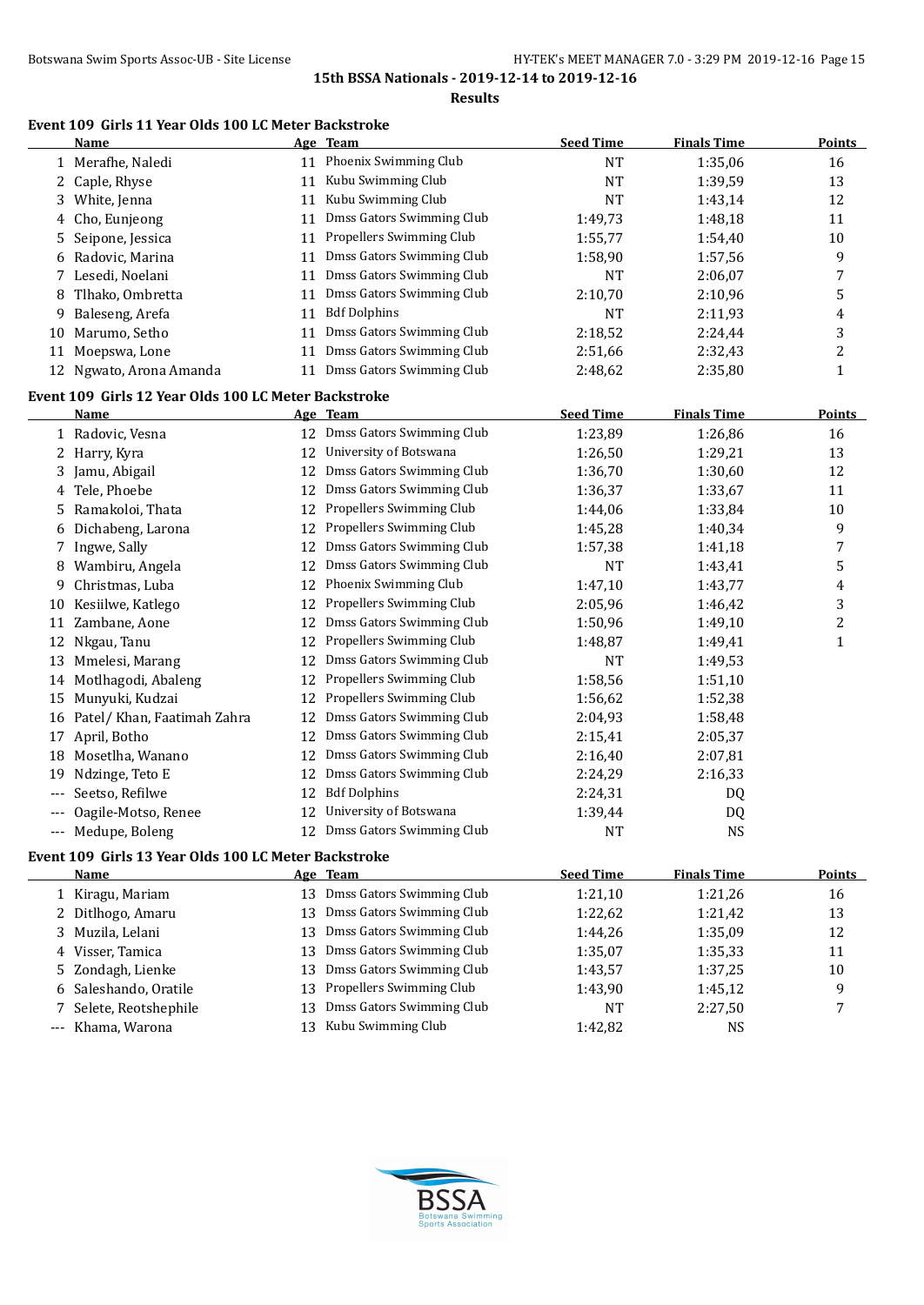## **Event 109 Girls 14 Year Olds 100 LC Meter Backstroke**

|       | Name                                                 |    | Age Team                       | <b>Seed Time</b> | <b>Finals Time</b> | <b>Points</b> |
|-------|------------------------------------------------------|----|--------------------------------|------------------|--------------------|---------------|
|       | 1 Ingwe, Kimberly                                    |    | 14 Dmss Gators Swimming Club   | 1:18,92          | 1:16,87            | 16            |
| 2     | Jack, Michelle                                       | 14 | Dmss Gators Swimming Club      | 1:14,78          | 1:17,83            | 13            |
| 3     | Mutie, Mutinda                                       | 14 | Dmss Gators Swimming Club      | 1:19,32          | 1:20,21            | 12            |
| 4     | Judd, Samantha                                       | 14 | Swimrite Swimming              | 1:33,50          | 1:29,07            | 11            |
| 5     | Mosetlha, Chawada                                    | 14 | Dmss Gators Swimming Club      | 1:36,07          | 1:36,90            | 10            |
| 6     | Pesic, Ema                                           | 14 | The Learning Centre            | 1:44,42          | 1:41,83            | 9             |
| 7     | Pie, Thatego                                         | 14 | Dmss Gators Swimming Club      | 1:54,87          | 1:47,76            | 7             |
| 8     | Ngwato, Ame Samantha                                 | 14 | Dmss Gators Swimming Club      | 1:58,08          | 1:57,01            | 5             |
| $---$ | Macheng, Khethiwe                                    | 14 | University of Botswana         | 1:47,26          | DQ                 |               |
|       | Event 109 Women 15 Year Olds 100 LC Meter Backstroke |    |                                |                  |                    |               |
|       | <b>Name</b>                                          |    | Age Team                       | <b>Seed Time</b> | <b>Finals Time</b> | <b>Points</b> |
|       | 1 Matthews, Tselane                                  |    | 15 Dmss Gators Swimming Club   | 1:12,39          | 1:13,06            | 16            |
|       | 2 Hughes, Naya                                       | 15 | Dmss Gators Swimming Club      | 1:16,46          | 1:17,49            | 13            |
| 3     | Egner, Maxine                                        | 15 | Dmss Gators Swimming Club      | 1:16,70          | 1:22,03            | 12            |
| 4     | Gomez, Antonela                                      | 15 | Kubu Swimming Club             | 1:21,70          | 1:23,30            | 11            |
| 5     | Deurwaader, Tjibuya                                  | 15 | Kubu Swimming Club             | 1:34,87          | 1:24,81            | 10            |
| 6     | Mokgatle, Yaone                                      | 15 | Dmss Gators Swimming Club      | 1:24,64          | 1:26,60            | 9             |
| 7     | Nkgau, Loago                                         | 15 | University of Botswana         | 1:29,32          | 1:29,09            | 7             |
| 8     | Egner, Adina                                         | 15 | Dmss Gators Swimming Club      | 1:27,63          | 1:30,48            | 5             |
| 9     | Ramorobjwa, Naledi                                   | 15 | Dmss Gators Swimming Club      | 1:37,16          | 1:38,04            | 4             |
| 10    | Rajesh, Kuhu                                         | 15 | The Learning Centre            | NT               | 1:52,35            | 3             |
|       |                                                      |    |                                |                  |                    |               |
|       | Event 109 Women 16 Year Olds 100 LC Meter Backstroke |    |                                |                  |                    |               |
|       | Name                                                 |    | Age Team                       | <b>Seed Time</b> | <b>Finals Time</b> | <b>Points</b> |
|       | 1 Jobe, Hannah                                       |    | 16 Dmss Gators Swimming Club   | 1:21,03          | 1:25,20            | 16            |
|       | Event 109 Women 17 & Over 100 LC Meter Backstroke    |    |                                |                  |                    |               |
|       | Name                                                 |    | Age Team                       | <b>Seed Time</b> | <b>Finals Time</b> | <b>Points</b> |
|       | 1 Ruele, Naomi                                       |    | 22 Dmss Gators Swimming Club   | 1:02,14          | 1:06,53            | 16            |
|       | 2 van Rooyen, Leone                                  | 17 | Dmss Gators Swimming Club      | 1:23,10          | 1:22,19            | 13            |
| 3     | Nkete, Alora                                         | 18 | Dmss Gators Swimming Club      | 1:28,56          | 1:24,47            | 12            |
| 4     | Gondo, Ruvarashe                                     | 17 | Unattached                     | 1:23,81          | 1:26,10            | 11            |
| 5     | Jones, Amy                                           | 17 | Dmss Gators Swimming Club      | 1:23,56          | 1:31,81            | 10            |
| 6     | Saat, Alma                                           | 46 | University of Botswana         | 1:39,90          | 1:33,33            | 9             |
|       | 7 Kelebemang, Lebogang                               | 22 | University of Botswana         | 2:02,09          | 1:57,87            | 7             |
| 8     | Letsholo, Lebogang                                   | 21 | <b>Bdf Dolphins</b>            | <b>NT</b>        | 1:59,65            | 5             |
| 9     | Seselamarumo, Sekgabo                                |    | 24 University of Botswana      | 2:13,44          | 2:14,66            | 4             |
|       |                                                      |    |                                |                  |                    |               |
|       | Event 110 Boys 9-10 100 LC Meter Backstroke          |    |                                |                  |                    |               |
|       | <b>Name</b>                                          |    | Age Team                       | <b>Seed Time</b> | <b>Finals Time</b> | <b>Points</b> |
|       | 1 Caple, Preston                                     |    | 9 Kubu Swimming Club           | <b>NT</b>        | 1:36,06            | 16            |
|       | 2 Modirelabangwe, Tema                               | 9  | Gaborone Aquatic Club/W.babies | 1:49,04          | 1:41,95            | 13            |
| 3     | Freeman, Liam                                        | 10 | Dmss Gators Swimming Club      | 1:50,10          | 1:45,95            | 12            |
| 4     | Kebonang, Jason-Farrell                              | 10 | Propellers Swimming Club       | 1:49,52          | 1:46,95            | 11            |
| 5     | Scharnick, Christiaan                                | 10 | Propellers Swimming Club       | 2:01,89          | 1:52,41            | 10            |
| 6     | Joseph, Thabang L                                    | 9  | University of Botswana         | 2:06,01          | 1:55,44            | 9             |
| 7     | Nganunu, Shathani                                    | 9  | Dmss Gators Swimming Club      | <b>NT</b>        | 1:56,78            | 7             |
| 8     | Nthomiwa, Wapego                                     | 9  | University of Botswana         | 2:01,77          | 1:57,51            | 5             |
|       | 9 Mokgadi, Thuto                                     |    | 10 Bdf Dolphins                | <b>NT</b>        | 2:03,67            | 4             |

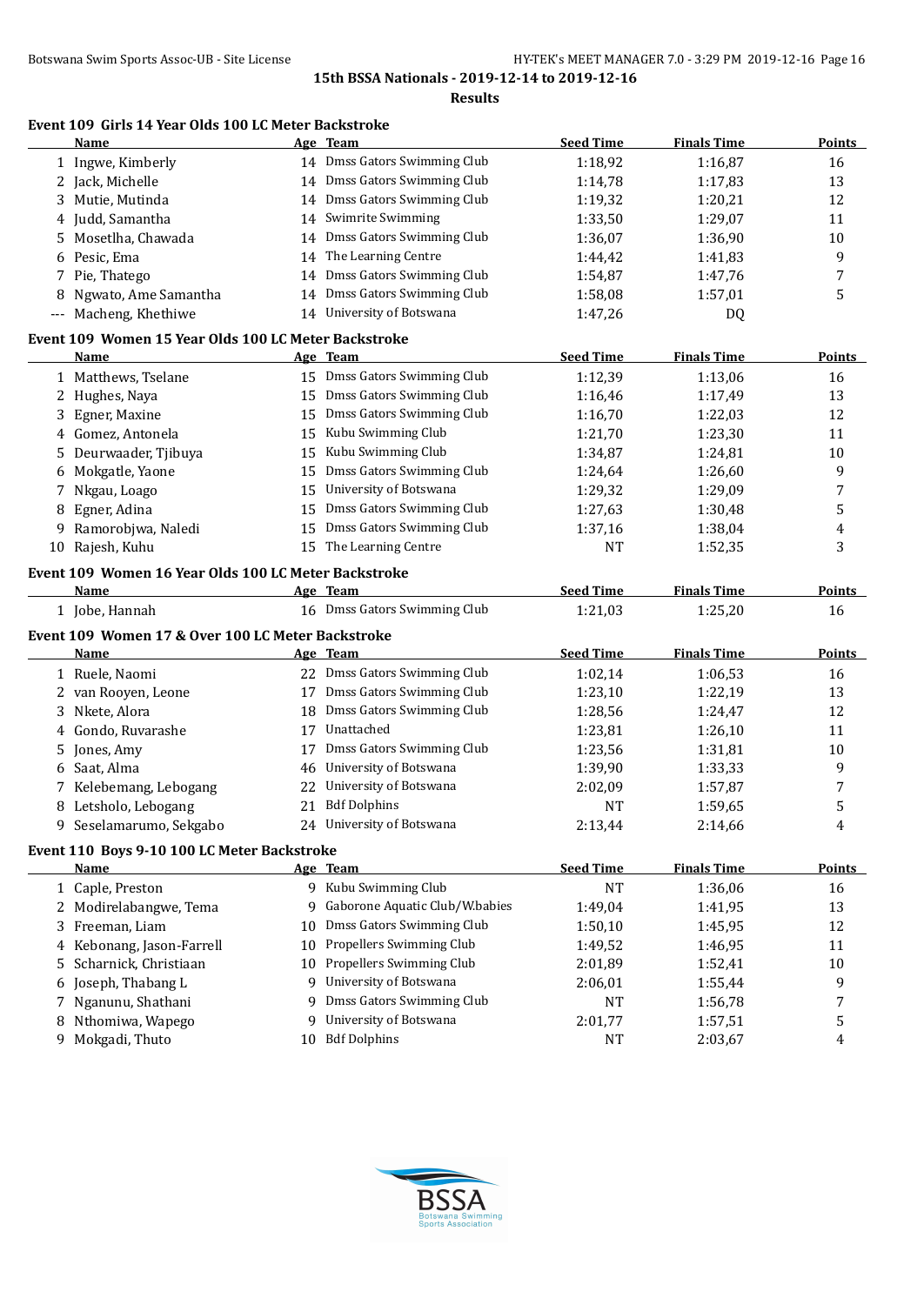**Results**

# **(Event 110 Boys 9-10 100 LC Meter Backstroke)**

| 10 Propellers Swimming Club<br>2:11,76<br>3<br>10 Dichabeng, Keone J<br>2:12,01<br>10 The Learning Centre<br>2<br>11 Ruthenberg, Alrick<br>NT<br>2:16,47<br>10 Dmss Gators Swimming Club<br>--- Evans, Elliot<br>1:43,41<br>DQ<br>Event 110 Boys 11 Year Olds 100 LC Meter Backstroke<br><b>Seed Time</b><br><b>Finals Time</b><br>Age Team<br>Name<br>11 Phoenix Swimming Club<br>1 Khonat, Rayhan<br>1:29,98<br>1:27,26<br>16<br>11 Dmss Gators Swimming Club<br>Segadimo, Karabo<br><b>NT</b><br>13<br>1:34,90<br>2<br>11 Gaborone Aquatic Club/W.babies<br>Modirelabangwe, Legakwa<br>12<br>1:42,81<br>1:36,75<br>3<br>11 The Learning Centre<br>Rapson, Zacharey<br>1:43,35<br>1:37,21<br>11<br>4<br>11 Kubu Swimming Club<br>Bandy, James<br>1:39,57<br>NT<br>10<br>5<br>11 Dmss Gators Swimming Club<br>1:51,00<br>9<br>Mwangi, Dean<br>1:46,49<br>6<br>11 Gaborone Aquatic Club/W.babies<br>Moloi, Lethabo<br>NT<br>1:47,97<br>7<br>7<br>11 Dmss Gators Swimming Club<br>Matthews, Lebone<br>1:59,25<br>1:56,79<br>5<br>8<br>11 University of Botswana<br>Dzingai, Botlhe<br>2:06,91<br>1:59,30<br>4<br>9<br>11 Bdf Dolphins<br>Matenge, Larona<br>2:15,59<br>2:02,22<br>3<br>10<br>11 The Learning Centre<br>Kgengwenyane, Lentle<br>2<br>2:06,44<br>2:04,88<br>11<br>The Learning Centre<br>Letang, Myles<br>11<br>2:40,31<br>2:46,57<br>1<br>12<br>--- Mulale, Ogone<br>11 University of Botswana<br>NT<br>DQ<br>Event 110 Boys 12 Year Olds 100 LC Meter Backstroke<br><b>Seed Time</b><br><b>Finals Time</b><br>Age Team<br>Name<br>12 Gaborone Aquatic Club/W.babies<br>1 Haskins, Ethan<br>1:30,11<br>1:23,70<br>16<br>12 Propellers Swimming Club<br>1:25,37<br>13<br>2 Keitsile, Junior<br>1:31,30<br>12 Propellers Swimming Club<br>Mmelesi, Abaleng<br>1:26,67<br>1:50,56<br>12<br>3<br>12 Dmss Gators Swimming Club<br>Seetso, Nathan<br>1:32,01<br>1:26,97<br>11<br>4<br>12 Dmss Gators Swimming Club<br>Mothibatsela, Ntsika<br>1:30,60<br>1:27,65<br>10<br>5<br>12 Gaborone Aquatic Club/W.babies<br>9<br>Hill, Angus<br>NT<br>1:34,14<br>6<br>12 Propellers Swimming Club<br>Mangani, Kevin<br>7<br>1:51,92<br>1:41,41<br>7<br>12 Dmss Gators Swimming Club<br>5<br>Mutie, Kilonzi<br><b>NT</b><br>1:42,85<br>8<br>12 University of Botswana<br>Mulale, Eleriwe<br>2:00,27<br>1:51,22<br>4<br>9<br>12 The Learning Centre<br>3<br>Manase, Wesley<br>2:00,11<br>2:00,43<br>10<br>12 Dmss Gators Swimming Club<br>2<br>11 Lee, Hyun Min<br>NT<br>2:06,85<br>Event 110 Boys 13 Year Olds 100 LC Meter Backstroke<br><b>Seed Time</b><br><b>Finals Time</b><br><b>Name</b><br>Age Team<br>13 Dmss Gators Swimming Club<br>1 Matthews, Mmusi<br>16<br>1:25,19<br>1:19,21<br>13 Dmss Gators Swimming Club<br>1:31,24<br>1:21,78<br>13<br>2 De Jesus, Jon Martin<br>13 Gaborone Aquatic Club/W.babies<br>12<br>Garmroudi, Yusurf<br>1:29,65<br>1:24,94<br>3<br>Dmss Gators Swimming Club<br>1:36,91<br>1:28,75<br>Lee, Hyun Dong<br>11<br>13<br>4<br>The Learning Centre<br>Nsingo, David<br>1:25,76<br>1:30,09<br>13<br>10<br>5<br>The Learning Centre<br>9<br>Matebisi, Loago<br>13<br>1:43,12<br>1:41,00<br>6<br>Dmss Gators Swimming Club<br>Ramorobjwa, Lengwe<br>7<br>13<br>1:44,90<br>1:44,56<br>7<br>The Falcons Swimming Club<br>Nnam, Tochukwa<br>1:44,43<br>1:44,89<br>5<br>13<br>8<br>Propellers Swimming Club<br>Scharnick, Adriaan<br>13<br>1:44,32<br>1:45,22<br>9<br>4<br>University of Botswana<br>Mooketsi, Lefika<br>1:58,22<br>3<br>13<br>NT<br>10<br>Dmss Gators Swimming Club<br>2<br>Setshogo, Lebone<br>NT<br>2:07,87<br>11<br>13<br>13 Dmss Gators Swimming Club<br>$---$ | <u>Name</u>    | Age Team | <b>Seed Time</b> | <b>Finals Time</b> | <b>Points</b> |
|---------------------------------------------------------------------------------------------------------------------------------------------------------------------------------------------------------------------------------------------------------------------------------------------------------------------------------------------------------------------------------------------------------------------------------------------------------------------------------------------------------------------------------------------------------------------------------------------------------------------------------------------------------------------------------------------------------------------------------------------------------------------------------------------------------------------------------------------------------------------------------------------------------------------------------------------------------------------------------------------------------------------------------------------------------------------------------------------------------------------------------------------------------------------------------------------------------------------------------------------------------------------------------------------------------------------------------------------------------------------------------------------------------------------------------------------------------------------------------------------------------------------------------------------------------------------------------------------------------------------------------------------------------------------------------------------------------------------------------------------------------------------------------------------------------------------------------------------------------------------------------------------------------------------------------------------------------------------------------------------------------------------------------------------------------------------------------------------------------------------------------------------------------------------------------------------------------------------------------------------------------------------------------------------------------------------------------------------------------------------------------------------------------------------------------------------------------------------------------------------------------------------------------------------------------------------------------------------------------------------------------------------------------------------------------------------------------------------------------------------------------------------------------------------------------------------------------------------------------------------------------------------------------------------------------------------------------------------------------------------------------------------------------------------------------------------------------------------------------------------------------------------------------------------------------------------------------------------------------------------------------------------------------------------------------------------------------------------------------------------------------------------------------------------------------------------------------------------------------------------------------------------------------------------------------------------------------------------------------------------|----------------|----------|------------------|--------------------|---------------|
|                                                                                                                                                                                                                                                                                                                                                                                                                                                                                                                                                                                                                                                                                                                                                                                                                                                                                                                                                                                                                                                                                                                                                                                                                                                                                                                                                                                                                                                                                                                                                                                                                                                                                                                                                                                                                                                                                                                                                                                                                                                                                                                                                                                                                                                                                                                                                                                                                                                                                                                                                                                                                                                                                                                                                                                                                                                                                                                                                                                                                                                                                                                                                                                                                                                                                                                                                                                                                                                                                                                                                                                                                     |                |          |                  |                    |               |
|                                                                                                                                                                                                                                                                                                                                                                                                                                                                                                                                                                                                                                                                                                                                                                                                                                                                                                                                                                                                                                                                                                                                                                                                                                                                                                                                                                                                                                                                                                                                                                                                                                                                                                                                                                                                                                                                                                                                                                                                                                                                                                                                                                                                                                                                                                                                                                                                                                                                                                                                                                                                                                                                                                                                                                                                                                                                                                                                                                                                                                                                                                                                                                                                                                                                                                                                                                                                                                                                                                                                                                                                                     |                |          |                  |                    |               |
|                                                                                                                                                                                                                                                                                                                                                                                                                                                                                                                                                                                                                                                                                                                                                                                                                                                                                                                                                                                                                                                                                                                                                                                                                                                                                                                                                                                                                                                                                                                                                                                                                                                                                                                                                                                                                                                                                                                                                                                                                                                                                                                                                                                                                                                                                                                                                                                                                                                                                                                                                                                                                                                                                                                                                                                                                                                                                                                                                                                                                                                                                                                                                                                                                                                                                                                                                                                                                                                                                                                                                                                                                     |                |          |                  |                    |               |
|                                                                                                                                                                                                                                                                                                                                                                                                                                                                                                                                                                                                                                                                                                                                                                                                                                                                                                                                                                                                                                                                                                                                                                                                                                                                                                                                                                                                                                                                                                                                                                                                                                                                                                                                                                                                                                                                                                                                                                                                                                                                                                                                                                                                                                                                                                                                                                                                                                                                                                                                                                                                                                                                                                                                                                                                                                                                                                                                                                                                                                                                                                                                                                                                                                                                                                                                                                                                                                                                                                                                                                                                                     |                |          |                  |                    |               |
|                                                                                                                                                                                                                                                                                                                                                                                                                                                                                                                                                                                                                                                                                                                                                                                                                                                                                                                                                                                                                                                                                                                                                                                                                                                                                                                                                                                                                                                                                                                                                                                                                                                                                                                                                                                                                                                                                                                                                                                                                                                                                                                                                                                                                                                                                                                                                                                                                                                                                                                                                                                                                                                                                                                                                                                                                                                                                                                                                                                                                                                                                                                                                                                                                                                                                                                                                                                                                                                                                                                                                                                                                     |                |          |                  |                    | <b>Points</b> |
|                                                                                                                                                                                                                                                                                                                                                                                                                                                                                                                                                                                                                                                                                                                                                                                                                                                                                                                                                                                                                                                                                                                                                                                                                                                                                                                                                                                                                                                                                                                                                                                                                                                                                                                                                                                                                                                                                                                                                                                                                                                                                                                                                                                                                                                                                                                                                                                                                                                                                                                                                                                                                                                                                                                                                                                                                                                                                                                                                                                                                                                                                                                                                                                                                                                                                                                                                                                                                                                                                                                                                                                                                     |                |          |                  |                    |               |
|                                                                                                                                                                                                                                                                                                                                                                                                                                                                                                                                                                                                                                                                                                                                                                                                                                                                                                                                                                                                                                                                                                                                                                                                                                                                                                                                                                                                                                                                                                                                                                                                                                                                                                                                                                                                                                                                                                                                                                                                                                                                                                                                                                                                                                                                                                                                                                                                                                                                                                                                                                                                                                                                                                                                                                                                                                                                                                                                                                                                                                                                                                                                                                                                                                                                                                                                                                                                                                                                                                                                                                                                                     |                |          |                  |                    |               |
|                                                                                                                                                                                                                                                                                                                                                                                                                                                                                                                                                                                                                                                                                                                                                                                                                                                                                                                                                                                                                                                                                                                                                                                                                                                                                                                                                                                                                                                                                                                                                                                                                                                                                                                                                                                                                                                                                                                                                                                                                                                                                                                                                                                                                                                                                                                                                                                                                                                                                                                                                                                                                                                                                                                                                                                                                                                                                                                                                                                                                                                                                                                                                                                                                                                                                                                                                                                                                                                                                                                                                                                                                     |                |          |                  |                    |               |
|                                                                                                                                                                                                                                                                                                                                                                                                                                                                                                                                                                                                                                                                                                                                                                                                                                                                                                                                                                                                                                                                                                                                                                                                                                                                                                                                                                                                                                                                                                                                                                                                                                                                                                                                                                                                                                                                                                                                                                                                                                                                                                                                                                                                                                                                                                                                                                                                                                                                                                                                                                                                                                                                                                                                                                                                                                                                                                                                                                                                                                                                                                                                                                                                                                                                                                                                                                                                                                                                                                                                                                                                                     |                |          |                  |                    |               |
|                                                                                                                                                                                                                                                                                                                                                                                                                                                                                                                                                                                                                                                                                                                                                                                                                                                                                                                                                                                                                                                                                                                                                                                                                                                                                                                                                                                                                                                                                                                                                                                                                                                                                                                                                                                                                                                                                                                                                                                                                                                                                                                                                                                                                                                                                                                                                                                                                                                                                                                                                                                                                                                                                                                                                                                                                                                                                                                                                                                                                                                                                                                                                                                                                                                                                                                                                                                                                                                                                                                                                                                                                     |                |          |                  |                    |               |
|                                                                                                                                                                                                                                                                                                                                                                                                                                                                                                                                                                                                                                                                                                                                                                                                                                                                                                                                                                                                                                                                                                                                                                                                                                                                                                                                                                                                                                                                                                                                                                                                                                                                                                                                                                                                                                                                                                                                                                                                                                                                                                                                                                                                                                                                                                                                                                                                                                                                                                                                                                                                                                                                                                                                                                                                                                                                                                                                                                                                                                                                                                                                                                                                                                                                                                                                                                                                                                                                                                                                                                                                                     |                |          |                  |                    |               |
|                                                                                                                                                                                                                                                                                                                                                                                                                                                                                                                                                                                                                                                                                                                                                                                                                                                                                                                                                                                                                                                                                                                                                                                                                                                                                                                                                                                                                                                                                                                                                                                                                                                                                                                                                                                                                                                                                                                                                                                                                                                                                                                                                                                                                                                                                                                                                                                                                                                                                                                                                                                                                                                                                                                                                                                                                                                                                                                                                                                                                                                                                                                                                                                                                                                                                                                                                                                                                                                                                                                                                                                                                     |                |          |                  |                    |               |
|                                                                                                                                                                                                                                                                                                                                                                                                                                                                                                                                                                                                                                                                                                                                                                                                                                                                                                                                                                                                                                                                                                                                                                                                                                                                                                                                                                                                                                                                                                                                                                                                                                                                                                                                                                                                                                                                                                                                                                                                                                                                                                                                                                                                                                                                                                                                                                                                                                                                                                                                                                                                                                                                                                                                                                                                                                                                                                                                                                                                                                                                                                                                                                                                                                                                                                                                                                                                                                                                                                                                                                                                                     |                |          |                  |                    |               |
|                                                                                                                                                                                                                                                                                                                                                                                                                                                                                                                                                                                                                                                                                                                                                                                                                                                                                                                                                                                                                                                                                                                                                                                                                                                                                                                                                                                                                                                                                                                                                                                                                                                                                                                                                                                                                                                                                                                                                                                                                                                                                                                                                                                                                                                                                                                                                                                                                                                                                                                                                                                                                                                                                                                                                                                                                                                                                                                                                                                                                                                                                                                                                                                                                                                                                                                                                                                                                                                                                                                                                                                                                     |                |          |                  |                    |               |
|                                                                                                                                                                                                                                                                                                                                                                                                                                                                                                                                                                                                                                                                                                                                                                                                                                                                                                                                                                                                                                                                                                                                                                                                                                                                                                                                                                                                                                                                                                                                                                                                                                                                                                                                                                                                                                                                                                                                                                                                                                                                                                                                                                                                                                                                                                                                                                                                                                                                                                                                                                                                                                                                                                                                                                                                                                                                                                                                                                                                                                                                                                                                                                                                                                                                                                                                                                                                                                                                                                                                                                                                                     |                |          |                  |                    |               |
|                                                                                                                                                                                                                                                                                                                                                                                                                                                                                                                                                                                                                                                                                                                                                                                                                                                                                                                                                                                                                                                                                                                                                                                                                                                                                                                                                                                                                                                                                                                                                                                                                                                                                                                                                                                                                                                                                                                                                                                                                                                                                                                                                                                                                                                                                                                                                                                                                                                                                                                                                                                                                                                                                                                                                                                                                                                                                                                                                                                                                                                                                                                                                                                                                                                                                                                                                                                                                                                                                                                                                                                                                     |                |          |                  |                    |               |
|                                                                                                                                                                                                                                                                                                                                                                                                                                                                                                                                                                                                                                                                                                                                                                                                                                                                                                                                                                                                                                                                                                                                                                                                                                                                                                                                                                                                                                                                                                                                                                                                                                                                                                                                                                                                                                                                                                                                                                                                                                                                                                                                                                                                                                                                                                                                                                                                                                                                                                                                                                                                                                                                                                                                                                                                                                                                                                                                                                                                                                                                                                                                                                                                                                                                                                                                                                                                                                                                                                                                                                                                                     |                |          |                  |                    |               |
|                                                                                                                                                                                                                                                                                                                                                                                                                                                                                                                                                                                                                                                                                                                                                                                                                                                                                                                                                                                                                                                                                                                                                                                                                                                                                                                                                                                                                                                                                                                                                                                                                                                                                                                                                                                                                                                                                                                                                                                                                                                                                                                                                                                                                                                                                                                                                                                                                                                                                                                                                                                                                                                                                                                                                                                                                                                                                                                                                                                                                                                                                                                                                                                                                                                                                                                                                                                                                                                                                                                                                                                                                     |                |          |                  |                    |               |
|                                                                                                                                                                                                                                                                                                                                                                                                                                                                                                                                                                                                                                                                                                                                                                                                                                                                                                                                                                                                                                                                                                                                                                                                                                                                                                                                                                                                                                                                                                                                                                                                                                                                                                                                                                                                                                                                                                                                                                                                                                                                                                                                                                                                                                                                                                                                                                                                                                                                                                                                                                                                                                                                                                                                                                                                                                                                                                                                                                                                                                                                                                                                                                                                                                                                                                                                                                                                                                                                                                                                                                                                                     |                |          |                  |                    |               |
|                                                                                                                                                                                                                                                                                                                                                                                                                                                                                                                                                                                                                                                                                                                                                                                                                                                                                                                                                                                                                                                                                                                                                                                                                                                                                                                                                                                                                                                                                                                                                                                                                                                                                                                                                                                                                                                                                                                                                                                                                                                                                                                                                                                                                                                                                                                                                                                                                                                                                                                                                                                                                                                                                                                                                                                                                                                                                                                                                                                                                                                                                                                                                                                                                                                                                                                                                                                                                                                                                                                                                                                                                     |                |          |                  |                    | <b>Points</b> |
|                                                                                                                                                                                                                                                                                                                                                                                                                                                                                                                                                                                                                                                                                                                                                                                                                                                                                                                                                                                                                                                                                                                                                                                                                                                                                                                                                                                                                                                                                                                                                                                                                                                                                                                                                                                                                                                                                                                                                                                                                                                                                                                                                                                                                                                                                                                                                                                                                                                                                                                                                                                                                                                                                                                                                                                                                                                                                                                                                                                                                                                                                                                                                                                                                                                                                                                                                                                                                                                                                                                                                                                                                     |                |          |                  |                    |               |
|                                                                                                                                                                                                                                                                                                                                                                                                                                                                                                                                                                                                                                                                                                                                                                                                                                                                                                                                                                                                                                                                                                                                                                                                                                                                                                                                                                                                                                                                                                                                                                                                                                                                                                                                                                                                                                                                                                                                                                                                                                                                                                                                                                                                                                                                                                                                                                                                                                                                                                                                                                                                                                                                                                                                                                                                                                                                                                                                                                                                                                                                                                                                                                                                                                                                                                                                                                                                                                                                                                                                                                                                                     |                |          |                  |                    |               |
|                                                                                                                                                                                                                                                                                                                                                                                                                                                                                                                                                                                                                                                                                                                                                                                                                                                                                                                                                                                                                                                                                                                                                                                                                                                                                                                                                                                                                                                                                                                                                                                                                                                                                                                                                                                                                                                                                                                                                                                                                                                                                                                                                                                                                                                                                                                                                                                                                                                                                                                                                                                                                                                                                                                                                                                                                                                                                                                                                                                                                                                                                                                                                                                                                                                                                                                                                                                                                                                                                                                                                                                                                     |                |          |                  |                    |               |
|                                                                                                                                                                                                                                                                                                                                                                                                                                                                                                                                                                                                                                                                                                                                                                                                                                                                                                                                                                                                                                                                                                                                                                                                                                                                                                                                                                                                                                                                                                                                                                                                                                                                                                                                                                                                                                                                                                                                                                                                                                                                                                                                                                                                                                                                                                                                                                                                                                                                                                                                                                                                                                                                                                                                                                                                                                                                                                                                                                                                                                                                                                                                                                                                                                                                                                                                                                                                                                                                                                                                                                                                                     |                |          |                  |                    |               |
|                                                                                                                                                                                                                                                                                                                                                                                                                                                                                                                                                                                                                                                                                                                                                                                                                                                                                                                                                                                                                                                                                                                                                                                                                                                                                                                                                                                                                                                                                                                                                                                                                                                                                                                                                                                                                                                                                                                                                                                                                                                                                                                                                                                                                                                                                                                                                                                                                                                                                                                                                                                                                                                                                                                                                                                                                                                                                                                                                                                                                                                                                                                                                                                                                                                                                                                                                                                                                                                                                                                                                                                                                     |                |          |                  |                    |               |
|                                                                                                                                                                                                                                                                                                                                                                                                                                                                                                                                                                                                                                                                                                                                                                                                                                                                                                                                                                                                                                                                                                                                                                                                                                                                                                                                                                                                                                                                                                                                                                                                                                                                                                                                                                                                                                                                                                                                                                                                                                                                                                                                                                                                                                                                                                                                                                                                                                                                                                                                                                                                                                                                                                                                                                                                                                                                                                                                                                                                                                                                                                                                                                                                                                                                                                                                                                                                                                                                                                                                                                                                                     |                |          |                  |                    |               |
|                                                                                                                                                                                                                                                                                                                                                                                                                                                                                                                                                                                                                                                                                                                                                                                                                                                                                                                                                                                                                                                                                                                                                                                                                                                                                                                                                                                                                                                                                                                                                                                                                                                                                                                                                                                                                                                                                                                                                                                                                                                                                                                                                                                                                                                                                                                                                                                                                                                                                                                                                                                                                                                                                                                                                                                                                                                                                                                                                                                                                                                                                                                                                                                                                                                                                                                                                                                                                                                                                                                                                                                                                     |                |          |                  |                    |               |
|                                                                                                                                                                                                                                                                                                                                                                                                                                                                                                                                                                                                                                                                                                                                                                                                                                                                                                                                                                                                                                                                                                                                                                                                                                                                                                                                                                                                                                                                                                                                                                                                                                                                                                                                                                                                                                                                                                                                                                                                                                                                                                                                                                                                                                                                                                                                                                                                                                                                                                                                                                                                                                                                                                                                                                                                                                                                                                                                                                                                                                                                                                                                                                                                                                                                                                                                                                                                                                                                                                                                                                                                                     |                |          |                  |                    |               |
|                                                                                                                                                                                                                                                                                                                                                                                                                                                                                                                                                                                                                                                                                                                                                                                                                                                                                                                                                                                                                                                                                                                                                                                                                                                                                                                                                                                                                                                                                                                                                                                                                                                                                                                                                                                                                                                                                                                                                                                                                                                                                                                                                                                                                                                                                                                                                                                                                                                                                                                                                                                                                                                                                                                                                                                                                                                                                                                                                                                                                                                                                                                                                                                                                                                                                                                                                                                                                                                                                                                                                                                                                     |                |          |                  |                    |               |
|                                                                                                                                                                                                                                                                                                                                                                                                                                                                                                                                                                                                                                                                                                                                                                                                                                                                                                                                                                                                                                                                                                                                                                                                                                                                                                                                                                                                                                                                                                                                                                                                                                                                                                                                                                                                                                                                                                                                                                                                                                                                                                                                                                                                                                                                                                                                                                                                                                                                                                                                                                                                                                                                                                                                                                                                                                                                                                                                                                                                                                                                                                                                                                                                                                                                                                                                                                                                                                                                                                                                                                                                                     |                |          |                  |                    |               |
|                                                                                                                                                                                                                                                                                                                                                                                                                                                                                                                                                                                                                                                                                                                                                                                                                                                                                                                                                                                                                                                                                                                                                                                                                                                                                                                                                                                                                                                                                                                                                                                                                                                                                                                                                                                                                                                                                                                                                                                                                                                                                                                                                                                                                                                                                                                                                                                                                                                                                                                                                                                                                                                                                                                                                                                                                                                                                                                                                                                                                                                                                                                                                                                                                                                                                                                                                                                                                                                                                                                                                                                                                     |                |          |                  |                    |               |
|                                                                                                                                                                                                                                                                                                                                                                                                                                                                                                                                                                                                                                                                                                                                                                                                                                                                                                                                                                                                                                                                                                                                                                                                                                                                                                                                                                                                                                                                                                                                                                                                                                                                                                                                                                                                                                                                                                                                                                                                                                                                                                                                                                                                                                                                                                                                                                                                                                                                                                                                                                                                                                                                                                                                                                                                                                                                                                                                                                                                                                                                                                                                                                                                                                                                                                                                                                                                                                                                                                                                                                                                                     |                |          |                  |                    |               |
|                                                                                                                                                                                                                                                                                                                                                                                                                                                                                                                                                                                                                                                                                                                                                                                                                                                                                                                                                                                                                                                                                                                                                                                                                                                                                                                                                                                                                                                                                                                                                                                                                                                                                                                                                                                                                                                                                                                                                                                                                                                                                                                                                                                                                                                                                                                                                                                                                                                                                                                                                                                                                                                                                                                                                                                                                                                                                                                                                                                                                                                                                                                                                                                                                                                                                                                                                                                                                                                                                                                                                                                                                     |                |          |                  |                    | <b>Points</b> |
|                                                                                                                                                                                                                                                                                                                                                                                                                                                                                                                                                                                                                                                                                                                                                                                                                                                                                                                                                                                                                                                                                                                                                                                                                                                                                                                                                                                                                                                                                                                                                                                                                                                                                                                                                                                                                                                                                                                                                                                                                                                                                                                                                                                                                                                                                                                                                                                                                                                                                                                                                                                                                                                                                                                                                                                                                                                                                                                                                                                                                                                                                                                                                                                                                                                                                                                                                                                                                                                                                                                                                                                                                     |                |          |                  |                    |               |
|                                                                                                                                                                                                                                                                                                                                                                                                                                                                                                                                                                                                                                                                                                                                                                                                                                                                                                                                                                                                                                                                                                                                                                                                                                                                                                                                                                                                                                                                                                                                                                                                                                                                                                                                                                                                                                                                                                                                                                                                                                                                                                                                                                                                                                                                                                                                                                                                                                                                                                                                                                                                                                                                                                                                                                                                                                                                                                                                                                                                                                                                                                                                                                                                                                                                                                                                                                                                                                                                                                                                                                                                                     |                |          |                  |                    |               |
|                                                                                                                                                                                                                                                                                                                                                                                                                                                                                                                                                                                                                                                                                                                                                                                                                                                                                                                                                                                                                                                                                                                                                                                                                                                                                                                                                                                                                                                                                                                                                                                                                                                                                                                                                                                                                                                                                                                                                                                                                                                                                                                                                                                                                                                                                                                                                                                                                                                                                                                                                                                                                                                                                                                                                                                                                                                                                                                                                                                                                                                                                                                                                                                                                                                                                                                                                                                                                                                                                                                                                                                                                     |                |          |                  |                    |               |
|                                                                                                                                                                                                                                                                                                                                                                                                                                                                                                                                                                                                                                                                                                                                                                                                                                                                                                                                                                                                                                                                                                                                                                                                                                                                                                                                                                                                                                                                                                                                                                                                                                                                                                                                                                                                                                                                                                                                                                                                                                                                                                                                                                                                                                                                                                                                                                                                                                                                                                                                                                                                                                                                                                                                                                                                                                                                                                                                                                                                                                                                                                                                                                                                                                                                                                                                                                                                                                                                                                                                                                                                                     |                |          |                  |                    |               |
|                                                                                                                                                                                                                                                                                                                                                                                                                                                                                                                                                                                                                                                                                                                                                                                                                                                                                                                                                                                                                                                                                                                                                                                                                                                                                                                                                                                                                                                                                                                                                                                                                                                                                                                                                                                                                                                                                                                                                                                                                                                                                                                                                                                                                                                                                                                                                                                                                                                                                                                                                                                                                                                                                                                                                                                                                                                                                                                                                                                                                                                                                                                                                                                                                                                                                                                                                                                                                                                                                                                                                                                                                     |                |          |                  |                    |               |
|                                                                                                                                                                                                                                                                                                                                                                                                                                                                                                                                                                                                                                                                                                                                                                                                                                                                                                                                                                                                                                                                                                                                                                                                                                                                                                                                                                                                                                                                                                                                                                                                                                                                                                                                                                                                                                                                                                                                                                                                                                                                                                                                                                                                                                                                                                                                                                                                                                                                                                                                                                                                                                                                                                                                                                                                                                                                                                                                                                                                                                                                                                                                                                                                                                                                                                                                                                                                                                                                                                                                                                                                                     |                |          |                  |                    |               |
|                                                                                                                                                                                                                                                                                                                                                                                                                                                                                                                                                                                                                                                                                                                                                                                                                                                                                                                                                                                                                                                                                                                                                                                                                                                                                                                                                                                                                                                                                                                                                                                                                                                                                                                                                                                                                                                                                                                                                                                                                                                                                                                                                                                                                                                                                                                                                                                                                                                                                                                                                                                                                                                                                                                                                                                                                                                                                                                                                                                                                                                                                                                                                                                                                                                                                                                                                                                                                                                                                                                                                                                                                     |                |          |                  |                    |               |
|                                                                                                                                                                                                                                                                                                                                                                                                                                                                                                                                                                                                                                                                                                                                                                                                                                                                                                                                                                                                                                                                                                                                                                                                                                                                                                                                                                                                                                                                                                                                                                                                                                                                                                                                                                                                                                                                                                                                                                                                                                                                                                                                                                                                                                                                                                                                                                                                                                                                                                                                                                                                                                                                                                                                                                                                                                                                                                                                                                                                                                                                                                                                                                                                                                                                                                                                                                                                                                                                                                                                                                                                                     |                |          |                  |                    |               |
|                                                                                                                                                                                                                                                                                                                                                                                                                                                                                                                                                                                                                                                                                                                                                                                                                                                                                                                                                                                                                                                                                                                                                                                                                                                                                                                                                                                                                                                                                                                                                                                                                                                                                                                                                                                                                                                                                                                                                                                                                                                                                                                                                                                                                                                                                                                                                                                                                                                                                                                                                                                                                                                                                                                                                                                                                                                                                                                                                                                                                                                                                                                                                                                                                                                                                                                                                                                                                                                                                                                                                                                                                     |                |          |                  |                    |               |
|                                                                                                                                                                                                                                                                                                                                                                                                                                                                                                                                                                                                                                                                                                                                                                                                                                                                                                                                                                                                                                                                                                                                                                                                                                                                                                                                                                                                                                                                                                                                                                                                                                                                                                                                                                                                                                                                                                                                                                                                                                                                                                                                                                                                                                                                                                                                                                                                                                                                                                                                                                                                                                                                                                                                                                                                                                                                                                                                                                                                                                                                                                                                                                                                                                                                                                                                                                                                                                                                                                                                                                                                                     |                |          |                  |                    |               |
|                                                                                                                                                                                                                                                                                                                                                                                                                                                                                                                                                                                                                                                                                                                                                                                                                                                                                                                                                                                                                                                                                                                                                                                                                                                                                                                                                                                                                                                                                                                                                                                                                                                                                                                                                                                                                                                                                                                                                                                                                                                                                                                                                                                                                                                                                                                                                                                                                                                                                                                                                                                                                                                                                                                                                                                                                                                                                                                                                                                                                                                                                                                                                                                                                                                                                                                                                                                                                                                                                                                                                                                                                     |                |          |                  |                    |               |
|                                                                                                                                                                                                                                                                                                                                                                                                                                                                                                                                                                                                                                                                                                                                                                                                                                                                                                                                                                                                                                                                                                                                                                                                                                                                                                                                                                                                                                                                                                                                                                                                                                                                                                                                                                                                                                                                                                                                                                                                                                                                                                                                                                                                                                                                                                                                                                                                                                                                                                                                                                                                                                                                                                                                                                                                                                                                                                                                                                                                                                                                                                                                                                                                                                                                                                                                                                                                                                                                                                                                                                                                                     | Mokobi, Kgotla |          | 1:23,00          | DQ                 |               |

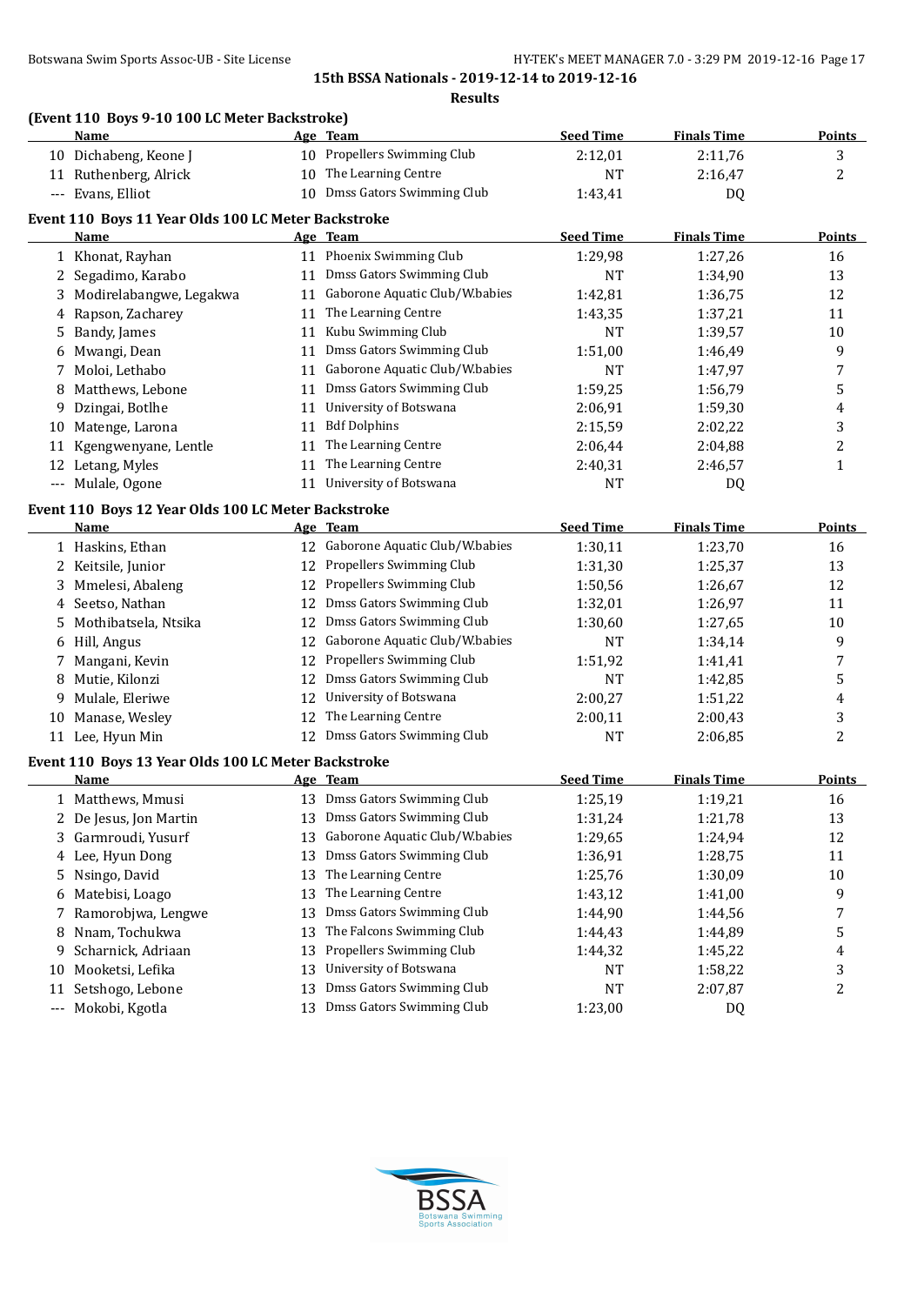| н<br>s:<br>۰. |
|---------------|
|---------------|

|    | Event 110 Boys 14 Year Olds 100 LC Meter Backstroke<br>Name |    | Age Team                       | <b>Seed Time</b> | <b>Finals Time</b> | Points        |
|----|-------------------------------------------------------------|----|--------------------------------|------------------|--------------------|---------------|
|    | 1 Chisungo, Tawanda                                         |    | 14 The Falcons Swimming Club   | 1:18,38          | 1:16,29            | 16            |
|    | 2 Molefe, Lerako                                            | 14 | University of Botswana         | 1:24,22          | 1:23,71            | 13            |
|    | 3 Liu, Shawn                                                | 14 | The Learning Centre            | 1:32,51          | 1:31,02            | 12            |
|    | 4 Hatty, Adam                                               | 14 | Dmss Gators Swimming Club      | 1:49,27          | 1:35,51            | 11            |
|    | 5 Raditladi, Lungile                                        | 14 | University of Botswana         | 1:52,19          | 1:47,14            | 10            |
|    | 6 Maseko, Ignatius                                          |    | 14 Bdf Dolphins                | <b>NT</b>        | 3:10,33            | 9             |
|    | Event 110 Men 15 Year Olds 100 LC Meter Backstroke          |    |                                |                  |                    |               |
|    | Name                                                        |    | Age Team                       | <b>Seed Time</b> | <b>Finals Time</b> | Points        |
|    | 1 Gondo, Takundanashe                                       |    | 15 Unattached                  | 1:11,72          | 1:14,98            | 16            |
|    | 2 Marumo, Lefika                                            | 15 | Dmss Gators Swimming Club      | 1:16,03          | 1:17,06            | 13            |
|    | 3 van Rooyen, Benco                                         | 15 | Dmss Gators Swimming Club      | 1:19,32          | 1:17,69            | 12            |
|    | 4 Palmer, James                                             | 15 | The Falcons Swimming Club      | 1:20,59          | 1:22,69            | 11            |
|    | 5 Boitshwarelo, Junior                                      | 15 | Dmss Gators Swimming Club      | <b>NT</b>        | 1:59,90            | 10            |
|    | Event 110 Men 16 Year Olds 100 LC Meter Backstroke<br>Name  |    | Age Team                       | <b>Seed Time</b> | <b>Finals Time</b> | <b>Points</b> |
|    |                                                             |    | 16 Dmss Gators Swimming Club   |                  |                    |               |
|    | 1 Bekker, Andile                                            |    | Dmss Gators Swimming Club      | 1:02,60          | 1:02,37            | 16            |
|    | 2 Jamu, Alexander                                           | 16 |                                | 1:07,28          | 1:08,96            | 13            |
|    | 3 Walsh, Patrick                                            | 16 | Dmss Gators Swimming Club      | 1:11,22          | 1:13,68            | 12            |
|    | 4 Rouse, Brandon                                            | 16 | Gaborone Aquatic Club/W.babies | 1:06,00          | 1:14,95            | 11            |
|    | 5 Harry, Ethan                                              | 16 | University of Botswana         | 1:17,92          | 1:19,29            | 10            |
|    | 6 Mosime, Theo M                                            | 16 | Dmss Gators Swimming Club      | 1:25,51          | 1:27,07            | 9             |
|    | Event 110 Men 17 & Over 100 LC Meter Backstroke             |    |                                |                  |                    |               |
|    | Name                                                        |    | Age Team                       | <b>Seed Time</b> | <b>Finals Time</b> | <b>Points</b> |
|    | 1 Jobe, Nicholas                                            |    | 18 Dmss Gators Swimming Club   | 1:18,51          | 1:14,53            | 16            |
|    | 2 Kgang, Lefa                                               | 17 | University of Botswana         | 1:26,91          | 1:18,70            | 13            |
|    | Makepe, Tokelo                                              | 18 | Dmss Gators Swimming Club      | 1:18,66          | 1:20,02            | 12            |
|    | 4 Rantshabeng, Otsile D                                     | 20 | Dmss Gators Swimming Club      | 1:25,00          | 1:26,53            | 11            |
| 5. | Watson, Trevor                                              | 44 | Dmss Gators Swimming Club      | 1:33,24          | 1:38,80            | $10\,$        |
| 6  | Matenge, Ndasiiwa                                           | 35 | <b>Bdf Dolphins</b>            | 2:07,78          | 1:50,25            | 9             |
|    | 7 Keleeme, Botlhe                                           | 19 | University of Botswana         | <b>NT</b>        | 1:54,50            | 7             |
| 8  | Mathibe, Prince                                             | 21 | University of Botswana         | <b>NT</b>        | 2:03,39            | 5             |
| 9. | Mabote, Leruo                                               | 23 | <b>Bdf Dolphins</b>            | <b>NT</b>        | 2:14,93            | 4             |
|    | Dzingai, Solomon                                            | 19 | University of Botswana         | 1:12,13          | DQ                 |               |
|    | Sebikiri, Maemo                                             |    | 20 Dmss Gators Swimming Club   | 1:16,51          | D <sub>Q</sub>     |               |
|    | --- Kandela, Rawa                                           |    | 17 University of Botswana      | 1:45,72          | <b>NS</b>          |               |
|    | Event 111 Girls 10 & Under 50 LC Meter Breaststroke         |    |                                |                  |                    |               |
|    | Name                                                        |    | Age Team                       | <b>Seed Time</b> | <b>Finals Time</b> | <b>Points</b> |
|    | 1 Evans, Imogen                                             |    | 10 Dmss Gators Swimming Club   | 51,66            | 49,06              | 16            |
|    | 2 Kurewa, Nikita E                                          | 9  | Gaborone Aquatic Club/W.babies | 49,98            | 49,34              | 13            |
| 3  | Gondo, Matipaishe                                           | 9  | Unattached                     | <b>NT</b>        | 50,25              | 12            |
| 4  | Byron, Jessica                                              | 10 | Kubu Swimming Club             | 55,80            | 50,78              | 11            |
| 5. | Haskins, Camille                                            | 10 | Gaborone Aquatic Club/W.babies | 53,10            | 50,82              | 10            |
| 6  | Saleshando, Melodi                                          | 10 | Propellers Swimming Club       | 53,04            | 50,88              | 9             |
|    | Molelowatladi, Realeboga                                    | 10 | Gaborone Aquatic Club/W.babies | 53,31            | 51,56              | 7             |
| 7  |                                                             |    |                                |                  |                    |               |
| 8  | Rakanye, Ashley                                             | 10 | Unattached                     | NT               | 52,78              | 5             |

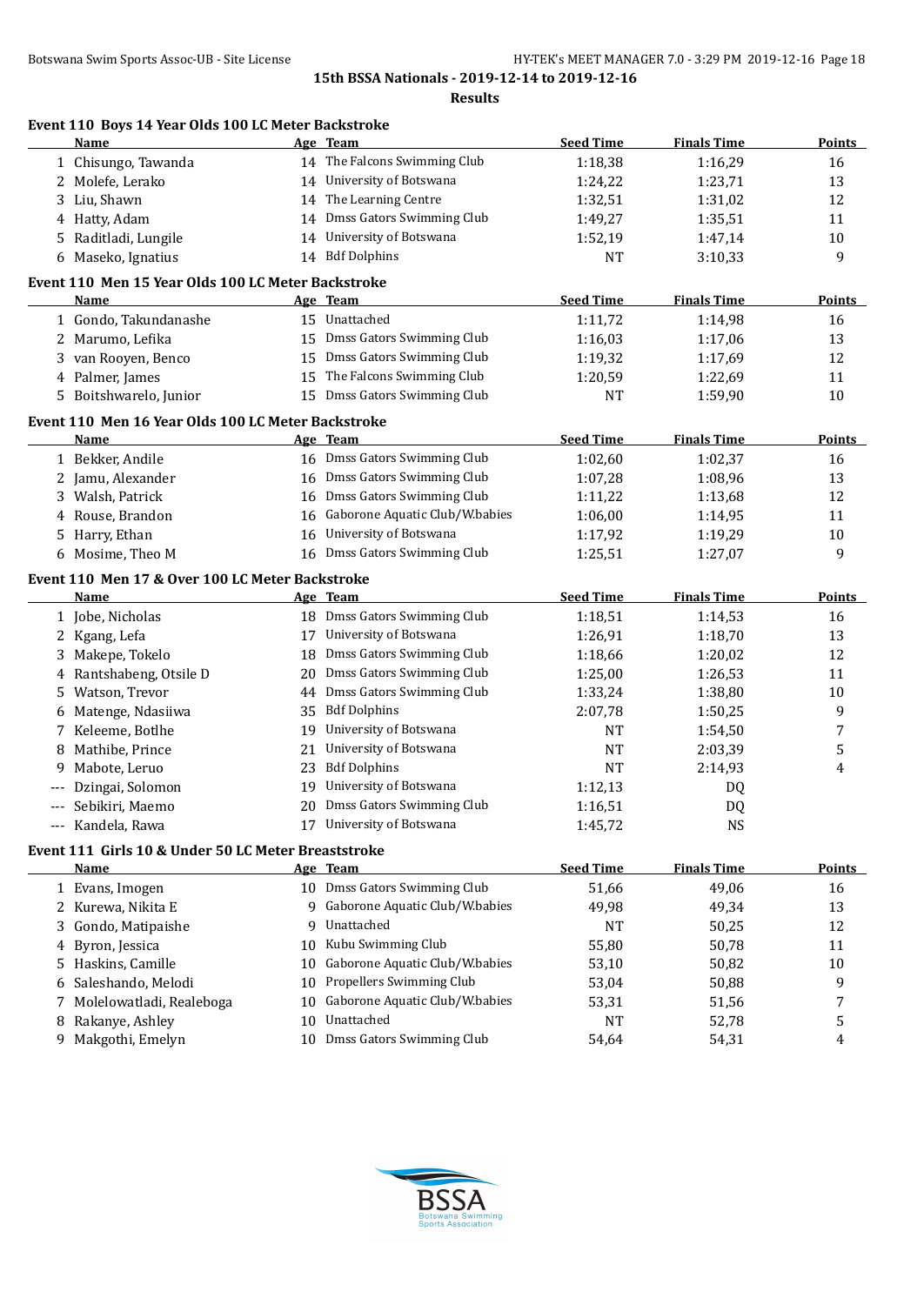**Results**

## **(Event 111 Girls 10 & Under 50 LC Meter Breaststroke)**

|       | <b>Name</b>                                           |    | Age Team                                                    | <b>Seed Time</b> | <b>Finals Time</b> | <b>Points</b> |
|-------|-------------------------------------------------------|----|-------------------------------------------------------------|------------------|--------------------|---------------|
|       | 10 Makandwa, Tinodana                                 |    | 10 Dmss Gators Swimming Club                                | 1:03,94          | 55,28              | 3             |
|       | 11 Boiteto, Sarona                                    | 9  | Gaborone Aquatic Club/W.babies                              | 1:00,29          | 55,61              | 2             |
| 12    | Byron, Megan                                          | 9  | Kubu Swimming Club                                          | 58,00            | 56,55              | $\mathbf{1}$  |
|       | 13 Thomba, Kuda                                       | 10 | Dmss Gators Swimming Club                                   | 57,90            | 56,73              |               |
|       | 14 Watson, Bella Ray                                  | 9  | Dmss Gators Swimming Club                                   | 55,80            | 57,12              |               |
|       | 15 Ramakoloi, Rorisang                                | 10 | Propellers Swimming Club                                    | 56,59            | 58,13              |               |
|       | 16 Pelotona, Arona                                    | 9  | Gaborone Aquatic Club/W.babies                              | 58,25            | 58,22              |               |
|       | 17 Dobah, Aisha                                       | 10 | Kubu Swimming Club                                          | 1:05,40          | 58,45              |               |
|       | 18 Nganunu, Linnea                                    | 10 | Dmss Gators Swimming Club                                   | NT               | 59,28              |               |
| 19    | Mangana, Samantha                                     | 10 | Propellers Swimming Club                                    | 57,13            | 59,29              |               |
| 20    | Kesiilwe, Kutlo                                       |    | 9 Propellers Swimming Club                                  | 56,52            | 59,98              |               |
| 21    | Sudharshan, Tharsha                                   | 9. | Propellers Swimming Club                                    | 58,93            | 59,99              |               |
| 22    | Mojalemotho, Abale                                    | 10 | Propellers Swimming Club                                    | 1:01,48          | 1:00,61            |               |
| 23    | Mutie, Muela                                          | 9. | Dmss Gators Swimming Club                                   | 58,09            | 1:00,88            |               |
| 24    | Onyadile, Tuduetso                                    | 9  | Dmss Gators Swimming Club                                   | 1:01,26          | 1:01,43            |               |
|       | 25 Watson, Leila Catherine                            | 8  | Dmss Gators Swimming Club                                   | 1:04,03          | 1:02,11            |               |
|       | 26 Gaboeletswe, Amantle                               | 9  | Gaborone Aquatic Club/W.babies                              | 1:01,56          | 1:02,59            |               |
| $*27$ | Oagile-Motso, Phoebe                                  | 8  | University of Botswana                                      | 1:03,02          | 1:02,62            |               |
| $*27$ | Chalashika, Resego                                    | 10 | Propellers Swimming Club                                    | 1:03,79          | 1:02,62            |               |
| 29    | Magosi, Lelentle                                      | 10 | The Learning Centre                                         | 1:00,60          | 1:02,72            |               |
| 30    | Morebodi, Maeva                                       | 8  | Propellers Swimming Club                                    | 1:00,03          | 1:02,75            |               |
| 31    | Nkgau, Katso                                          | 8  | Propellers Swimming Club                                    | 1:11,76          | 1:04,51            |               |
| 32    | Mosetlhi, Ayana                                       | 10 | Gaborone Aquatic Club/W.babies                              | 1:10,14          | 1:06,35            |               |
| 33    | Sento, Katlo                                          | 8  | Unattached                                                  | <b>NT</b>        | 1:06,50            |               |
|       | 34 Ndwapi, Shato                                      | 10 | Propellers Swimming Club                                    | 1:10,32          | 1:07,15            |               |
| 35    | Tsara, Anesu                                          |    | Dmss Gators Swimming Club                                   | <b>NT</b>        | 1:07,63            |               |
| 36    | Keitumetse, Masimo T                                  | 9  | Unattached                                                  | <b>NT</b>        | 1:07,75            |               |
|       |                                                       | 9  | Propellers Swimming Club                                    |                  |                    |               |
| 37    | Mvududu, Joy                                          | 8  | Dmss Gators Swimming Club                                   | 1:04,56          | 1:08,26            |               |
| 38    | Thomba, Wada                                          |    | The Learning Centre                                         | 1:11,40          | 1:09,26            |               |
| 39    | Wambiru, Aisha                                        | 9  |                                                             | 1:08,50          | 1:09,50            |               |
| 40    | Makandwa, Munatsi                                     | 8  | Gaborone Aquatic Club/W.babies<br>Dmss Gators Swimming Club | 1:09,81          | 1:10,81            |               |
| 41    | Pabalinga, Reabetswe                                  | 7  |                                                             | <b>NT</b>        | 1:20,85            |               |
| 42    | Hove, Thandi                                          | 9  | University of Botswana                                      | 2:21,76          | 1:22,29            |               |
| 43    | Lesedi, Leilani                                       | 8  | Dmss Gators Swimming Club                                   | <b>NT</b>        | 1:22,53            |               |
| 44    | Bvindi, Juanita                                       |    | Dmss Gators Swimming Club                                   | 1:24,58          | 1:22,79            |               |
| ---   | Onyadile, Boipelo                                     | 9  | Dmss Gators Swimming Club                                   | 1:09,84          | DQ                 |               |
|       | Event 111 Girls 11 Year Olds 50 LC Meter Breaststroke |    |                                                             |                  |                    |               |
|       | Name                                                  |    | Age Team                                                    | <b>Seed Time</b> | <b>Finals Time</b> | <b>Points</b> |
|       | 1 Chang, Yun-suh                                      |    | 11 Kubu Swimming Club                                       | 48,20            | 44,09              | 16            |
|       | 2 Merafhe, Naledi                                     | 11 | Phoenix Swimming Club                                       | 52,32            | 50,93              | 13            |
| 3     | Garmroudi, Phoebe                                     | 11 | Gaborone Aquatic Club/W.babies                              | 53,86            | 52,09              | 12            |
| 4     | Mokgwathi, Lelentle                                   | 11 | Gaborone Aquatic Club/W.babies                              | 51,62            | 52,33              | 11            |
| 5.    | Makgetho, Makamu                                      | 11 | Unattached                                                  | NT               | 53,44              | $10\,$        |
| 6     | Cho, Eunjeong                                         | 11 | Dmss Gators Swimming Club                                   | 50,86            | 53,79              | 9             |
| 7     | Seipone, Jessica                                      | 11 | Propellers Swimming Club                                    | 56,54            | 54,86              | 7             |
| 8     | Obuseng, Marang S                                     | 11 | Unattached                                                  | NT               | 56,44              | 5             |
| 9     | Radovic, Marina                                       | 11 | Dmss Gators Swimming Club                                   | 55,69            | 57,89              | 4             |
|       | 10 White, Jenna                                       | 11 | Kubu Swimming Club                                          | 1:01,70          | 57,95              | 3             |
|       | 11 Baleseng, Arefa                                    | 11 | <b>Bdf Dolphins</b>                                         | 58,11            | 58,92              | 2             |
|       |                                                       |    |                                                             |                  |                    |               |

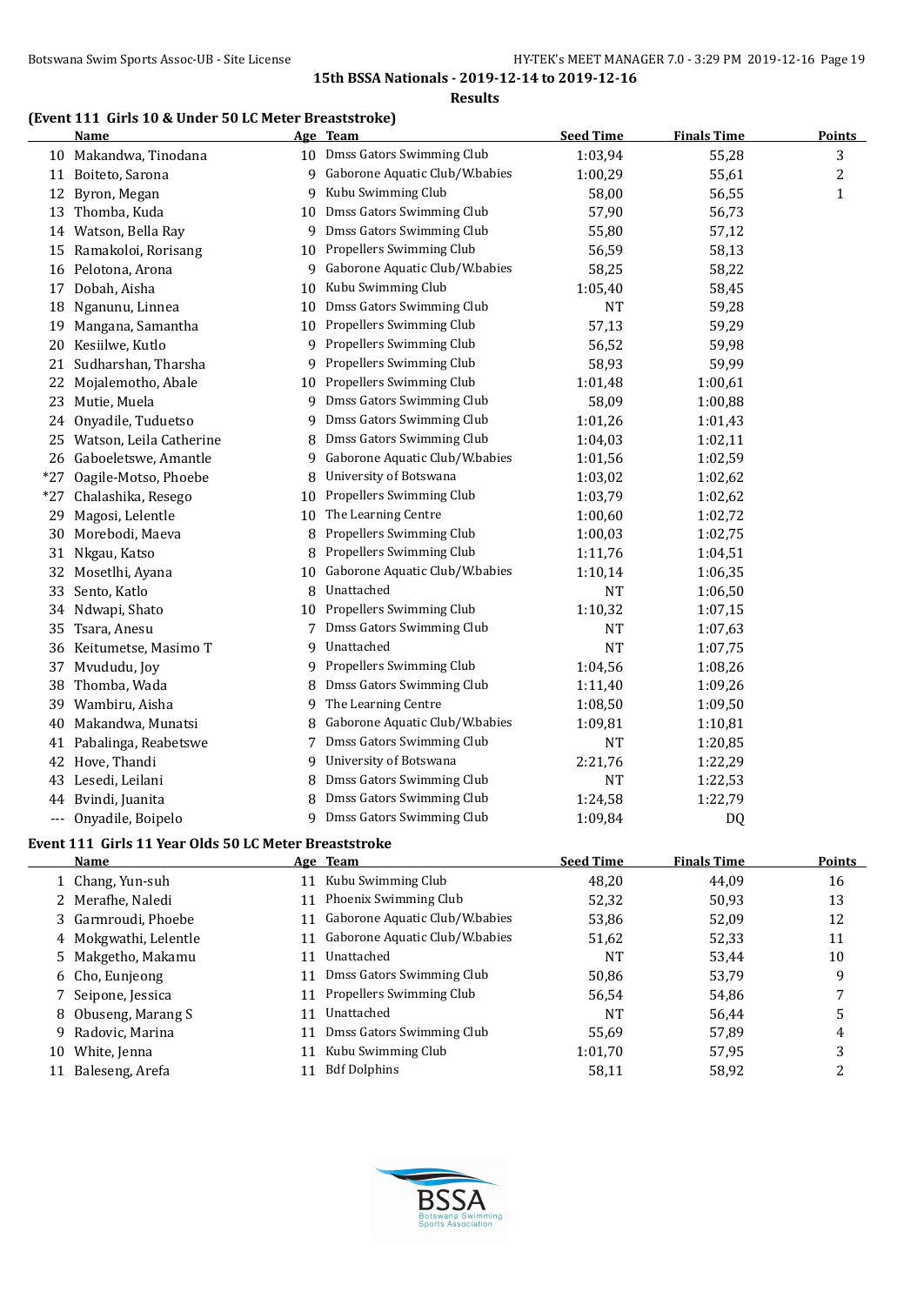**Results**

## **(Event 111 Girls 11 Year Olds 50 LC Meter Breaststroke)**

|          | <b>Name</b>                                           |    | Age Team                          | <b>Seed Time</b> | <b>Finals Time</b>   | <b>Points</b>           |
|----------|-------------------------------------------------------|----|-----------------------------------|------------------|----------------------|-------------------------|
|          | 12 Mapoka, Nozipho                                    |    | 11 The Learning Centre            | 1:02,88          | 58,95                | 1                       |
|          | 13 Marumo, Setho                                      | 11 | Dmss Gators Swimming Club         | 1:01,81          | 1:00,80              |                         |
|          | 14 Tlhako, Ombretta                                   | 11 | Dmss Gators Swimming Club         | 59,60            | 1:01,22              |                         |
|          | 15 Lesedi, Noelani                                    | 11 | Dmss Gators Swimming Club         | 1:21,39          | 1:11,26              |                         |
| 16       | Moepswa, Lone                                         | 11 | Dmss Gators Swimming Club         | 1:25,39          | 1:26,12              |                         |
| 17       | Ngwato, Arona Amanda                                  | 11 | Dmss Gators Swimming Club         | 1:27,90          | 1:26,98              |                         |
|          | --- Ratelsatsi, Letso                                 |    | 11 Gaborone Aquatic Club/W.babies | 1:05,63          | NS                   |                         |
|          | Event 111 Girls 12 Year Olds 50 LC Meter Breaststroke |    |                                   |                  |                      |                         |
|          | Name                                                  |    | Age Team                          | <b>Seed Time</b> | <b>Finals Time</b>   | <b>Points</b>           |
|          | 1 Chang, Ji-eun                                       | 12 | Kubu Swimming Club                | 45,30            | 41,31                | 16                      |
|          | 2 Harry, Kyra                                         | 12 | University of Botswana            | 40,98            | 42,80                | 13                      |
| 3        | Radovic, Vesna                                        | 12 | Dmss Gators Swimming Club         | 42,36            | 44,09                | 12                      |
| 4        | Brahmbhatt, Anoushka                                  | 12 | Phoenix Swimming Club             | 1:00,93          | 46,23                | 11                      |
| 5        | Mmelesi, Marang                                       | 12 | Dmss Gators Swimming Club         | 51,80            | 47,65                | 10                      |
| 6        | Tele, Phoebe                                          | 12 | Dmss Gators Swimming Club         | 48,56            | 49,01                | 9                       |
| 7        | Oagile-Motso, Renee                                   | 12 | University of Botswana            | 54,94            | 49,14                | 7                       |
| 8        | Jamu, Abigail                                         | 12 | Dmss Gators Swimming Club         | 51,65            | 50,01                | 5                       |
| 9.       | Munyuki, Kudzai                                       | 12 | Propellers Swimming Club          | 50,76            | 50,83                | 4                       |
| 10       | Ingwe, Sally                                          | 12 | Dmss Gators Swimming Club         | 58,90            | 51,13                | 3                       |
| 11       | Motlhagodi, Abaleng                                   | 12 | Propellers Swimming Club          | 54,07            | 51,29                | $\overline{\mathbf{c}}$ |
| 12       | Wambiru, Angela                                       | 12 | Dmss Gators Swimming Club         | 1:03,97          | 51,45                | $\mathbf{1}$            |
| 13       | Mosetlha, Wanano                                      | 12 | Dmss Gators Swimming Club         | 54,80            | 52,93                |                         |
| 14       | Christmas, Luba                                       | 12 | Phoenix Swimming Club             | <b>NT</b>        | 54,44                |                         |
|          | 15 Nkgau, Tanu                                        | 12 | Propellers Swimming Club          | 53,86            | 55,65                |                         |
|          | 16 Zambane, Aone                                      | 12 | Dmss Gators Swimming Club         | 57,11            | 56,89                |                         |
| 17       | Seetso, Refilwe                                       | 12 | <b>Bdf Dolphins</b>               | 59,30            | 57,76                |                         |
|          | 18 Dichabeng, Larona                                  | 12 | Propellers Swimming Club          | 1:03,29          | 59,68                |                         |
|          | 19 Kesiilwe, Katlego                                  | 12 | Propellers Swimming Club          | 1:01,25          | 1:01,46              |                         |
|          | 20 Ramakoloi, Thata                                   | 12 | Propellers Swimming Club          | 1:00,54          | 1:02,84              |                         |
|          | 21 April, Botho                                       | 12 | Dmss Gators Swimming Club         | 1:01,65          | 1:03,07              |                         |
|          | 22 Patel/ Khan, Faatimah Zahra                        | 12 | Dmss Gators Swimming Club         | 1:01,69          | 1:03,16              |                         |
|          | 23 Ndzinge, Teto E                                    | 12 | Dmss Gators Swimming Club         | 1:05,23          | 1:03,84              |                         |
|          | --- Medupe, Boleng                                    |    | 12 Dmss Gators Swimming Club      | 1:01,64          | NS                   |                         |
|          | Event 111 Girls 13 Year Olds 50 LC Meter Breaststroke |    |                                   |                  |                      |                         |
|          | Name                                                  |    | Age Team                          | <b>Seed Time</b> | <b>Finals Time</b>   | <b>Points</b>           |
|          | 1 Ditlhogo, Amaru                                     | 13 | Dmss Gators Swimming Club         | 40,29            | 40,10                | 16                      |
| 2        | Popovic, Nikoleta                                     | 13 | Phoenix Swimming Club             | 43,60            | 44,45                | 13                      |
| 3        | Kiragu, Mariam                                        | 13 | Dmss Gators Swimming Club         | 44,69            | 45,27                | 12                      |
| 4        | Khango, Thobo                                         | 13 | Kubu Swimming Club                | 47,60            | 45,86                | 11                      |
| 5        | Schott, Adrienne                                      | 13 | Dmss Gators Swimming Club         | <b>NT</b>        | 47,16                | 10                      |
|          | Saleshando, Oratile                                   | 13 | Propellers Swimming Club          | 46,48            | 47,31                | 9                       |
| 6<br>7   | Hatty, Leah                                           | 13 | Dmss Gators Swimming Club         | 50,80            | 49,75                | 7                       |
|          | Zondagh, Lienke                                       | 13 | Dmss Gators Swimming Club         |                  |                      |                         |
| *8<br>*8 | Muzila, Lelani                                        | 13 | Dmss Gators Swimming Club         | 54,10<br>52,80   | 51,59<br>51,59       | 4.50<br>4.50            |
|          | Munyuki, Thobeka                                      | 13 | Propellers Swimming Club          | 52,24            | 54,01                | 3                       |
| 10<br>11 | Visser, Tamica                                        | 13 | Dmss Gators Swimming Club         | 56,68            | 55,96                | $\overline{c}$          |
| 12       | Selete, Reotshephile                                  | 13 | Dmss Gators Swimming Club         | <b>NT</b>        |                      |                         |
| ---      | Khama, Warona                                         | 13 | Kubu Swimming Club                | 45,37            | 1:08,71<br><b>NS</b> | 1                       |
|          |                                                       |    |                                   |                  |                      |                         |

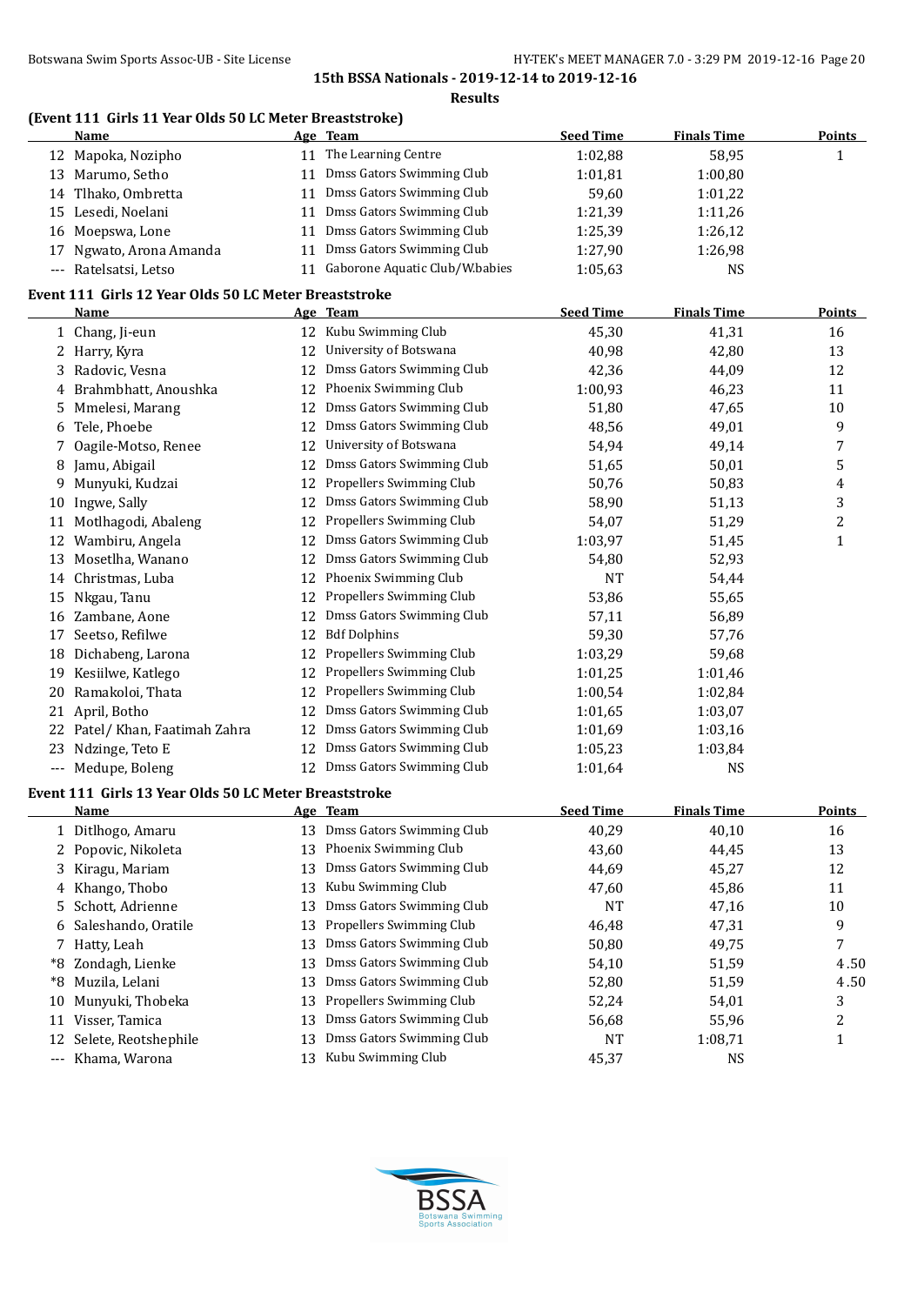#### **Event 111 Girls 14 Year Olds 50 LC Meter Breaststroke**

|    | Name                                                  |    | Age Team                         | <b>Seed Time</b> | <b>Finals Time</b> | <b>Points</b> |
|----|-------------------------------------------------------|----|----------------------------------|------------------|--------------------|---------------|
|    | 1 Matonhodze, Shamiso                                 |    | 14 Dmss Gators Swimming Club     | 36,41            | 37,54              | 16            |
|    | 2 Jack, Michelle                                      | 14 | Dmss Gators Swimming Club        | 43,23            | 41,56              | 13            |
| 3  | Ingwe, Kimberly                                       | 14 | Dmss Gators Swimming Club        | 41,51            | 42,08              | 12            |
| 4  | Pieterse, Megan                                       | 14 | Phoenix Swimming Club            | 41,47            | 42,49              | 11            |
| 5. | Judd, Samantha                                        | 14 | Swimrite Swimming                | 47,00            | 47,88              | 10            |
|    | Mosetlha, Chawada                                     | 14 | Dmss Gators Swimming Club        | 52,45            | 52,45              | 9             |
| 7  | Macheng, Khethiwe                                     | 14 | University of Botswana           | 53,26            | 53,65              | 7             |
| 8  | Pie, Thatego                                          | 14 | Dmss Gators Swimming Club        | 55,84            | 55,90              | 5             |
|    | 9 Pesic, Ema                                          | 14 | The Learning Centre              | 55,79            | 57,04              | 4             |
|    | 10 Ngwato, Ame Samantha                               |    | 14 Dmss Gators Swimming Club     | 1:12,97          | 1:10,15            | 3             |
|    | Event 111 Women 15 Year Olds 50 LC Meter Breaststroke |    |                                  |                  |                    |               |
|    | <b>Name</b>                                           |    | Age Team                         | <b>Seed Time</b> | <b>Finals Time</b> | <b>Points</b> |
|    | 1 Matthews, Tselane                                   |    | 15 Dmss Gators Swimming Club     | 38,15            | 40,22              | 16            |
|    | 2 Hughes, Naya                                        | 15 | Dmss Gators Swimming Club        | 40,70            | 40,72              | 13            |
| 3  | Mokgatle, Yaone                                       | 15 | Dmss Gators Swimming Club        | 42,83            | 44,67              | 12            |
| 4  | Egner, Maxine                                         | 15 | Dmss Gators Swimming Club        | 42,03            | 45,25              | 11            |
| 5  | Nkgau, Loago                                          | 15 | University of Botswana           | 46,41            | 46,92              | 10            |
| 6  | Egner, Adina                                          | 15 | Dmss Gators Swimming Club        | 46,68            | 48,87              | 9             |
|    | Ramorobjwa, Naledi                                    | 15 | Dmss Gators Swimming Club        | 50,34            | 50,97              | 7             |
|    | 8 Rajesh, Kuhu                                        | 15 | The Learning Centre              | 1:00,37          | 52,75              | 5             |
|    | Event 111 Women 17 & Over 50 LC Meter Breaststroke    |    |                                  |                  |                    |               |
|    | <b>Name</b>                                           |    | Age Team                         | <b>Seed Time</b> | <b>Finals Time</b> | <b>Points</b> |
|    | 1 Vos, Tayla S                                        |    | 17 Kubu Swimming Club            | 38,41            | 39,02              | 16            |
|    | 2 Gondo, Ruvarashe                                    | 17 | Unattached                       | 37,65            | 39,33              | 13            |
| 3  | Barobi, Hazel                                         | 17 | <b>Bdf Dolphins</b>              | 54,91            | 45,96              | 12            |
| 4  | Saat, Alma                                            | 46 | University of Botswana           | 48,70            | 46,04              | 11            |
| 5  | Nkete, Alora                                          | 18 | Dmss Gators Swimming Club        | 48,25            | 46,05              | 10            |
| 6  | van Rooyen, Leone                                     | 17 | Dmss Gators Swimming Club        | 45,20            | 46,55              | 9             |
|    | Jones, Amy                                            | 17 | Dmss Gators Swimming Club        | 44,90            | 47,36              | 7             |
| 8  | Macheng, Bakulu                                       | 20 | <b>Bdf Dolphins</b>              | 47,34            | 49,79              | 5             |
| 9  | Kgabung, Reneiloe                                     | 17 | University of Botswana           | 50,53            | 50,61              | 4             |
|    | 10 Gerber, Brenda C                                   | 51 | Dmss Gators Swimming Club        | 49,86            | 52,60              | 3             |
|    | 11 Letsholo, Lebogang                                 | 21 | <b>Bdf Dolphins</b>              | 49,09            | 52,80              | 2             |
|    | 12 Kelebemang, Lebogang                               | 22 | University of Botswana           | 54,24            | 54,71              | $\mathbf{1}$  |
|    | 13 Mbulawa, Neo                                       |    | 29 Bdf Dolphins                  | 1:00,17          | 55,65              |               |
|    | 14 Seselamarumo, Sekgabo                              |    | 24 University of Botswana        | 59,80            | 1:03,10            |               |
|    | 15 Nyahunzvi, Nyasha                                  | 17 | University of Botswana           | 59,59            | 1:03,47            |               |
|    | 16 Tshabang, Goitsemodimo                             | 27 | <b>Bdf Dolphins</b>              | NT               | 1:38,64            |               |
|    | Event 112 Boys 10 & Under 50 LC Meter Breaststroke    |    |                                  |                  |                    |               |
|    | <b>Name</b>                                           |    | Age Team                         | <b>Seed Time</b> | <b>Finals Time</b> | <b>Points</b> |
|    | 1 Khango, Letshego                                    | 10 | Kubu Swimming Club               | 51,80            | 47,03              | 16            |
|    | 2 Sento, Leruo                                        | 10 | Unattached                       | NT               | 47,61              | 13            |
|    | 3 Parekh, Aryan                                       | 10 | Swimrite Swimming                | 53,98            | 49,02              | 12            |
|    | 4 Modirelabangwe, Tema                                |    | 9 Gaborone Aquatic Club/W.babies | 49,90            | 49,48              | 11            |



5 Donnel, Tobias 10 Gaborone Aquatic Club/W.babies 56,18 50,48 50,48 10 6 Mokgadi, Thuto 10 Bdf Dolphins 53,10 51,58 9<br>
7 Evans, Elliot 10 Dmss Gators Swimming Club 50,78 51,79 7

7 Evans, Elliot 10 Dmss Gators Swimming Club 50,78 51,79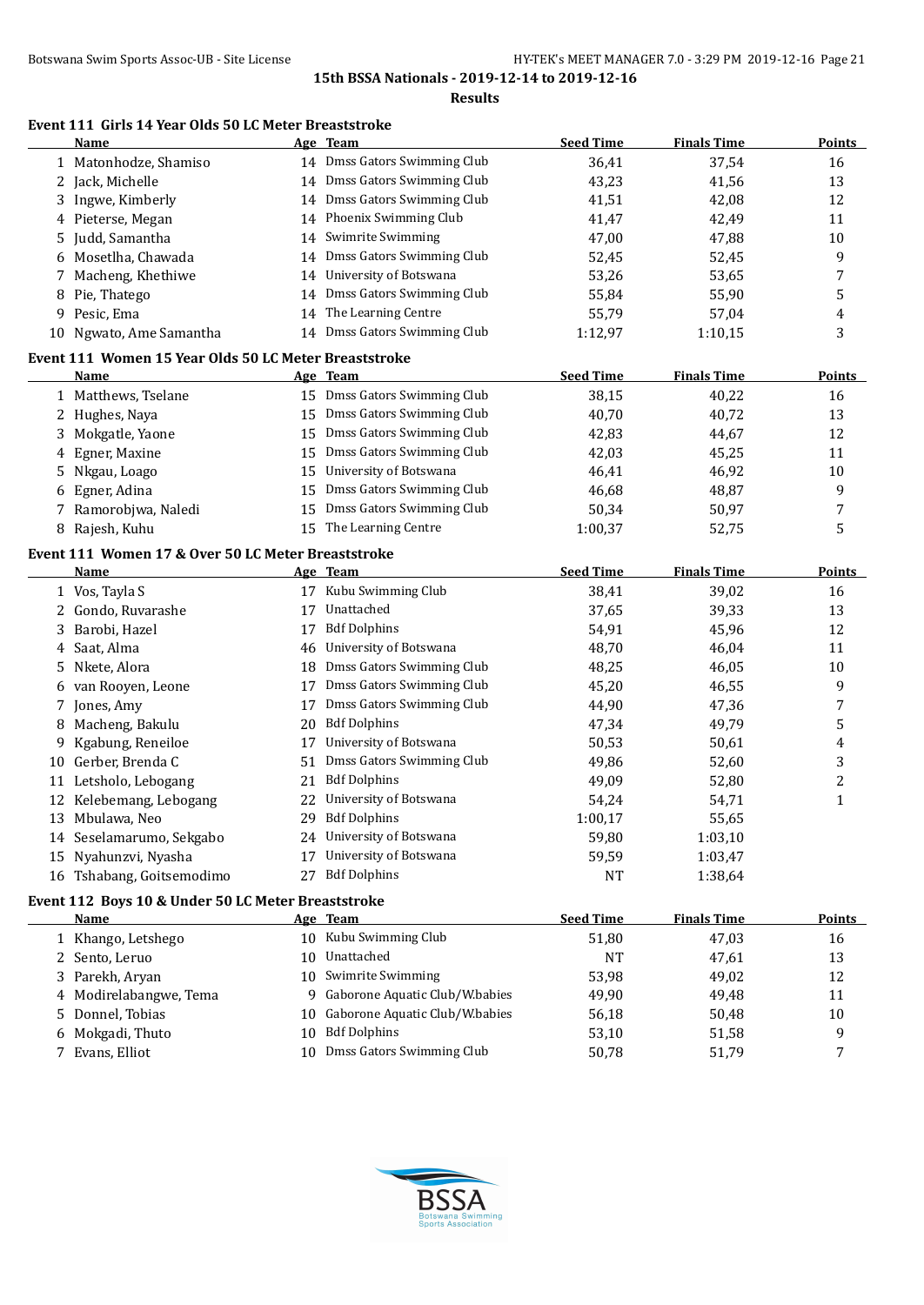**Results**

#### **(Event 112 Boys 10 & Under 50 LC Meter Breaststroke)**

|       | <u>Name</u>                                          |    | Age Team                          | <b>Seed Time</b> | <b>Finals Time</b> | <b>Points</b> |
|-------|------------------------------------------------------|----|-----------------------------------|------------------|--------------------|---------------|
|       | 8 Caple, Preston                                     |    | 9 Kubu Swimming Club              | <b>NT</b>        | 51,87              | 5             |
|       | 9 Joseph, Thabang L                                  | 9  | University of Botswana            | 54,52            | 52,38              | 4             |
|       | 10 Ardern, Luther                                    | 9  | Kubu Swimming Club                | 56,90            | 54,05              | 3             |
|       | 11 Kebonang, Jason-Farrell                           | 10 | Propellers Swimming Club          | 53,40            | 54,78              | 2             |
|       | 12 Nganunu, Shathani                                 | 9  | Dmss Gators Swimming Club         | <b>NT</b>        | 56,42              | $\mathbf{1}$  |
|       | 13 Bakwena, Leruo                                    | 8  | Propellers Swimming Club          | 56,45            | 57,08              |               |
|       | 14 Mmelesi, Amantle                                  | 10 | Propellers Swimming Club          | 56,02            | 57,38              |               |
|       | 15 Scharnick, Christiaan                             | 10 | Propellers Swimming Club          | 55,39            | 57,43              |               |
|       | 16 Nthomiwa, Wapego                                  | 9  | University of Botswana            | 58,36            | 57,50              |               |
|       | 17 Molefe, Leago                                     | 8  | University of Botswana            | 59,65            | 58,74              |               |
|       | 18 Chilisa, Jerone                                   | 8  | Dmss Gators Swimming Club         | 1:01,94          | 59,36              |               |
|       | 19 Dichabeng, Keone J                                | 10 | Propellers Swimming Club          | 1:02,50          | 1:00,34            |               |
|       | 20 Numada, Mahiro                                    | 8  | Gaborone Aquatic Club/W.babies    | 1:02,22          | 1:00,35            |               |
|       | 21 Ruthenberg, Alrick                                | 10 | The Learning Centre               | 57,77            | 1:00,92            |               |
|       | 22 Freeman, Liam                                     | 10 | Dmss Gators Swimming Club         | 1:03,20          | 1:01,21            |               |
|       | 23 Kebonang, Nathan-Leigh                            | 7  | Propellers Swimming Club          | 1:03,29          | 1:03,70            |               |
|       | 24 Lombard, Stephan                                  | 9  | Dmss Gators Swimming Club         | <b>NT</b>        | 1:05,15            |               |
|       | 25 Akanyang, Ata                                     | 7  | Gaborone Aquatic Club/W.babies    | 1:13,30          | 1:06,11            |               |
|       | 26 Ferguson, Theo                                    | 8  | Dmss Gators Swimming Club         | 1:11,31          | 1:08,14            |               |
| 27    | Seetso, Kago                                         | 8  | <b>Bdf Dolphins</b>               | 1:07,02          | 1:08,71            |               |
| 28    | Ramakoloi, Teto                                      | 7  | Propellers Swimming Club          | 1:08,91          | 1:10,11            |               |
| 29    | Molelowatladi, Kagiso                                | 8  | Gaborone Aquatic Club/W.babies    | 1:11,11          | 1:10,26            |               |
| 30-   | Zambane, Anele                                       | 8  | The Learning Centre               | <b>NT</b>        | 1:37,84            |               |
| $---$ | Charles, Maano                                       | 10 | Propellers Swimming Club          | 1:00,42          | <b>NS</b>          |               |
|       | Event 112 Boys 11 Year Olds 50 LC Meter Breaststroke |    |                                   |                  |                    |               |
|       | Name                                                 |    | Age Team                          | <b>Seed Time</b> | <b>Finals Time</b> | <b>Points</b> |
|       | 1 Khonat, Rayhan                                     |    | 11 Phoenix Swimming Club          | 44,51            | 42,91              | 16            |
| 2     | Hamilton, Cain                                       | 11 | Kubu Swimming Club                | 45,70            | 44,82              | 13            |
| 3     | Segadimo, Karabo                                     | 11 | Dmss Gators Swimming Club         | NT               | 47,31              | 12            |
|       | Bandy, James                                         | 11 | Kubu Swimming Club                | <b>NT</b>        | 48,27              | 11            |
| 5     | Matenge, Larona                                      | 11 | <b>Bdf Dolphins</b>               | 49,05            | 48,31              | 10            |
|       | Modirelabangwe, Legakwa                              | 11 | Gaborone Aquatic Club/W.babies    | 48,61            | 48,99              | 9             |
|       | Kgengwenyane, Lentle                                 | 11 | The Learning Centre               | 49,33            | 51,04              | 7             |
|       | Moloi, Lethabo                                       | 11 | Gaborone Aquatic Club/W.babies    | 57,11            | 52,70              | 5             |
|       | 9 Morebodi, Theo                                     |    | 11 Propellers Swimming Club       | 1:08,00          | 54,75              | 4             |
|       | 10 Lee, Seung Jun                                    |    | 11 Gaborone Aquatic Club/W.babies | 58,24            | 56,07              | 3             |
|       | 11 Rapson, Zacharey                                  |    | 11 The Learning Centre            | 55,68            | 58,96              | 2             |
|       | 12 Matthews, Lebone                                  | 11 | Dmss Gators Swimming Club         | 57,09            | 59,96              | 1             |
| 13    | Mwangi, Dean                                         | 11 | Dmss Gators Swimming Club         | 1:00,31          | 1:00,31            |               |
|       | 14 Dzingai, Botlhe                                   | 11 | University of Botswana            | 1:11,50          | 1:08,21            |               |
| 15    | Letang, Myles                                        | 11 | The Learning Centre               | 1:09,45          | 1:11,57            |               |
|       | --- Popovic, Marko                                   | 11 | Phoenix Swimming Club             | 54,83            | <b>DNF</b>         |               |
|       | Event 112 Boys 12 Year Olds 50 LC Meter Breaststroke |    |                                   |                  |                    |               |
|       | <b>Name</b>                                          |    | Age Team                          | <b>Seed Time</b> | <b>Finals Time</b> | <b>Points</b> |
|       | 1 Sethi, Khalil                                      |    | 12 Phoenix Swimming Club          | 42,25            | 41,93              | 16            |
|       | 2 Keitsile, Junior                                   | 12 | Propellers Swimming Club          | 44,12            | 42,35              | 13            |
| 3.    | Haskins, Ethan                                       | 12 | Gaborone Aquatic Club/W.babies    | 47,00            | 42,46              | 12            |
|       | 4 Mothibatsela, Ntsika                               |    | 12 Dmss Gators Swimming Club      | 44,13            | 42,97              | 11            |

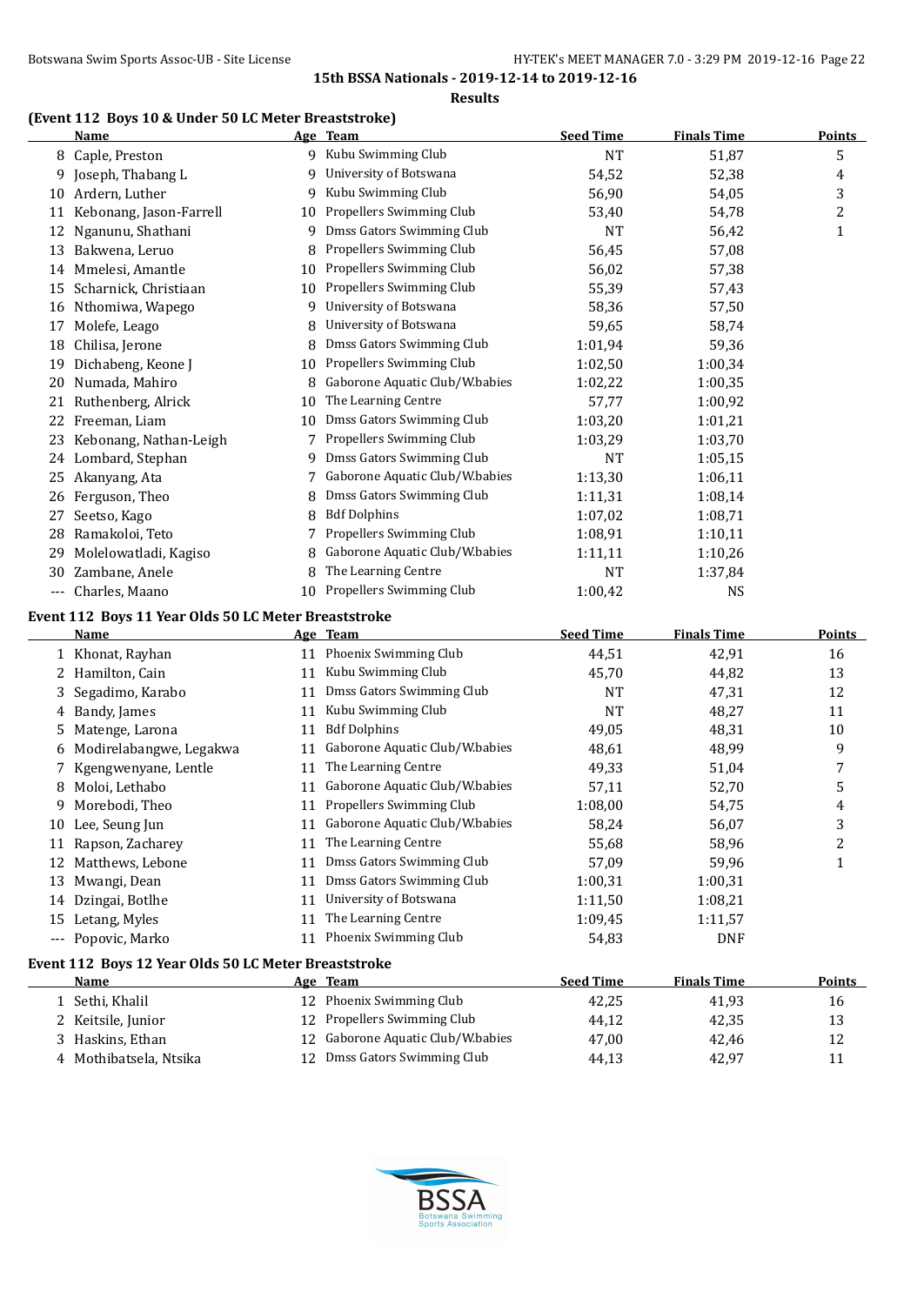| Name<br>Age Team<br>12 Propellers Swimming Club<br>54,80<br>46,38<br>5 Mmelesi, Abaleng<br>12 Dmss Gators Swimming Club<br>6 Seetso, Nathan<br>47,75<br>46,75<br>12 Gaborone Aquatic Club/W.babies<br>Hill, Angus<br><b>NT</b><br>47,07<br>7<br>12 Propellers Swimming Club<br>Mangani, Kevin<br>51,29<br>48,03<br>8<br>12 The Learning Centre<br>Manase, Wesley<br>49,74<br>52,18<br>9<br>12 University of Botswana<br>Mulale, Eleriwe<br>58,90<br>55,85<br>10<br>12 Dmss Gators Swimming Club<br>11 Lee, Hyun Min<br>1:05,70<br>1:01,78<br>Event 112 Boys 13 Year Olds 50 LC Meter Breaststroke<br>Age Team<br><b>Seed Time</b><br><b>Finals Time</b><br>Name<br>13 Dmss Gators Swimming Club<br>1 Mokobi, Kgotla<br>36,47<br>36,41<br>13 Dmss Gators Swimming Club<br>Matthews, Mmusi<br>37,33<br>36,56<br>2<br>The Learning Centre<br>38,59<br>Nsingo, David<br>38,11<br>13<br>3<br>Gaborone Aquatic Club/W.babies<br>Garmroudi, Yusurf<br>43,31<br>40,63<br>13<br>4<br>Dmss Gators Swimming Club<br>46,60<br>40,85<br>De Jesus, Jon Martin<br>13<br>5<br>The Falcons Swimming Club<br>Nnam, Tochukwa<br>40,35<br>42,14<br>13<br>6<br>The Learning Centre<br>42,43<br>42,64<br>Matebisi, Loago<br>13<br>Dmss Gators Swimming Club<br>Lee, Hyun Dong<br>46,71<br>43,84<br>13<br>8<br>Propellers Swimming Club<br>Scharnick, Adriaan<br>45,53<br>45,99<br>13<br>9<br>Propellers Swimming Club<br>Monchusi, Thulaganyo<br>48,59<br>47,43<br>13<br>10<br>University of Botswana<br>Mooketsi, Lefika<br>52,62<br>47,44<br>13<br>11<br>Dmss Gators Swimming Club<br>Ramorobjwa, Lengwe<br>1:04,36<br>13<br>1:01,52<br>12<br>Dmss Gators Swimming Club<br>Setshogo, Lebone<br><b>NT</b><br>1:35,98<br>13<br>13<br>13 Unattached<br>--- Msiska, Caleb<br><b>NS</b><br>44,54<br>Event 112 Boys 14 Year Olds 50 LC Meter Breaststroke<br><b>Seed Time</b><br><b>Finals Time</b><br><b>Name</b><br>Age Team<br>14 Swimrite Swimming<br>37,53<br>36,04<br>1 Kandima, Jason<br>14 The Falcons Swimming Club<br>2 Chisungo, Tawanda<br>35,85<br>37,35<br>14 University of Botswana<br>Molefe, Lerako<br>3<br>39,40<br>38,48<br>14 The Learning Centre<br>4 Liu, Shawn<br>39,19<br>39,09<br>14 Bdf Dolphins<br>Seetso, Thabang<br>40,78<br>43,02<br>5<br>The Falcons Swimming Club<br>Ellerman, Matthew<br>43,35<br>43,19<br>14<br>6<br>University of Botswana<br>Nyahunzvi, ;anotida<br><b>NT</b><br>43,76<br>14<br>Raditladi, Lungile<br>University of Botswana<br>44,42<br>44,81<br>8<br>14<br>14 Dmss Gators Swimming Club<br>Hatty, Adam<br>45,40<br>46,21<br>9<br>14 Bdf Dolphins<br>10 Maseko, Ignatius<br>57,35<br>54,80<br>14 Propellers Swimming Club<br>11 Motlhabane, Pule P<br>1:00,24<br>58,68<br>Event 112 Men 15 Year Olds 50 LC Meter Breaststroke<br><b>Seed Time</b><br><b>Finals Time</b><br><b>Name</b><br>Age Team<br>15 Kubu Swimming Club<br>35,40<br>34,24<br>1 Rai, Tejzoravar<br>Unattached<br>2 Gondo, Takundanashe<br>34,84<br>34,86<br>15<br>The Falcons Swimming Club<br>Palmer, James<br>36,59<br>15<br>36,05<br>3<br>Phoenix Swimming Club<br>Sethi, Reyhaan<br>40,30<br>37,99<br>15<br>4<br>Kubu Swimming Club<br>Khango, Kitso<br>41,25<br>15<br>46,70<br>5<br>The Falcons Swimming Club<br>Norman, Daniel<br>42,81<br>15<br>41,61<br>6<br>Dmss Gators Swimming Club<br>van Rooyen, Benco<br>42,81<br>44,24<br>15 |   | (Event 112 Boys 12 Year Olds 50 LC Meter Breaststroke) |    |                     | <b>Seed Time</b> | <b>Finals Time</b> | <b>Points</b>  |
|-------------------------------------------------------------------------------------------------------------------------------------------------------------------------------------------------------------------------------------------------------------------------------------------------------------------------------------------------------------------------------------------------------------------------------------------------------------------------------------------------------------------------------------------------------------------------------------------------------------------------------------------------------------------------------------------------------------------------------------------------------------------------------------------------------------------------------------------------------------------------------------------------------------------------------------------------------------------------------------------------------------------------------------------------------------------------------------------------------------------------------------------------------------------------------------------------------------------------------------------------------------------------------------------------------------------------------------------------------------------------------------------------------------------------------------------------------------------------------------------------------------------------------------------------------------------------------------------------------------------------------------------------------------------------------------------------------------------------------------------------------------------------------------------------------------------------------------------------------------------------------------------------------------------------------------------------------------------------------------------------------------------------------------------------------------------------------------------------------------------------------------------------------------------------------------------------------------------------------------------------------------------------------------------------------------------------------------------------------------------------------------------------------------------------------------------------------------------------------------------------------------------------------------------------------------------------------------------------------------------------------------------------------------------------------------------------------------------------------------------------------------------------------------------------------------------------------------------------------------------------------------------------------------------------------------------------------------------------------------------------------------------------------------------------------------------------------------------------------------------------------------------------------------------------------------------------------------------------------------------------------------------------------------------------------------------------------------------|---|--------------------------------------------------------|----|---------------------|------------------|--------------------|----------------|
|                                                                                                                                                                                                                                                                                                                                                                                                                                                                                                                                                                                                                                                                                                                                                                                                                                                                                                                                                                                                                                                                                                                                                                                                                                                                                                                                                                                                                                                                                                                                                                                                                                                                                                                                                                                                                                                                                                                                                                                                                                                                                                                                                                                                                                                                                                                                                                                                                                                                                                                                                                                                                                                                                                                                                                                                                                                                                                                                                                                                                                                                                                                                                                                                                                                                                                                                           |   |                                                        |    |                     |                  |                    |                |
|                                                                                                                                                                                                                                                                                                                                                                                                                                                                                                                                                                                                                                                                                                                                                                                                                                                                                                                                                                                                                                                                                                                                                                                                                                                                                                                                                                                                                                                                                                                                                                                                                                                                                                                                                                                                                                                                                                                                                                                                                                                                                                                                                                                                                                                                                                                                                                                                                                                                                                                                                                                                                                                                                                                                                                                                                                                                                                                                                                                                                                                                                                                                                                                                                                                                                                                                           |   |                                                        |    |                     |                  |                    | 10             |
|                                                                                                                                                                                                                                                                                                                                                                                                                                                                                                                                                                                                                                                                                                                                                                                                                                                                                                                                                                                                                                                                                                                                                                                                                                                                                                                                                                                                                                                                                                                                                                                                                                                                                                                                                                                                                                                                                                                                                                                                                                                                                                                                                                                                                                                                                                                                                                                                                                                                                                                                                                                                                                                                                                                                                                                                                                                                                                                                                                                                                                                                                                                                                                                                                                                                                                                                           |   |                                                        |    |                     |                  |                    | 9              |
|                                                                                                                                                                                                                                                                                                                                                                                                                                                                                                                                                                                                                                                                                                                                                                                                                                                                                                                                                                                                                                                                                                                                                                                                                                                                                                                                                                                                                                                                                                                                                                                                                                                                                                                                                                                                                                                                                                                                                                                                                                                                                                                                                                                                                                                                                                                                                                                                                                                                                                                                                                                                                                                                                                                                                                                                                                                                                                                                                                                                                                                                                                                                                                                                                                                                                                                                           |   |                                                        |    |                     |                  |                    | 7              |
|                                                                                                                                                                                                                                                                                                                                                                                                                                                                                                                                                                                                                                                                                                                                                                                                                                                                                                                                                                                                                                                                                                                                                                                                                                                                                                                                                                                                                                                                                                                                                                                                                                                                                                                                                                                                                                                                                                                                                                                                                                                                                                                                                                                                                                                                                                                                                                                                                                                                                                                                                                                                                                                                                                                                                                                                                                                                                                                                                                                                                                                                                                                                                                                                                                                                                                                                           |   |                                                        |    |                     |                  |                    | 5              |
|                                                                                                                                                                                                                                                                                                                                                                                                                                                                                                                                                                                                                                                                                                                                                                                                                                                                                                                                                                                                                                                                                                                                                                                                                                                                                                                                                                                                                                                                                                                                                                                                                                                                                                                                                                                                                                                                                                                                                                                                                                                                                                                                                                                                                                                                                                                                                                                                                                                                                                                                                                                                                                                                                                                                                                                                                                                                                                                                                                                                                                                                                                                                                                                                                                                                                                                                           |   |                                                        |    |                     |                  |                    | 4              |
|                                                                                                                                                                                                                                                                                                                                                                                                                                                                                                                                                                                                                                                                                                                                                                                                                                                                                                                                                                                                                                                                                                                                                                                                                                                                                                                                                                                                                                                                                                                                                                                                                                                                                                                                                                                                                                                                                                                                                                                                                                                                                                                                                                                                                                                                                                                                                                                                                                                                                                                                                                                                                                                                                                                                                                                                                                                                                                                                                                                                                                                                                                                                                                                                                                                                                                                                           |   |                                                        |    |                     |                  |                    | $\sqrt{3}$     |
|                                                                                                                                                                                                                                                                                                                                                                                                                                                                                                                                                                                                                                                                                                                                                                                                                                                                                                                                                                                                                                                                                                                                                                                                                                                                                                                                                                                                                                                                                                                                                                                                                                                                                                                                                                                                                                                                                                                                                                                                                                                                                                                                                                                                                                                                                                                                                                                                                                                                                                                                                                                                                                                                                                                                                                                                                                                                                                                                                                                                                                                                                                                                                                                                                                                                                                                                           |   |                                                        |    |                     |                  |                    | $\overline{c}$ |
|                                                                                                                                                                                                                                                                                                                                                                                                                                                                                                                                                                                                                                                                                                                                                                                                                                                                                                                                                                                                                                                                                                                                                                                                                                                                                                                                                                                                                                                                                                                                                                                                                                                                                                                                                                                                                                                                                                                                                                                                                                                                                                                                                                                                                                                                                                                                                                                                                                                                                                                                                                                                                                                                                                                                                                                                                                                                                                                                                                                                                                                                                                                                                                                                                                                                                                                                           |   |                                                        |    |                     |                  |                    | <b>Points</b>  |
|                                                                                                                                                                                                                                                                                                                                                                                                                                                                                                                                                                                                                                                                                                                                                                                                                                                                                                                                                                                                                                                                                                                                                                                                                                                                                                                                                                                                                                                                                                                                                                                                                                                                                                                                                                                                                                                                                                                                                                                                                                                                                                                                                                                                                                                                                                                                                                                                                                                                                                                                                                                                                                                                                                                                                                                                                                                                                                                                                                                                                                                                                                                                                                                                                                                                                                                                           |   |                                                        |    |                     |                  |                    | 16             |
|                                                                                                                                                                                                                                                                                                                                                                                                                                                                                                                                                                                                                                                                                                                                                                                                                                                                                                                                                                                                                                                                                                                                                                                                                                                                                                                                                                                                                                                                                                                                                                                                                                                                                                                                                                                                                                                                                                                                                                                                                                                                                                                                                                                                                                                                                                                                                                                                                                                                                                                                                                                                                                                                                                                                                                                                                                                                                                                                                                                                                                                                                                                                                                                                                                                                                                                                           |   |                                                        |    |                     |                  |                    | 13             |
|                                                                                                                                                                                                                                                                                                                                                                                                                                                                                                                                                                                                                                                                                                                                                                                                                                                                                                                                                                                                                                                                                                                                                                                                                                                                                                                                                                                                                                                                                                                                                                                                                                                                                                                                                                                                                                                                                                                                                                                                                                                                                                                                                                                                                                                                                                                                                                                                                                                                                                                                                                                                                                                                                                                                                                                                                                                                                                                                                                                                                                                                                                                                                                                                                                                                                                                                           |   |                                                        |    |                     |                  |                    |                |
|                                                                                                                                                                                                                                                                                                                                                                                                                                                                                                                                                                                                                                                                                                                                                                                                                                                                                                                                                                                                                                                                                                                                                                                                                                                                                                                                                                                                                                                                                                                                                                                                                                                                                                                                                                                                                                                                                                                                                                                                                                                                                                                                                                                                                                                                                                                                                                                                                                                                                                                                                                                                                                                                                                                                                                                                                                                                                                                                                                                                                                                                                                                                                                                                                                                                                                                                           |   |                                                        |    |                     |                  |                    | 12             |
|                                                                                                                                                                                                                                                                                                                                                                                                                                                                                                                                                                                                                                                                                                                                                                                                                                                                                                                                                                                                                                                                                                                                                                                                                                                                                                                                                                                                                                                                                                                                                                                                                                                                                                                                                                                                                                                                                                                                                                                                                                                                                                                                                                                                                                                                                                                                                                                                                                                                                                                                                                                                                                                                                                                                                                                                                                                                                                                                                                                                                                                                                                                                                                                                                                                                                                                                           |   |                                                        |    |                     |                  |                    | 11             |
|                                                                                                                                                                                                                                                                                                                                                                                                                                                                                                                                                                                                                                                                                                                                                                                                                                                                                                                                                                                                                                                                                                                                                                                                                                                                                                                                                                                                                                                                                                                                                                                                                                                                                                                                                                                                                                                                                                                                                                                                                                                                                                                                                                                                                                                                                                                                                                                                                                                                                                                                                                                                                                                                                                                                                                                                                                                                                                                                                                                                                                                                                                                                                                                                                                                                                                                                           |   |                                                        |    |                     |                  |                    | 10             |
|                                                                                                                                                                                                                                                                                                                                                                                                                                                                                                                                                                                                                                                                                                                                                                                                                                                                                                                                                                                                                                                                                                                                                                                                                                                                                                                                                                                                                                                                                                                                                                                                                                                                                                                                                                                                                                                                                                                                                                                                                                                                                                                                                                                                                                                                                                                                                                                                                                                                                                                                                                                                                                                                                                                                                                                                                                                                                                                                                                                                                                                                                                                                                                                                                                                                                                                                           |   |                                                        |    |                     |                  |                    | 9              |
|                                                                                                                                                                                                                                                                                                                                                                                                                                                                                                                                                                                                                                                                                                                                                                                                                                                                                                                                                                                                                                                                                                                                                                                                                                                                                                                                                                                                                                                                                                                                                                                                                                                                                                                                                                                                                                                                                                                                                                                                                                                                                                                                                                                                                                                                                                                                                                                                                                                                                                                                                                                                                                                                                                                                                                                                                                                                                                                                                                                                                                                                                                                                                                                                                                                                                                                                           |   |                                                        |    |                     |                  |                    | 7              |
|                                                                                                                                                                                                                                                                                                                                                                                                                                                                                                                                                                                                                                                                                                                                                                                                                                                                                                                                                                                                                                                                                                                                                                                                                                                                                                                                                                                                                                                                                                                                                                                                                                                                                                                                                                                                                                                                                                                                                                                                                                                                                                                                                                                                                                                                                                                                                                                                                                                                                                                                                                                                                                                                                                                                                                                                                                                                                                                                                                                                                                                                                                                                                                                                                                                                                                                                           |   |                                                        |    |                     |                  |                    | $\mathsf S$    |
|                                                                                                                                                                                                                                                                                                                                                                                                                                                                                                                                                                                                                                                                                                                                                                                                                                                                                                                                                                                                                                                                                                                                                                                                                                                                                                                                                                                                                                                                                                                                                                                                                                                                                                                                                                                                                                                                                                                                                                                                                                                                                                                                                                                                                                                                                                                                                                                                                                                                                                                                                                                                                                                                                                                                                                                                                                                                                                                                                                                                                                                                                                                                                                                                                                                                                                                                           |   |                                                        |    |                     |                  |                    | 4              |
|                                                                                                                                                                                                                                                                                                                                                                                                                                                                                                                                                                                                                                                                                                                                                                                                                                                                                                                                                                                                                                                                                                                                                                                                                                                                                                                                                                                                                                                                                                                                                                                                                                                                                                                                                                                                                                                                                                                                                                                                                                                                                                                                                                                                                                                                                                                                                                                                                                                                                                                                                                                                                                                                                                                                                                                                                                                                                                                                                                                                                                                                                                                                                                                                                                                                                                                                           |   |                                                        |    |                     |                  |                    | 3              |
|                                                                                                                                                                                                                                                                                                                                                                                                                                                                                                                                                                                                                                                                                                                                                                                                                                                                                                                                                                                                                                                                                                                                                                                                                                                                                                                                                                                                                                                                                                                                                                                                                                                                                                                                                                                                                                                                                                                                                                                                                                                                                                                                                                                                                                                                                                                                                                                                                                                                                                                                                                                                                                                                                                                                                                                                                                                                                                                                                                                                                                                                                                                                                                                                                                                                                                                                           |   |                                                        |    |                     |                  |                    | $\overline{c}$ |
|                                                                                                                                                                                                                                                                                                                                                                                                                                                                                                                                                                                                                                                                                                                                                                                                                                                                                                                                                                                                                                                                                                                                                                                                                                                                                                                                                                                                                                                                                                                                                                                                                                                                                                                                                                                                                                                                                                                                                                                                                                                                                                                                                                                                                                                                                                                                                                                                                                                                                                                                                                                                                                                                                                                                                                                                                                                                                                                                                                                                                                                                                                                                                                                                                                                                                                                                           |   |                                                        |    |                     |                  |                    | $\mathbf{1}$   |
|                                                                                                                                                                                                                                                                                                                                                                                                                                                                                                                                                                                                                                                                                                                                                                                                                                                                                                                                                                                                                                                                                                                                                                                                                                                                                                                                                                                                                                                                                                                                                                                                                                                                                                                                                                                                                                                                                                                                                                                                                                                                                                                                                                                                                                                                                                                                                                                                                                                                                                                                                                                                                                                                                                                                                                                                                                                                                                                                                                                                                                                                                                                                                                                                                                                                                                                                           |   |                                                        |    |                     |                  |                    |                |
|                                                                                                                                                                                                                                                                                                                                                                                                                                                                                                                                                                                                                                                                                                                                                                                                                                                                                                                                                                                                                                                                                                                                                                                                                                                                                                                                                                                                                                                                                                                                                                                                                                                                                                                                                                                                                                                                                                                                                                                                                                                                                                                                                                                                                                                                                                                                                                                                                                                                                                                                                                                                                                                                                                                                                                                                                                                                                                                                                                                                                                                                                                                                                                                                                                                                                                                                           |   |                                                        |    |                     |                  |                    |                |
|                                                                                                                                                                                                                                                                                                                                                                                                                                                                                                                                                                                                                                                                                                                                                                                                                                                                                                                                                                                                                                                                                                                                                                                                                                                                                                                                                                                                                                                                                                                                                                                                                                                                                                                                                                                                                                                                                                                                                                                                                                                                                                                                                                                                                                                                                                                                                                                                                                                                                                                                                                                                                                                                                                                                                                                                                                                                                                                                                                                                                                                                                                                                                                                                                                                                                                                                           |   |                                                        |    |                     |                  |                    |                |
|                                                                                                                                                                                                                                                                                                                                                                                                                                                                                                                                                                                                                                                                                                                                                                                                                                                                                                                                                                                                                                                                                                                                                                                                                                                                                                                                                                                                                                                                                                                                                                                                                                                                                                                                                                                                                                                                                                                                                                                                                                                                                                                                                                                                                                                                                                                                                                                                                                                                                                                                                                                                                                                                                                                                                                                                                                                                                                                                                                                                                                                                                                                                                                                                                                                                                                                                           |   |                                                        |    |                     |                  |                    | <b>Points</b>  |
|                                                                                                                                                                                                                                                                                                                                                                                                                                                                                                                                                                                                                                                                                                                                                                                                                                                                                                                                                                                                                                                                                                                                                                                                                                                                                                                                                                                                                                                                                                                                                                                                                                                                                                                                                                                                                                                                                                                                                                                                                                                                                                                                                                                                                                                                                                                                                                                                                                                                                                                                                                                                                                                                                                                                                                                                                                                                                                                                                                                                                                                                                                                                                                                                                                                                                                                                           |   |                                                        |    |                     |                  |                    | 16             |
|                                                                                                                                                                                                                                                                                                                                                                                                                                                                                                                                                                                                                                                                                                                                                                                                                                                                                                                                                                                                                                                                                                                                                                                                                                                                                                                                                                                                                                                                                                                                                                                                                                                                                                                                                                                                                                                                                                                                                                                                                                                                                                                                                                                                                                                                                                                                                                                                                                                                                                                                                                                                                                                                                                                                                                                                                                                                                                                                                                                                                                                                                                                                                                                                                                                                                                                                           |   |                                                        |    |                     |                  |                    | 13             |
|                                                                                                                                                                                                                                                                                                                                                                                                                                                                                                                                                                                                                                                                                                                                                                                                                                                                                                                                                                                                                                                                                                                                                                                                                                                                                                                                                                                                                                                                                                                                                                                                                                                                                                                                                                                                                                                                                                                                                                                                                                                                                                                                                                                                                                                                                                                                                                                                                                                                                                                                                                                                                                                                                                                                                                                                                                                                                                                                                                                                                                                                                                                                                                                                                                                                                                                                           |   |                                                        |    |                     |                  |                    | 12             |
|                                                                                                                                                                                                                                                                                                                                                                                                                                                                                                                                                                                                                                                                                                                                                                                                                                                                                                                                                                                                                                                                                                                                                                                                                                                                                                                                                                                                                                                                                                                                                                                                                                                                                                                                                                                                                                                                                                                                                                                                                                                                                                                                                                                                                                                                                                                                                                                                                                                                                                                                                                                                                                                                                                                                                                                                                                                                                                                                                                                                                                                                                                                                                                                                                                                                                                                                           |   |                                                        |    |                     |                  |                    | 11             |
|                                                                                                                                                                                                                                                                                                                                                                                                                                                                                                                                                                                                                                                                                                                                                                                                                                                                                                                                                                                                                                                                                                                                                                                                                                                                                                                                                                                                                                                                                                                                                                                                                                                                                                                                                                                                                                                                                                                                                                                                                                                                                                                                                                                                                                                                                                                                                                                                                                                                                                                                                                                                                                                                                                                                                                                                                                                                                                                                                                                                                                                                                                                                                                                                                                                                                                                                           |   |                                                        |    |                     |                  |                    | 10             |
|                                                                                                                                                                                                                                                                                                                                                                                                                                                                                                                                                                                                                                                                                                                                                                                                                                                                                                                                                                                                                                                                                                                                                                                                                                                                                                                                                                                                                                                                                                                                                                                                                                                                                                                                                                                                                                                                                                                                                                                                                                                                                                                                                                                                                                                                                                                                                                                                                                                                                                                                                                                                                                                                                                                                                                                                                                                                                                                                                                                                                                                                                                                                                                                                                                                                                                                                           |   |                                                        |    |                     |                  |                    | 9              |
|                                                                                                                                                                                                                                                                                                                                                                                                                                                                                                                                                                                                                                                                                                                                                                                                                                                                                                                                                                                                                                                                                                                                                                                                                                                                                                                                                                                                                                                                                                                                                                                                                                                                                                                                                                                                                                                                                                                                                                                                                                                                                                                                                                                                                                                                                                                                                                                                                                                                                                                                                                                                                                                                                                                                                                                                                                                                                                                                                                                                                                                                                                                                                                                                                                                                                                                                           |   |                                                        |    |                     |                  |                    | 7              |
|                                                                                                                                                                                                                                                                                                                                                                                                                                                                                                                                                                                                                                                                                                                                                                                                                                                                                                                                                                                                                                                                                                                                                                                                                                                                                                                                                                                                                                                                                                                                                                                                                                                                                                                                                                                                                                                                                                                                                                                                                                                                                                                                                                                                                                                                                                                                                                                                                                                                                                                                                                                                                                                                                                                                                                                                                                                                                                                                                                                                                                                                                                                                                                                                                                                                                                                                           |   |                                                        |    |                     |                  |                    | 5              |
|                                                                                                                                                                                                                                                                                                                                                                                                                                                                                                                                                                                                                                                                                                                                                                                                                                                                                                                                                                                                                                                                                                                                                                                                                                                                                                                                                                                                                                                                                                                                                                                                                                                                                                                                                                                                                                                                                                                                                                                                                                                                                                                                                                                                                                                                                                                                                                                                                                                                                                                                                                                                                                                                                                                                                                                                                                                                                                                                                                                                                                                                                                                                                                                                                                                                                                                                           |   |                                                        |    |                     |                  |                    | 4              |
|                                                                                                                                                                                                                                                                                                                                                                                                                                                                                                                                                                                                                                                                                                                                                                                                                                                                                                                                                                                                                                                                                                                                                                                                                                                                                                                                                                                                                                                                                                                                                                                                                                                                                                                                                                                                                                                                                                                                                                                                                                                                                                                                                                                                                                                                                                                                                                                                                                                                                                                                                                                                                                                                                                                                                                                                                                                                                                                                                                                                                                                                                                                                                                                                                                                                                                                                           |   |                                                        |    |                     |                  |                    | 3              |
|                                                                                                                                                                                                                                                                                                                                                                                                                                                                                                                                                                                                                                                                                                                                                                                                                                                                                                                                                                                                                                                                                                                                                                                                                                                                                                                                                                                                                                                                                                                                                                                                                                                                                                                                                                                                                                                                                                                                                                                                                                                                                                                                                                                                                                                                                                                                                                                                                                                                                                                                                                                                                                                                                                                                                                                                                                                                                                                                                                                                                                                                                                                                                                                                                                                                                                                                           |   |                                                        |    |                     |                  |                    | 2              |
|                                                                                                                                                                                                                                                                                                                                                                                                                                                                                                                                                                                                                                                                                                                                                                                                                                                                                                                                                                                                                                                                                                                                                                                                                                                                                                                                                                                                                                                                                                                                                                                                                                                                                                                                                                                                                                                                                                                                                                                                                                                                                                                                                                                                                                                                                                                                                                                                                                                                                                                                                                                                                                                                                                                                                                                                                                                                                                                                                                                                                                                                                                                                                                                                                                                                                                                                           |   |                                                        |    |                     |                  |                    |                |
|                                                                                                                                                                                                                                                                                                                                                                                                                                                                                                                                                                                                                                                                                                                                                                                                                                                                                                                                                                                                                                                                                                                                                                                                                                                                                                                                                                                                                                                                                                                                                                                                                                                                                                                                                                                                                                                                                                                                                                                                                                                                                                                                                                                                                                                                                                                                                                                                                                                                                                                                                                                                                                                                                                                                                                                                                                                                                                                                                                                                                                                                                                                                                                                                                                                                                                                                           |   |                                                        |    |                     |                  |                    | <b>Points</b>  |
|                                                                                                                                                                                                                                                                                                                                                                                                                                                                                                                                                                                                                                                                                                                                                                                                                                                                                                                                                                                                                                                                                                                                                                                                                                                                                                                                                                                                                                                                                                                                                                                                                                                                                                                                                                                                                                                                                                                                                                                                                                                                                                                                                                                                                                                                                                                                                                                                                                                                                                                                                                                                                                                                                                                                                                                                                                                                                                                                                                                                                                                                                                                                                                                                                                                                                                                                           |   |                                                        |    |                     |                  |                    | 16             |
|                                                                                                                                                                                                                                                                                                                                                                                                                                                                                                                                                                                                                                                                                                                                                                                                                                                                                                                                                                                                                                                                                                                                                                                                                                                                                                                                                                                                                                                                                                                                                                                                                                                                                                                                                                                                                                                                                                                                                                                                                                                                                                                                                                                                                                                                                                                                                                                                                                                                                                                                                                                                                                                                                                                                                                                                                                                                                                                                                                                                                                                                                                                                                                                                                                                                                                                                           |   |                                                        |    |                     |                  |                    | 13             |
|                                                                                                                                                                                                                                                                                                                                                                                                                                                                                                                                                                                                                                                                                                                                                                                                                                                                                                                                                                                                                                                                                                                                                                                                                                                                                                                                                                                                                                                                                                                                                                                                                                                                                                                                                                                                                                                                                                                                                                                                                                                                                                                                                                                                                                                                                                                                                                                                                                                                                                                                                                                                                                                                                                                                                                                                                                                                                                                                                                                                                                                                                                                                                                                                                                                                                                                                           |   |                                                        |    |                     |                  |                    | 12             |
|                                                                                                                                                                                                                                                                                                                                                                                                                                                                                                                                                                                                                                                                                                                                                                                                                                                                                                                                                                                                                                                                                                                                                                                                                                                                                                                                                                                                                                                                                                                                                                                                                                                                                                                                                                                                                                                                                                                                                                                                                                                                                                                                                                                                                                                                                                                                                                                                                                                                                                                                                                                                                                                                                                                                                                                                                                                                                                                                                                                                                                                                                                                                                                                                                                                                                                                                           |   |                                                        |    |                     |                  |                    | 11             |
|                                                                                                                                                                                                                                                                                                                                                                                                                                                                                                                                                                                                                                                                                                                                                                                                                                                                                                                                                                                                                                                                                                                                                                                                                                                                                                                                                                                                                                                                                                                                                                                                                                                                                                                                                                                                                                                                                                                                                                                                                                                                                                                                                                                                                                                                                                                                                                                                                                                                                                                                                                                                                                                                                                                                                                                                                                                                                                                                                                                                                                                                                                                                                                                                                                                                                                                                           |   |                                                        |    |                     |                  |                    | 10             |
|                                                                                                                                                                                                                                                                                                                                                                                                                                                                                                                                                                                                                                                                                                                                                                                                                                                                                                                                                                                                                                                                                                                                                                                                                                                                                                                                                                                                                                                                                                                                                                                                                                                                                                                                                                                                                                                                                                                                                                                                                                                                                                                                                                                                                                                                                                                                                                                                                                                                                                                                                                                                                                                                                                                                                                                                                                                                                                                                                                                                                                                                                                                                                                                                                                                                                                                                           |   |                                                        |    |                     |                  |                    | 9              |
|                                                                                                                                                                                                                                                                                                                                                                                                                                                                                                                                                                                                                                                                                                                                                                                                                                                                                                                                                                                                                                                                                                                                                                                                                                                                                                                                                                                                                                                                                                                                                                                                                                                                                                                                                                                                                                                                                                                                                                                                                                                                                                                                                                                                                                                                                                                                                                                                                                                                                                                                                                                                                                                                                                                                                                                                                                                                                                                                                                                                                                                                                                                                                                                                                                                                                                                                           |   |                                                        |    |                     |                  |                    | 7              |
|                                                                                                                                                                                                                                                                                                                                                                                                                                                                                                                                                                                                                                                                                                                                                                                                                                                                                                                                                                                                                                                                                                                                                                                                                                                                                                                                                                                                                                                                                                                                                                                                                                                                                                                                                                                                                                                                                                                                                                                                                                                                                                                                                                                                                                                                                                                                                                                                                                                                                                                                                                                                                                                                                                                                                                                                                                                                                                                                                                                                                                                                                                                                                                                                                                                                                                                                           | 8 | Seleke, Thabiso                                        | 15 | <b>Bdf Dolphins</b> | 48,11            | 48,05              | 5              |
| Dmss Gators Swimming Club<br>Marumo, Lefika<br>48,60<br>50,92<br>15<br>9                                                                                                                                                                                                                                                                                                                                                                                                                                                                                                                                                                                                                                                                                                                                                                                                                                                                                                                                                                                                                                                                                                                                                                                                                                                                                                                                                                                                                                                                                                                                                                                                                                                                                                                                                                                                                                                                                                                                                                                                                                                                                                                                                                                                                                                                                                                                                                                                                                                                                                                                                                                                                                                                                                                                                                                                                                                                                                                                                                                                                                                                                                                                                                                                                                                                  |   |                                                        |    |                     |                  |                    | 4              |

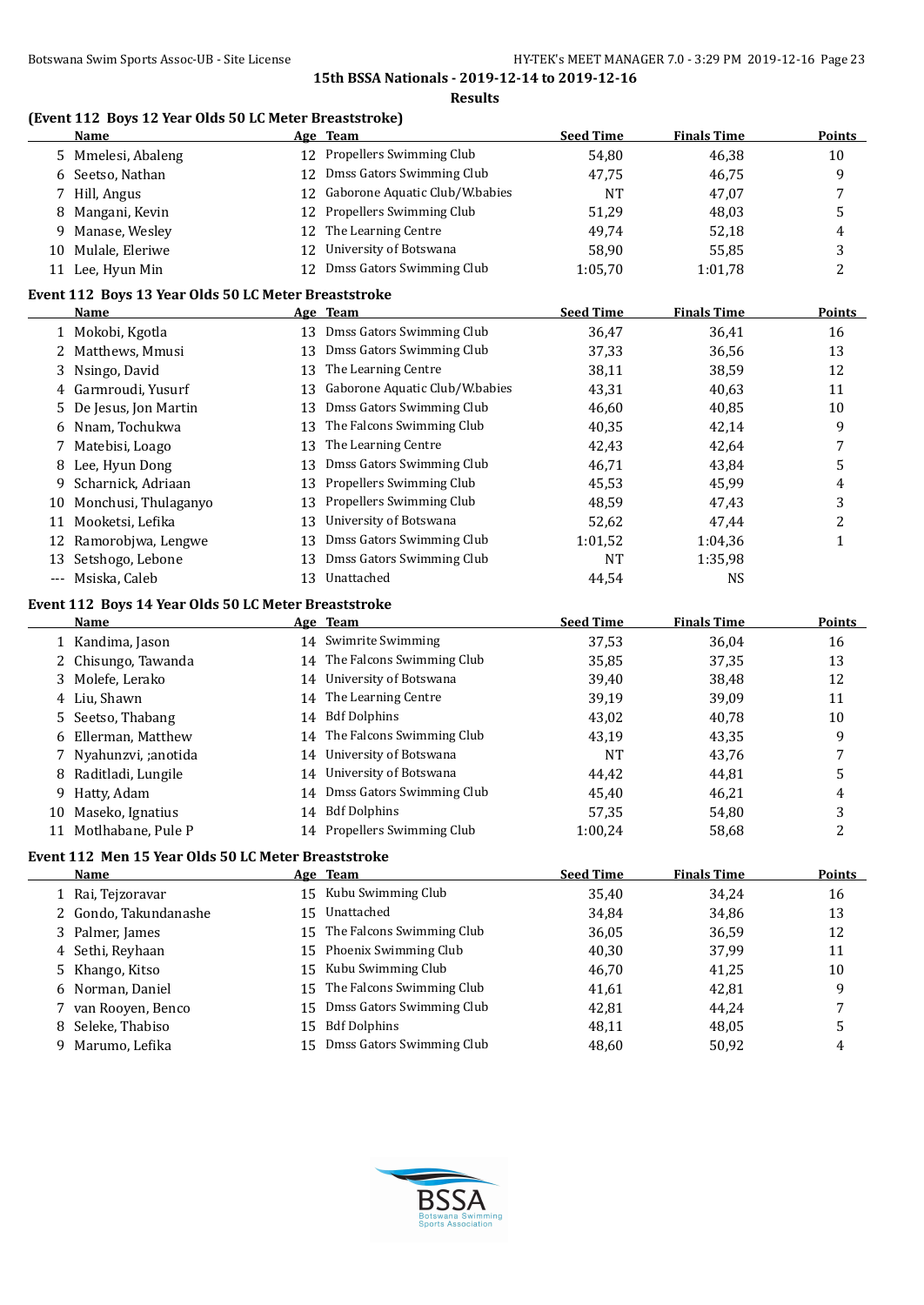**Results**

|       | (Event 112 Men 15 Year Olds 50 LC Meter Breaststroke)<br><b>Name</b> |    | Age Team                                 | <b>Seed Time</b> | <b>Finals Time</b> | <b>Points</b>  |
|-------|----------------------------------------------------------------------|----|------------------------------------------|------------------|--------------------|----------------|
|       | 10 Boitshwarelo, Junior                                              |    | 15 Dmss Gators Swimming Club             | <b>NT</b>        | 1:02,43            | 3              |
|       |                                                                      |    |                                          |                  |                    |                |
|       | Event 112 Men 16 Year Olds 50 LC Meter Breaststroke<br>Name          |    | Age Team                                 | <b>Seed Time</b> | <b>Finals Time</b> | Points         |
|       | 1 Bekker, Andile                                                     |    | 16 Dmss Gators Swimming Club             | 33,43            | 33,22              | 16             |
|       | 2 Rouse, Brandon                                                     |    | 16 Gaborone Aquatic Club/W.babies        | 32,65            | 34,55              | 13             |
|       | 3 Harry, Ethan                                                       |    | 16 University of Botswana                | 36,06            | 36,18              | 12             |
|       | 4 Mosime, Theo M                                                     |    | 16 Dmss Gators Swimming Club             | 37,87            | 38,78              | 11             |
|       | 5 Walsh, Patrick                                                     |    | 16 Dmss Gators Swimming Club             | 37,05            | 42,65              | 10             |
|       |                                                                      |    |                                          |                  |                    |                |
|       | Event 112 Men 17 & Over 50 LC Meter Breaststroke<br>Name             |    |                                          | <b>Seed Time</b> | <b>Finals Time</b> | <b>Points</b>  |
|       | 1 Kurukulasooriya, Gihan                                             |    | Age Team<br>19 Dmss Gators Swimming Club | 33,72            | 34,59              | 16             |
|       |                                                                      | 17 | The Falcons Swimming Club                |                  |                    | 13             |
|       | 2 Rorke, Rhys                                                        |    | <b>Bdf Dolphins</b>                      | 35,52            | 34,67              |                |
| 3.    | Motshwari, Karabo                                                    | 19 | <b>Bdf Dolphins</b>                      | 36,47            | 36,66              | 12             |
| 4     | Moswetsi, Thato                                                      | 22 |                                          | 38,85            | 37,39              | 11             |
| 5.    | Rantshabeng, Otsile D                                                | 20 | Dmss Gators Swimming Club                | 36,75            | 38,85              | 10             |
| 6     | Dzingai, Solomon                                                     | 19 | University of Botswana                   | 37,42            | 38,98              | 9              |
| 7     | Moagi, Mbise                                                         | 23 | Phoenix Swimming Club                    | <b>NT</b>        | 39,14              | 7              |
| 8     | Sebikiri, Maemo                                                      | 20 | Dmss Gators Swimming Club                | 38,10            | 39,41              | 5              |
| 9     | Kgang, Lefa                                                          | 17 | University of Botswana                   | 39,60            | 39,46              | 4              |
| 10    | Makepe, Tokelo                                                       | 18 | Dmss Gators Swimming Club                | 38,10            | 39,56              | 3              |
| 11    | Makurumidze, Panashe                                                 | 19 | Propellers Swimming Club                 | 39,56            | 39,79              | $\overline{c}$ |
| 12    | Kasale, Uswani                                                       | 24 | <b>Bdf Dolphins</b>                      | 40,98            | 40,60              | 1              |
| 13    | Caple, Owen                                                          | 48 | Kubu Swimming Club                       | <b>NT</b>        | 41,44              |                |
|       | 14 Watson, Trevor                                                    | 44 | Dmss Gators Swimming Club                | 41,45            | 41,51              |                |
| 15    | Mokobi, Bokang                                                       | 29 | <b>Bdf Dolphins</b>                      | 40,36            | 41,77              |                |
| 16    | Matsake, Kutlwano                                                    | 19 | <b>Bdf Dolphins</b>                      | 40,25            | 42,05              |                |
| 17    | Magetse, Tsaone                                                      | 22 | University of Botswana                   | 42,50            | 42,17              |                |
| 18    | Maseko, Lesego                                                       | 18 | <b>Bdf Dolphins</b>                      | 43,00            | 42,66              |                |
| 19    | Mekgwe, Bonno                                                        | 26 | <b>Bdf Dolphins</b>                      | 43,34            | 43,32              |                |
| 20    | Kabelo, Mokganedi J                                                  | 28 | <b>Bdf Dolphins</b>                      | 45,06            | 44,06              |                |
| 21    | Keleeme, Botlhe                                                      | 19 | University of Botswana                   | 47,98            | 44,65              |                |
|       | 22 Samati, Onkagetse                                                 | 32 | <b>Bdf Dolphins</b>                      | 44,68            | 44,91              |                |
|       | 23 Molatlheng, Clifford                                              | 22 | University of Botswana                   | 45,82            | 45,67              |                |
|       | 24 Gabalebatse, Rodrick                                              |    | 23 Bdf Dolphins                          | 45,75            | 45,99              |                |
|       | 25 Matenge, Ndasiiwa                                                 | 35 | <b>Bdf Dolphins</b>                      | 44,38            | 46,06              |                |
|       | 26 Samuel, Masego                                                    | 24 | <b>Bdf Dolphins</b>                      | 44,87            | 47,24              |                |
| 27    | Mabote, Leruo                                                        | 23 | <b>Bdf Dolphins</b>                      | 49,31            | 47,33              |                |
| 28    | Bakisani, Bapasi                                                     | 35 | <b>Bdf Dolphins</b>                      | NT               | 48,89              |                |
| 29    | Ipotseng, Clinton                                                    | 21 | University of Botswana                   | 51,25            | 50,40              |                |
| 30    | Jobe, Nicholas                                                       | 18 | Dmss Gators Swimming Club                | 49,18            | 50,46              |                |
| 31    | Mathibe, Prince                                                      | 21 | University of Botswana                   | 50,40            | 51,86              |                |
| 32    | Maphorisa, Mishingo                                                  | 23 | University of Botswana                   | NT               | 56,27              |                |
| $---$ | Kandela, Rawa                                                        | 17 | University of Botswana                   | 45,05            | NS                 |                |
| $---$ | Watson, Bruce                                                        |    | 39 Dmss Gators Swimming Club             | NT               | <b>NS</b>          |                |

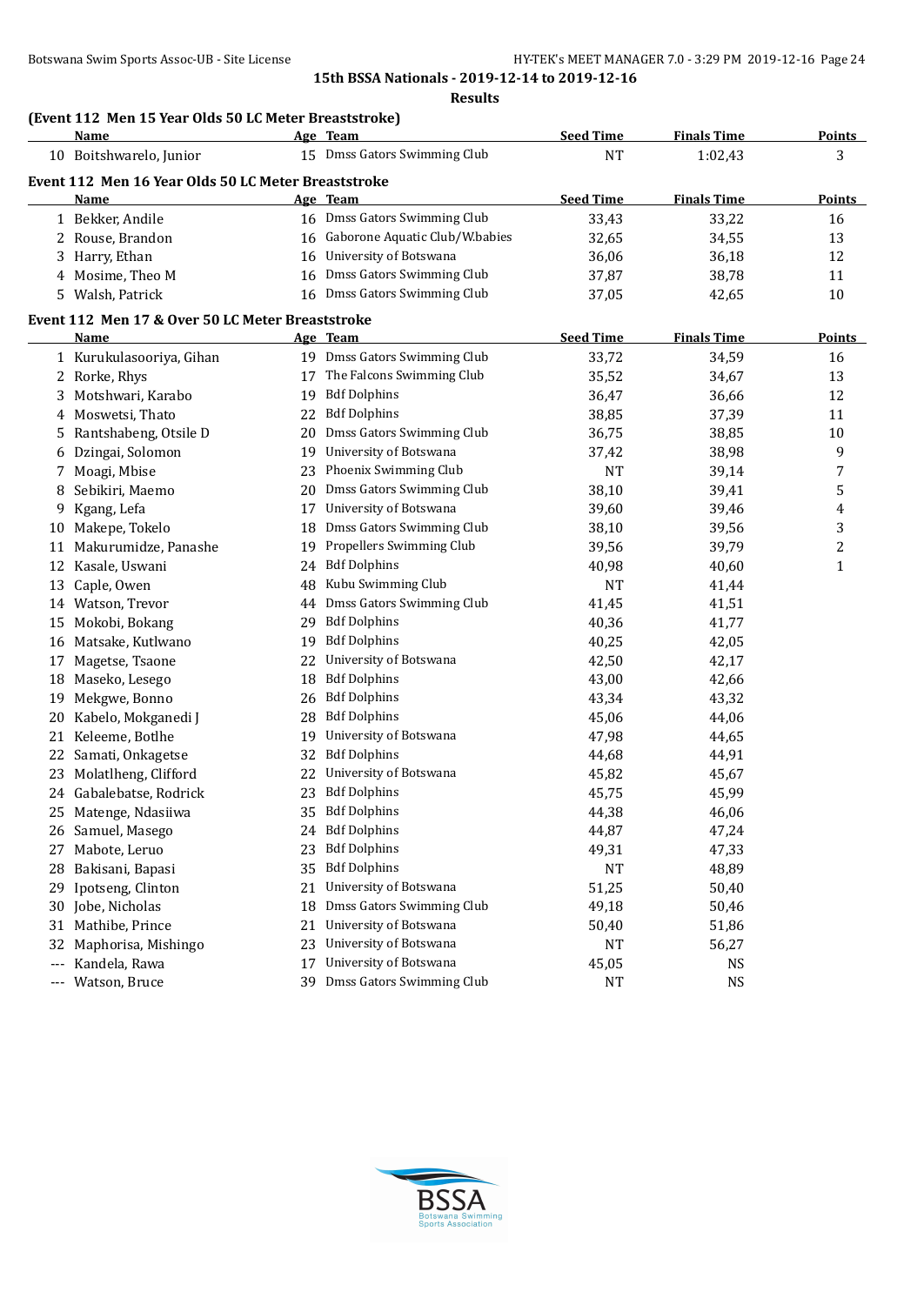$\overline{a}$ 

**15th BSSA Nationals - 2019-12-14 to 2019-12-16**

**Results**

### **Event 113 Girls 14 & Under 400 LC Meter Freestyle Relay**

| <b>Team</b>                                            | Relay                     | <b>Seed Time</b>            | <b>Finals Time</b>         | Points        |
|--------------------------------------------------------|---------------------------|-----------------------------|----------------------------|---------------|
| 1 Dmss Gators Swimming Club                            | A                         | 4:35,05                     | 4:37,82                    | 32            |
| 1) Matonhodze, Shamiso 14                              | 2) Ditlhogo, Amaru 13     | 3) Ingwe, Kimberly 14       | 4) Jack, Michelle 14       |               |
| 2 Kubu Swimming Club                                   | A                         | 5:53,26                     | 5:45,17                    | 26            |
| 1) Caple, Rhyse 11                                     | 2) White, Jenna 11        | 3) Chang, Yun-suh 11        | 4) Chang, Ji-eun 12        |               |
| 3 Propellers Swimming Club                             | A                         | 5:52,91                     | 5:57,17                    | 24            |
| 1) Kesiilwe, Katlego 12                                | 2) Saleshando, Oratile 13 | 3) Saleshando, Melodi 10    | 4) Ramakoloi, Thata 12     |               |
| 4 University of Botswana                               | A                         | 6:15,48                     | 6:04,31                    | 22            |
| 1) Harry, Kyra 12                                      | 2) Oagile-Motso, Renee 12 | 3) Macheng, Khethiwe 14     | 4) Meshack, Joy 10         |               |
| --- Dmss Gators Swimming Club                          | B                         | 4:59,24                     | X5:06,12                   |               |
| 1) Mutie, Mutinda 14                                   | 2) Radovic, Vesna 12      | 3) Jamu, Abigail 12         | 4) Kiragu, Mariam 13       |               |
| --- Propellers Swimming Club                           | B                         | 6:39,79                     | X6:20,31                   |               |
| 1) Munyuki, Kudzai 12                                  | 2) Motlhagodi, Abaleng 12 | 3) Nkgau, Tanu 12           | 4) Kesiilwe, Kutlo 9       |               |
| --- Propellers Swimming Club                           | C                         | 6:59,02                     | X6:57,12                   |               |
| 1) Munyuki, Thobeka 13                                 | 2) Ndwapi, Shato 10       | 3) Dichabeng, Larona 12     | 4) Seipone, Jessica 11     |               |
| --- University of Botswana                             | R                         | <b>NT</b>                   | X8:01,26                   |               |
| 1) Oagile-Motso, Phoebe 8                              | 2) Segadika, Katlo 9      | 3) Morekwa, Katlo 10        | 4) Hove, Thandi 9          |               |
| Event 114 Women 15 & Over 400 LC Meter Freestyle Relay |                           |                             |                            |               |
| <b>Team</b>                                            | Relay                     | <b>Seed Time</b>            | <b>Finals Time</b>         | <b>Points</b> |
| 1 Dmss Gators Swimming Club                            | A                         | 4:09,88                     | 4:27,36                    | 32            |
| 1) Egner, Maxine 15                                    | 2) Ruele, Bupe B 16       | 3) Matthews, Tselane 15     | 4) Ruele, Naomi 22         |               |
| 2 Kubu Swimming Club                                   | A                         | 4:47,52                     | 5:16,32                    | 26            |
| 1) Gomez, Antonela 15                                  | 2) Deurwaader, Tjibuya 15 | 3) Khango, Thobo 13         | 4) Vos, Tayla S 17         |               |
| 3 University of Botswana                               | A                         | 6:48,33                     | 6:18,15                    | 24            |
| 1) Saat, Alma 46                                       | 2) Nkgau, Loago 15        | 3) Seselamarumo, Sekgabo 24 | 4) Kelebemang, Lebogang 22 |               |
| 4 Bdf Dolphins                                         | A                         | <b>NT</b>                   | 6:53,80                    | 22            |
| 1) Macheng, Bakulu 20                                  | 2) Barobi, Hazel 17       | 3) Mbulawa, Neo 29          | 4) Letsholo, Lebogang 21   |               |
| --- Dmss Gators Swimming Club                          | B                         | 4:37,83                     | X4:54,79                   |               |
| 1) Jones, Amy 17                                       | 2) Egner, Adina 15        | 3) Mokgatle, Yaone 15       | 4) Jobe, Hannah 16         |               |
| Event 115 Boys 14 & Under 400 LC Meter Freestyle Relay |                           |                             |                            |               |
| <b>Team</b>                                            | Relay                     | <b>Seed Time</b>            | <b>Finals Time</b>         | <b>Points</b> |
| 1 Dmss Gators Swimming Club                            | $\mathbf{A}$              | 4:45,59                     | 4:40,37                    | 32            |
| 1) De Jesus, Jon Martin 13                             | 2) Matthews, Mmusi 13     | 3) Lee, Hyun Dong 13        | 4) Mokobi, Kgotla 13       |               |
| 2 Propellers Swimming Club                             | A                         | 5:07,13                     | 5:12,02                    | 26            |

| 1) DC JCSUS, JUIL MALUIL 19      | $\mathcal{L}$ requiremation to | 31 LCC, ITVAIL DUILE TO       | TJ MUNUUI, INGULIA 19      |  |
|----------------------------------|--------------------------------|-------------------------------|----------------------------|--|
| 2 Propellers Swimming Club       | A                              | 5:07.13                       | 5:12,02<br>26              |  |
| 1) Scharnick, Adriaan 13         | 2) Mangani, Kevin 12           | 3) Mmelesi, Abaleng 12        | 4) Keitsile, Junior 12     |  |
| 3 Gaborone Aquatic Club/W.babies | $\mathsf{A}$                   | 5:06.48                       | 5:18.96<br>24              |  |
| 1) Haskins, Ethan 12             | 2) Hill, Angus 12              | 3) Modirelabangwe, Legakwa 11 | 4) Garmroudi, Yusurf 13    |  |
| 4 University of Botswana         | A                              | NT                            | 5:27,80<br>22              |  |
| 1) Molefe, Lerako 14             | 2) Raditladi, Lungile 14       | 3) Mulale, Eleriwe 12         | 4) Joseph, Thabang L 9     |  |
| 5 Kubu Swimming Club             | A                              | 5:50.67                       | 5:57.31<br>20              |  |
| 1) Caple, Preston 9              | 2) Ardern, Luther 9            | 3) Khango, Letshego 10        | 4) Hamilton, Cain 11       |  |
| 6 The Learning Centre            | A                              | 6:01.00                       | 5:58.69<br>18              |  |
| 1) Manase, Wesley 12             | 2) Liu, Shawn 14               | 3) Matebisi, Loago 13         | 4) Nsingo, David 13        |  |
| 7 Bdf Dolphins                   | A                              | NT                            | 6:11.34<br>14              |  |
| 1) Seetso, Kago 8                | 2) Matenge, Larona 11          | 3) Mokgadi, Thuto 10          | 4) Seetso, Thabang 14      |  |
| --- Dmss Gators Swimming Club    | B                              | 5:57.22                       | X6:09.59                   |  |
| 1) Mutie, Kilonzi 12             | 2) Freeman, Liam 10            | 3) Ramorobjwa, Lengwe 13      | 4) Seetso, Nathan 12       |  |
| --- Propellers Swimming Club     | B                              | 6:33.54                       | X6:13,95                   |  |
| 1) Scharnick, Christiaan 10      | 2) Kebonang, Jason-Farrell 10  | 3) Motlhabane, Pule P 14      | 4) Monchusi, Thulaganyo 13 |  |

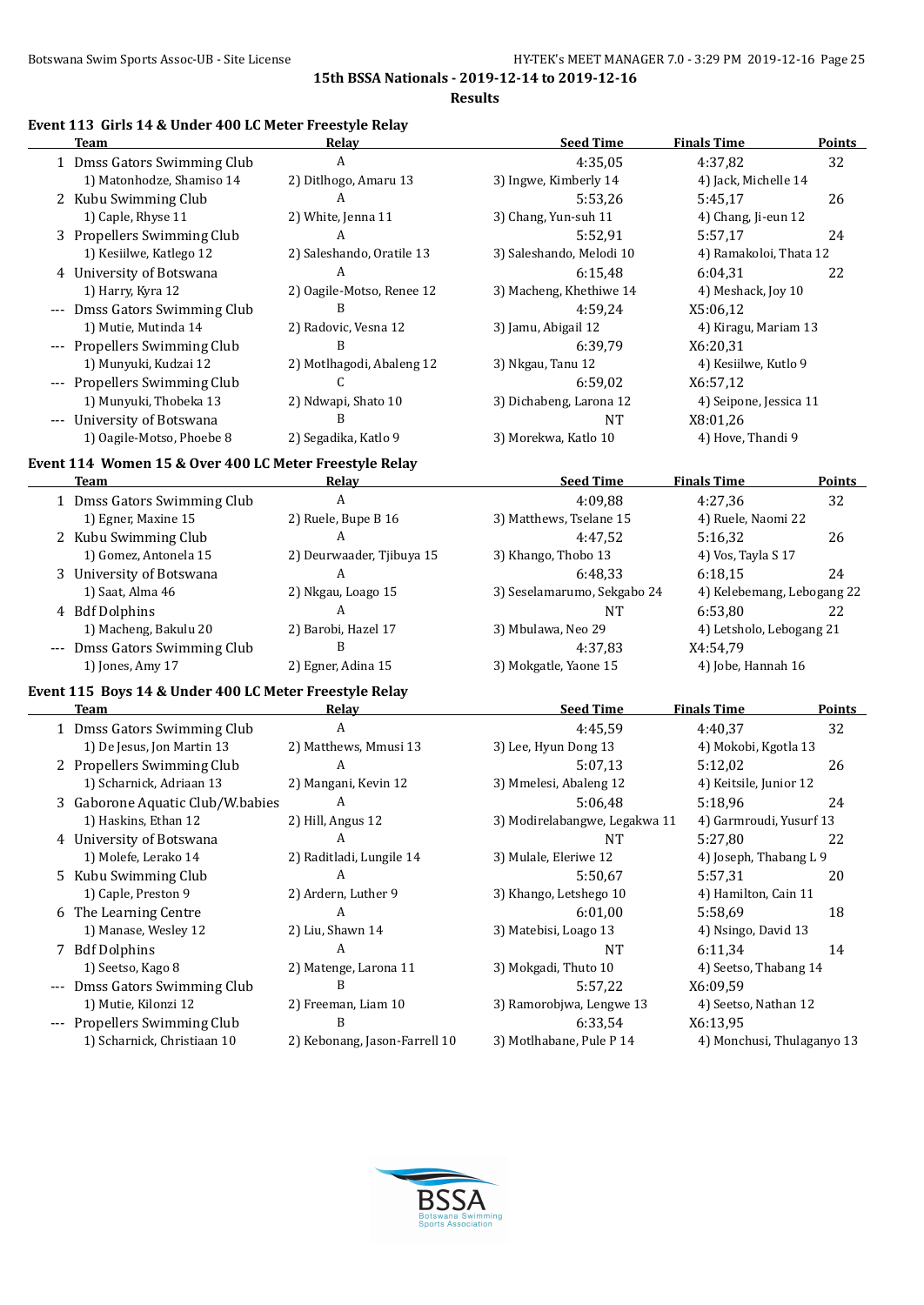#### **Results**

# **(Event 115 Boys 14 & Under 400 LC Meter Freestyle Relay)**

|    | <b>Team</b>                                          | <b>Relay</b>                    | <b>Seed Time</b>           | <b>Finals Time</b>      | <b>Points</b>  |
|----|------------------------------------------------------|---------------------------------|----------------------------|-------------------------|----------------|
|    | --- The Learning Centre                              | B                               | <b>NT</b>                  | X7:18,26                |                |
|    | 1) Ruthenberg, Alrick 10                             | 2) Kgengwenyane, Lentle 11      | 3) Letang, Myles 11        | 4) Rapson, Zacharey 11  |                |
|    | --- University of Botswana                           | B                               | <b>NT</b>                  | X7:22,53                |                |
|    | 1) Molefe, Leago 8                                   | 2) Nthomiwa, Wapego 9           | 3) Dzingai, Botlhe 11      | 4) Mulale, Ogone 11     |                |
|    | Event 116 Men 15 & Over 400 LC Meter Freestyle Relay |                                 |                            |                         |                |
|    | Team                                                 | Relay                           | <b>Seed Time</b>           | <b>Finals Time</b>      | <b>Points</b>  |
|    |                                                      | A                               | 3:55,09                    | 4:00,76                 | 32             |
|    | 1 Dmss Gators Swimming Club<br>1) Walsh, Patrick 16  | 2) van Rooyen, Benco 15         | 3) Jamu, Alexander 16      | 4) Bekker, Andile 16    |                |
|    |                                                      | A                               | 4:06,06                    | 4:14,94                 |                |
|    | 2 University of Botswana<br>1) Dzingai, Solomon 19   | 2) Ngorosha, Tatenda 26         | 3) Harry, Ethan 16         |                         | 26             |
|    |                                                      | A                               |                            | 4) Kgang, Lefa 17       |                |
|    | 3 The Falcons Swimming Club                          |                                 | 4:31,87                    | 4:26,54                 | 24             |
|    | 1) Norman, Daniel 15                                 | 2) Chisungo, Tawanda 14         | 3) Palmer, James 15        | 4) Rorke, Rhys 17       |                |
|    | 4 Kubu Swimming Club                                 | A                               | 4:11,88                    | 4:56,59                 | 22             |
|    | 1) Khango, Kitso 15                                  | 2) Caple, Owen 48               | 3) Bandy, James 11         | 4) Rai, Tejzoravar 15   |                |
|    | 5 Bdf Dolphins                                       | A                               | <b>NT</b>                  | 5:03,72                 | 20             |
|    | 1) Motshwari, Karabo 19                              | 2) Mokobi, Bokang 29            | 3) Moswetsi, Thato 22      | 4) Matsake, Kutlwano 19 |                |
|    | 6 Phoenix Swimming Club                              | A                               | <b>NT</b>                  | 5:23,03                 | 18             |
|    | 1) Sethi, Khalil 12                                  | 2) Moagi, Mbise 23              | 3) Khonat, Rayhan 11       | 4) Sethi, Reyhaan 15    |                |
|    | --- Dmss Gators Swimming Club                        | R                               | 4:16,14                    | X4:33,48                |                |
|    | 1) Sebikiri, Maemo 20                                | 2) Rantshabeng, Otsile D 20     | 3) Jobe, Nicholas 18       | 4) Makepe, Tokelo 18    |                |
|    | --- University of Botswana                           | B                               | <b>NT</b>                  | DQ                      |                |
|    | 1) Keleeme, Botlhe 19                                | 2) Magetse, Tsaone 22           | 3) Molatlheng, Clifford 22 | 4) Mathibe, Prince 21   |                |
|    | Event 201 Girls 12 Year Olds 200 LC Meter Backstroke |                                 |                            |                         |                |
|    | <b>Name</b>                                          | Age Team                        | <b>Seed Time</b>           | <b>Finals Time</b>      | <b>Points</b>  |
|    | 1 Harry, Kyra                                        | 12 University of Botswana       | <b>NT</b>                  | 3:09,82                 | 16             |
|    | 2 Radovic, Vesna                                     | Dmss Gators Swimming Club<br>12 | 3:18,12                    | 3:12,06                 | 13             |
| 3  | Ramakoloi, Thata                                     | Propellers Swimming Club<br>12  | 3:42,85                    | 3:15,22                 | 12             |
|    | 4 Jamu, Abigail                                      | Dmss Gators Swimming Club<br>12 | <b>NT</b>                  | 3:17,16                 | 11             |
| 5. | Tele, Phoebe                                         | Dmss Gators Swimming Club<br>12 | 3:29,67                    | 3:18,77                 | 10             |
|    |                                                      | University of Botswana<br>12    | <b>NT</b>                  | 3:19,79                 |                |
| 6  | Oagile-Motso, Renee                                  | Dmss Gators Swimming Club       |                            |                         | 9              |
| 7  | Wambiru, Angela                                      | 12                              | <b>NT</b>                  | 3:41,79                 | 7              |
| 8  | Dichabeng, Larona                                    | Propellers Swimming Club<br>12  | NT                         | 3:44,83                 | 5              |
| 9  | Christmas, Luba                                      | Phoenix Swimming Club<br>12     | <b>NT</b>                  | 3:47,53                 | $\overline{4}$ |
|    | 10 Ingwe, Sally                                      | Dmss Gators Swimming Club<br>12 | <b>NT</b>                  | 3:58,00                 | 3              |
|    | --- Zambane, Aone                                    | Dmss Gators Swimming Club<br>12 | <b>NT</b>                  | DQ                      |                |
|    | Event 201 Girls 13 Year Olds 200 LC Meter Backstroke |                                 |                            |                         |                |
|    | <b>Name</b>                                          | Age Team                        | <b>Seed Time</b>           | <b>Finals Time</b>      | <b>Points</b>  |
|    | 1 Kiragu, Mariam                                     | 13 Dmss Gators Swimming Club    | 3:03,99                    | 3:01,30                 | 16             |
|    | 2 Zondagh, Lienke                                    | 13 Dmss Gators Swimming Club    | 3:48,93                    | 3:30,02                 | 13             |
|    | 3 Visser, Tamica                                     | 13 Dmss Gators Swimming Club    | NT                         | 3:33,96                 | 12             |
|    |                                                      |                                 |                            |                         |                |
|    | Event 201 Girls 14 Year Olds 200 LC Meter Backstroke |                                 |                            |                         |                |
|    | Name                                                 | Age Team                        | <b>Seed Time</b>           | <b>Finals Time</b>      | Points         |
|    | 1 Ingwe, Kimberly                                    | 14 Dmss Gators Swimming Club    | 2:45,15                    | 2:45,29                 | 16             |
|    | 2 Mutie, Mutinda                                     | 14 Dmss Gators Swimming Club    | 2:55,38                    | 2:47,24                 | 13             |
|    | 3 Jack, Michelle                                     | 14 Dmss Gators Swimming Club    | 2:45,95                    | 2:49,33                 | 12             |
|    | 4 Pesic, Ema                                         | 14 The Learning Centre          | 3:51,66                    | 3:45,40                 | 11             |
|    |                                                      |                                 |                            |                         |                |

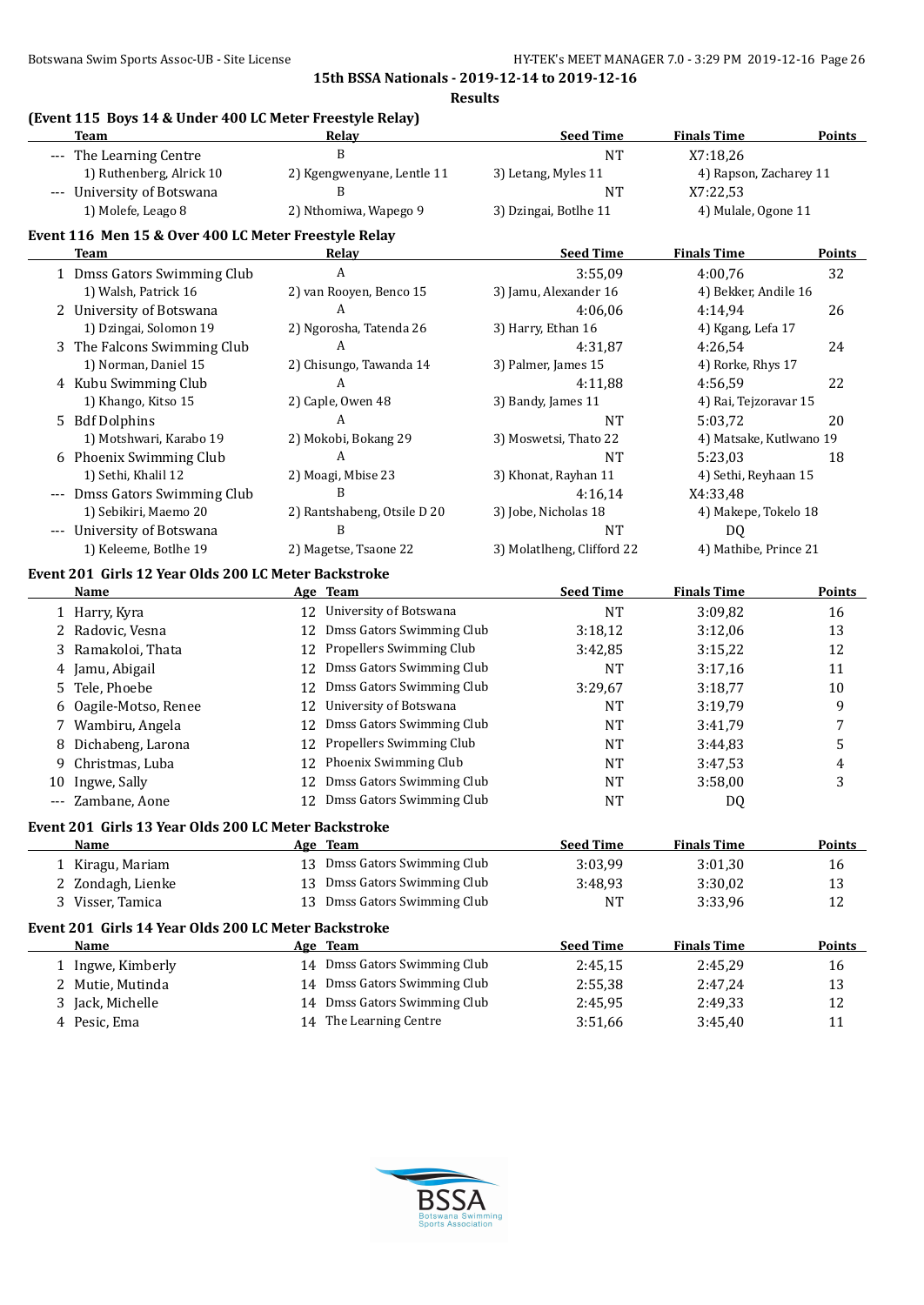|       | Event 201 Women 15 Year Olds 200 LC Meter Backstroke<br>Name |    | Age Team                          | <b>Seed Time</b> | <b>Finals Time</b> | Points        |
|-------|--------------------------------------------------------------|----|-----------------------------------|------------------|--------------------|---------------|
|       | 1 Matthews, Tselane                                          |    | 15 Dmss Gators Swimming Club      | 2:36,20          | 2:39,65            | 16            |
|       | 2 Hughes, Naya                                               |    | 15 Dmss Gators Swimming Club      | 3:00,09          | 2:46,54            | 13            |
|       | 3 Ramorobjwa, Naledi                                         |    | 15 Dmss Gators Swimming Club      | 3:33,21          | 3:33,61            | 12            |
|       |                                                              |    |                                   |                  |                    |               |
|       | Event 201 Women 16 Year Olds 200 LC Meter Backstroke         |    |                                   |                  |                    |               |
|       | <b>Name</b>                                                  |    | Age Team                          | <b>Seed Time</b> | <b>Finals Time</b> | <b>Points</b> |
|       | 1 Jobe, Hannah                                               |    | 16 Dmss Gators Swimming Club      | 2:56,99          | 3:08,19            | 16            |
|       | Event 201 Women 17 & Over 200 LC Meter Backstroke            |    |                                   |                  |                    |               |
|       | Name                                                         |    | Age Team                          | <b>Seed Time</b> | <b>Finals Time</b> | <b>Points</b> |
|       | 1 van Rooyen, Leone                                          |    | 17 Dmss Gators Swimming Club      | 3:04,16          | 2:58,17            | 16            |
|       | 2 Jones, Amy                                                 |    | 17 Dmss Gators Swimming Club      | <b>NT</b>        | 3:04,93            | 13            |
|       | 3 Gondo, Ruvarashe                                           | 17 | Unattached                        | NT               | 3:12,98            | 12            |
|       | 4 Letsholo, Lebogang                                         |    | 21 Bdf Dolphins                   | <b>NT</b>        | 4:35,16            | 11            |
|       | Event 202 Boys 12 Year Olds 200 LC Meter Backstroke          |    |                                   |                  |                    |               |
|       | Name                                                         |    | Age Team                          | <b>Seed Time</b> | <b>Finals Time</b> | Points        |
|       | 1 Seetso, Nathan                                             |    | 12 Dmss Gators Swimming Club      | 3:32,88          | 3:09,08            | 16            |
|       | 2 Mmelesi, Abaleng                                           |    | 12 Propellers Swimming Club       | NT               | 3:12,33            | 13            |
| 3     | Mothibatsela, Ntsika                                         |    | 12 Dmss Gators Swimming Club      | <b>NT</b>        | 3:19,98            | 12            |
| 4     | Mulale, Eleriwe                                              | 12 | University of Botswana            | <b>NT</b>        | 3:58,69            | 11            |
| 5     | Manase, Wesley                                               | 12 | The Learning Centre               | NT               | 4:08,14            | 10            |
| ---   | Mangani, Kevin                                               |    | 12 Propellers Swimming Club       | NT               | DQ                 |               |
| $---$ | Haskins, Ethan                                               |    | 12 Gaborone Aquatic Club/W.babies | <b>NT</b>        | <b>NS</b>          |               |
|       | Event 202 Boys 13 Year Olds 200 LC Meter Backstroke          |    |                                   |                  |                    |               |
|       | Name                                                         |    | Age Team                          | <b>Seed Time</b> | <b>Finals Time</b> | Points        |
|       | 1 Mokobi, Kgotla                                             |    | 13 Dmss Gators Swimming Club      | <b>NT</b>        | 2:53,90            | 16            |
| 2     | Matthews, Mmusi                                              |    | 13 Dmss Gators Swimming Club      | <b>NT</b>        | 3:00,07            | 13            |
| 3     | Garmroudi, Yusurf                                            | 13 | Gaborone Aquatic Club/W.babies    | <b>NT</b>        | 3:07,38            | 12            |
| 4     | Lee, Hyun Dong                                               | 13 | Dmss Gators Swimming Club         | 3:14,45          | 3:08,03            | 11            |
| 5     | Nsingo, David                                                | 13 | The Learning Centre               | 3:30,35          | 3:20,46            | 10            |
| 6     | Ramorobjwa, Lengwe                                           | 13 | Dmss Gators Swimming Club         | 4:31,97          | 3:37,25            | 9             |
| 7     | Matebisi, Loago                                              | 13 | The Learning Centre               | NT               | 3:59,97            | 7             |
| 8     | Scharnick, Adriaan                                           | 13 | Propellers Swimming Club          | NT               | 4:00,64            | 5             |
| 9.    | Mooketsi, Lefika                                             |    | 13 University of Botswana         | <b>NT</b>        | 4:49,32            | 4             |
|       |                                                              |    |                                   |                  |                    |               |
|       | Event 202 Boys 14 Year Olds 200 LC Meter Backstroke          |    |                                   |                  |                    |               |
|       | Name                                                         |    | Age Team                          | <b>Seed Time</b> | <b>Finals Time</b> | Points        |
|       | 1 Molefe, Lerako                                             |    | 14 University of Botswana         | NT               | 3:05,35            | 16            |
| 2     | Raditladi, Lungile                                           |    | 14 University of Botswana         | <b>NT</b>        | 4:06,39            | 13            |
| ---   | Liu, Shawn                                                   |    | 14 The Learning Centre            | <b>NT</b>        | DQ                 |               |
|       | Event 202 Men 15 Year Olds 200 LC Meter Backstroke           |    |                                   |                  |                    |               |
|       | Name                                                         |    | Age Team                          | <b>Seed Time</b> | <b>Finals Time</b> | <b>Points</b> |
|       | 1 van Rooyen, Benco                                          |    | 15 Dmss Gators Swimming Club      | 2:57,68          | 2:41,45            | 16            |
|       | 2 Marumo, Lefika                                             | 15 | Dmss Gators Swimming Club         | 2:58,42          | 2:42,59            | 13            |
|       |                                                              |    |                                   |                  |                    |               |
| 3     | Rai, Tejzoravar                                              | 15 | Kubu Swimming Club                | 3:02,19          | 2:46,41            | 12            |

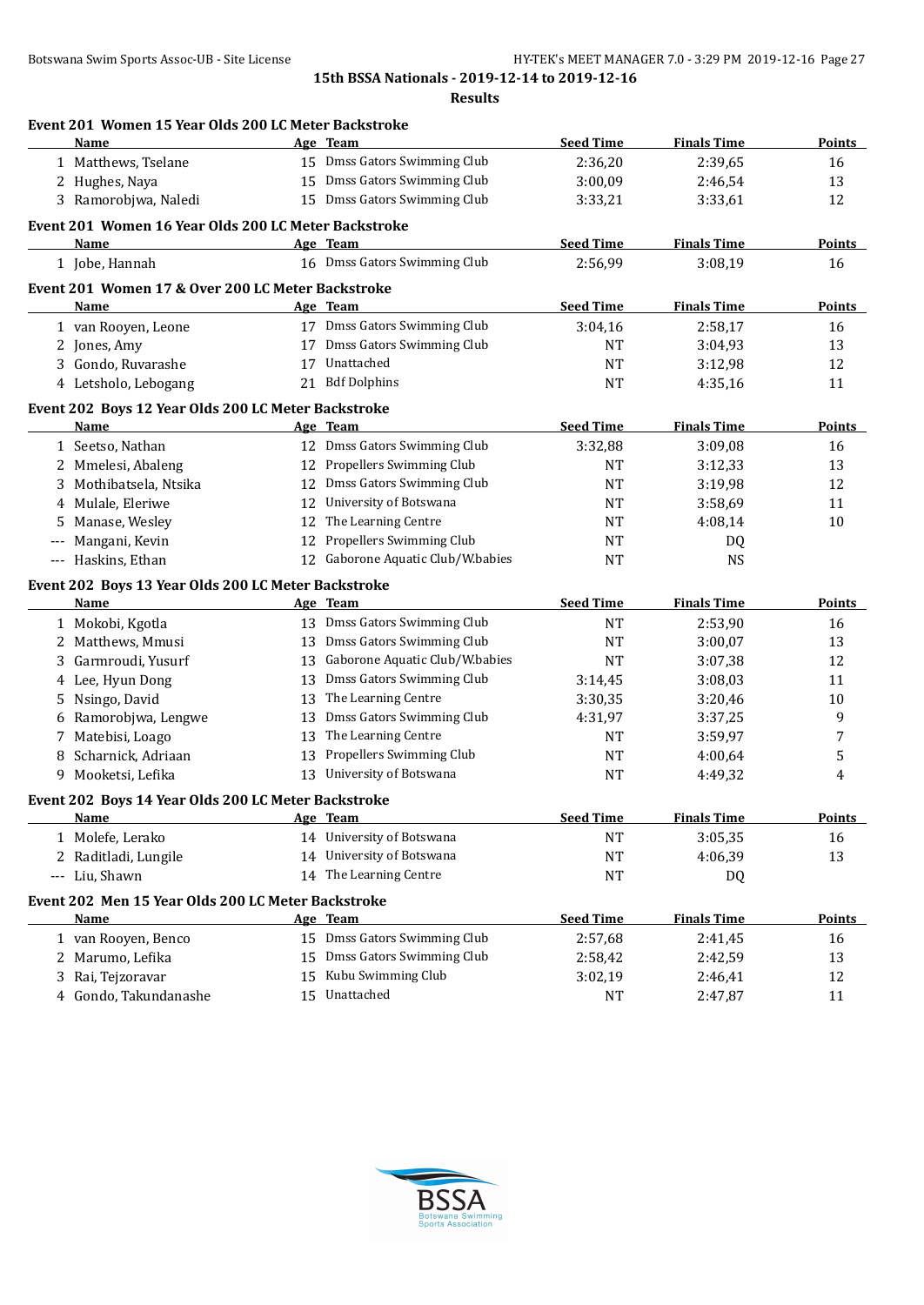|                     | Event 202 Men 16 Year Olds 200 LC Meter Backstroke<br>Name     |    | Age Team                          | <b>Seed Time</b>   | <b>Finals Time</b> | Points        |
|---------------------|----------------------------------------------------------------|----|-----------------------------------|--------------------|--------------------|---------------|
|                     | 1 Bekker, Andile                                               |    | 16 Dmss Gators Swimming Club      | 2:16,16            | 2:26,29            | 16            |
|                     | 2 Jamu, Alexander                                              | 16 | Dmss Gators Swimming Club         | 2:36,66            | 2:37,53            | 13            |
|                     | 3 Harry, Ethan                                                 |    | 16 University of Botswana         | 3:07,19            | 2:54,12            | 12            |
|                     |                                                                |    |                                   |                    |                    |               |
|                     | Event 202 Men 17 & Over 200 LC Meter Backstroke<br><u>Name</u> |    | Age Team                          | <b>Seed Time</b>   | <b>Finals Time</b> | <b>Points</b> |
|                     | 1 Jobe, Nicholas                                               |    | 18 Dmss Gators Swimming Club      | 2:55,46            | 2:47,59            | 16            |
|                     |                                                                | 18 | Dmss Gators Swimming Club         |                    | 2:53,66            | 13            |
| 3                   | 2 Makepe, Tokelo<br>Sebikiri, Maemo                            | 20 | Dmss Gators Swimming Club         | 2:52,16<br>2:52,86 | 2:57,39            | 12            |
|                     | 4 Motshwari, Karabo                                            | 19 | <b>Bdf Dolphins</b>               |                    |                    |               |
|                     | --- Keatshotse, Badiredi                                       |    | 32 Bdf Dolphins                   | 3:54,14            | 3:16,71            | 11            |
|                     |                                                                |    |                                   | 3:29,06            | DQ                 |               |
|                     | Event 203 Girls 10 & Under 50 LC Meter Butterfly               |    |                                   |                    |                    |               |
|                     | Name                                                           |    | Age Team                          | <b>Seed Time</b>   | <b>Finals Time</b> | <b>Points</b> |
|                     | 1 Haskins, Camille                                             |    | 10 Gaborone Aquatic Club/W.babies | 43,69              | 41,01              | 16            |
|                     | 2 Saleshando, Melodi                                           | 10 | Propellers Swimming Club          | 49,31              | 44,18              | 13            |
| 3                   | Molelowatladi, Realeboga                                       | 10 | Gaborone Aquatic Club/W.babies    | 48,96              | 45,90              | 12            |
|                     | 4 Gondo, Matipaishe                                            | 9  | Unattached                        | <b>NT</b>          | 46,20              | 11            |
| 5                   | Byron, Jessica                                                 | 10 | Kubu Swimming Club                | <b>NT</b>          | 46,49              | $10\,$        |
| 6                   | Byron, Megan                                                   | 9  | Kubu Swimming Club                | <b>NT</b>          | 47,42              | 9             |
| 7                   | Evans, Imogen                                                  | 10 | Dmss Gators Swimming Club         | 47,59              | 47,48              | 7             |
|                     | Kesiilwe, Kutlo                                                | 9  | Propellers Swimming Club          | 50,12              | 48,80              | 5             |
| 9                   | Makandwa, Tinodana                                             | 10 | Dmss Gators Swimming Club         | 1:00,35            | 48,85              | 4             |
| 10                  | Nganunu, Linnea                                                | 10 | Dmss Gators Swimming Club         | <b>NT</b>          | 48,88              | 3             |
| 11                  | Ndwapi, Shato                                                  | 10 | Propellers Swimming Club          | 49,46              | 50,79              | $\sqrt{2}$    |
| 12                  | Rakanye, Ashley                                                | 10 | Unattached                        | NT                 | 51,07              | $\mathbf{1}$  |
| 13                  | Meshack, Joy                                                   | 10 | University of Botswana            | <b>NT</b>          | 51,29              |               |
| 14                  | Mvududu, Joy                                                   | 9  | Propellers Swimming Club          | 58,61              | 53,69              |               |
| 15                  | Mojalemotho, Abale                                             | 10 | Propellers Swimming Club          | 1:01,64            | 54,46              |               |
|                     | 16 Dobah, Aisha                                                | 10 | Kubu Swimming Club                | 1:01,32            | 56,58              |               |
| 17                  | Makgothi, Emelyn                                               | 10 | Dmss Gators Swimming Club         | 58,44              | 56,81              |               |
|                     | 18 Thomba, Kuda                                                | 10 | Dmss Gators Swimming Club         | 1:00,42            | 57,42              |               |
| 19                  | Sudharshan, Tharsha                                            | 9  | Propellers Swimming Club          | <b>NT</b>          | 58,01              |               |
| 20                  | Mutie, Muela                                                   | 9  | Dmss Gators Swimming Club         | 1:02,31            | 58,29              |               |
| 21                  | Ramakoloi, Rorisang                                            | 10 | Propellers Swimming Club          | 1:01,33            | 58,33              |               |
|                     | 22 Watson, Bella Ray                                           | 9  | Dmss Gators Swimming Club         | 1:04,28            | 59,12              |               |
| 23                  | Segadika, Katlo                                                | 9  | University of Botswana            | <b>NT</b>          | 59,71              |               |
| 24                  | Makandwa, Munatsi                                              | 8  | Gaborone Aquatic Club/W.babies    | <b>NT</b>          | 59,99              |               |
| 25                  | Onyadile, Tuduetso                                             | 9  | Dmss Gators Swimming Club         | 1:01,74            | 1:00,78            |               |
| 26                  | Morebodi, Maeva                                                | 8  | Propellers Swimming Club          | 1:01,26            | 1:00,86            |               |
| 27                  | Mangana, Samantha                                              | 10 | Propellers Swimming Club          | 1:10,82            | 1:03,22            |               |
| 28                  | Onyadile, Boipelo                                              | 9  | Dmss Gators Swimming Club         | NT                 | 1:04,81            |               |
| 29                  | Chalashika, Resego                                             | 10 | Propellers Swimming Club          | 1:08,16            | 1:07,99            |               |
| 30                  | Pabalinga, Reabetswe                                           | 7  | Dmss Gators Swimming Club         | NT                 | 1:09,77            |               |
| 31                  | Tsara, Anesu                                                   | 7  | Dmss Gators Swimming Club         | NT                 | 1:12,97            |               |
| 32                  | Thomba, Wada                                                   | 8  | Dmss Gators Swimming Club         | NT                 | 1:14,20            |               |
| 33                  | Bvindi, Juanita                                                | 8  | Dmss Gators Swimming Club         | <b>NT</b>          | 1:17,67            |               |
| 34                  | Watson, Leila Catherine                                        | 8  | Dmss Gators Swimming Club         | <b>NT</b>          | 1:51,97            |               |
| $\qquad \qquad - -$ | Lesedi, Leilani                                                | 8  | Dmss Gators Swimming Club         | <b>NT</b>          | DQ                 |               |

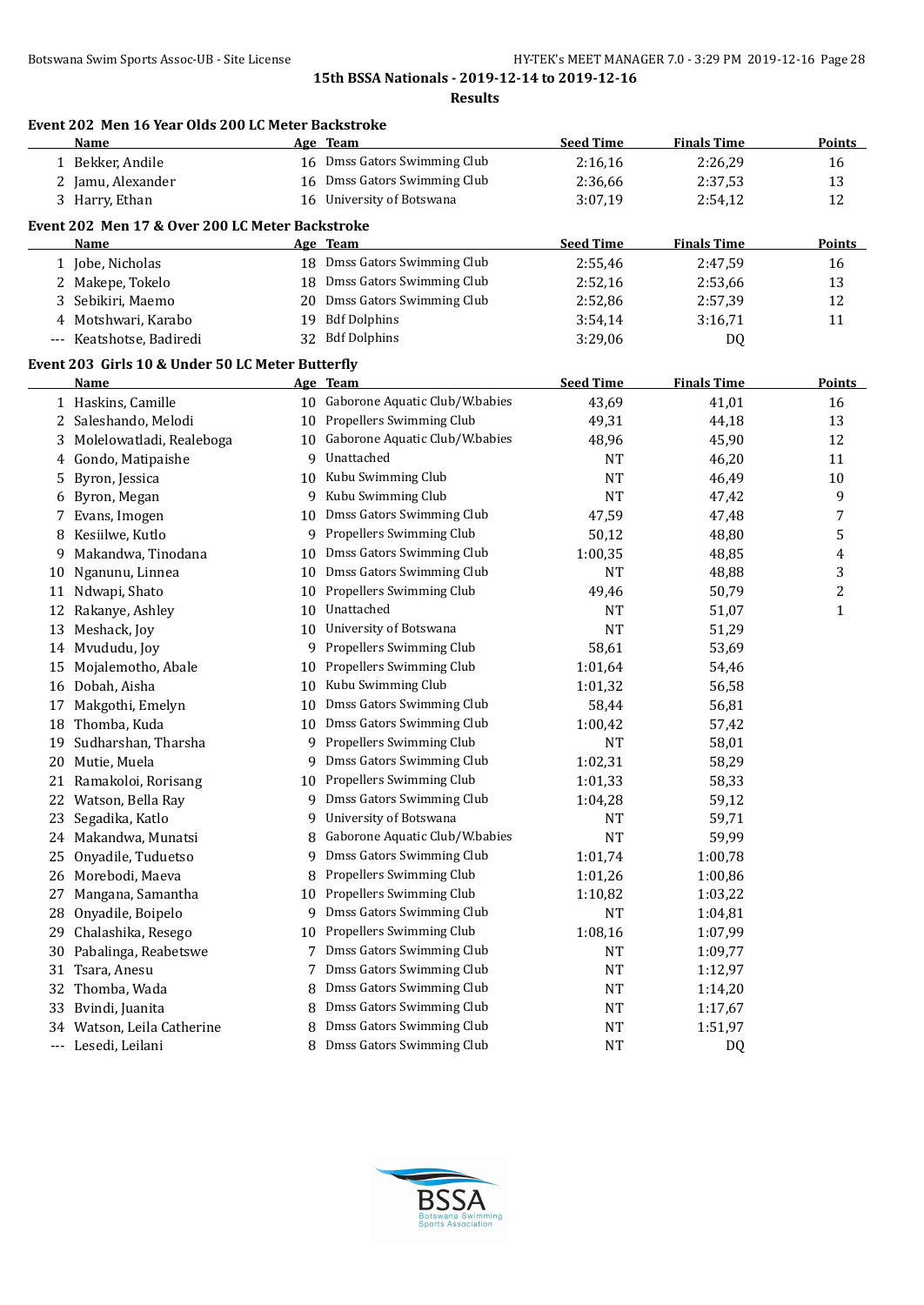**Results**

# **(Event 203 Girls 10 & Under 50 LC Meter Butterfly)**

|    | and to a onder so be meter butterny<br><u>Name</u> |          | Age Team                                              | <b>Seed Time</b>   | <b>Finals Time</b> | Points         |
|----|----------------------------------------------------|----------|-------------------------------------------------------|--------------------|--------------------|----------------|
|    | --- Kurewa, Nikita E                               |          | 9 Gaborone Aquatic Club/W.babies                      | 54,41              | <b>DQ</b>          |                |
|    | --- Oagile-Motso, Phoebe                           |          | 8 University of Botswana                              | 1:19,65            | DQ                 |                |
|    | Event 203 Girls 11 Year Olds 50 LC Meter Butterfly |          |                                                       |                    |                    |                |
|    | Name                                               |          | Age Team                                              | <b>Seed Time</b>   | <b>Finals Time</b> | <b>Points</b>  |
|    | 1 Caple, Rhyse                                     |          | 11 Kubu Swimming Club                                 | <b>NT</b>          | 45,25              | 16             |
|    | 2 Merafhe, Naledi                                  | 11       | Phoenix Swimming Club                                 | 46,57              | 46,67              | 13             |
| 3  | Cho, Eunjeong                                      | 11       | Dmss Gators Swimming Club                             | <b>NT</b>          | 47,79              | 12             |
| 4  | Chang, Yun-suh                                     | 11       | Kubu Swimming Club                                    | <b>NT</b>          | 47,83              | 11             |
| 5  | White, Jenna                                       | 11       | Kubu Swimming Club                                    | 58,23              | 49,17              | 10             |
| 6  | Tlhako, Ombretta                                   | 11       | Dmss Gators Swimming Club                             | <b>NT</b>          | 52,10              | 9              |
| 7  | Seipone, Jessica                                   | 11       | Propellers Swimming Club                              | 51,42              | 53,54              | 7              |
| 8  | Baleseng, Arefa                                    | 11       | <b>Bdf Dolphins</b>                                   | 56,68              | 54,98              | 5              |
| 9  | Lesedi, Noelani                                    | 11       | Dmss Gators Swimming Club                             | <b>NT</b>          | 57,15              | 4              |
| 10 | Obuseng, Marang S                                  | 11       | Unattached                                            | NT                 | 1:07,53            | 3              |
| 11 | Radovic, Marina                                    | 11       | Dmss Gators Swimming Club                             | NT                 | 1:11,10            | $\overline{c}$ |
|    | 12 Marumo, Setho                                   | 11       | Dmss Gators Swimming Club                             | NT                 | 1:19,99            | $\mathbf{1}$   |
|    | 13 Ngwato, Arona Amanda                            |          | 11 Dmss Gators Swimming Club                          | <b>NT</b>          | 1:25,65            |                |
|    |                                                    |          |                                                       |                    |                    |                |
|    | Event 203 Girls 12 Year Olds 50 LC Meter Butterfly |          |                                                       | <b>Seed Time</b>   | <b>Finals Time</b> | <b>Points</b>  |
|    | <u>Name</u><br>1 Harry, Kyra                       |          | Age Team<br>12 University of Botswana                 | 34,12              | 33,74              | 16             |
|    |                                                    |          | 12 Dmss Gators Swimming Club                          | 39,83              | 37,64              | 13             |
|    | 2 Jamu, Abigail                                    | 12       | Kubu Swimming Club                                    | <b>NT</b>          | 38,34              | 12             |
| 3  | Chang, Ji-eun<br>4 Radovic, Vesna                  | 12       | Dmss Gators Swimming Club                             |                    | 38,91              | 11             |
| 5  | Tele, Phoebe                                       |          | 12 Dmss Gators Swimming Club                          | 41,14<br>41,24     | 43,24              | 10             |
|    | 6 Munyuki, Kudzai                                  | 12       | Propellers Swimming Club                              | 47,59              | 43,57              | 9              |
|    | Oagile-Motso, Renee                                | 12       | University of Botswana                                | 53,69              | 44,06              | 7              |
| 7  | Brahmbhatt, Anoushka                               | 12       | Phoenix Swimming Club                                 |                    |                    | 5              |
| 8  |                                                    | 12       | Dmss Gators Swimming Club                             | 57,65              | 44,41              |                |
| 9  | Ingwe, Sally                                       |          | Dmss Gators Swimming Club                             | 52,34              | 44,43              | 4<br>3         |
| 10 | Mmelesi, Marang                                    | 12       | <b>Dmss Gators Swimming Club</b>                      | 57,07              | 46,40              | $\overline{c}$ |
| 11 | Wambiru, Angela<br>Ramakoloi, Thata                | 12<br>12 | Propellers Swimming Club                              | <b>NT</b>          | 46,70<br>47,59     | $\mathbf{1}$   |
| 12 | Zambane, Aone                                      | 12       | Dmss Gators Swimming Club                             | 46,27              |                    |                |
| 13 | 14 Christmas, Luba                                 | 12       | Phoenix Swimming Club                                 | 50,27              | 48,18              |                |
|    | 15 Gaboeletswe, Lelentle                           | 12       | Gaborone Aquatic Club/W.babies                        | 55,08              | 50,70              |                |
|    |                                                    |          | 12 Dmss Gators Swimming Club                          | 51,40<br><b>NT</b> | 53,75              |                |
|    | 16 Patel/ Khan, Faatimah Zahra                     |          | 12 Propellers Swimming Club                           |                    | 54,91              |                |
|    | 17 Kesiilwe, Katlego                               | 12       | Dmss Gators Swimming Club                             | 50,63              | 57,02<br>59,38     |                |
|    | 18 Mosetlha, Wanano                                | 12       | Dmss Gators Swimming Club                             | NT                 |                    |                |
| 19 | April, Botho                                       |          | Dmss Gators Swimming Club                             | NT                 | 59,52              |                |
|    | 20 Ndzinge, Teto E                                 | 12       | <b>Bdf Dolphins</b>                                   | 1:01,70            | 1:00,43            |                |
| 21 | Seetso, Refilwe                                    | 12       |                                                       | 1:03,05            | 1:02,05            |                |
| 22 | Dichabeng, Larona                                  | 12       | Propellers Swimming Club<br>Dmss Gators Swimming Club | NT                 | 1:02,27            |                |
| 23 | Medupe, Boleng                                     | 12       | 12 Propellers Swimming Club                           | <b>NT</b>          | 1:03,51            |                |
|    | 24 Nkgau, Tanu                                     |          |                                                       | 1:05,64            | 1:06,32            |                |
|    | Event 203 Girls 13 Year Olds 50 LC Meter Butterfly |          |                                                       |                    |                    |                |
|    | Name                                               |          | <u>Age Team</u>                                       | <b>Seed Time</b>   | <b>Finals Time</b> | <b>Points</b>  |
|    | 1 Ditlhogo, Amaru                                  |          | 13 Dmss Gators Swimming Club                          | 38,44              | 36,39              | 16             |
|    | 2 Kiragu, Mariam                                   |          | 13 Dmss Gators Swimming Club                          | 38,18              | 37,99              | 13             |

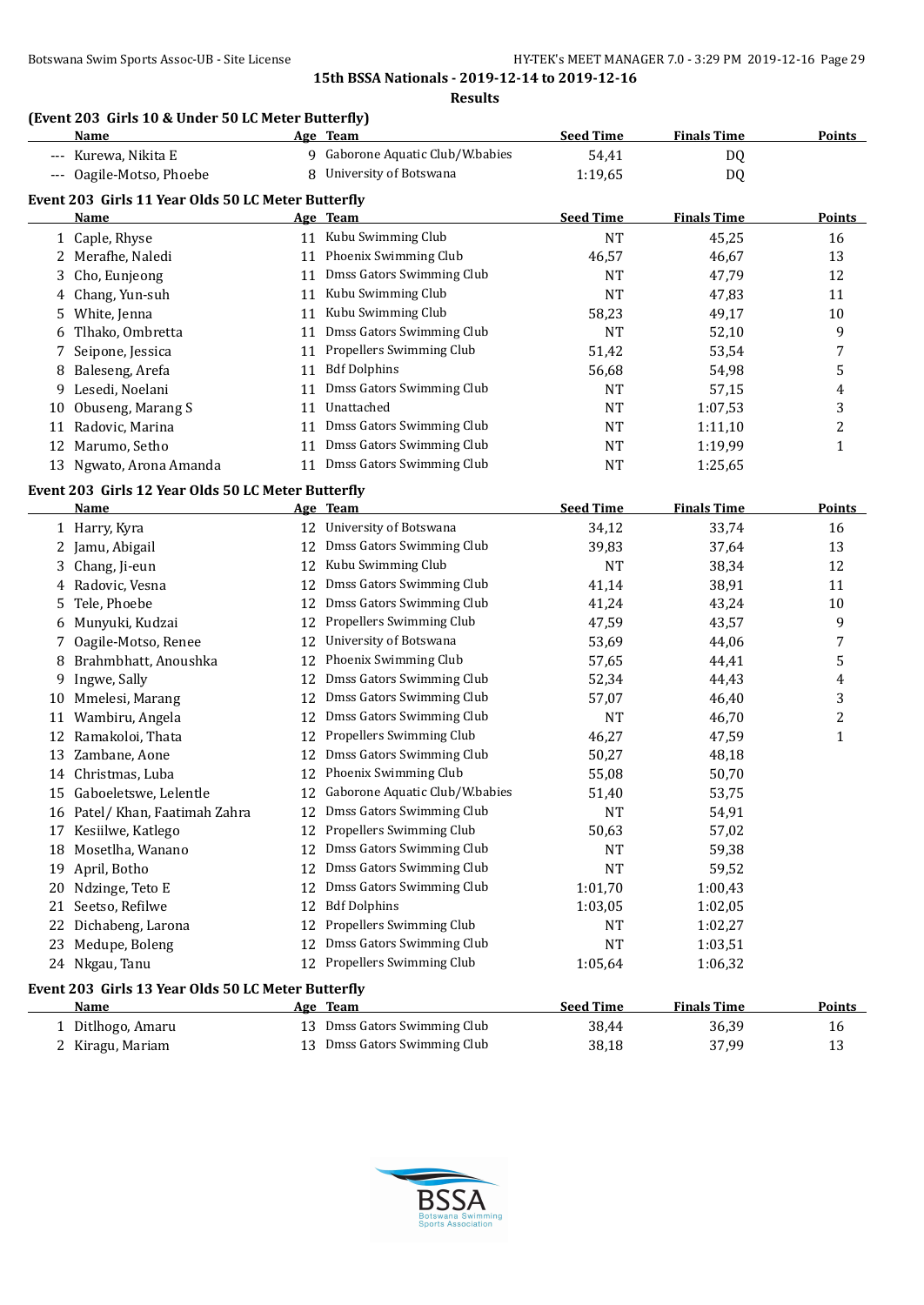|                                                              |    | <b>Results</b>               |                  |                    |               |
|--------------------------------------------------------------|----|------------------------------|------------------|--------------------|---------------|
| (Event 203 Girls 13 Year Olds 50 LC Meter Butterfly)<br>Name |    | Age Team                     | <b>Seed Time</b> | <b>Finals Time</b> | <b>Points</b> |
| 3 Schott, Adrienne                                           |    | 13 Dmss Gators Swimming Club | <b>NT</b>        | 40,13              | 12            |
| 4 Visser, Tamica                                             |    | 13 Dmss Gators Swimming Club | 46,37            | 42,48              | 11            |
| 5 Hatty, Leah                                                |    | 13 Dmss Gators Swimming Club | <b>NT</b>        | 42,50              | 10            |
| 6 Popovic, Nikoleta                                          |    | 13 Phoenix Swimming Club     | 41,10            | 44,52              | 9             |
| 7 Muzila, Lelani                                             |    | 13 Dmss Gators Swimming Club | 52,52            | 45,90              | 7             |
| 8 Saleshando, Oratile                                        |    | 13 Propellers Swimming Club  | 46,67            | 47,51              | 5             |
| 9 Zondagh, Lienke                                            |    | 13 Dmss Gators Swimming Club | 49,75            | 49,11              | 4             |
| 10 Khango, Thobo                                             |    | 13 Kubu Swimming Club        | 53,60            | 49,90              | 3             |
| Event 203 Girls 14 Year Olds 50 LC Meter Butterfly           |    |                              |                  |                    |               |
| Name                                                         |    | Age Team                     | <b>Seed Time</b> | <b>Finals Time</b> | <b>Points</b> |
| 1 Ingwe, Kimberly                                            |    | 14 Dmss Gators Swimming Club | 34,45            | 33,31              | 16            |
| 2 Matonhodze, Shamiso                                        |    | 14 Dmss Gators Swimming Club | 34,53            | 34,21              | 13            |
| 3 Mutie, Mutinda                                             |    | 14 Dmss Gators Swimming Club | 33,69            | 34,41              | 12            |
| 4 Jack, Michelle                                             |    | 14 Dmss Gators Swimming Club | 34,24            | 36,15              | 11            |
| 5 Judd, Samantha                                             |    | 14 Swimrite Swimming         | 40,21            | 39,57              | 10            |
| 6 Mosetlha, Chawada                                          |    | 14 Dmss Gators Swimming Club | 51,06            | 39,65              | 9             |
| 7 Pieterse, Megan                                            |    | 14 Phoenix Swimming Club     | 42,30            | 41,03              | 7             |
| 8 Pie, Thatego                                               |    | 14 Dmss Gators Swimming Club | 50,38            | 46,59              | 5             |
| 9 Pesic, Ema                                                 |    | 14 The Learning Centre       | 47,53            | 48,73              | 4             |
| 10 Macheng, Khethiwe                                         |    | 14 University of Botswana    | <b>NT</b>        | 48,94              | 3             |
| 11 Ngwato, Ame Samantha                                      |    | 14 Dmss Gators Swimming Club | 1:01,63          | 1:00,49            | 2             |
| Event 203 Women 15 Year Olds 50 LC Meter Butterfly           |    |                              |                  |                    |               |
| Name                                                         |    | Age Team                     | <b>Seed Time</b> | <b>Finals Time</b> | <u>Points</u> |
| 1 Egner, Maxine                                              |    | 15 Dmss Gators Swimming Club | 30,63            | 30,83              | 16            |
| 2 Gomez, Antonela                                            |    | 15 Kubu Swimming Club        | 33,86            | 35,70              | 13            |
| 3 Mokgatle, Yaone                                            |    | 15 Dmss Gators Swimming Club | 36,60            | 38,29              | 12            |
| 4 Egner, Adina                                               |    | 15 Dmss Gators Swimming Club | 40,43            | 40,37              | 11            |
| 5 Rajesh, Kuhu                                               |    | 15 The Learning Centre       | <b>NT</b>        | 42,48              | 10            |
| 6 Ramorobjwa, Naledi                                         |    | 15 Dmss Gators Swimming Club | 47,63            | 48,25              | 9             |
| --- Hughes, Naya                                             |    | 15 Dmss Gators Swimming Club | 37,90            | <b>DFS</b>         |               |
| Event 203 Women 16 Year Olds 50 LC Meter Butterfly           |    |                              |                  |                    |               |
| Name                                                         |    | Age Team                     | <b>Seed Time</b> | <b>Finals Time</b> | <u>Points</u> |
| 1 Ruele, Bupe B                                              |    | 16 Dmss Gators Swimming Club | 33,66            | 34,29              | 16            |
| 2 Jobe, Hannah                                               |    | 16 Dmss Gators Swimming Club | 35,87            | 37,95              | 13            |
| Event 203 Women 17 & Over 50 LC Meter Butterfly              |    |                              |                  |                    |               |
| Name                                                         |    | Age Team                     | <b>Seed Time</b> | <b>Finals Time</b> | <b>Points</b> |
| 1 Nkete, Alora                                               |    | 18 Dmss Gators Swimming Club | 31,87            | 32,56              | 16            |
| 2 Gondo, Ruvarashe                                           |    | 17 Unattached                | 32,16            | 34,02              | 13            |
| 3 van Rooyen, Leone                                          |    | 17 Dmss Gators Swimming Club | 34,84            | 35,05              | 12            |
| 4 Jones, Amy                                                 |    | 17 Dmss Gators Swimming Club | 34,69            | 35,76              | 11            |
|                                                              |    |                              | NT               | 41,52              | 10            |
| 5 Saat, Alma                                                 |    | 46 University of Botswana    |                  |                    |               |
| 6 Letsholo, Lebogang                                         | 21 | <b>Bdf Dolphins</b>          | 46,36            | 45,56              | 9             |
| 7 Kelebemang, Lebogang                                       |    | 22 University of Botswana    | 52,05            | 48,13              | 7             |
| 8 Barobi, Hazel                                              | 17 | <b>Bdf Dolphins</b>          | 51,70            | 53,30              | 5             |

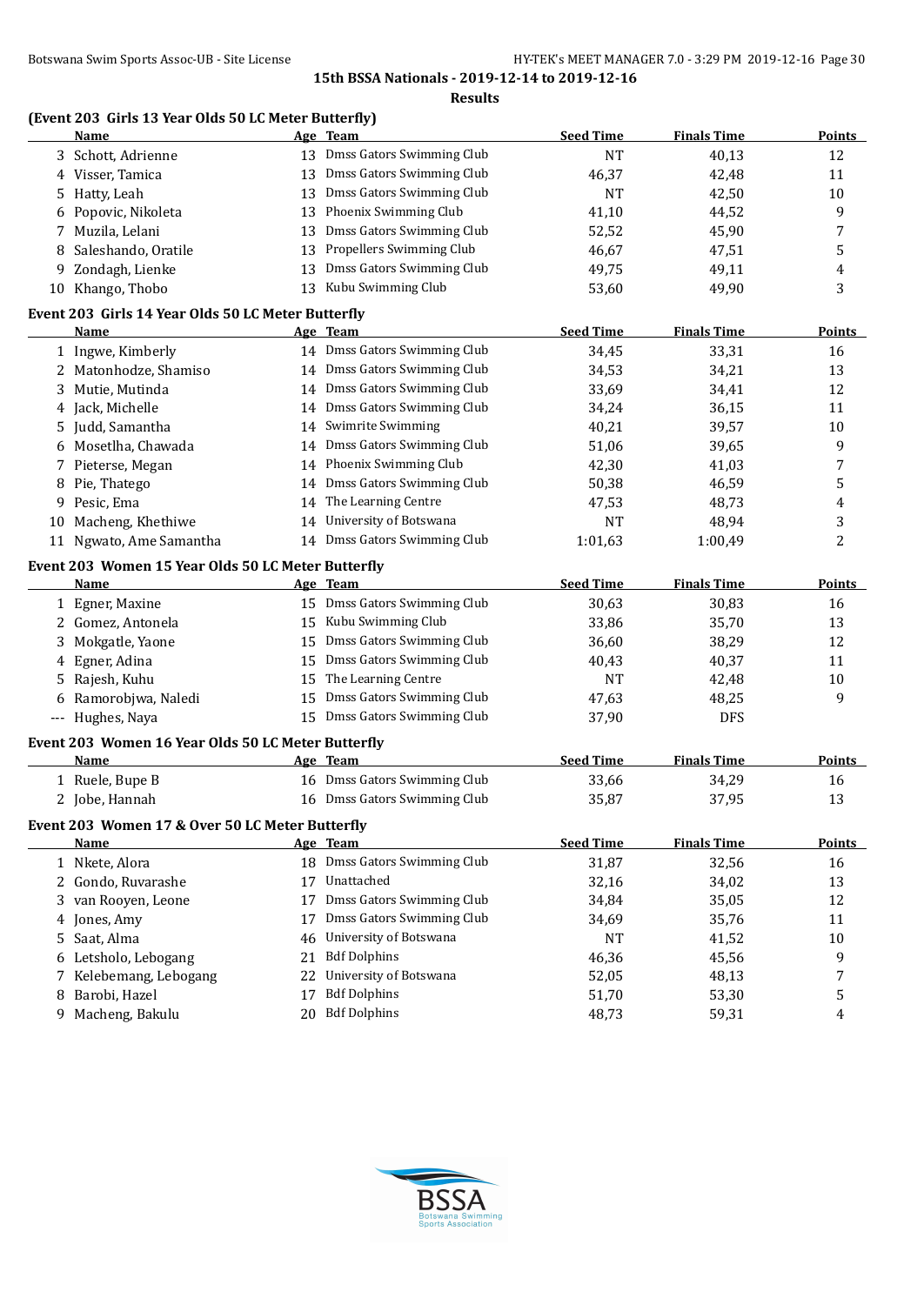#### **Results**

# **Event 204 Boys 10 & Under 50 LC Meter Butterfly**

|     | Name                    | Age | <b>Team</b>                    | <b>Seed Time</b> | <b>Finals Time</b> | <b>Points</b> |
|-----|-------------------------|-----|--------------------------------|------------------|--------------------|---------------|
|     | 1 Modirelabangwe, Tema  | 9   | Gaborone Aquatic Club/W.babies | 43,38            | 41,67              | 16            |
| 2   | Parekh, Aryan           | 10  | Swimrite Swimming              | 56,44            | 42,46              | 13            |
| 3   | Caple, Preston          | 9   | Kubu Swimming Club             | <b>NT</b>        | 43,94              | 12            |
| 4   | Kebonang, Jason-Farrell | 10  | Propellers Swimming Club       | <b>NT</b>        | 46,03              | 11            |
| 5   | Evans, Elliot           | 10  | Dmss Gators Swimming Club      | 48,57            | 48,26              | 10            |
| 6   | Nganunu, Shathani       | 9   | Dmss Gators Swimming Club      | <b>NT</b>        | 48,69              | 9             |
|     | Khango, Letshego        | 10  | Kubu Swimming Club             | 1:00,15          | 50,50              | 7             |
| 8   | Sento, Leruo            | 10  | Unattached                     | NT               | 52,85              | 5             |
| 9   | Freeman, Liam           | 10  | Dmss Gators Swimming Club      | 58,98            | 53,30              | 4             |
| 10  | Ardern, Luther          | 9   | Kubu Swimming Club             | 51,98            | 53,81              | 3             |
| 11  | Chilisa, Jerone         | 8   | Dmss Gators Swimming Club      | 55,53            | 54,44              | 2             |
| 12  | Joseph, Thabang L       | 9   | University of Botswana         | <b>NT</b>        | 54,56              | 1             |
| 13  | Nthomiwa, Wapego        | 9   | University of Botswana         | <b>NT</b>        | 54,70              |               |
| 14  | Lombard, Stephan        | 9   | Dmss Gators Swimming Club      | NT               | 56,95              |               |
| 15  | Ferguson, Theo          | 8   | Dmss Gators Swimming Club      | NT               | 59,51              |               |
| 16  | Mokgadi, Thuto          | 10  | <b>Bdf Dolphins</b>            | 1:06,59          | 59,70              |               |
| 17  | Mmelesi, Amantle        | 10  | Propellers Swimming Club       | <b>NT</b>        | 59,76              |               |
| 18  | Molefe, Leago           | 8   | University of Botswana         | 1:07,71          | 1:01,21            |               |
| 19  | Dichabeng, Keone J      | 10  | Propellers Swimming Club       | <b>NT</b>        | 1:02,85            |               |
| 20  | Bakwena, Leruo          | 8   | Propellers Swimming Club       | 56,56            | 1:03,68            |               |
| 21  | Seetso, Kago            |     | <b>Bdf Dolphins</b>            | 1:15,57          | 1:04,40            |               |
| --- | Kebonang, Nathan-Leigh  |     | Propellers Swimming Club       | <b>NT</b>        | DQ                 |               |
| --- | Scharnick, Christiaan   | 10  | Propellers Swimming Club       | 1:03,38          | <b>DFS</b>         |               |

# **Event 204 Boys 11 Year Olds 50 LC Meter Butterfly**

|    | Name                      |    | Age Team                       | <b>Seed Time</b> | <b>Finals Time</b> | <b>Points</b> |
|----|---------------------------|----|--------------------------------|------------------|--------------------|---------------|
|    | 1 Khonat, Rayhan          | 11 | Phoenix Swimming Club          | 40,21            | 37.70              | 16            |
|    | 2 Segadimo, Karabo        | 11 | Dmss Gators Swimming Club      | NT               | 39,16              | 13            |
|    | 3 Modirelabangwe, Legakwa | 11 | Gaborone Aquatic Club/W.babies | 44,75            | 39,65              | 12            |
|    | 4 Bandy, James            | 11 | Kubu Swimming Club             | NT               | 44,50              | 11            |
|    | 5 Hamilton, Cain          | 11 | Kubu Swimming Club             | NT               | 50,86              | 10            |
|    | 6 Matthews, Lebone        | 11 | Dmss Gators Swimming Club      | 52,41            | 51,48              | 9             |
|    | 7 Matenge, Larona         | 11 | <b>Bdf Dolphins</b>            | <b>NT</b>        | 54,03              |               |
|    | 8 Kgengwenyane, Lentle    | 11 | The Learning Centre            | 54,52            | 54,36              | 5             |
| 9  | Morebodi, Theo            | 11 | Propellers Swimming Club       | 1:02.86          | 57.36              | 4             |
| 10 | Dzingai, Botlhe           | 11 | University of Botswana         | <b>NT</b>        | 1:00,48            | 3             |
| 11 | Mwangi, Dean              | 11 | Dmss Gators Swimming Club      | 54,65            | 1:00,66            | 2             |
|    | Rapson, Zacharey          | 11 | The Learning Centre            | 49,35            | DQ                 |               |
|    | --- Letang, Myles         | 11 | The Learning Centre            | NT               | NS.                |               |
|    | $\cdots$                  |    |                                |                  |                    |               |

# **Event 204 Boys 12 Year Olds 50 LC Meter Butterfly**

| Name                   | Age Team                          | <b>Seed Time</b> | <b>Finals Time</b> | <b>Points</b> |
|------------------------|-----------------------------------|------------------|--------------------|---------------|
| 1 Keitsile, Junior     | 12 Propellers Swimming Club       | 32,07            | 31.17              | 16            |
| 2 Mothibatsela, Ntsika | 12 Dmss Gators Swimming Club      | 37,28            | 31,73              | 13            |
| 3 Haskins, Ethan       | 12 Gaborone Aquatic Club/W.babies | 36,38            | 35.28              | 12            |
| 4 Mmelesi, Abaleng     | 12 Propellers Swimming Club       | 41,08            | 37.57              | 11            |
| 5 Hill, Angus          | 12 Gaborone Aquatic Club/W.babies | NT               | 39.14              | 10            |
| 6 Sethi, Khalil        | 12 Phoenix Swimming Club          | 39,58            | 39,38              | a             |
| 7 Seetso, Nathan       | Dmss Gators Swimming Club         | 41,17            | 41,03              |               |
|                        |                                   |                  |                    |               |

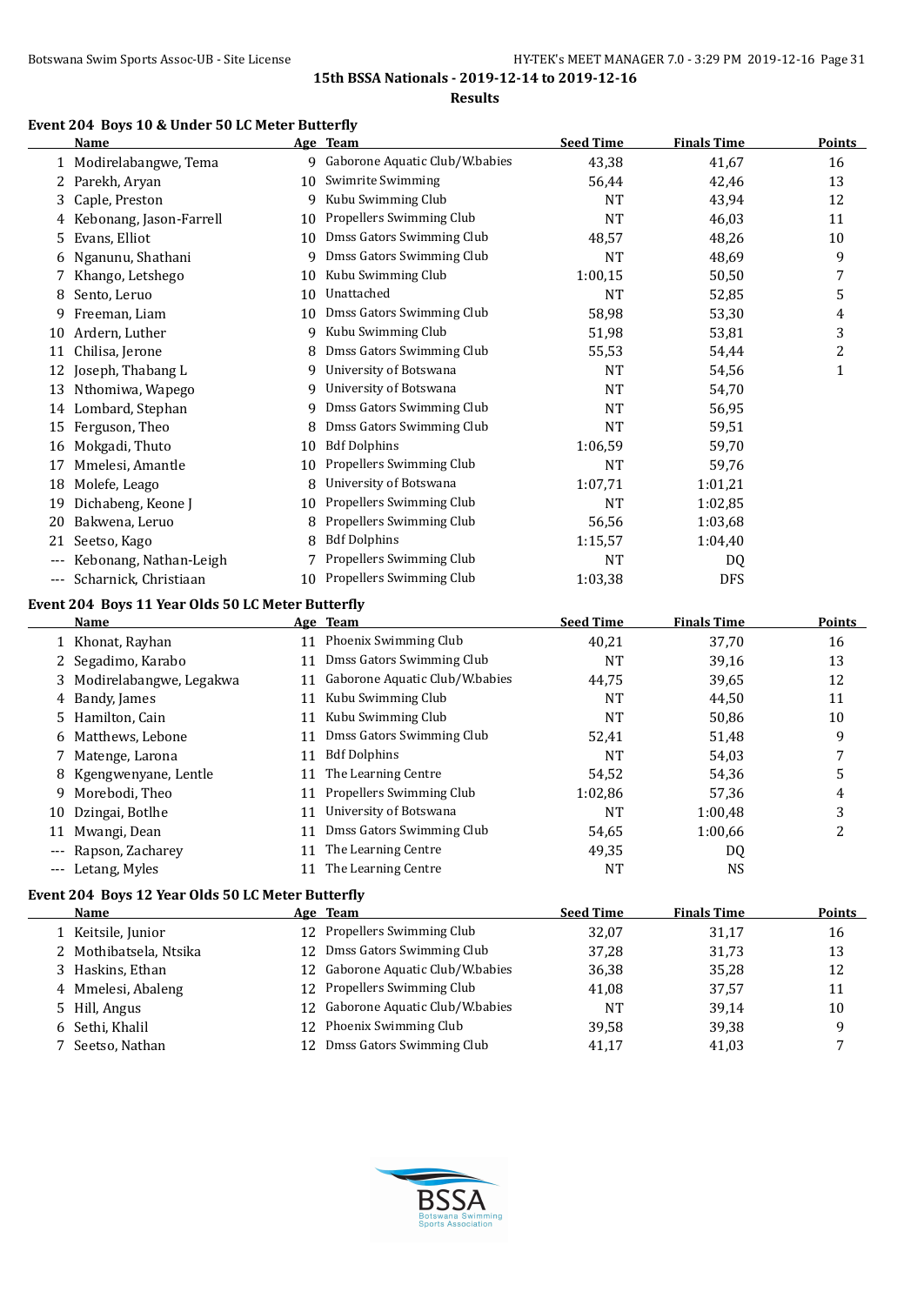|      | (Event 204 Boys 12 Year Olds 50 LC Meter Butterfly)<br>Name |    | Age Team                       | <b>Seed Time</b> | <b>Finals Time</b> | <b>Points</b>  |
|------|-------------------------------------------------------------|----|--------------------------------|------------------|--------------------|----------------|
|      | 8 Mangani, Kevin                                            |    | 12 Propellers Swimming Club    | 43,52            | 43,70              | 5              |
| 9    | Mutie, Kilonzi                                              |    | 12 Dmss Gators Swimming Club   | 47,61            | 46,22              | 4              |
| 10   | Parekh, Amaan                                               |    | 12 Swimrite Swimming           | 57,94            | 46,88              | 3              |
|      | 11 Manase, Wesley                                           | 12 | The Learning Centre            | 50,84            | 49,80              | $\overline{c}$ |
|      | 12 Mulale, Eleriwe                                          |    | 12 University of Botswana      | <b>NT</b>        | 54,26              | $\mathbf{1}$   |
|      | --- Lee, Hyun Min                                           |    | 12 Dmss Gators Swimming Club   | <b>NT</b>        | DQ                 |                |
|      | Event 204 Boys 13 Year Olds 50 LC Meter Butterfly           |    |                                |                  |                    |                |
|      | Name                                                        |    | Age Team                       | <b>Seed Time</b> | <b>Finals Time</b> | <b>Points</b>  |
|      | 1 De Jesus, Jon Martin                                      |    | 13 Dmss Gators Swimming Club   | 32,58            | 31,79              | 16             |
| 2    | Matthews, Mmusi                                             | 13 | Dmss Gators Swimming Club      | 37,11            | 33,14              | 13             |
| 3    | Garmroudi, Yusurf                                           | 13 | Gaborone Aquatic Club/W.babies | 36,31            | 36,28              | 12             |
| 4    | Nsingo, David                                               | 13 | The Learning Centre            | 39,07            | 36,63              | 11             |
| 5    | Lee, Hyun Dong                                              | 13 | Dmss Gators Swimming Club      | 39,35            | 38,06              | 10             |
| 6    | Nnam, Tochukwa                                              | 13 | The Falcons Swimming Club      | 43,43            | 41,76              | 9              |
| 7    | Scharnick, Adriaan                                          | 13 | Propellers Swimming Club       | 40,54            | 42,28              | 7              |
| 8    | Monchusi, Thulaganyo                                        | 13 | Propellers Swimming Club       | 45,57            | 50,28              | 5              |
| 9    | Ramorobjwa, Lengwe                                          | 13 | Dmss Gators Swimming Club      | 54,52            | 53,22              | 4              |
| 10   | Mooketsi, Lefika                                            | 13 | University of Botswana         | NT               | 1:01,38            | 3              |
| 11   | Setshogo, Lebone                                            | 13 | Dmss Gators Swimming Club      | <b>NT</b>        | 1:02,53            | 2              |
|      | --- Matebisi, Loago                                         |    | 13 The Learning Centre         | 57,33            | DQ                 |                |
|      | Event 204 Boys 14 Year Olds 50 LC Meter Butterfly           |    |                                |                  |                    |                |
|      | Name                                                        |    | Age Team                       | <b>Seed Time</b> | <b>Finals Time</b> | <b>Points</b>  |
|      | 1 Chisungo, Tawanda                                         |    | 14 The Falcons Swimming Club   | 29,12            | 30,47              | 16             |
|      | 2 Kandima, Jason                                            |    | 14 Swimrite Swimming           | 34,78            | 32,72              | 13             |
| 3    | Seetso, Thabang                                             |    | 14 Bdf Dolphins                | 33,02            | 33,01              | 12             |
| 4    | Molefe, Lerako                                              |    | 14 University of Botswana      | 35,82            | 34,56              | 11             |
| 5    | Ellerman, Matthew                                           |    | 14 The Falcons Swimming Club   | 39,72            | 38,46              | 10             |
| 6    | Liu, Shawn                                                  |    | 14 The Learning Centre         | 48,27            | 39,46              | 9              |
|      | 7 Hatty, Adam                                               |    | 14 Dmss Gators Swimming Club   | <b>NT</b>        | 41,11              | 7              |
| 8    | Raditladi, Lungile                                          |    | 14 University of Botswana      | 1:02,22          | 42,45              | 5              |
| 9    | Motlhabane, Pule P                                          |    | 14 Propellers Swimming Club    | 59,15            | 54,61              | 4              |
| 10   | Maseko, Ignatius                                            |    | 14 Bdf Dolphins                | NT               | 1:02,37            | 3              |
|      | Event 204 Men 15 Year Olds 50 LC Meter Butterfly            |    |                                | <b>Seed Time</b> |                    |                |
|      | <u>Name</u>                                                 |    | Age Team<br>Unattached         |                  | <b>Finals Time</b> | <u>Points</u>  |
|      | 1 Gondo, Takundanashe                                       | 15 | Kubu Swimming Club             | 29,30            | 29,52              | 16             |
|      | Rai, Tejzoravar                                             | 15 |                                | 30,75            | 30,16              | 13             |
| 3    | Norman, Daniel                                              | 15 | The Falcons Swimming Club      | 32,30            | 31,77              | 12             |
| 4    | van Rooyen, Benco                                           | 15 | Dmss Gators Swimming Club      | 31,97            | 32,37              | 11             |
| 5    | Sethi, Reyhaan                                              | 15 | Phoenix Swimming Club          | 34,26            | 33,66              | 10             |
| 6    | Marumo, Lefika                                              | 15 | Dmss Gators Swimming Club      | 34,69            | 34,81              | 9              |
| 7    | Palmer, James                                               | 15 | The Falcons Swimming Club      | 34,80            | 34,86              | 7              |
| 8    | Khango, Kitso                                               | 15 | Kubu Swimming Club             | NT               | 42,09              | 5              |
| 9    | Seleke, Thabiso                                             | 15 | <b>Bdf Dolphins</b>            | 55,59            | 47,67              | 4              |
| $--$ | Boitshwarelo, Junior                                        | 15 | Dmss Gators Swimming Club      | NT               | DQ                 |                |
|      | Event 204 Men 16 Year Olds 50 LC Meter Butterfly            |    |                                |                  |                    |                |
|      | <u>Name</u>                                                 |    | Age Team                       | <b>Seed Time</b> | <b>Finals Time</b> | <b>Points</b>  |
|      | 1 Jamu, Alexander                                           |    | 16 Dmss Gators Swimming Club   | 28,69            | 29,15              | 16             |

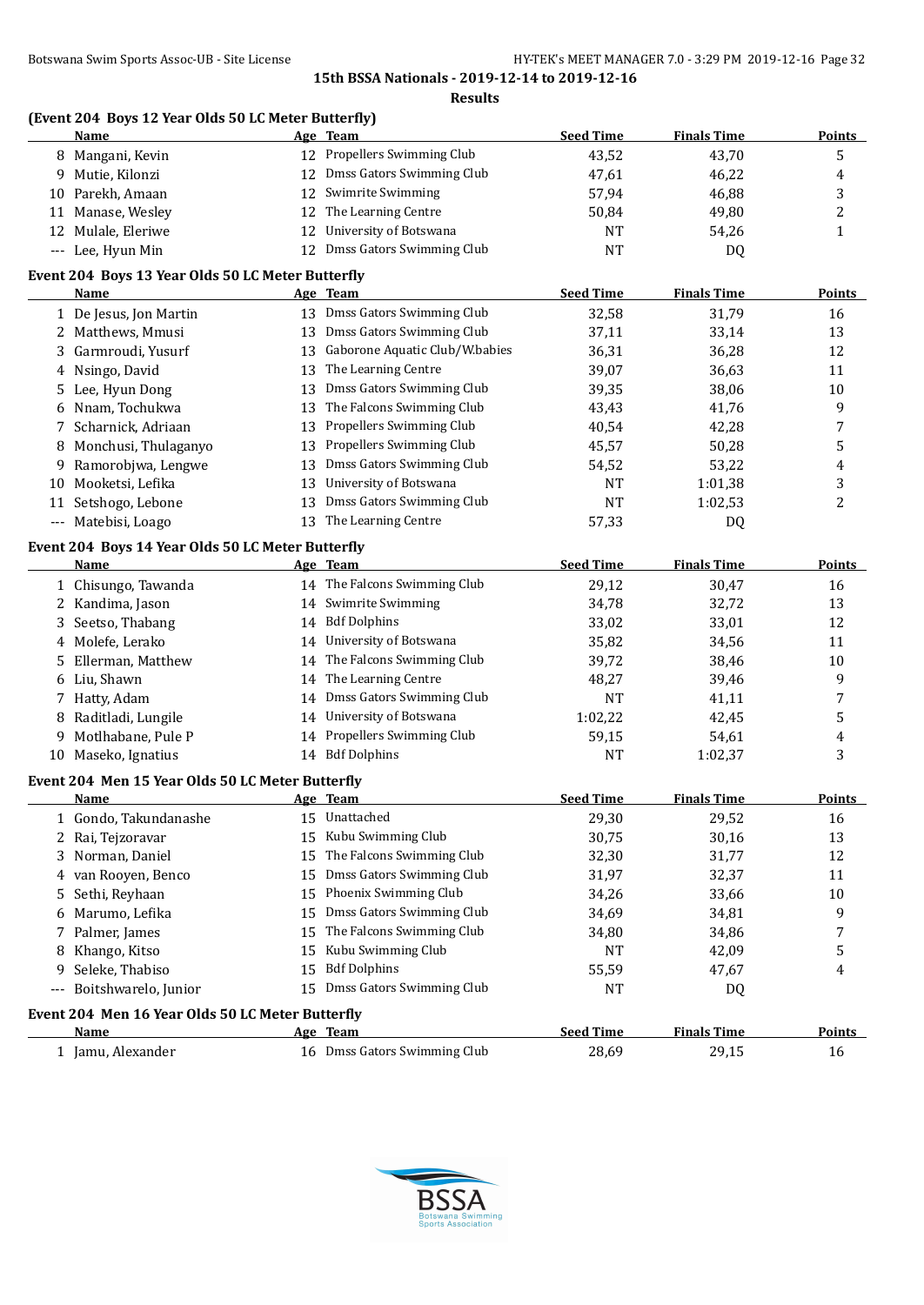**Results**

# **(Event 204 Men 16 Year Olds 50 LC Meter Butterfly)**

|       | <b>Name</b>                                         |    | <u>Age Team</u>                   | <b>Seed Time</b> | <b>Finals Time</b> | <b>Points</b>  |
|-------|-----------------------------------------------------|----|-----------------------------------|------------------|--------------------|----------------|
|       | 2 Walsh, Patrick                                    |    | 16 Dmss Gators Swimming Club      | 28,71            | 29,40              | 13             |
|       | 3 Harry, Ethan                                      |    | 16 University of Botswana         | 30,34            | 29,50              | 12             |
| 4     | Rouse, Brandon                                      |    | 16 Gaborone Aquatic Club/W.babies | 28,31            | 29,66              | 11             |
| 5.    | Mosime, Theo M                                      |    | 16 Dmss Gators Swimming Club      | 31,89            | 32,72              | 10             |
|       | Event 204 Men 17 & Over 50 LC Meter Butterfly       |    |                                   |                  |                    |                |
|       | Name                                                |    | Age Team                          | <b>Seed Time</b> | <b>Finals Time</b> | <b>Points</b>  |
|       | 1 Ives, Matthew                                     |    | 20 Kubu Swimming Club             | 26,69            | 26,58              | 16             |
| 2     | Kurukulasooriya, Gihan                              | 19 | Dmss Gators Swimming Club         | 28,17            | 28,92              | 13             |
| 3     | Kgang, Lefa                                         | 17 | University of Botswana            | 29,02            | 29,13              | 12             |
| 4     | Sebikiri, Maemo                                     | 20 | Dmss Gators Swimming Club         | 28,62            | 29,91              | 11             |
| 5     | Rorke, Rhys                                         | 17 | The Falcons Swimming Club         | 31,22            | 30,15              | 10             |
| 6     | Ngorosha, Tatenda                                   | 26 | University of Botswana            | 30,70            | 30,23              | 9              |
| 7     | Dzingai, Solomon                                    | 19 | University of Botswana            | 30,89            | 32,68              | $\overline{7}$ |
| *8    | Rantshabeng, Otsile D                               | 20 | Dmss Gators Swimming Club         | 33,12            | 34,01              | 4.50           |
| *8    | Moagi, Mbise                                        | 23 | Phoenix Swimming Club             | <b>NT</b>        | 34,01              | 4.50           |
| 10    | Mokobi, Bokang                                      | 29 | <b>Bdf Dolphins</b>               | 37,71            | 35,04              | 3              |
| 11    | Makepe, Tokelo                                      | 18 | Dmss Gators Swimming Club         | 32,26            | 35,39              | $\overline{c}$ |
| 12    | Makurumidze, Panashe                                | 19 | Propellers Swimming Club          | 37,53            | 35,47              | $\mathbf{1}$   |
| 13    | Jobe, Nicholas                                      | 18 | Dmss Gators Swimming Club         | 36,98            | 35,57              |                |
| 14    | Motshwari, Karabo                                   | 19 | <b>Bdf Dolphins</b>               | 33,92            | 35,64              |                |
| 15    | Magetse, Tsaone                                     | 22 | University of Botswana            | 40,41            | 37,16              |                |
| 16    | Moswetsi, Thato                                     | 22 | <b>Bdf Dolphins</b>               | 35,44            | 37,94              |                |
| 17    | Matsake, Kutlwano                                   | 19 | <b>Bdf Dolphins</b>               | 38,95            | 38,03              |                |
| 18    | Watson, Trevor                                      | 44 | Dmss Gators Swimming Club         | 37,75            | 39,21              |                |
| 19    | Maseko, Lesego                                      | 18 | <b>Bdf Dolphins</b>               | 1:11,26          | 39,33              |                |
| 20    | Kasale, Uswani                                      | 24 | <b>Bdf Dolphins</b>               | NT               | 40,31              |                |
| 21    | Mabote, Leruo                                       | 23 | <b>Bdf Dolphins</b>               | NT               | 41,29              |                |
| 22    | Kopano, Thabo                                       | 24 | <b>Bdf Dolphins</b>               | <b>NT</b>        | 42,66              |                |
| 23    | Mekgwe, Bonno                                       |    | 26 Bdf Dolphins                   | 41,87            | 43,25              |                |
| 24    | Ipotseng, Clinton                                   |    | 21 University of Botswana         | 45,82            | 45,91              |                |
| 25    | Mathibe, Prince                                     |    | 21 University of Botswana         | 51,32            | 46,76              |                |
| 26    | Samuel, Masego                                      |    | 24 Bdf Dolphins                   | NT               | 47,10              |                |
| 27    | Molatlheng, Clifford                                |    | 22 University of Botswana         | 1:06,79          | 49,87              |                |
|       | Keleeme, Botlhe                                     |    | 19 University of Botswana         | NT               | <b>NS</b>          |                |
| $---$ | Kandela, Rawa                                       |    | 17 University of Botswana         | <b>NT</b>        | <b>NS</b>          |                |
|       | --- Kabelo, Mokganedi J                             |    | 28 Bdf Dolphins                   | 48,44            | <b>NS</b>          |                |
|       | Event 205 Girls 12 Year Olds 800 LC Meter Freestyle |    |                                   |                  |                    |                |
|       | Name                                                |    | Age Team                          | <b>Seed Time</b> | <b>Finals Time</b> | <b>Points</b>  |
|       | 1 Harry, Kyra                                       |    | 12 University of Botswana         | 12:17,13         | 13:10,94           | 16             |
|       | 2 Radovic, Vesna                                    |    | 12 Dmss Gators Swimming Club      | 11:33,56         | 13:32,37           | 13             |
| 3     | Tele, Phoebe                                        | 12 | Dmss Gators Swimming Club         | 14:01,09         | 13:53,99           | 12             |
| 4     | Ingwe, Sally                                        |    | 12 Dmss Gators Swimming Club      | NT               | 13:57,18           | 11             |
| 5     | Wambiru, Angela                                     | 12 | Dmss Gators Swimming Club         | NT               | 15:18,68           | 10             |
| 6     | Zambane, Aone                                       |    | 12 Dmss Gators Swimming Club      | NT               | 15:50,35           | 9              |
|       | Event 205 Girls 13 Year Olds 800 LC Meter Freestyle |    |                                   |                  |                    |                |
|       | <u>Name</u>                                         |    | Age Team                          | <b>Seed Time</b> | <b>Finals Time</b> | <b>Points</b>  |
|       | 1 Ditlhogo, Amaru                                   |    | 13 Dmss Gators Swimming Club      | 10:53,92         | 10:45,72           | 16             |

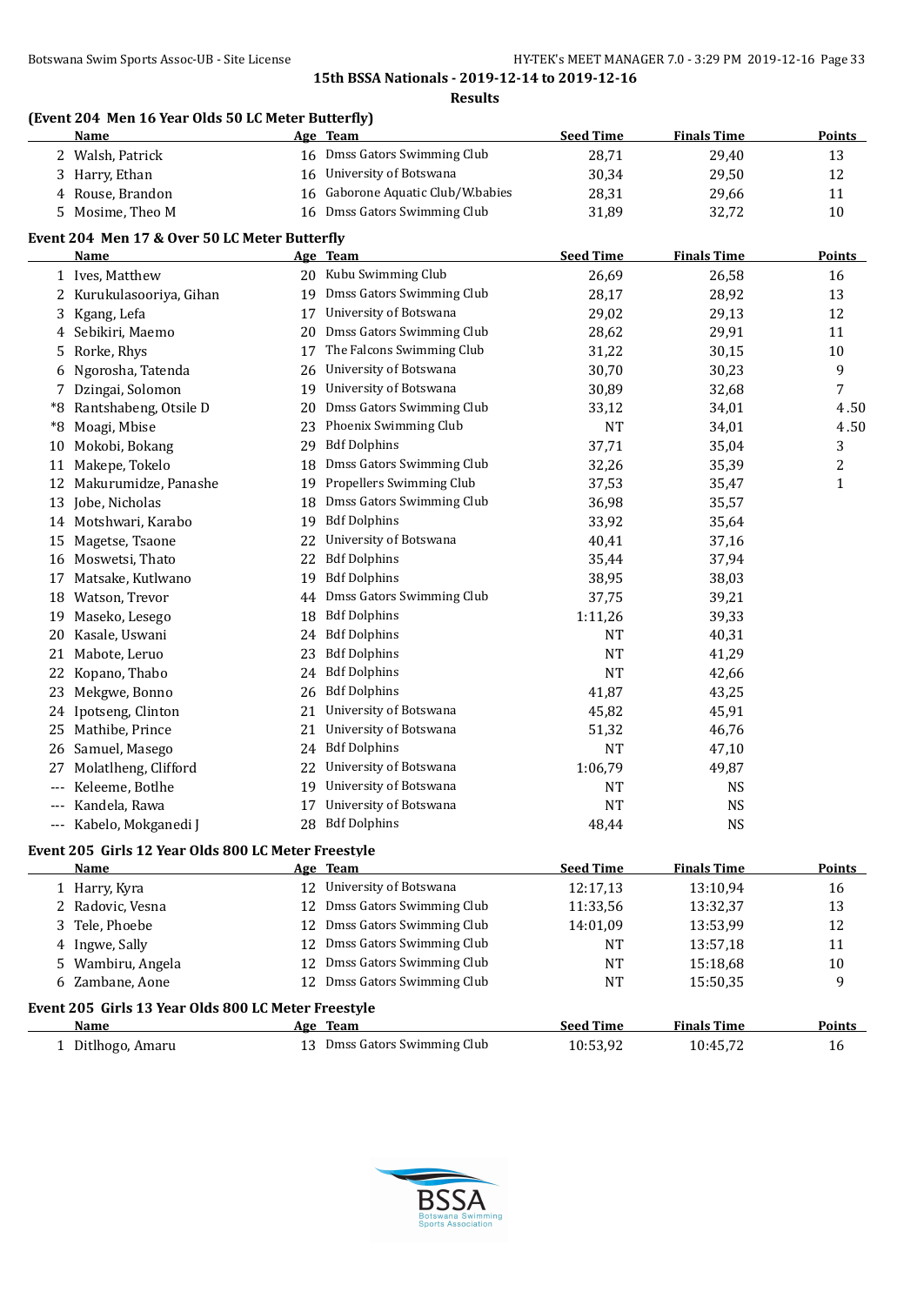|     | Name                                                              |    | Age Team                          | <b>Seed Time</b> | <b>Finals Time</b> | <b>Points</b> |
|-----|-------------------------------------------------------------------|----|-----------------------------------|------------------|--------------------|---------------|
|     | 2 Kiragu, Mariam                                                  |    | 13 Dmss Gators Swimming Club      | 11:12,91         | 11:56,12           | 13            |
| 3   | Zondagh, Lienke                                                   |    | 13 Dmss Gators Swimming Club      | <b>NT</b>        | 13:19,09           | 12            |
| 4   | Visser, Tamica                                                    | 13 | Dmss Gators Swimming Club         | NT               | 13:20,89           | 11            |
| 5   | Muzila, Lelani                                                    | 13 | Dmss Gators Swimming Club         | 13:40,22         | 13:21,48           | 10            |
|     | Event 205 Girls 14 Year Olds 800 LC Meter Freestyle               |    |                                   |                  |                    |               |
|     | Name                                                              |    | Age Team                          | <b>Seed Time</b> | <b>Finals Time</b> | Points        |
|     | 1 Mutie, Mutinda                                                  |    | 14 Dmss Gators Swimming Club      | 10:49,00         | 10:44,98           | 16            |
|     | 2 Ingwe, Kimberly                                                 |    | 14 Dmss Gators Swimming Club      | 11:15,19         | 10:51,97           | 13            |
|     | 3 Mosetlha, Chawada                                               |    | 14 Dmss Gators Swimming Club      | 14:05,81         | 14:37,51           | 12            |
|     | 4 Pie, Thatego                                                    |    | 14 Dmss Gators Swimming Club      | NT               | 14:44,72           | 11            |
|     | Event 205 Women 15 Year Olds 800 LC Meter Freestyle               |    |                                   |                  |                    |               |
|     | Name                                                              |    | Age Team                          | <b>Seed Time</b> | <b>Finals Time</b> | <b>Points</b> |
|     | 1 Egner, Maxine                                                   |    | 15 Dmss Gators Swimming Club      | 10:27,93         | 10:13,12           | 16            |
|     | 2 Egner, Adina                                                    |    | 15 Dmss Gators Swimming Club      | 11:19,56         | 11:17,03           | 13            |
|     | 3 Deurwaader, Tjibuya                                             |    | 15 Kubu Swimming Club             | NT               | 12:54,76           | 12            |
|     | Event 205 Women 16 Year Olds 800 LC Meter Freestyle               |    |                                   |                  |                    |               |
|     | Name                                                              |    | Age Team                          | <b>Seed Time</b> | <b>Finals Time</b> | <b>Points</b> |
|     | 1 Jobe, Hannah                                                    |    | 16 Dmss Gators Swimming Club      | 11:36,14         | 12:08.39           | 16            |
|     | Event 205 Women 17 & Over 800 LC Meter Freestyle                  |    |                                   |                  |                    |               |
|     | Name                                                              |    | Age Team                          | <b>Seed Time</b> | <b>Finals Time</b> | Points        |
|     | 1 van Rooyen, Leone                                               |    | 17 Dmss Gators Swimming Club      | 11:43,78         | 11:41,71           | 16            |
|     | 2 Jones, Amy                                                      |    | 17 Dmss Gators Swimming Club      | 11:42,98         | 11:54,06           | 13            |
|     | --- Macheng, Bakulu                                               |    | 20 Bdf Dolphins                   | 19:19,30         | <b>DNF</b>         |               |
|     | --- Letsholo, Lebogang                                            |    | 21 Bdf Dolphins                   | 18:28,45         | <b>DNF</b>         |               |
|     | Event 206 Boys 12 Year Olds 800 LC Meter Freestyle                |    |                                   |                  |                    |               |
|     | <b>Name</b>                                                       |    | Age Team                          | <b>Seed Time</b> | <b>Finals Time</b> | Points        |
|     | 1 Seetso, Nathan                                                  |    | 12 Dmss Gators Swimming Club      | 15:00,60         | 12:51,18           | 16            |
|     | 2 Mothibatsela, Ntsika                                            |    | 12 Dmss Gators Swimming Club      | <b>NT</b>        | 13:13,46           | 13            |
|     | --- Mutie, Kilonzi                                                |    | 12 Dmss Gators Swimming Club      | <b>NT</b>        | <b>DNF</b>         |               |
|     | --- Haskins, Ethan                                                |    | 12 Gaborone Aquatic Club/W.babies | <b>NT</b>        | <b>NS</b>          |               |
|     | Event 206 Boys 13 Year Olds 800 LC Meter Freestyle                |    |                                   |                  |                    |               |
|     | Name                                                              |    | Age Team                          | <b>Seed Time</b> | <b>Finals Time</b> | <b>Points</b> |
|     | 1 Mokobi, Kgotla                                                  |    | 13 Dmss Gators Swimming Club      | <b>NT</b>        | 11:18,32           | 16            |
|     | 2 Lee, Hyun Dong                                                  |    | 13 Dmss Gators Swimming Club      | NT               | 12:24,18           | 13            |
|     | --- Nsingo, David                                                 |    | 13 The Learning Centre            | NT               | <b>NS</b>          |               |
|     |                                                                   |    |                                   |                  |                    |               |
|     | Event 206 Boys 14 Year Olds 800 LC Meter Freestyle<br><b>Name</b> |    | Age Team                          | <b>Seed Time</b> | <b>Finals Time</b> | <b>Points</b> |
|     | 1 Ellerman, Matthew                                               |    | 14 The Falcons Swimming Club      | 12:29,92         | 12:07,44           | 16            |
|     | 2 Molefe, Lerako                                                  |    | 14 University of Botswana         | 13:28,74         | 12:27,27           | 13            |
| 3   | Seetso, Thabang                                                   | 14 | <b>Bdf Dolphins</b>               | NT               | 13:58,80           | 12            |
| 4   | Raditladi, Lungile                                                | 14 | University of Botswana            | NT               | 14:55,20           | 11            |
| 5   | Motlhabane, Pule P                                                | 14 | Propellers Swimming Club          | 17:09,19         | 16:41,29           | $10\,$        |
| --- | Liu, Shawn                                                        |    | 14 The Learning Centre            | <b>NT</b>        | <b>NS</b>          |               |
|     |                                                                   |    |                                   |                  |                    |               |

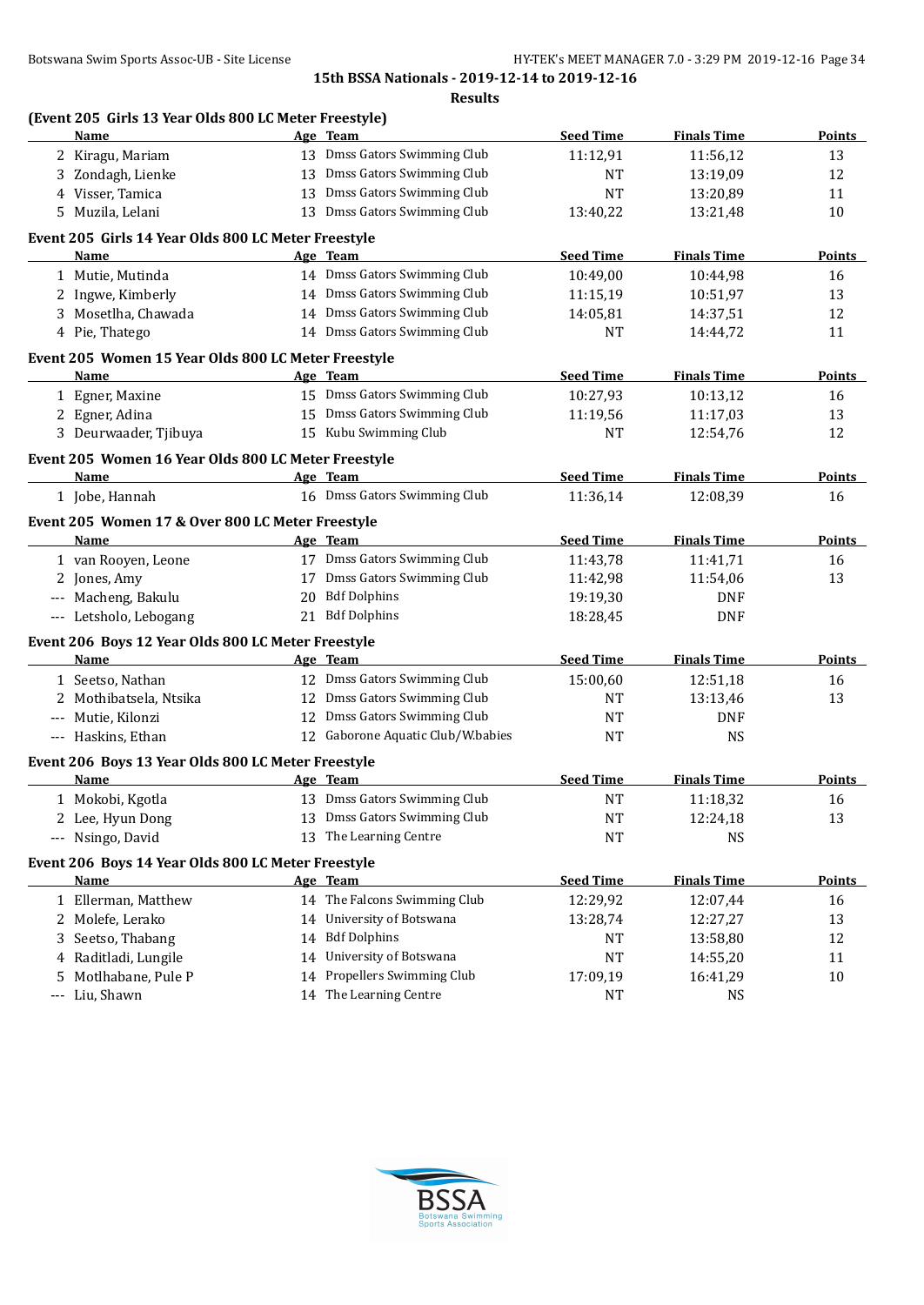**Results**

| <b>Seed Time</b><br><b>Finals Time</b><br>Name<br>Age Team<br>15 Dmss Gators Swimming Club<br>10:13,16<br>9:57,37<br>1 van Rooyen, Benco<br>15 Dmss Gators Swimming Club<br>2 Marumo, Lefika<br>12:18,71<br>11:59,66<br>15 The Falcons Swimming Club<br>3 Norman, Daniel<br>12:40,70<br>NT<br>4 Seleke, Thabiso<br>15 Bdf Dolphins<br><b>NT</b><br>15:23,33<br>Event 206 Men 16 Year Olds 800 LC Meter Freestyle<br><b>Seed Time</b><br><b>Finals Time</b><br>Name<br>Age Team<br>16 Dmss Gators Swimming Club<br>9:10,03<br>1 Bekker, Andile<br>9:18,72<br>16 Dmss Gators Swimming Club<br>2 Walsh, Patrick<br>10:13,42<br>9:50,93<br>Dmss Gators Swimming Club<br>Mosime, Theo M<br>12:40,53<br>16<br>NT<br>16 University of Botswana<br>--- Harry, Ethan<br>13:01,37<br><b>NS</b><br>Event 206 Men 17 & Over 800 LC Meter Freestyle<br><b>Seed Time</b><br><b>Finals Time</b><br>Name<br>Age Team<br>19 Bdf Dolphins<br>14:59,68<br>1 Motshwari, Karabo<br>13:03,21<br>27 Bdf Dolphins<br>Moffat, Omphile<br>13:59,67<br>13:57,26<br>2<br><b>Bdf Dolphins</b><br>Moswetsi, Thato<br>22<br>16:53,69<br>3<br>14:37,10<br><b>Bdf Dolphins</b><br>Matsake, Kutlwano<br>19<br>18:27,56<br>15:47,89<br>4<br><b>Bdf Dolphins</b><br>14:57,28<br>Gachala, Lawrence<br>49<br>16:05,44<br>5.<br><b>Bdf Dolphins</b><br>Mabote, Leruo<br>23<br>NT<br>16:05,74<br>6<br>University of Botswana<br>Saat, Urmas<br>16:56,04<br>56<br>NT<br>7<br>18 Bdf Dolphins<br>Maseko, Lesego<br>NT<br>DQ<br>---<br>Event 207 Girls 14 Year Olds 200 LC Meter Butterfly<br><b>Seed Time</b><br><b>Finals Time</b><br>Age Team<br>Name<br>14 Dmss Gators Swimming Club<br>1 Mutie, Mutinda<br>3:03,70<br>2:47,95<br>14 Dmss Gators Swimming Club<br>2 Ingwe, Kimberly<br>3:24,86<br>3:00,67<br>Event 207 Women 17 & Over 200 LC Meter Butterfly<br><b>Seed Time</b><br>Name<br>Age Team<br><b>Finals Time</b><br>17 Dmss Gators Swimming Club<br>1 van Rooyen, Leone<br>3:01,02<br>2:59,26<br>17 Dmss Gators Swimming Club<br>2 Jones, Amy<br><b>NT</b><br>3:33,11<br>3 Gondo, Ruvarashe<br>17 Unattached<br><b>NT</b><br>3:33,21<br>Event 208 Boys 12 Year Olds 200 LC Meter Butterfly<br><b>Seed Time</b><br><b>Finals Time</b><br>Name<br>Age Team<br>12 Propellers Swimming Club<br>1 Keitsile, Junior<br><b>NT</b><br>3:23,18<br>12 Phoenix Swimming Club<br>2 Sethi, Khalil<br><b>NT</b><br>3:47,14<br>12 Propellers Swimming Club<br>3 Mmelesi, Abaleng<br>NT<br>3:47,53<br>12 Gaborone Aquatic Club/W.babies<br>Haskins, Ethan<br>NT<br><b>NS</b><br>$---$<br>Event 208 Boys 14 Year Olds 200 LC Meter Butterfly<br><b>Seed Time</b><br><b>Finals Time</b><br><b>Name</b><br>Age Team<br>14 The Falcons Swimming Club<br><b>NT</b><br>1 Chisungo, Tawanda<br>2:51,68<br>Event 208 Men 15 Year Olds 200 LC Meter Butterfly<br><b>Seed Time</b><br><b>Finals Time</b><br>Age Team<br>Name<br>15 Dmss Gators Swimming Club<br>1 van Rooyen, Benco<br>2:49,07<br>2:36,87 | Event 206 Men 15 Year Olds 800 LC Meter Freestyle |  |  |               |
|-----------------------------------------------------------------------------------------------------------------------------------------------------------------------------------------------------------------------------------------------------------------------------------------------------------------------------------------------------------------------------------------------------------------------------------------------------------------------------------------------------------------------------------------------------------------------------------------------------------------------------------------------------------------------------------------------------------------------------------------------------------------------------------------------------------------------------------------------------------------------------------------------------------------------------------------------------------------------------------------------------------------------------------------------------------------------------------------------------------------------------------------------------------------------------------------------------------------------------------------------------------------------------------------------------------------------------------------------------------------------------------------------------------------------------------------------------------------------------------------------------------------------------------------------------------------------------------------------------------------------------------------------------------------------------------------------------------------------------------------------------------------------------------------------------------------------------------------------------------------------------------------------------------------------------------------------------------------------------------------------------------------------------------------------------------------------------------------------------------------------------------------------------------------------------------------------------------------------------------------------------------------------------------------------------------------------------------------------------------------------------------------------------------------------------------------------------------------------------------------------------------------------------------------------------------------------------------------------------------------------------------------------------------------------------------------------------------------------------------------------------------------------------------------------------------------------------------------------------------------------------------------------------------------------------------------------------|---------------------------------------------------|--|--|---------------|
|                                                                                                                                                                                                                                                                                                                                                                                                                                                                                                                                                                                                                                                                                                                                                                                                                                                                                                                                                                                                                                                                                                                                                                                                                                                                                                                                                                                                                                                                                                                                                                                                                                                                                                                                                                                                                                                                                                                                                                                                                                                                                                                                                                                                                                                                                                                                                                                                                                                                                                                                                                                                                                                                                                                                                                                                                                                                                                                                                     |                                                   |  |  | Points        |
|                                                                                                                                                                                                                                                                                                                                                                                                                                                                                                                                                                                                                                                                                                                                                                                                                                                                                                                                                                                                                                                                                                                                                                                                                                                                                                                                                                                                                                                                                                                                                                                                                                                                                                                                                                                                                                                                                                                                                                                                                                                                                                                                                                                                                                                                                                                                                                                                                                                                                                                                                                                                                                                                                                                                                                                                                                                                                                                                                     |                                                   |  |  | 16            |
|                                                                                                                                                                                                                                                                                                                                                                                                                                                                                                                                                                                                                                                                                                                                                                                                                                                                                                                                                                                                                                                                                                                                                                                                                                                                                                                                                                                                                                                                                                                                                                                                                                                                                                                                                                                                                                                                                                                                                                                                                                                                                                                                                                                                                                                                                                                                                                                                                                                                                                                                                                                                                                                                                                                                                                                                                                                                                                                                                     |                                                   |  |  | 13            |
|                                                                                                                                                                                                                                                                                                                                                                                                                                                                                                                                                                                                                                                                                                                                                                                                                                                                                                                                                                                                                                                                                                                                                                                                                                                                                                                                                                                                                                                                                                                                                                                                                                                                                                                                                                                                                                                                                                                                                                                                                                                                                                                                                                                                                                                                                                                                                                                                                                                                                                                                                                                                                                                                                                                                                                                                                                                                                                                                                     |                                                   |  |  | 12            |
|                                                                                                                                                                                                                                                                                                                                                                                                                                                                                                                                                                                                                                                                                                                                                                                                                                                                                                                                                                                                                                                                                                                                                                                                                                                                                                                                                                                                                                                                                                                                                                                                                                                                                                                                                                                                                                                                                                                                                                                                                                                                                                                                                                                                                                                                                                                                                                                                                                                                                                                                                                                                                                                                                                                                                                                                                                                                                                                                                     |                                                   |  |  | 11            |
|                                                                                                                                                                                                                                                                                                                                                                                                                                                                                                                                                                                                                                                                                                                                                                                                                                                                                                                                                                                                                                                                                                                                                                                                                                                                                                                                                                                                                                                                                                                                                                                                                                                                                                                                                                                                                                                                                                                                                                                                                                                                                                                                                                                                                                                                                                                                                                                                                                                                                                                                                                                                                                                                                                                                                                                                                                                                                                                                                     |                                                   |  |  |               |
|                                                                                                                                                                                                                                                                                                                                                                                                                                                                                                                                                                                                                                                                                                                                                                                                                                                                                                                                                                                                                                                                                                                                                                                                                                                                                                                                                                                                                                                                                                                                                                                                                                                                                                                                                                                                                                                                                                                                                                                                                                                                                                                                                                                                                                                                                                                                                                                                                                                                                                                                                                                                                                                                                                                                                                                                                                                                                                                                                     |                                                   |  |  | Points        |
|                                                                                                                                                                                                                                                                                                                                                                                                                                                                                                                                                                                                                                                                                                                                                                                                                                                                                                                                                                                                                                                                                                                                                                                                                                                                                                                                                                                                                                                                                                                                                                                                                                                                                                                                                                                                                                                                                                                                                                                                                                                                                                                                                                                                                                                                                                                                                                                                                                                                                                                                                                                                                                                                                                                                                                                                                                                                                                                                                     |                                                   |  |  | 16            |
|                                                                                                                                                                                                                                                                                                                                                                                                                                                                                                                                                                                                                                                                                                                                                                                                                                                                                                                                                                                                                                                                                                                                                                                                                                                                                                                                                                                                                                                                                                                                                                                                                                                                                                                                                                                                                                                                                                                                                                                                                                                                                                                                                                                                                                                                                                                                                                                                                                                                                                                                                                                                                                                                                                                                                                                                                                                                                                                                                     |                                                   |  |  | 13            |
|                                                                                                                                                                                                                                                                                                                                                                                                                                                                                                                                                                                                                                                                                                                                                                                                                                                                                                                                                                                                                                                                                                                                                                                                                                                                                                                                                                                                                                                                                                                                                                                                                                                                                                                                                                                                                                                                                                                                                                                                                                                                                                                                                                                                                                                                                                                                                                                                                                                                                                                                                                                                                                                                                                                                                                                                                                                                                                                                                     |                                                   |  |  | 12            |
|                                                                                                                                                                                                                                                                                                                                                                                                                                                                                                                                                                                                                                                                                                                                                                                                                                                                                                                                                                                                                                                                                                                                                                                                                                                                                                                                                                                                                                                                                                                                                                                                                                                                                                                                                                                                                                                                                                                                                                                                                                                                                                                                                                                                                                                                                                                                                                                                                                                                                                                                                                                                                                                                                                                                                                                                                                                                                                                                                     |                                                   |  |  |               |
|                                                                                                                                                                                                                                                                                                                                                                                                                                                                                                                                                                                                                                                                                                                                                                                                                                                                                                                                                                                                                                                                                                                                                                                                                                                                                                                                                                                                                                                                                                                                                                                                                                                                                                                                                                                                                                                                                                                                                                                                                                                                                                                                                                                                                                                                                                                                                                                                                                                                                                                                                                                                                                                                                                                                                                                                                                                                                                                                                     |                                                   |  |  |               |
|                                                                                                                                                                                                                                                                                                                                                                                                                                                                                                                                                                                                                                                                                                                                                                                                                                                                                                                                                                                                                                                                                                                                                                                                                                                                                                                                                                                                                                                                                                                                                                                                                                                                                                                                                                                                                                                                                                                                                                                                                                                                                                                                                                                                                                                                                                                                                                                                                                                                                                                                                                                                                                                                                                                                                                                                                                                                                                                                                     |                                                   |  |  | <b>Points</b> |
|                                                                                                                                                                                                                                                                                                                                                                                                                                                                                                                                                                                                                                                                                                                                                                                                                                                                                                                                                                                                                                                                                                                                                                                                                                                                                                                                                                                                                                                                                                                                                                                                                                                                                                                                                                                                                                                                                                                                                                                                                                                                                                                                                                                                                                                                                                                                                                                                                                                                                                                                                                                                                                                                                                                                                                                                                                                                                                                                                     |                                                   |  |  | 16            |
|                                                                                                                                                                                                                                                                                                                                                                                                                                                                                                                                                                                                                                                                                                                                                                                                                                                                                                                                                                                                                                                                                                                                                                                                                                                                                                                                                                                                                                                                                                                                                                                                                                                                                                                                                                                                                                                                                                                                                                                                                                                                                                                                                                                                                                                                                                                                                                                                                                                                                                                                                                                                                                                                                                                                                                                                                                                                                                                                                     |                                                   |  |  | 13            |
|                                                                                                                                                                                                                                                                                                                                                                                                                                                                                                                                                                                                                                                                                                                                                                                                                                                                                                                                                                                                                                                                                                                                                                                                                                                                                                                                                                                                                                                                                                                                                                                                                                                                                                                                                                                                                                                                                                                                                                                                                                                                                                                                                                                                                                                                                                                                                                                                                                                                                                                                                                                                                                                                                                                                                                                                                                                                                                                                                     |                                                   |  |  | 12            |
|                                                                                                                                                                                                                                                                                                                                                                                                                                                                                                                                                                                                                                                                                                                                                                                                                                                                                                                                                                                                                                                                                                                                                                                                                                                                                                                                                                                                                                                                                                                                                                                                                                                                                                                                                                                                                                                                                                                                                                                                                                                                                                                                                                                                                                                                                                                                                                                                                                                                                                                                                                                                                                                                                                                                                                                                                                                                                                                                                     |                                                   |  |  | 11            |
|                                                                                                                                                                                                                                                                                                                                                                                                                                                                                                                                                                                                                                                                                                                                                                                                                                                                                                                                                                                                                                                                                                                                                                                                                                                                                                                                                                                                                                                                                                                                                                                                                                                                                                                                                                                                                                                                                                                                                                                                                                                                                                                                                                                                                                                                                                                                                                                                                                                                                                                                                                                                                                                                                                                                                                                                                                                                                                                                                     |                                                   |  |  | 10            |
|                                                                                                                                                                                                                                                                                                                                                                                                                                                                                                                                                                                                                                                                                                                                                                                                                                                                                                                                                                                                                                                                                                                                                                                                                                                                                                                                                                                                                                                                                                                                                                                                                                                                                                                                                                                                                                                                                                                                                                                                                                                                                                                                                                                                                                                                                                                                                                                                                                                                                                                                                                                                                                                                                                                                                                                                                                                                                                                                                     |                                                   |  |  | 9             |
|                                                                                                                                                                                                                                                                                                                                                                                                                                                                                                                                                                                                                                                                                                                                                                                                                                                                                                                                                                                                                                                                                                                                                                                                                                                                                                                                                                                                                                                                                                                                                                                                                                                                                                                                                                                                                                                                                                                                                                                                                                                                                                                                                                                                                                                                                                                                                                                                                                                                                                                                                                                                                                                                                                                                                                                                                                                                                                                                                     |                                                   |  |  | 7             |
|                                                                                                                                                                                                                                                                                                                                                                                                                                                                                                                                                                                                                                                                                                                                                                                                                                                                                                                                                                                                                                                                                                                                                                                                                                                                                                                                                                                                                                                                                                                                                                                                                                                                                                                                                                                                                                                                                                                                                                                                                                                                                                                                                                                                                                                                                                                                                                                                                                                                                                                                                                                                                                                                                                                                                                                                                                                                                                                                                     |                                                   |  |  |               |
|                                                                                                                                                                                                                                                                                                                                                                                                                                                                                                                                                                                                                                                                                                                                                                                                                                                                                                                                                                                                                                                                                                                                                                                                                                                                                                                                                                                                                                                                                                                                                                                                                                                                                                                                                                                                                                                                                                                                                                                                                                                                                                                                                                                                                                                                                                                                                                                                                                                                                                                                                                                                                                                                                                                                                                                                                                                                                                                                                     |                                                   |  |  |               |
|                                                                                                                                                                                                                                                                                                                                                                                                                                                                                                                                                                                                                                                                                                                                                                                                                                                                                                                                                                                                                                                                                                                                                                                                                                                                                                                                                                                                                                                                                                                                                                                                                                                                                                                                                                                                                                                                                                                                                                                                                                                                                                                                                                                                                                                                                                                                                                                                                                                                                                                                                                                                                                                                                                                                                                                                                                                                                                                                                     |                                                   |  |  | <b>Points</b> |
|                                                                                                                                                                                                                                                                                                                                                                                                                                                                                                                                                                                                                                                                                                                                                                                                                                                                                                                                                                                                                                                                                                                                                                                                                                                                                                                                                                                                                                                                                                                                                                                                                                                                                                                                                                                                                                                                                                                                                                                                                                                                                                                                                                                                                                                                                                                                                                                                                                                                                                                                                                                                                                                                                                                                                                                                                                                                                                                                                     |                                                   |  |  | 16            |
|                                                                                                                                                                                                                                                                                                                                                                                                                                                                                                                                                                                                                                                                                                                                                                                                                                                                                                                                                                                                                                                                                                                                                                                                                                                                                                                                                                                                                                                                                                                                                                                                                                                                                                                                                                                                                                                                                                                                                                                                                                                                                                                                                                                                                                                                                                                                                                                                                                                                                                                                                                                                                                                                                                                                                                                                                                                                                                                                                     |                                                   |  |  | 13            |
|                                                                                                                                                                                                                                                                                                                                                                                                                                                                                                                                                                                                                                                                                                                                                                                                                                                                                                                                                                                                                                                                                                                                                                                                                                                                                                                                                                                                                                                                                                                                                                                                                                                                                                                                                                                                                                                                                                                                                                                                                                                                                                                                                                                                                                                                                                                                                                                                                                                                                                                                                                                                                                                                                                                                                                                                                                                                                                                                                     |                                                   |  |  |               |
|                                                                                                                                                                                                                                                                                                                                                                                                                                                                                                                                                                                                                                                                                                                                                                                                                                                                                                                                                                                                                                                                                                                                                                                                                                                                                                                                                                                                                                                                                                                                                                                                                                                                                                                                                                                                                                                                                                                                                                                                                                                                                                                                                                                                                                                                                                                                                                                                                                                                                                                                                                                                                                                                                                                                                                                                                                                                                                                                                     |                                                   |  |  | <b>Points</b> |
|                                                                                                                                                                                                                                                                                                                                                                                                                                                                                                                                                                                                                                                                                                                                                                                                                                                                                                                                                                                                                                                                                                                                                                                                                                                                                                                                                                                                                                                                                                                                                                                                                                                                                                                                                                                                                                                                                                                                                                                                                                                                                                                                                                                                                                                                                                                                                                                                                                                                                                                                                                                                                                                                                                                                                                                                                                                                                                                                                     |                                                   |  |  | 16            |
|                                                                                                                                                                                                                                                                                                                                                                                                                                                                                                                                                                                                                                                                                                                                                                                                                                                                                                                                                                                                                                                                                                                                                                                                                                                                                                                                                                                                                                                                                                                                                                                                                                                                                                                                                                                                                                                                                                                                                                                                                                                                                                                                                                                                                                                                                                                                                                                                                                                                                                                                                                                                                                                                                                                                                                                                                                                                                                                                                     |                                                   |  |  | 13            |
|                                                                                                                                                                                                                                                                                                                                                                                                                                                                                                                                                                                                                                                                                                                                                                                                                                                                                                                                                                                                                                                                                                                                                                                                                                                                                                                                                                                                                                                                                                                                                                                                                                                                                                                                                                                                                                                                                                                                                                                                                                                                                                                                                                                                                                                                                                                                                                                                                                                                                                                                                                                                                                                                                                                                                                                                                                                                                                                                                     |                                                   |  |  | 12            |
|                                                                                                                                                                                                                                                                                                                                                                                                                                                                                                                                                                                                                                                                                                                                                                                                                                                                                                                                                                                                                                                                                                                                                                                                                                                                                                                                                                                                                                                                                                                                                                                                                                                                                                                                                                                                                                                                                                                                                                                                                                                                                                                                                                                                                                                                                                                                                                                                                                                                                                                                                                                                                                                                                                                                                                                                                                                                                                                                                     |                                                   |  |  |               |
|                                                                                                                                                                                                                                                                                                                                                                                                                                                                                                                                                                                                                                                                                                                                                                                                                                                                                                                                                                                                                                                                                                                                                                                                                                                                                                                                                                                                                                                                                                                                                                                                                                                                                                                                                                                                                                                                                                                                                                                                                                                                                                                                                                                                                                                                                                                                                                                                                                                                                                                                                                                                                                                                                                                                                                                                                                                                                                                                                     |                                                   |  |  | Points        |
|                                                                                                                                                                                                                                                                                                                                                                                                                                                                                                                                                                                                                                                                                                                                                                                                                                                                                                                                                                                                                                                                                                                                                                                                                                                                                                                                                                                                                                                                                                                                                                                                                                                                                                                                                                                                                                                                                                                                                                                                                                                                                                                                                                                                                                                                                                                                                                                                                                                                                                                                                                                                                                                                                                                                                                                                                                                                                                                                                     |                                                   |  |  | 16            |
|                                                                                                                                                                                                                                                                                                                                                                                                                                                                                                                                                                                                                                                                                                                                                                                                                                                                                                                                                                                                                                                                                                                                                                                                                                                                                                                                                                                                                                                                                                                                                                                                                                                                                                                                                                                                                                                                                                                                                                                                                                                                                                                                                                                                                                                                                                                                                                                                                                                                                                                                                                                                                                                                                                                                                                                                                                                                                                                                                     |                                                   |  |  | 13            |
|                                                                                                                                                                                                                                                                                                                                                                                                                                                                                                                                                                                                                                                                                                                                                                                                                                                                                                                                                                                                                                                                                                                                                                                                                                                                                                                                                                                                                                                                                                                                                                                                                                                                                                                                                                                                                                                                                                                                                                                                                                                                                                                                                                                                                                                                                                                                                                                                                                                                                                                                                                                                                                                                                                                                                                                                                                                                                                                                                     |                                                   |  |  | 12            |
|                                                                                                                                                                                                                                                                                                                                                                                                                                                                                                                                                                                                                                                                                                                                                                                                                                                                                                                                                                                                                                                                                                                                                                                                                                                                                                                                                                                                                                                                                                                                                                                                                                                                                                                                                                                                                                                                                                                                                                                                                                                                                                                                                                                                                                                                                                                                                                                                                                                                                                                                                                                                                                                                                                                                                                                                                                                                                                                                                     |                                                   |  |  |               |
|                                                                                                                                                                                                                                                                                                                                                                                                                                                                                                                                                                                                                                                                                                                                                                                                                                                                                                                                                                                                                                                                                                                                                                                                                                                                                                                                                                                                                                                                                                                                                                                                                                                                                                                                                                                                                                                                                                                                                                                                                                                                                                                                                                                                                                                                                                                                                                                                                                                                                                                                                                                                                                                                                                                                                                                                                                                                                                                                                     |                                                   |  |  |               |
|                                                                                                                                                                                                                                                                                                                                                                                                                                                                                                                                                                                                                                                                                                                                                                                                                                                                                                                                                                                                                                                                                                                                                                                                                                                                                                                                                                                                                                                                                                                                                                                                                                                                                                                                                                                                                                                                                                                                                                                                                                                                                                                                                                                                                                                                                                                                                                                                                                                                                                                                                                                                                                                                                                                                                                                                                                                                                                                                                     |                                                   |  |  | <b>Points</b> |
|                                                                                                                                                                                                                                                                                                                                                                                                                                                                                                                                                                                                                                                                                                                                                                                                                                                                                                                                                                                                                                                                                                                                                                                                                                                                                                                                                                                                                                                                                                                                                                                                                                                                                                                                                                                                                                                                                                                                                                                                                                                                                                                                                                                                                                                                                                                                                                                                                                                                                                                                                                                                                                                                                                                                                                                                                                                                                                                                                     |                                                   |  |  | 16            |
|                                                                                                                                                                                                                                                                                                                                                                                                                                                                                                                                                                                                                                                                                                                                                                                                                                                                                                                                                                                                                                                                                                                                                                                                                                                                                                                                                                                                                                                                                                                                                                                                                                                                                                                                                                                                                                                                                                                                                                                                                                                                                                                                                                                                                                                                                                                                                                                                                                                                                                                                                                                                                                                                                                                                                                                                                                                                                                                                                     |                                                   |  |  |               |
|                                                                                                                                                                                                                                                                                                                                                                                                                                                                                                                                                                                                                                                                                                                                                                                                                                                                                                                                                                                                                                                                                                                                                                                                                                                                                                                                                                                                                                                                                                                                                                                                                                                                                                                                                                                                                                                                                                                                                                                                                                                                                                                                                                                                                                                                                                                                                                                                                                                                                                                                                                                                                                                                                                                                                                                                                                                                                                                                                     |                                                   |  |  | <b>Points</b> |
|                                                                                                                                                                                                                                                                                                                                                                                                                                                                                                                                                                                                                                                                                                                                                                                                                                                                                                                                                                                                                                                                                                                                                                                                                                                                                                                                                                                                                                                                                                                                                                                                                                                                                                                                                                                                                                                                                                                                                                                                                                                                                                                                                                                                                                                                                                                                                                                                                                                                                                                                                                                                                                                                                                                                                                                                                                                                                                                                                     |                                                   |  |  | 16            |
| 15 Phoenix Swimming Club<br>2 Sethi, Reyhaan<br>3:11,12<br>2:55,35                                                                                                                                                                                                                                                                                                                                                                                                                                                                                                                                                                                                                                                                                                                                                                                                                                                                                                                                                                                                                                                                                                                                                                                                                                                                                                                                                                                                                                                                                                                                                                                                                                                                                                                                                                                                                                                                                                                                                                                                                                                                                                                                                                                                                                                                                                                                                                                                                                                                                                                                                                                                                                                                                                                                                                                                                                                                                  |                                                   |  |  | 13            |
| 15 Kubu Swimming Club<br>3 Rai, Tejzoravar<br>3:05,77<br>3:01,60                                                                                                                                                                                                                                                                                                                                                                                                                                                                                                                                                                                                                                                                                                                                                                                                                                                                                                                                                                                                                                                                                                                                                                                                                                                                                                                                                                                                                                                                                                                                                                                                                                                                                                                                                                                                                                                                                                                                                                                                                                                                                                                                                                                                                                                                                                                                                                                                                                                                                                                                                                                                                                                                                                                                                                                                                                                                                    |                                                   |  |  | 12            |

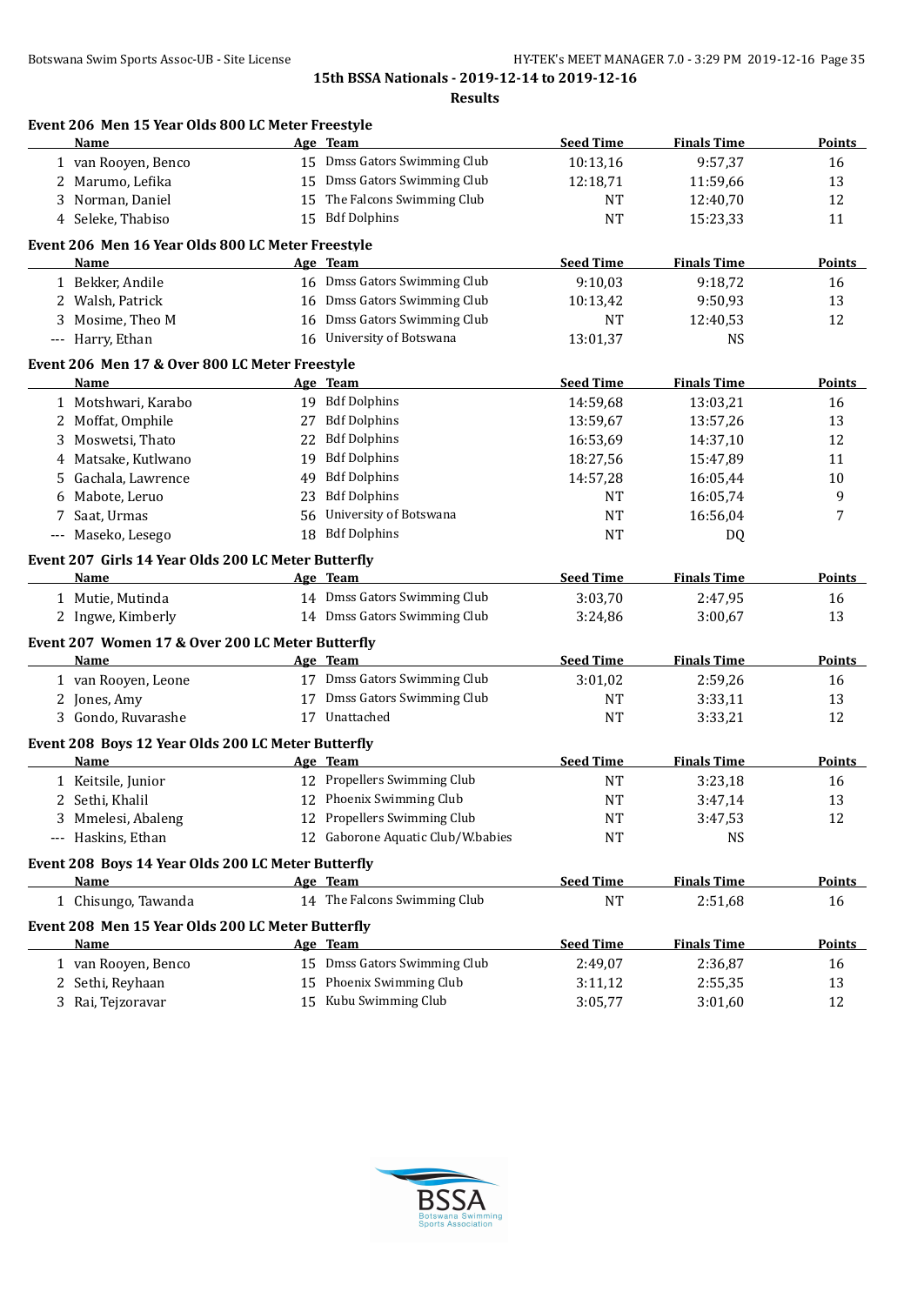**Results**

|    | Event 208 Men 16 Year Olds 200 LC Meter Butterfly |    |                                   |                  |                    |                  |
|----|---------------------------------------------------|----|-----------------------------------|------------------|--------------------|------------------|
|    | Name                                              |    | Age Team                          | <b>Seed Time</b> | <b>Finals Time</b> | Points           |
|    | 1 Walsh, Patrick                                  |    | 16 Dmss Gators Swimming Club      | 2:46,80          | 2:41,22            | 16               |
|    | Event 208 Men 17 & Over 200 LC Meter Butterfly    |    |                                   |                  |                    | <b>Points</b>    |
|    | Name                                              |    | Age Team<br>49 Bdf Dolphins       | <b>Seed Time</b> | <b>Finals Time</b> |                  |
|    | 1 Gachala, Lawrence                               |    |                                   | 3:59,42          | 3:56,28            | 16               |
|    | Event 209 Girls 10 & Under 100 LC Meter Freestyle |    |                                   |                  |                    |                  |
|    | Name                                              |    | Age Team                          | <b>Seed Time</b> | <b>Finals Time</b> | <b>Points</b>    |
|    | 1 Haskins, Camille                                |    | 10 Gaborone Aquatic Club/W.babies | 1:28,51          | 1:20,84            | 16               |
|    | 2 Evans, Imogen                                   | 10 | Dmss Gators Swimming Club         | 1:32,37          | 1:24,70            | 13               |
|    | 3 Byron, Jessica                                  | 10 | Kubu Swimming Club                | <b>NT</b>        | 1:26,32            | 12               |
|    | 4 Saleshando, Melodi                              | 10 | Propellers Swimming Club          | 1:31,31          | 1:27,85            | 11               |
| 5  | Molelowatladi, Realeboga                          | 10 | Gaborone Aquatic Club/W.babies    | 1:38,46          | 1:29,47            | 10               |
|    | 6 Thomba, Kuda                                    | 10 | Dmss Gators Swimming Club         | 1:32,96          | 1:30,09            | 9                |
|    | 7 Kesiilwe, Kutlo                                 | 9  | Propellers Swimming Club          | 1:32,18          | 1:30,45            | 7                |
| 8  | Makandwa, Tinodana                                | 10 | Dmss Gators Swimming Club         | 1:40,36          | 1:30,50            | 5                |
| 9  | Gondo, Matipaishe                                 | 9  | Unattached                        | <b>NT</b>        | 1:31,32            | 4                |
|    | 10 Makgothi, Emelyn                               | 10 | Dmss Gators Swimming Club         | 1:35,24          | 1:33,65            | 3                |
| 11 | Byron, Megan                                      | 9  | Kubu Swimming Club                | <b>NT</b>        | 1:35,20            | $\boldsymbol{2}$ |
|    | 12 Meshack, Joy                                   | 10 | University of Botswana            | 1:47,94          | 1:35,26            | $\mathbf{1}$     |
| 13 | Kurewa, Nikita E                                  | 9  | Gaborone Aquatic Club/W.babies    | 1:48,92          | 1:36,13            |                  |
|    | 14 Nganunu, Linnea                                | 10 | Dmss Gators Swimming Club         | <b>NT</b>        | 1:36,33            |                  |
| 15 | Onyadile, Tuduetso                                | 9  | Dmss Gators Swimming Club         | 1:50,95          | 1:40,53            |                  |
|    | 16 Rakanye, Ashley                                | 10 | Unattached                        | <b>NT</b>        | 1:40,57            |                  |
| 17 | Segadika, Katlo                                   | 9  | University of Botswana            | 1:41,88          | 1:41,49            |                  |
| 18 | Oagile-Motso, Phoebe                              | 8  | University of Botswana            | 1:51,00          | 1:42,69            |                  |
| 19 | Sudharshan, Tharsha                               | 9  | Propellers Swimming Club          | 1:51,29          | 1:43,20            |                  |
|    | 20 Pelotona, Arona                                | 9  | Gaborone Aquatic Club/W.babies    | 1:55,96          | 1:43,69            |                  |
| 21 | Ndwapi, Shato                                     | 10 | Propellers Swimming Club          | 1:44,65          | 1:45,19            |                  |
|    | 22 Mangana, Samantha                              | 10 | Propellers Swimming Club          | 1:56,74          | 1:45,75            |                  |
| 23 | Mvududu, Joy                                      | 9  | Propellers Swimming Club          | <b>NT</b>        | 1:45,87            |                  |
|    | 24 Mutie, Muela                                   | 9  | Dmss Gators Swimming Club         | 1:46,81          | 1:46,83            |                  |
| 25 | Mojalemotho, Abale                                | 10 | Propellers Swimming Club          | 1:56,90          | 1:46,98            |                  |
|    | 26 Ramakoloi, Rorisang                            | 10 | Propellers Swimming Club          | 1:59,13          | 1:47,10            |                  |
| 27 | Boiteto, Sarona                                   | 9  | Gaborone Aquatic Club/W.babies    | <b>NT</b>        | 1:48,68            |                  |
|    | 28 Watson, Bella Ray                              | 9  | Dmss Gators Swimming Club         | 1:48,54          | 1:48,75            |                  |
|    | 29 Lesedi, Leilani                                | 8  | Dmss Gators Swimming Club         | <b>NT</b>        | 1:50,91            |                  |
| 30 | Makandwa, Munatsi                                 | 8  | Gaborone Aquatic Club/W.babies    | <b>NT</b>        | 1:51,28            |                  |
| 31 | Morebodi, Maeva                                   | 8  | Propellers Swimming Club          | 1:58,89          | 1:52,65            |                  |
| 32 | Chalashika, Resego                                | 10 | Propellers Swimming Club          | 1:52,73          | 1:53,05            |                  |
| 33 | Shaikh, Azra                                      | 9  | Kubu Swimming Club                | 2:09,21          | 1:53,07            |                  |
| 34 | Gaboeletswe, Amantle                              | 9  | Gaborone Aquatic Club/W.babies    | NT               | 1:53,12            |                  |
| 35 | Tsara, Anesu                                      | 7  | Dmss Gators Swimming Club         | <b>NT</b>        | 1:55,70            |                  |
|    | 36 Wambiru, Aisha                                 | 9  | The Learning Centre               | NT               | 1:55,95            |                  |
| 37 | Thomba, Wada                                      | 8  | Dmss Gators Swimming Club         | NT               | 1:57,52            |                  |
| 38 | Nkgau, Katso                                      | 8  | Propellers Swimming Club          | NT               | 1:57,68            |                  |
| 39 | Morekwa, Katlo                                    | 10 | University of Botswana            | NT               | 2:00,56            |                  |
| 40 | Onyadile, Boipelo                                 | 9  | Dmss Gators Swimming Club         | NT               | 2:02,75            |                  |
|    | 41 Bvindi, Juanita                                | 8  | Dmss Gators Swimming Club         | <b>NT</b>        | 2:04,01            |                  |

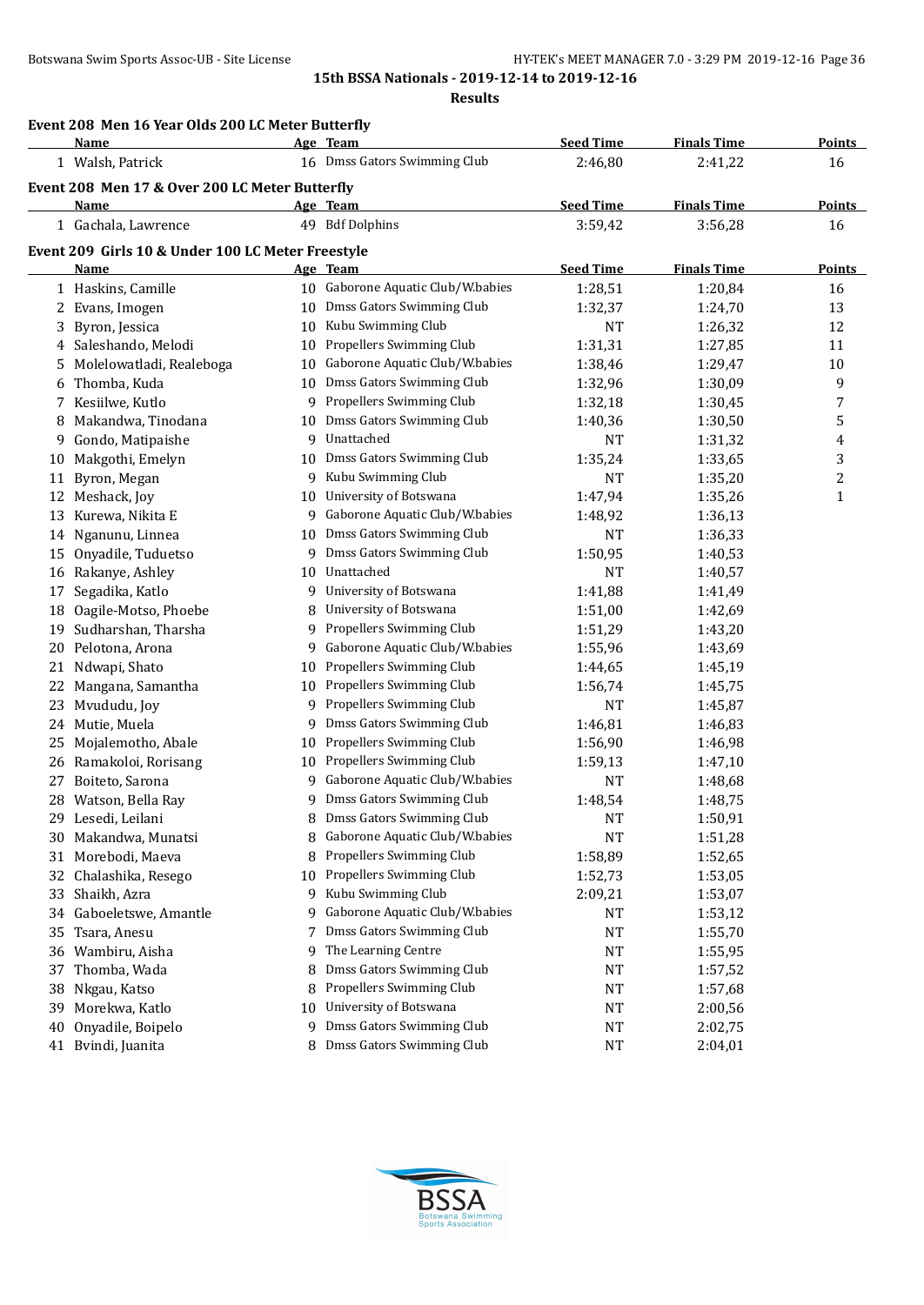**Results**

# **(Event 209 Girls 10 & Under 100 LC Meter Freestyle)**

|    | <b>Name</b>                                         |    | Age Team                       | <b>Seed Time</b> | <b>Finals Time</b> | <b>Points</b>  |
|----|-----------------------------------------------------|----|--------------------------------|------------------|--------------------|----------------|
|    | 42 Hove, Thandi                                     | 9  | University of Botswana         | 2:29,01          | 2:06,02            |                |
| 43 | Pabalinga, Reabetswe                                |    | Dmss Gators Swimming Club      | NT               | 2:09,75            |                |
| 44 | Watson, Leila Catherine                             | 8  | Dmss Gators Swimming Club      | <b>NT</b>        | 2:14,40            |                |
|    | Event 209 Girls 11 Year Olds 100 LC Meter Freestyle |    |                                |                  |                    |                |
|    | Name                                                |    | Age Team                       | <b>Seed Time</b> | <b>Finals Time</b> | <b>Points</b>  |
|    | 1 Chang, Yun-suh                                    | 11 | Kubu Swimming Club             | 1:29,70          | 1:19,22            | 16             |
| 2  | Caple, Rhyse                                        | 11 | Kubu Swimming Club             | 1:27,16          | 1:20,61            | 13             |
| 3  | Merafhe, Naledi                                     | 11 | Phoenix Swimming Club          | <b>NT</b>        | 1:27,07            | 12             |
|    | Garmroudi, Phoebe                                   | 11 | Gaborone Aquatic Club/W.babies | <b>NT</b>        | 1:29,40            | 11             |
| 5. | White, Jenna                                        | 11 | Kubu Swimming Club             | 1:47,15          | 1:29,42            | 10             |
| 6  | Cho, Eunjeong                                       | 11 | Dmss Gators Swimming Club      | <b>NT</b>        | 1:33,07            | 9              |
|    | Baleseng, Arefa                                     | 11 | <b>Bdf Dolphins</b>            | 1:37,72          | 1:35,32            | 7              |
| 8  | Seipone, Jessica                                    | 11 | Propellers Swimming Club       | 1:43,40          | 1:39,60            | 5              |
| 9  | Makgetho, Makamu                                    | 11 | Unattached                     | <b>NT</b>        | 1:39,82            | 4              |
| 10 | Radovic, Marina                                     | 11 | Dmss Gators Swimming Club      | 1:54,74          | 1:42,78            | 3              |
| 11 | Lesedi, Noelani                                     | 11 | Dmss Gators Swimming Club      | 2:05,01          | 1:43,71            | $\overline{c}$ |
| 12 | Mapoka, Nozipho                                     | 11 | The Learning Centre            | <b>NT</b>        | 1:47,64            | $\mathbf{1}$   |
| 13 | Mokgwathi, Lelentle                                 | 11 | Gaborone Aquatic Club/W.babies | <b>NT</b>        | 1:48,78            |                |
| 14 | Tlhako, Ombretta                                    | 11 | Dmss Gators Swimming Club      | 2:09,17          | 1:59,16            |                |
| 15 | Obuseng, Marang S                                   | 11 | Unattached                     | <b>NT</b>        | 2:04,25            |                |
| 16 | Marumo, Setho                                       | 11 | Dmss Gators Swimming Club      | 2:43,31          | 2:08,68            |                |
| 17 | Tshomankane, Mpho                                   | 11 | Unattached                     | <b>NT</b>        | 2:09,31            |                |
| 18 | Moepswa, Lone                                       | 11 | Dmss Gators Swimming Club      | <b>NT</b>        | 2:23,36            |                |
| 19 | Ngwato, Arona Amanda                                | 11 | Dmss Gators Swimming Club      | NT               | 2:25,98            |                |
|    | Event 209 Girls 12 Year Olds 100 LC Meter Freestyle |    |                                |                  |                    |                |
|    | Name                                                |    | Age Team                       | <b>Seed Time</b> | <b>Finals Time</b> | <b>Points</b>  |
|    | 1 Harry, Kyra                                       | 12 | University of Botswana         | 1:11,17          | 1:11,33            | 16             |
|    | 2 Radovic, Vesna                                    | 12 | Dmss Gators Swimming Club      | 1:18,08          | 1:12,28            | 13             |
|    |                                                     |    |                                |                  |                    |                |

|    | Harry, Kyra           |    | 12 University of Botswana      | 1:11,17   | 1:11,33 | 16 |
|----|-----------------------|----|--------------------------------|-----------|---------|----|
|    | 2 Radovic, Vesna      | 12 | Dmss Gators Swimming Club      | 1:18,08   | 1:12,28 | 13 |
| 3. | Jamu, Abigail         | 12 | Dmss Gators Swimming Club      | 1:17,10   | 1:14,36 | 12 |
|    | Tele, Phoebe          | 12 | Dmss Gators Swimming Club      | 1:19,21   | 1:14,84 | 11 |
| 5. | Chang, Ji-eun         | 12 | Kubu Swimming Club             | 1:21,67   | 1:15,54 | 10 |
|    | Ramakoloi, Thata      | 12 | Propellers Swimming Club       | 1:20,46   | 1:20,23 | 9  |
|    | Ingwe, Sally          | 12 | Dmss Gators Swimming Club      | 1:27,14   | 1:22,59 | 7  |
|    | Wambiru, Angela       | 12 | Dmss Gators Swimming Club      | NT        | 1:24,50 | 5  |
| 9  | Kesiilwe, Katlego     | 12 | Propellers Swimming Club       | 1:37,90   | 1:24,61 | 4  |
| 10 | Oagile-Motso, Renee   | 12 | University of Botswana         | 1:35,02   | 1:25,75 | 3  |
| 11 | Nkgau, Tanu           | 12 | Propellers Swimming Club       | 1:41,10   | 1:29,97 | 2  |
| 12 | Mmelesi, Marang       | 12 | Dmss Gators Swimming Club      | 1:41,50   | 1:30,95 | 1  |
| 13 | Munyuki, Kudzai       | 12 | Propellers Swimming Club       | 1:39,88   | 1:30,97 |    |
| 14 | Zambane, Aone         | 12 | Dmss Gators Swimming Club      | 1:35,60   | 1:33,00 |    |
| 15 | Motlhagodi, Abaleng   | 12 | Propellers Swimming Club       | 1:46,63   | 1:33,02 |    |
| 16 | Gaboeletswe, Lelentle | 12 | Gaborone Aquatic Club/W.babies | 1:45,32   | 1:34,24 |    |
| 17 | Christmas, Luba       | 12 | Phoenix Swimming Club          | 1:42,77   | 1:37,71 |    |
| 18 | April, Botho          | 12 | Dmss Gators Swimming Club      | <b>NT</b> | 1:40,65 |    |
| 19 | Mosetlha, Wanano      | 12 | Dmss Gators Swimming Club      | 2:02,13   | 1:44,08 |    |
| 20 | Dichabeng, Larona     | 12 | Propellers Swimming Club       | 1:44,13   | 1:45,43 |    |
| 21 | Seetso, Refilwe       | 12 | <b>Bdf Dolphins</b>            | 1:56,12   | 1:51,79 |    |
| 22 | Ndzinge, Teto E       | 12 | Dmss Gators Swimming Club      | 1:53,19   | 1:51,99 |    |
|    |                       |    |                                |           |         |    |

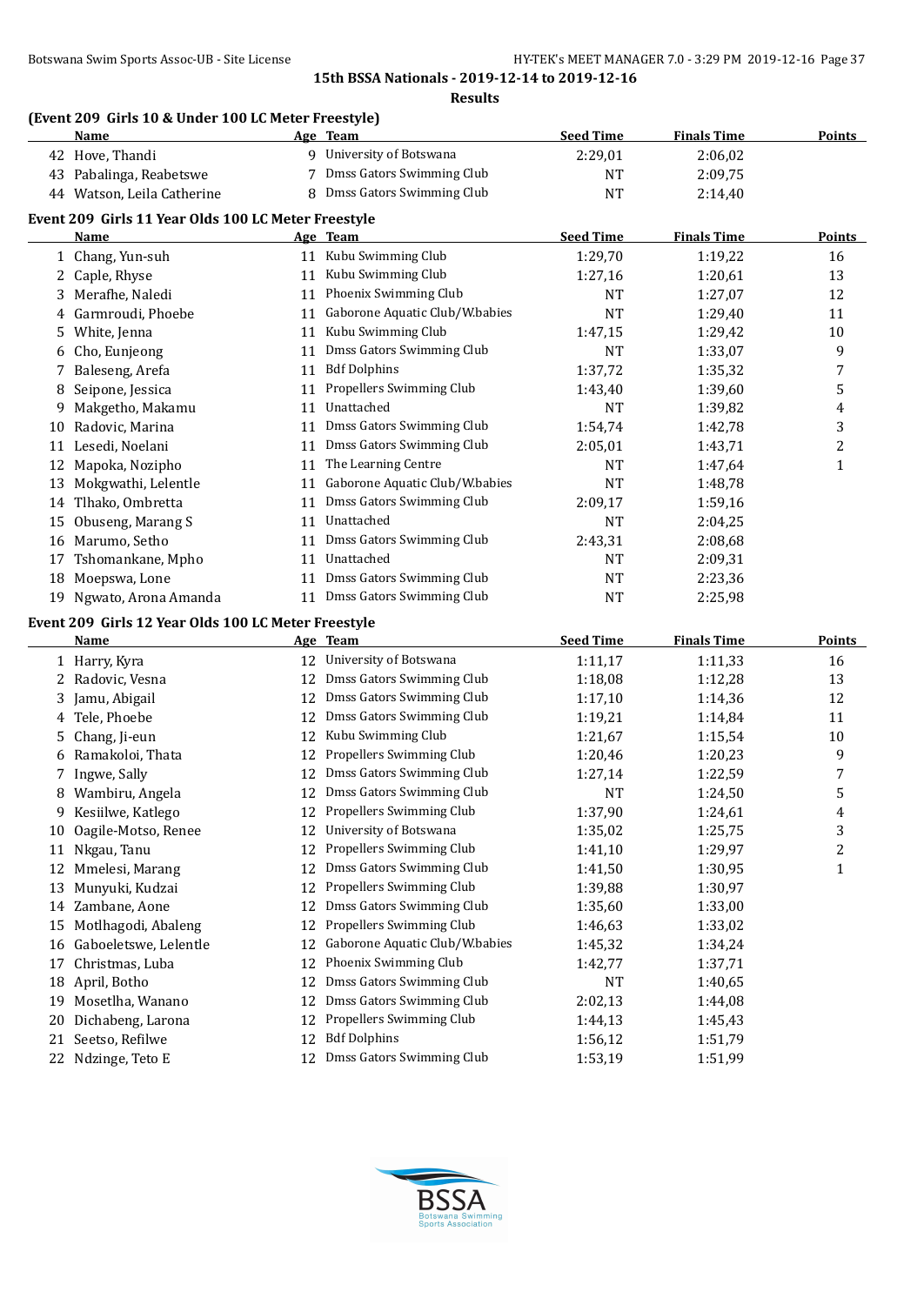**Results**

# **(Event 209 Girls 12 Year Olds 100 LC Meter Freestyle)**

|      | Name                                                |    | Age Team                                 | <b>Seed Time</b> | <b>Finals Time</b> | <b>Points</b> |
|------|-----------------------------------------------------|----|------------------------------------------|------------------|--------------------|---------------|
|      | 23 Patel/ Khan, Faatimah Zahra                      |    | 12 Dmss Gators Swimming Club             | NT               | 1:56,96            |               |
|      | --- Medupe, Boleng                                  |    | 12 Dmss Gators Swimming Club             | <b>NT</b>        | DQ                 |               |
|      | Event 209 Girls 13 Year Olds 100 LC Meter Freestyle |    |                                          |                  |                    |               |
|      | Name                                                |    | Age Team                                 | <b>Seed Time</b> | <b>Finals Time</b> | <b>Points</b> |
|      | 1 Ditlhogo, Amaru                                   |    | 13 Dmss Gators Swimming Club             | 1:09,25          | 1:07,85            | 16            |
|      | 2 Kiragu, Mariam                                    | 13 | Dmss Gators Swimming Club                | 1:12,01          | 1:10,38            | 13            |
| 3    | Schott, Adrienne                                    | 13 | Dmss Gators Swimming Club                | NT               | 1:15,90            | 12            |
| 4    | Visser, Tamica                                      | 13 | Dmss Gators Swimming Club                | 1:25,57          | 1:20,02            | 11            |
| 5    | Zondagh, Lienke                                     | 13 | Dmss Gators Swimming Club                | 1:23,33          | 1:20,20            | 10            |
| 6    | Muzila, Lelani                                      | 13 | Dmss Gators Swimming Club                | 1:24,87          | 1:21,48            | 9             |
| 7    | Saleshando, Oratile                                 | 13 | Propellers Swimming Club                 | 1:23,24          | 1:24,12            | 7             |
|      | 8 Hatty, Leah                                       | 13 | Dmss Gators Swimming Club                | NT               | 1:24,35            | 5             |
| 9.   | Khango, Thobo                                       | 13 | Kubu Swimming Club                       | 1:34,73          | 1:31,11            | 4             |
| 10   | Munyuki, Thobeka                                    | 13 | Propellers Swimming Club                 | 1:46,84          | 1:37,29            | 3             |
| 11   | Selete, Reotshephile                                | 13 | Dmss Gators Swimming Club                | <b>NT</b>        | 2:18,40            | 2             |
|      |                                                     |    |                                          |                  |                    |               |
|      | Event 209 Girls 14 Year Olds 100 LC Meter Freestyle |    |                                          |                  |                    |               |
|      | Name                                                |    | <u>Age Team</u>                          | <b>Seed Time</b> | <b>Finals Time</b> | <b>Points</b> |
|      | *1 Ingwe, Kimberly                                  |    | 14 Dmss Gators Swimming Club             | 1:10,06          | 1:07,68            | 14.50         |
| $*1$ | Jack, Michelle                                      |    | 14 Dmss Gators Swimming Club             | 1:06,63          | 1:07,68            | 14.50         |
|      | 3 Matonhodze, Shamiso                               | 14 | Dmss Gators Swimming Club                | 1:05,95          | 1:08,85            | 12            |
|      | 4 Mutie, Mutinda                                    | 14 | Dmss Gators Swimming Club                | 1:12,05          | 1:10,27            | 11            |
|      | 5 Mosetlha, Chawada                                 | 14 | Dmss Gators Swimming Club                | 1:21,67          | 1:18,78            | 10            |
|      | 6 Pesic, Ema                                        | 14 | The Learning Centre                      | 1:30,34          | 1:29,32            | 9             |
|      | 7 Pie, Thatego                                      | 14 | Dmss Gators Swimming Club                | 1:33,75          | 1:29,78            | 7             |
|      | 8 Ngwato, Ame Samantha                              | 14 | Dmss Gators Swimming Club                | 1:46,65          | 1:38,08            | 5             |
|      | 9 Macheng, Khethiwe                                 |    | 14 University of Botswana                | 1:41,35          | 1:38,90            | 4             |
|      | Event 209 Women 15 Year Olds 100 LC Meter Freestyle |    |                                          |                  |                    |               |
|      | Name                                                |    | Age Team                                 | <b>Seed Time</b> | <b>Finals Time</b> | <b>Points</b> |
|      | 1 Egner, Maxine                                     |    | 15 Dmss Gators Swimming Club             | 1:01,74          | 1:01,17            | 16            |
|      | 2 Matthews, Tselane                                 | 15 | Dmss Gators Swimming Club                | 1:04,56          | 1:05,81            | 13            |
| 3.   | Hughes, Naya                                        | 15 | Dmss Gators Swimming Club                | 1:13,84          | 1:12,62            | 12            |
|      | 4 Egner, Adina                                      | 15 | Dmss Gators Swimming Club                | 1:10,12          | 1:13,26            | 11            |
|      | 5 Mokgatle, Yaone                                   |    | 15 Dmss Gators Swimming Club             | 1:10,09          | 1:14,07            | $10\,$        |
|      | 6 Gomez, Antonela                                   |    | 15 Kubu Swimming Club                    | 1:10,92          | 1:15,60            | 9             |
|      | 7 Nkgau, Loago                                      |    | 15 University of Botswana                | 1:13,25          | 1:15,64            | 7             |
|      | 8 Ramorobjwa, Naledi                                |    | 15 Dmss Gators Swimming Club             | 1:19,50          | 1:23,06            | 5             |
|      | 9 Rajesh, Kuhu                                      |    | 15 The Learning Centre                   | NT               | 1:40,68            | 4             |
|      | Event 209 Women 16 Year Olds 100 LC Meter Freestyle |    |                                          |                  |                    |               |
|      | Name                                                |    | <u>Age Team</u>                          | <b>Seed Time</b> | <b>Finals Time</b> | <b>Points</b> |
|      | 1 Ruele, Bupe B                                     |    | 16 Dmss Gators Swimming Club             | 1:05,46          | 1:09,23            | 16            |
|      | 2 Jobe, Hannah                                      |    | 16 Dmss Gators Swimming Club             | 1:07,87          | 1:09,25            | 13            |
|      |                                                     |    |                                          |                  |                    |               |
|      | Event 209 Women 17 & Over 100 LC Meter Freestyle    |    |                                          |                  |                    |               |
|      | Name                                                |    | Age Team<br>22 Dmss Gators Swimming Club | <b>Seed Time</b> | <b>Finals Time</b> | <b>Points</b> |
|      | 1 Ruele, Naomi                                      |    |                                          | 58,12            | 1:00,42            | 16            |
|      | 2 van Rooyen, Leone                                 |    | Dmss Gators Swimming Club                | 1:11,31          | 1:10,84            | 13            |
|      | 3 Jones, Amy                                        |    | 17 Dmss Gators Swimming Club             | 1:09,75          | 1:11,44            | 12            |

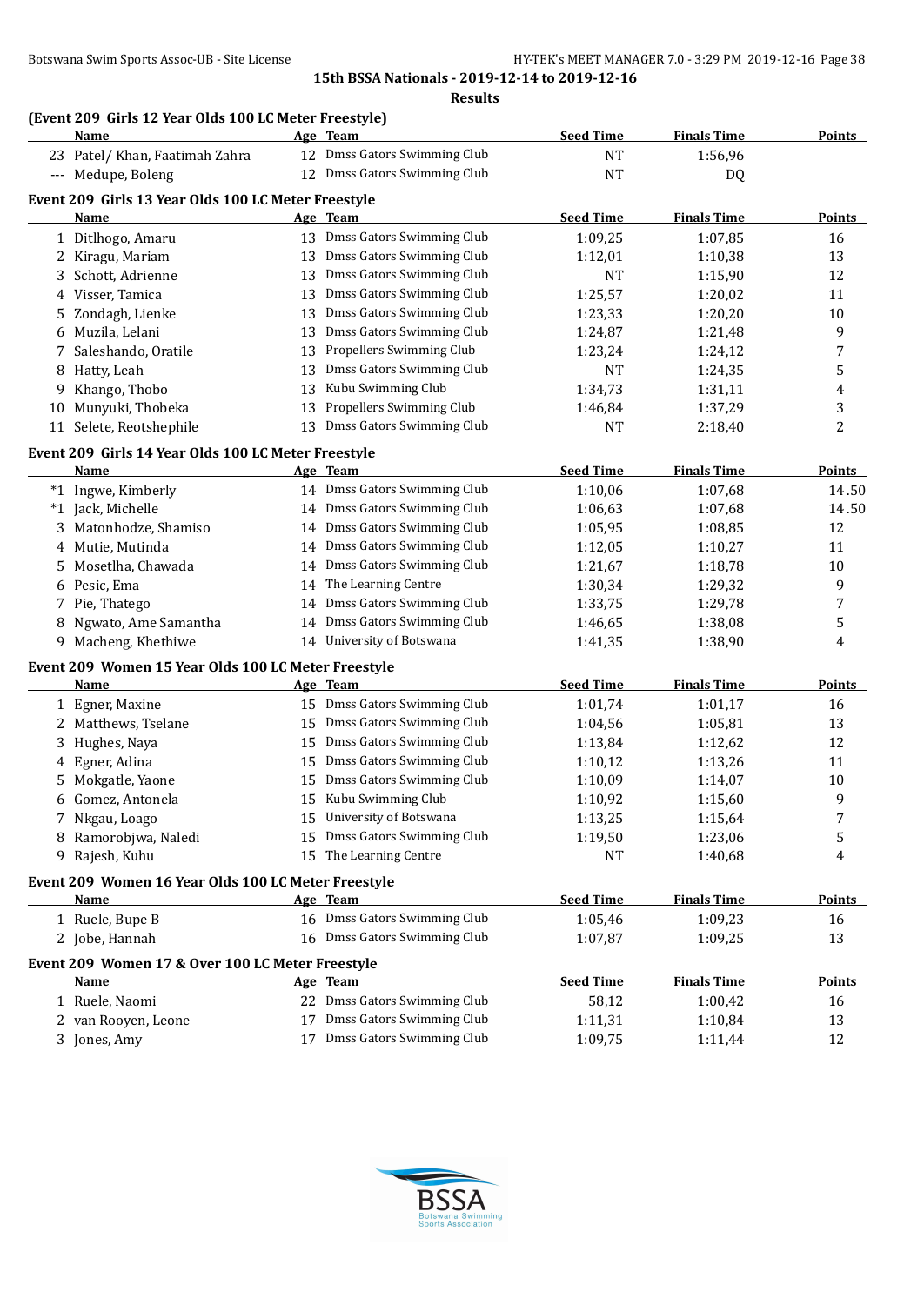# **(Event 209 Women 17 & Over 100 LC Meter Freestyle)**

|    | Name                                               |    | <u>Age Team</u>                  | <b>Seed Time</b> | <b>Finals Time</b> | <u>Points</u>  |
|----|----------------------------------------------------|----|----------------------------------|------------------|--------------------|----------------|
|    | 4 Gondo, Ruvarashe                                 |    | 17 Unattached                    | 1:09,90          | 1:13,51            | 11             |
|    | 5 Saat, Alma                                       | 46 | University of Botswana           | NT               | 1:14,32            | $10\,$         |
|    | 6 Kgabung, Reneiloe                                |    | 17 University of Botswana        | 1:29,22          | 1:28,70            | 9              |
|    | 7 Kelebemang, Lebogang                             | 22 | University of Botswana           | 1:42,62          | 1:33,39            | 7              |
|    | 8 Gerber, Brenda C                                 | 51 | Dmss Gators Swimming Club        | 1:32,36          | 1:34,40            | 5              |
|    | 9 Letsholo, Lebogang                               | 21 | <b>Bdf Dolphins</b>              | 1:32,53          | 1:43,58            | 4              |
|    | 10 Mbulawa, Neo                                    |    | 29 Bdf Dolphins                  | <b>NT</b>        | 1:44,09            | 3              |
|    | 11 Macheng, Bakulu                                 | 20 | <b>Bdf Dolphins</b>              | 1:49,88          | 1:48,78            | $\overline{c}$ |
|    | 12 Barobi, Hazel                                   | 17 | <b>Bdf Dolphins</b>              | 1:57,35          | 1:55,21            | $\mathbf{1}$   |
|    | 13 Seselamarumo, Sekgabo                           | 24 | University of Botswana           | 2:03,52          | 2:03,63            |                |
|    | Event 210 Boys 10 & Under 100 LC Meter Freestyle   |    |                                  |                  |                    |                |
|    | Name                                               |    | Age Team                         | <b>Seed Time</b> | <b>Finals Time</b> | Points         |
|    | 1 Caple, Preston                                   |    | 9 Kubu Swimming Club             | 1:23,91          | 1:22,26            | 16             |
|    | 2 Khango, Letshego                                 |    | 10 Kubu Swimming Club            | 1:31,07          | 1:22,53            | 13             |
|    | 3 Evans, Elliot                                    |    | 10 Dmss Gators Swimming Club     | 1:34,22          | 1:25,42            | 12             |
|    | 4 Joseph, Thabang L                                |    | 9 University of Botswana         | NT               | 1:28,72            | 11             |
|    | 5 Modirelabangwe, Tema                             | 9  | Gaborone Aquatic Club/W.babies   | 1:27,02          | 1:29,48            | 10             |
| 6  | Kebonang, Jason-Farrell                            |    | 10 Propellers Swimming Club      | <b>NT</b>        | 1:30,75            | 9              |
|    | 7 Freeman, Liam                                    | 10 | Dmss Gators Swimming Club        | 1:33,34          | 1:32,64            | $\overline{7}$ |
|    | 8 Ardern, Luther                                   |    | 9 Kubu Swimming Club             | 1:33,90          | 1:33,25            | 5              |
|    | 9 Mokgadi, Thuto                                   | 10 | <b>Bdf Dolphins</b>              | 2:06,25          | 1:34,22            | 4              |
|    | 10 Scharnick, Christiaan                           |    | 10 Propellers Swimming Club      | 1:46,72          | 1:34,39            | 3              |
|    | 11 Sento, Leruo                                    | 10 | Unattached                       | NT               | 1:35,30            | $\overline{c}$ |
|    | 12 Chilisa, Jerone                                 | 8  | Dmss Gators Swimming Club        | NT               | 1:37,60            | $\mathbf{1}$   |
|    | 13 Nganunu, Shathani                               | 9  | Dmss Gators Swimming Club        | <b>NT</b>        | 1:40,23            |                |
|    | 14 Seetso, Kago                                    | 8  | <b>Bdf Dolphins</b>              | 2:02,07          | 1:43,47            |                |
|    | 15 Lombard, Stephan                                | 9  | Dmss Gators Swimming Club        | NT               | 1:44,60            |                |
|    | 16 Nthomiwa, Wapego                                | 9  | University of Botswana           | 1:47,83          | 1:44,87            |                |
|    | 17 Molefe, Leago                                   | 8  | University of Botswana           | NT               | 1:46,01            |                |
|    | 18 Ruthenberg, Alrick                              | 10 | The Learning Centre              | <b>NT</b>        | 1:49,81            |                |
|    | 19 Numada, Mahiro                                  |    | 8 Gaborone Aquatic Club/W.babies | NT               | 1:51,47            |                |
|    | 20 Bakwena, Leruo                                  | 8  | Propellers Swimming Club         | NT               | 1:52,24            |                |
|    | 21 Molelowatladi, Kagiso                           | 8  | Gaborone Aquatic Club/W.babies   | NT               | 1:52,34            |                |
|    | 22 Nawa, Tendai M                                  | 9  | Unattached                       | NT               | 1:54,28            |                |
|    | 23 Dichabeng, Keone J                              | 10 | Propellers Swimming Club         | NT               | 1:55,50            |                |
|    | 24 Mmelesi, Amantle                                |    | 10 Propellers Swimming Club      | NT               | 1:56,96            |                |
|    | 25 Kebonang, Nathan-Leigh                          | 7  | Propellers Swimming Club         | NT               | 1:57,89            |                |
|    | 26 Ferguson, Theo                                  | 8  | Dmss Gators Swimming Club        | NT               | 1:59,81            |                |
| 27 | Akanyang, Ata                                      |    | 7 Gaborone Aquatic Club/W.babies | NT               | 2:08,26            |                |
|    | 28 Zambane, Anele                                  |    | 8 The Learning Centre            | 2:39,69          | 2:27,42            |                |
|    | Event 210 Boys 11 Year Olds 100 LC Meter Freestyle |    |                                  |                  |                    |                |

| <b>Name</b>        |    | Age Team                  | <b>Seed Time</b> | <b>Finals Time</b> | <b>Points</b> |
|--------------------|----|---------------------------|------------------|--------------------|---------------|
| 1 Khonat, Rayhan   | 11 | Phoenix Swimming Club     | 1:17,28          | 1:14,83            | 16            |
| 2 Hamilton, Cain   | 11 | Kubu Swimming Club        | 1:21,79          | 1:19,92            | 13            |
| 3 Segadimo, Karabo | 11 | Dmss Gators Swimming Club | <b>NT</b>        | 1:20.09            | 12            |
| 4 Bandy, James     | 11 | Kubu Swimming Club        | <b>NT</b>        | 1:23,80            | 11            |
| 5 Popovic, Marko   | 11 | Phoenix Swimming Club     | 1:38,76          | 1:25.95            | 10            |
| 6 Rapson, Zacharey | 11 | The Learning Centre       | 1:31,71          | 1:26,72            |               |

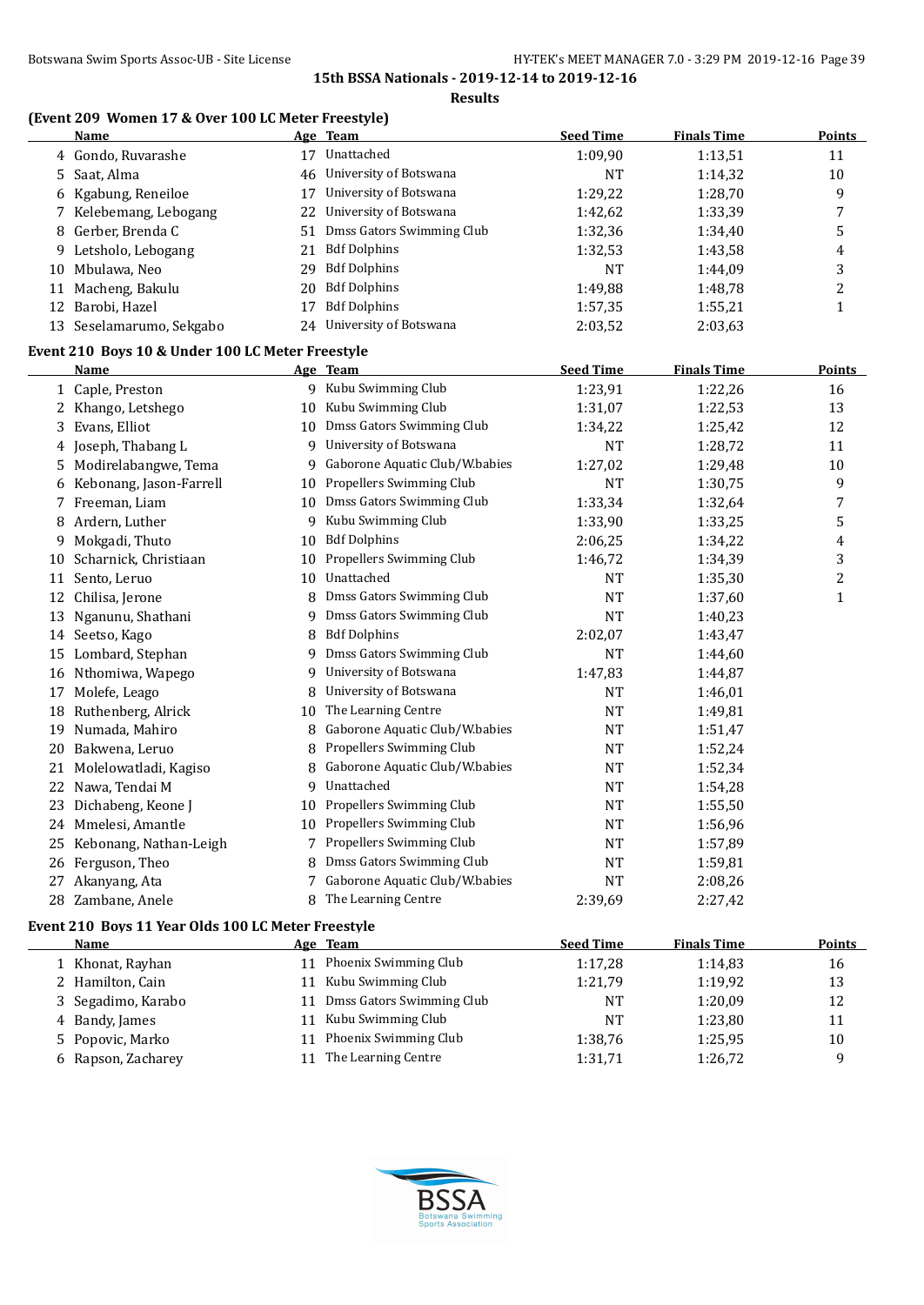#### **(Event 210 Boys 11 Year Olds 100 LC Meter Freestyle)**

|    | <b>Name</b>                                        |    | Age Team                       | <b>Seed Time</b> | <b>Finals Time</b> | <b>Points</b>  |
|----|----------------------------------------------------|----|--------------------------------|------------------|--------------------|----------------|
|    | 7 Modirelabangwe, Legakwa                          | 11 | Gaborone Aquatic Club/W.babies | 1:27,62          | 1:28,73            | 7              |
|    | 8 Mwangi, Dean                                     | 11 | Dmss Gators Swimming Club      | 1:28,85          | 1:32,12            | 5              |
| 9  | Matenge, Larona                                    | 11 | <b>Bdf Dolphins</b>            | 1:40,30          | 1:32,76            | 4              |
| 10 | Kgengwenyane, Lentle                               | 11 | The Learning Centre            | 1:40,23          | 1:34,87            | 3              |
|    | 11 Moloi, Lethabo                                  | 11 | Gaborone Aquatic Club/W.babies | 1:44,74          | 1:35,66            | $\overline{c}$ |
|    | 12 Morebodi, Theo                                  | 11 | Propellers Swimming Club       | 1:45,03          | 1:37,56            | $\mathbf{1}$   |
|    | 13 Matthews, Lebone                                | 11 | Dmss Gators Swimming Club      | 1:40,66          | 1:38,10            |                |
|    | 14 Dzingai, Botlhe                                 | 11 | University of Botswana         | 1:48,01          | 1:39,76            |                |
|    | 15 Ramatlhodi, Lefika                              | 11 | Gaborone Aquatic Club/W.babies | <b>NT</b>        | 1:51,49            |                |
|    | 16 Letang, Myles                                   | 11 | The Learning Centre            | 2:22,61          | 2:08,06            |                |
|    | 17 Mulale, Ogone                                   | 11 | University of Botswana         | <b>NT</b>        | 2:11,65            |                |
|    | Event 210 Boys 12 Year Olds 100 LC Meter Freestyle |    |                                |                  |                    |                |
|    | Name                                               |    | Age Team                       | <b>Seed Time</b> | <b>Finals Time</b> | <b>Points</b>  |
|    | 1 Keitsile, Junior                                 |    | 12 Propellers Swimming Club    | 1:08,34          | 1:07,83            | 16             |
|    | 2 Mothibatsela, Ntsika                             |    | 12 Dmss Gators Swimming Club   | 1:45,58          | 1:08,87            | 13             |
| 3. | Mmelesi, Abaleng                                   |    | 12 Propellers Swimming Club    | 1:14,97          | 1:09,70            | 12             |
|    | 4 Haskins, Ethan                                   | 12 | Gaborone Aquatic Club/W.babies | 1:14,62          | 1:11,22            | 11             |
| 5. | Seetso, Nathan                                     | 12 | Dmss Gators Swimming Club      | 1:21,32          | 1:15,40            | 10             |
| 6  | Hill, Angus                                        | 12 | Gaborone Aquatic Club/W.babies | <b>NT</b>        | 1:16,67            | 9              |
| 7  | Mangani, Kevin                                     |    | 12 Propellers Swimming Club    | 1:19,22          | 1:18,38            | 7              |
| 8  | Mutie, Kilonzi                                     | 12 | Dmss Gators Swimming Club      | 1:32,23          | 1:23,63            | 5              |
|    | Mulale, Eleriwe                                    | 12 | University of Botswana         | 1:36,98          |                    |                |
| 9  |                                                    | 12 | The Learning Centre            |                  | 1:30,75            | 4              |
| 10 | Manase, Wesley                                     |    | 12 Dmss Gators Swimming Club   | 1:37,74          | 1:33,20            | 3              |
|    | 11 Lee, Hyun Min                                   |    |                                | 1:41,79          | 1:38,65            | 2              |
|    | Event 210 Boys 13 Year Olds 100 LC Meter Freestyle |    |                                |                  |                    |                |
|    | Name                                               |    | Age Team                       | <b>Seed Time</b> | <b>Finals Time</b> | <b>Points</b>  |
|    | 1 Mokobi, Kgotla                                   |    | 13 Dmss Gators Swimming Club   | 1:06,18          | 1:04,65            | 16             |
|    | 2 Matthews, Mmusi                                  | 13 | Dmss Gators Swimming Club      | 1:16,48          | 1:07,27            | 13             |
| 3  | Garmroudi, Yusurf                                  | 13 | Gaborone Aquatic Club/W.babies | 1:16,28          | 1:09,53            | 12             |
|    | 4 Lee, Hyun Dong                                   | 13 | Dmss Gators Swimming Club      | 1:12,68          | 1:10,41            | 11             |
| 5. | Nsingo, David                                      | 13 | The Learning Centre            | 1:21,92          | 1:15,25            | 10             |
| 6  | Nnam, Tochukwa                                     | 13 | The Falcons Swimming Club      | 1:18,84          | 1:22,91            | 9              |
| 7  | Scharnick, Adriaan                                 | 13 | Propellers Swimming Club       | 1:24,60          | 1:23,95            | 7              |
| 8  | Matebisi, Loago                                    | 13 | The Learning Centre            | 1:36,99          | 1:28,25            | 5              |
| 9  | Ramorobjwa, Lengwe                                 |    | 13 Dmss Gators Swimming Club   | 1:30,33          | 1:30,53            | 4              |
|    | 10 Monchusi, Thulaganyo                            |    | 13 Propellers Swimming Club    | 1:28,39          | 1:32,74            | 3              |
|    | 11 Mooketsi, Lefika                                | 13 | University of Botswana         | NT               | 1:35,06            | 2              |
|    | 12 Setshogo, Lebone                                | 13 | Dmss Gators Swimming Club      | 2:14,84          | 2:03,85            | $\mathbf{1}$   |
|    | --- De Jesus, Jon Martin                           |    | 13 Dmss Gators Swimming Club   | 1:10,25          | 1:07,98            |                |
|    | Event 210 Boys 14 Year Olds 100 LC Meter Freestyle |    |                                |                  |                    |                |
|    | <b>Name</b>                                        |    | Age Team                       | <b>Seed Time</b> | <b>Finals Time</b> | <b>Points</b>  |
|    | 1 Chisungo, Tawanda                                |    | 14 The Falcons Swimming Club   | 1:01,43          | 1:02,33            | 16             |
|    | 2 Kandima, Jason                                   |    | 14 Swimrite Swimming           | 1:08,25          | 1:02,75            | 13             |
| 3  | Molefe, Lerako                                     | 14 | University of Botswana         | 1:07,27          | 1:04,52            | 12             |
| 4  | Seetso, Thabang                                    | 14 | <b>Bdf Dolphins</b>            | 1:15,32          | 1:10,09            | 11             |
| 5. | Ellerman, Matthew                                  | 14 | The Falcons Swimming Club      | 1:14,12          | 1:11,77            | 10             |
|    | 6 Liu, Shawn                                       |    | 14 The Learning Centre         | 1:24,35          | 1:15,87            | 9              |

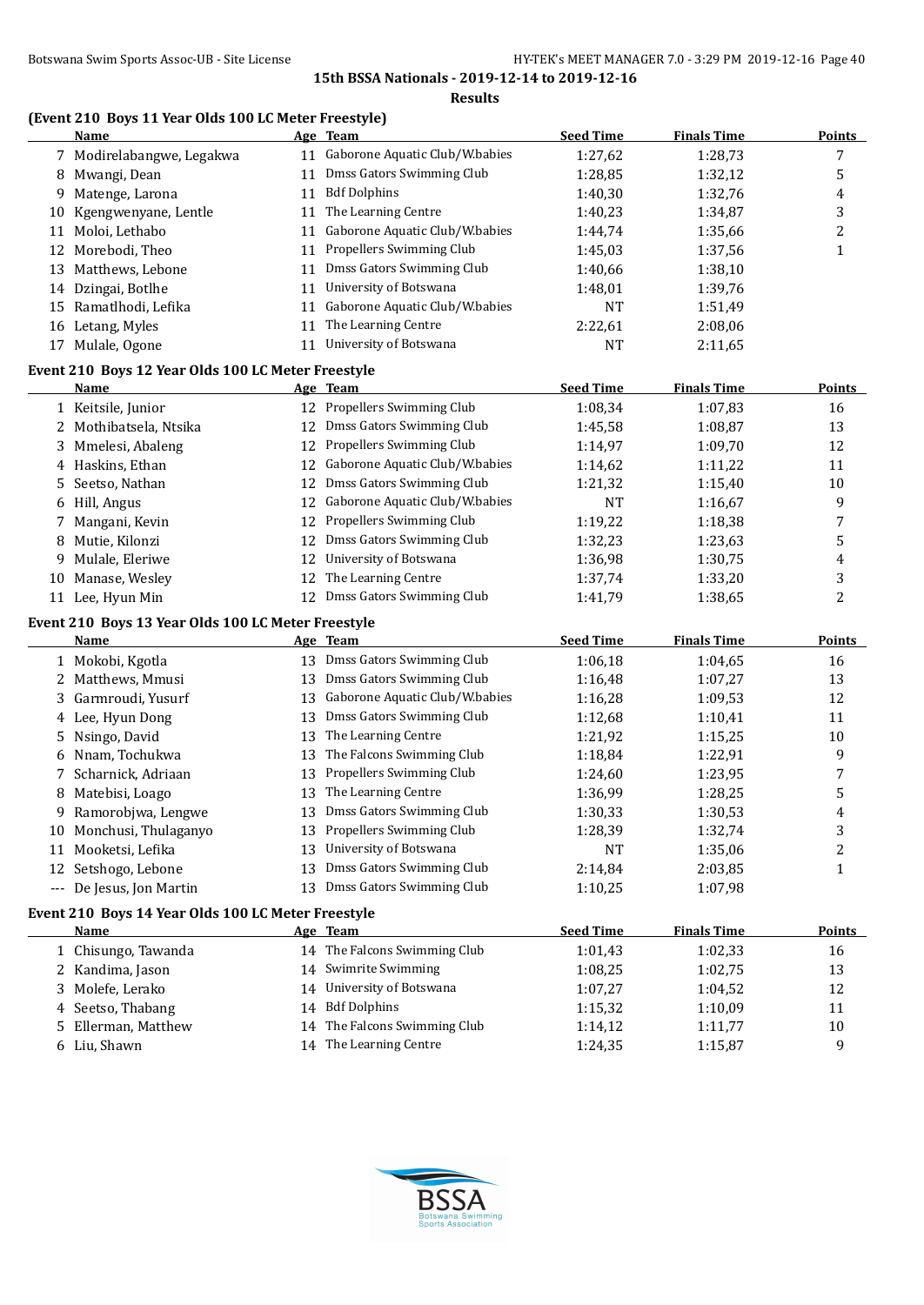|    |                                                              |    | <b>Results</b>                 |                  |                    |               |
|----|--------------------------------------------------------------|----|--------------------------------|------------------|--------------------|---------------|
|    | (Event 210 Boys 14 Year Olds 100 LC Meter Freestyle)<br>Name |    | <u>Age Team</u>                | <b>Seed Time</b> | <b>Finals Time</b> | <b>Points</b> |
|    | 7 Raditladi, Lungile                                         |    | 14 University of Botswana      | <b>NT</b>        | 1:16,51            | 7             |
| 8  | Nyahunzvi, ;anotida                                          |    | 14 University of Botswana      | NT               | 1:16,78            | 5             |
| 9  | Hatty, Adam                                                  |    | 14 Dmss Gators Swimming Club   | NT               | 1:18,49            | 4             |
| 10 | Motlhabane, Pule P                                           |    | 14 Propellers Swimming Club    | 1:33,40          | 1:29,09            | 3             |
|    | 11 Maseko, Ignatius                                          |    | 14 Bdf Dolphins                | 2:32,09          | 2:01,49            | 2             |
|    | Event 210 Men 15 Year Olds 100 LC Meter Freestyle            |    |                                |                  |                    |               |
|    | Name                                                         |    | Age Team                       | <b>Seed Time</b> | <b>Finals Time</b> | <b>Points</b> |
|    | 1 van Rooyen, Benco                                          |    | 15 Dmss Gators Swimming Club   | 1:03,05          | 1:01,95            | 16            |
| 2  | Gondo, Takundanashe                                          | 15 | Unattached                     | 1:02,33          | 1:02,17            | 13            |
| 3  | Norman, Daniel                                               | 15 | The Falcons Swimming Club      | 1:05,43          | 1:04,85            | 12            |
| 4  | Marumo, Lefika                                               |    | 15 Dmss Gators Swimming Club   | 1:07,70          | 1:05,25            | 11            |
| 5  | Palmer, James                                                | 15 | The Falcons Swimming Club      | 1:04,96          | 1:05,46            | 10            |
| 6  | Khango, Kitso                                                | 15 | Kubu Swimming Club             | 1:13,53          | 1:10,04            | 9             |
| 7  | Seleke, Thabiso                                              | 15 | <b>Bdf Dolphins</b>            | 1:14,22          | 1:35,70            | 7             |
| 8  | Boitshwarelo, Junior                                         |    | 15 Dmss Gators Swimming Club   | <b>NT</b>        | 1:36,70            | 5             |
|    | Event 210 Men 16 Year Olds 100 LC Meter Freestyle            |    |                                |                  |                    |               |
|    | Name                                                         |    | Age Team                       | <b>Seed Time</b> | <b>Finals Time</b> | <b>Points</b> |
|    | 1 Bekker, Andile                                             |    | 16 Dmss Gators Swimming Club   | 55,03            | 55,00              | 16            |
|    | Jamu, Alexander                                              | 16 | Dmss Gators Swimming Club      | 58,73            | 57,88              | 13            |
| 3. | Walsh, Patrick                                               | 16 | Dmss Gators Swimming Club      | 58,28            | 59,15              | 12            |
| 4  | Rouse, Brandon                                               | 16 | Gaborone Aquatic Club/W.babies | 57,73            | 1:01,01            | 11            |
| 5  | Harry, Ethan                                                 | 16 | University of Botswana         | 1:01,28          | 1:03,69            | 10            |
|    | 6 Mosime, Theo M                                             | 16 | Dmss Gators Swimming Club      | 1:09,63          | 1:09,10            | 9             |
|    | Event 210 Men 17 & Over 100 LC Meter Freestyle               |    |                                |                  |                    |               |
|    | Name                                                         |    | Age Team                       | <b>Seed Time</b> | <b>Finals Time</b> | <b>Points</b> |
|    | 1 Dzingai, Solomon                                           |    | 19 University of Botswana      | 57,56            | 58,34              | 16            |
|    | 2 Kurukulasooriya, Gihan                                     |    | 19 Dmss Gators Swimming Club   | 58,70            | 1:00,19            | 13            |
| 3  | Makepe, Tokelo                                               | 18 | Dmss Gators Swimming Club      | 1:01,59          | 1:03,76            | 12            |
| 4  | Sebikiri, Maemo                                              | 20 | Dmss Gators Swimming Club      | 1:02,13          | 1:04,64            | 11            |
| 5  | Ngorosha, Tatenda                                            | 26 | University of Botswana         | 1:04,85          | 1:04,65            | 10            |
| 6  | Jobe, Nicholas                                               |    | 18 Dmss Gators Swimming Club   | 1:05,10          | 1:06,21            | 9             |
|    | 7 Rorke, Rhys                                                | 17 | The Falcons Swimming Club      | 1:06,83          | 1:06,75            | 7             |
| 8  | Motshwari, Karabo                                            |    | 19 Bdf Dolphins                | 1:09,61          | 1:08,24            | 5             |
| 9  | Rantshabeng, Otsile D                                        |    | 20 Dmss Gators Swimming Club   | 1:07,32          | 1:08,45            | 4             |
| 10 | Kgang, Lefa                                                  | 17 | University of Botswana         | 1:02,37          | 1:08,55            | 3             |
|    | 11 Caple, Owen                                               | 48 | Kubu Swimming Club             | NT               | 1:08,69            | 2             |
|    | 12 Freeman, Peter                                            | 45 | Dmss Gators Swimming Club      | 1:10,05          | 1:12,13            | 1             |
| 13 | Makurumidze, Panashe                                         | 19 | Propellers Swimming Club       | 1:15,28          | 1:12,98            |               |
|    | 14 Mokobi, Bokang                                            | 29 | <b>Bdf Dolphins</b>            | 1:19,37          | 1:13,91            |               |
| 15 | Watson, Trevor                                               | 44 | Dmss Gators Swimming Club      | 1:14,63          | 1:16,08            |               |
| 16 | Moswetsi, Thato                                              | 22 | <b>Bdf Dolphins</b>            | 1:16,95          | 1:17,36            |               |
| 17 | Kandela, Rawa                                                | 17 | University of Botswana         | <b>NT</b>        | 1:18,47            |               |
| 18 | Matenge, Ndasiiwa                                            | 35 | <b>Bdf Dolphins</b>            | 1:49,81          | 1:18,62            |               |
| 19 | Matsake, Kutlwano                                            | 19 | <b>Bdf Dolphins</b>            | 1:13,05          | 1:18,68            |               |
| 20 | Mabote, Leruo                                                | 23 | <b>Bdf Dolphins</b>            | 1:17,59          | 1:19,55            |               |
|    | 21 Gachala, Lawrence                                         | 49 | <b>Bdf Dolphins</b>            | 1:16,23          | 1:19,83            |               |
|    | 22 Samuel, Masego                                            |    | 24 Bdf Dolphins                | 1:26,70          | 1:21,26            |               |

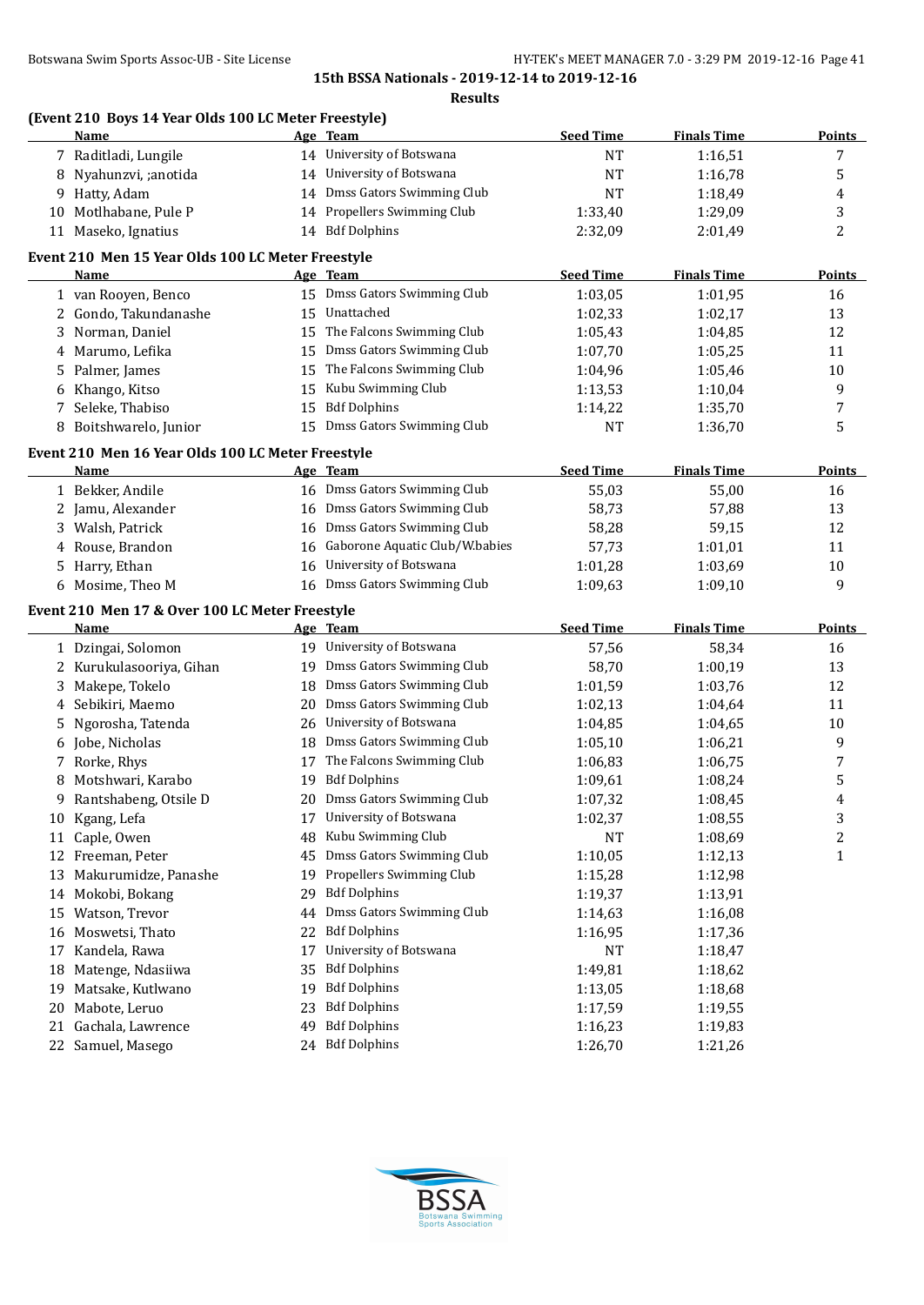**Results**

# **(Event 210 Men 17 & Over 100 LC Meter Freestyle)**

|    | <b>Name</b>                                                           |    | Age Team                     | <b>Seed Time</b>     | <b>Finals Time</b> | <b>Points</b> |
|----|-----------------------------------------------------------------------|----|------------------------------|----------------------|--------------------|---------------|
|    | 23 Ipotseng, Clinton                                                  |    | 21 University of Botswana    | 1:28,36              | 1:22,53            |               |
|    | 24 Moffat, Omphile                                                    | 27 | <b>Bdf Dolphins</b>          | 1:18,36              | 1:23,16            |               |
|    | 25 Molatlheng, Clifford                                               | 22 | University of Botswana       | 1:29,10              | 1:23,90            |               |
|    | 26 Magetse, Tsaone                                                    | 22 | University of Botswana       | 1:21,35              | 1:24,24            |               |
|    | 27 Kopano, Thabo                                                      | 24 | <b>Bdf Dolphins</b>          | 1:22,92              | 1:24,27            |               |
|    | 28 Samati, Onkagetse                                                  | 32 | <b>Bdf Dolphins</b>          | 1:33,27              | 1:31,26            |               |
|    | 29 Mathibe, Prince                                                    | 21 | University of Botswana       | 1:46,05              | 1:34,27            |               |
|    | 30 Keleeme, Botlhe                                                    | 19 | University of Botswana       | <b>NT</b>            | 1:38,19            |               |
|    | 31 Gabalebatse, Rodrick                                               | 23 | <b>Bdf Dolphins</b>          | 1:36,46              | 1:38,26            |               |
| 32 | Watson, Bruce                                                         | 39 | Dmss Gators Swimming Club    | <b>NT</b>            | 1:40,75            |               |
| 33 | Mekgwe, Bonno                                                         | 26 | <b>Bdf Dolphins</b>          | 1:51,77              | 1:41,63            |               |
|    | --- Maseko, Lesego                                                    |    | 18 Bdf Dolphins              | 1:21,66              | <b>NS</b>          |               |
|    | Event 211 Girls 12 Year Olds 200 LC Meter Breaststroke                |    |                              |                      |                    |               |
|    | Name                                                                  |    | Age Team                     | <b>Seed Time</b>     | <b>Finals Time</b> | <b>Points</b> |
|    | 1 Harry, Kyra                                                         |    | 12 University of Botswana    | 3:25,18              | 3:32,05            | 16            |
|    | 2 Brahmbhatt, Anoushka                                                | 12 | Phoenix Swimming Club        | 4:56,72              | 3:33,58            | 13            |
| 3  | Chang, Ji-eun                                                         |    | 12 Kubu Swimming Club        | <b>NT</b>            | 3:38,29            | 12            |
|    | 4 Radovic, Vesna                                                      |    | 12 Dmss Gators Swimming Club | 3:40,41              | 3:39,56            | 11            |
| 5. | Munyuki, Kudzai                                                       | 12 | Propellers Swimming Club     | 4:19,66              | 4:02,40            | 10            |
| 6  | Ingwe, Sally                                                          | 12 | Dmss Gators Swimming Club    | <b>NT</b>            | 4:06,57            | 9             |
| 7  | Motlhagodi, Abaleng                                                   | 12 | Propellers Swimming Club     | 4:23,14              | 4:11,27            | 7             |
|    | 8 Zambane, Aone                                                       | 12 | Dmss Gators Swimming Club    | <b>NT</b>            | 4:15,86            | 5             |
|    | 9 Christmas, Luba                                                     | 12 | Phoenix Swimming Club        | 4:34,48              | 4:18,43            | 4             |
|    | Event 211 Girls 13 Year Olds 200 LC Meter Breaststroke                |    |                              |                      |                    |               |
|    | Name                                                                  |    | Age Team                     | <b>Seed Time</b>     | <b>Finals Time</b> | <b>Points</b> |
|    | 1 Ditlhogo, Amaru                                                     |    | 13 Dmss Gators Swimming Club | 3:21,53              | 3:11,84            | 16            |
|    | 2 Kiragu, Mariam                                                      | 13 | Dmss Gators Swimming Club    | 3:33,88              | 3:27,79            | 13            |
|    |                                                                       | 13 | Phoenix Swimming Club        |                      | 3:29,80            | 12            |
| 3  | Popovic, Nikoleta<br>4 Schott, Adrienne                               | 13 | Dmss Gators Swimming Club    | 3:38,39<br><b>NT</b> |                    | 11            |
|    | Saleshando, Oratile                                                   | 13 | Propellers Swimming Club     | 3:42,51              | 3:38,54            | 10            |
| 5. | Khango, Thobo                                                         | 13 | Kubu Swimming Club           |                      | 3:42,97            | 9             |
| 6  |                                                                       | 13 | Dmss Gators Swimming Club    | 3:45,95<br>NT        | 3:52,97            | 7             |
| 7  | Zondagh, Lienke<br>8 Visser, Tamica                                   | 13 | Dmss Gators Swimming Club    | <b>NT</b>            | 3:56,75            | 5             |
|    | 9 Munyuki, Thobeka                                                    | 13 | Propellers Swimming Club     | <b>NT</b>            | 4:06,95<br>4:22,86 | 4             |
|    |                                                                       |    |                              |                      |                    |               |
|    | Event 211 Girls 14 Year Olds 200 LC Meter Breaststroke<br><b>Name</b> |    | Age Team                     | <b>Seed Time</b>     | <b>Finals Time</b> | Points        |
|    | 1 Matonhodze, Shamiso                                                 |    | 14 Dmss Gators Swimming Club | 3:04,38              | 3:09,94            | 16            |
|    |                                                                       |    | 14 Phoenix Swimming Club     | 3:26,69              |                    |               |
|    | 2 Pieterse, Megan                                                     |    | University of Botswana       |                      | 3:27,09            | 13            |
| 3  | Macheng, Khethiwe                                                     | 14 | 14 The Learning Centre       | NT                   | 4:10,62            | 12            |
|    | 4 Pesic, Ema                                                          |    |                              | <b>NT</b>            | 4:23,50            | 11            |
|    | Event 211 Women 15 Year Olds 200 LC Meter Breaststroke                |    |                              |                      |                    |               |
|    | Name                                                                  |    | Age Team                     | <b>Seed Time</b>     | <b>Finals Time</b> | <b>Points</b> |
|    | 1 Hughes, Naya                                                        |    | 15 Dmss Gators Swimming Club | 3:37,92              | 3:25,51            | 16            |
|    | 2 Rajesh, Kuhu                                                        |    | 15 The Learning Centre       | NT                   | 4:24,67            | 13            |

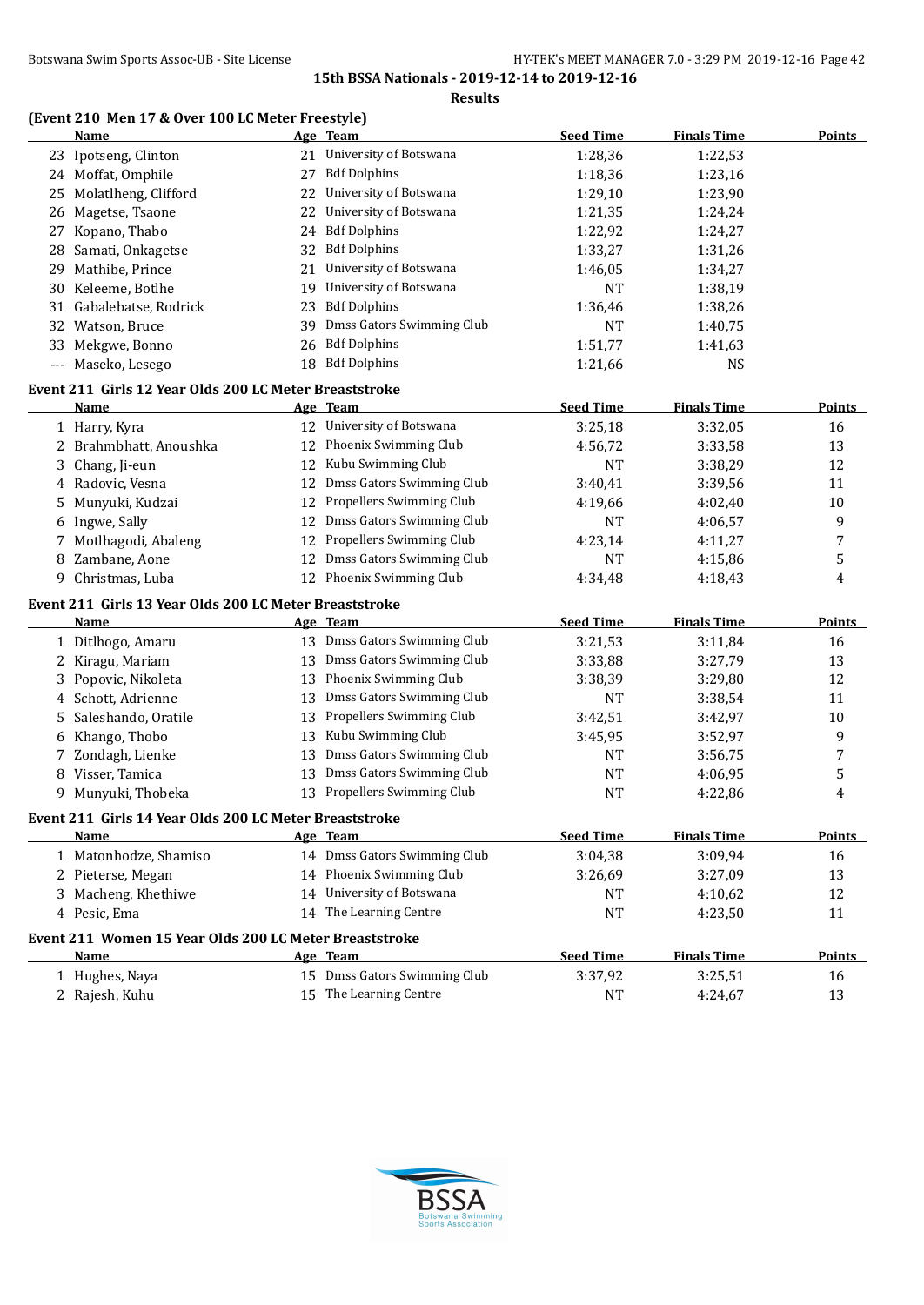|    | Event 211 Women 17 & Over 200 LC Meter Breaststroke<br>Name |    | Age Team                       | <b>Seed Time</b> | <b>Finals Time</b> | Points        |
|----|-------------------------------------------------------------|----|--------------------------------|------------------|--------------------|---------------|
|    | 1 Vos, Tayla S                                              |    | 17 Kubu Swimming Club          | 3:21,63          | 3:17,32            | 16            |
| 2  | Gondo, Ruvarashe                                            | 17 | Unattached                     | 3:28,54          | 3:29,84            | 13            |
| 3  | van Rooyen, Leone                                           | 17 | Dmss Gators Swimming Club      | 3:35,07          | 3:30,38            | 12            |
| 4  | Jones, Amy                                                  | 17 | Dmss Gators Swimming Club      | NT               | 3:51,94            | 11            |
| 5  | Macheng, Bakulu                                             | 20 | <b>Bdf Dolphins</b>            | 4:03,99          | 4:16,86            | 10            |
|    | 6 Seselamarumo, Sekgabo                                     |    | 24 University of Botswana      | <b>NT</b>        | 5:07,53            | 9             |
|    | Event 212 Boys 12 Year Olds 200 LC Meter Breaststroke       |    |                                |                  |                    |               |
|    | Name                                                        |    | Age Team                       | <b>Seed Time</b> | <b>Finals Time</b> | <b>Points</b> |
|    | 1 Sethi, Khalil                                             |    | 12 Phoenix Swimming Club       | 3:26,03          | 3:23,30            | 16            |
|    | 2 Keitsile, Junior                                          |    | 12 Propellers Swimming Club    | 3:36,27          | 3:25,23            | 13            |
| 3  | Seetso, Nathan                                              |    | 12 Dmss Gators Swimming Club   | 4:02,98          | 3:37,36            | 12            |
|    | 4 Mothibatsela, Ntsika                                      |    | 12 Dmss Gators Swimming Club   | NT               | 3:42,64            | 11            |
| 5. | Manase, Wesley                                              |    | 12 The Learning Centre         | <b>NT</b>        | 4:11,90            | 10            |
|    | Event 212 Boys 13 Year Olds 200 LC Meter Breaststroke       |    |                                |                  |                    |               |
|    | <b>Name</b>                                                 |    | Age Team                       | <b>Seed Time</b> | <b>Finals Time</b> | <b>Points</b> |
|    | 1 Mokobi, Kgotla                                            |    | 13 Dmss Gators Swimming Club   | 3:06,76          | 3:05,72            | 16            |
|    | 2 Matthews, Mmusi                                           |    | 13 Dmss Gators Swimming Club   | <b>NT</b>        | 3:06,05            | 13            |
| 3  | Nsingo, David                                               | 13 | The Learning Centre            | 3:28,30          | 3:23,88            | 12            |
| 4  | Garmroudi, Yusurf                                           | 13 | Gaborone Aquatic Club/W.babies | <b>NT</b>        | 3:26,28            | 11            |
| 5. | Scharnick, Adriaan                                          | 13 | Propellers Swimming Club       | 3:51,38          | 3:32,75            | 10            |
| 6  | Nnam, Tochukwa                                              | 13 | The Falcons Swimming Club      | 3:26,45          | 3:45,64            | 9             |
| 7  | Matebisi, Loago                                             | 13 | The Learning Centre            | 4:08,13          | 3:49,96            | 7             |
|    | 8 Monchusi, Thulaganyo                                      |    | 13 Propellers Swimming Club    | <b>NT</b>        | 4:16,45            | 5             |
|    | Event 212 Boys 14 Year Olds 200 LC Meter Breaststroke       |    |                                |                  |                    |               |
|    | Name                                                        |    | Age Team                       | <b>Seed Time</b> | <b>Finals Time</b> | <b>Points</b> |
|    | 1 Chisungo, Tawanda                                         |    | 14 The Falcons Swimming Club   | 3:04,35          | 3:02,49            | 16            |
|    | 2 Molefe, Lerako                                            |    | 14 University of Botswana      | 3:22,00          | 3:08,10            | 13            |
| 3  | Ellerman, Matthew                                           |    | 14 The Falcons Swimming Club   | 3:32,16          | 3:22,55            | 12            |
| 4  | Liu, Shawn                                                  |    | 14 The Learning Centre         | NT               | 3:33,05            | 11            |
|    | 5 Raditladi, Lungile                                        |    | 14 University of Botswana      | <b>NT</b>        | 3:40,53            | 10            |
| 6  | Maseko, Ignatius                                            |    | 14 Bdf Dolphins                | <b>NT</b>        | 4:42,55            | 9             |
|    | Event 212 Men 15 Year Olds 200 LC Meter Breaststroke        |    |                                |                  |                    |               |
|    | <b>Name</b>                                                 |    | Age Team                       | <b>Seed Time</b> | <b>Finals Time</b> | <b>Points</b> |
|    | 1 Rai, Tejzoravar                                           |    | 15 Kubu Swimming Club          | 2:59,71          | 2:51,02            | 16            |
|    | 2 Palmer, James                                             | 15 | The Falcons Swimming Club      | 3:14,27          | 3:09,16            | 13            |
| 3  | Gondo, Takundanashe                                         | 15 | Unattached                     | 4:04,53          | 3:11,04            | 12            |
| 4  | van Rooyen, Benco                                           | 15 | Dmss Gators Swimming Club      | 3:41,93          | 3:24,76            | 11            |
| 5  | Khango, Kitso                                               | 15 | Kubu Swimming Club             | 3:42,84          | 3:33,81            | $10\,$        |
| 6  | Seleke, Thabiso                                             |    | 15 Bdf Dolphins                | 4:19,47          | 3:54,32            | 9             |
|    | Event 212 Men 16 Year Olds 200 LC Meter Breaststroke        |    |                                |                  |                    |               |
|    | <b>Name</b>                                                 |    | Age Team                       | <b>Seed Time</b> | <b>Finals Time</b> | <b>Points</b> |
|    | 1 Harry, Ethan                                              |    | 16 University of Botswana      | 3:15,98          | 3:08,60            | 16            |
|    | 2 Mosime, Theo M                                            |    | 16 Dmss Gators Swimming Club   | 3:25,62          | 3:23,02            | 13            |

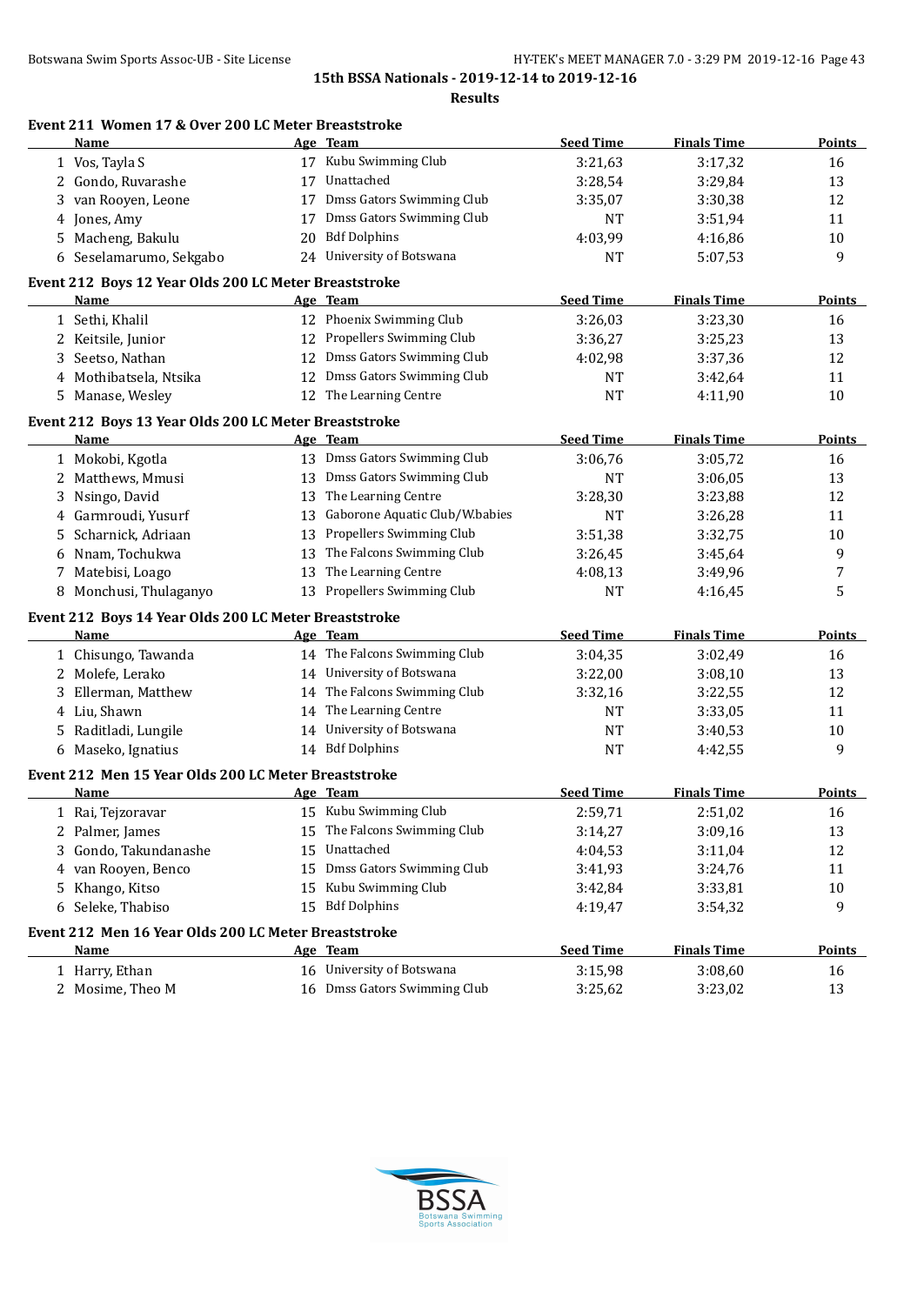### **Event 212 Men 17 & Over 200 LC Meter Breaststroke**

| Name                    |     | Age Team                     | <b>Seed Time</b> | <b>Finals Time</b> | <b>Points</b> |
|-------------------------|-----|------------------------------|------------------|--------------------|---------------|
| 1 Rorke, Rhys           |     | The Falcons Swimming Club    | 2:57.09          | 2:51,13            | 16            |
| 2 Rantshabeng, Otsile D | 20  | Dmss Gators Swimming Club    | 3:11,51          | 3:09,72            | 13            |
| 3 Motshwari, Karabo     | 19  | Bdf Dolphins                 | 3:11.46          | 3:10.75            | 12            |
| 4 Makepe, Tokelo        |     | 18 Dmss Gators Swimming Club | 3:07.98          | 3:20,57            | 11            |
| 5 Maseko, Lesego        | 18  | Bdf Dolphins                 | 4:16.38          | 3:30.39            | 10            |
| 6 Makurumidze, Panashe  | 19. | Propellers Swimming Club     | 3:37.82          | 3:35,07            | 9             |
| 7 Kasale, Uswani        | 24  | <b>Bdf Dolphins</b>          | 3:31,07          | 3:35.62            | 7             |
| 8 Kabelo, Mokganedi J   | 28  | <b>Bdf Dolphins</b>          | 3:49.86          | 3:48,52            |               |

## **Event 213 Girls 14 & Under 200 LC Meter Freestyle Relay**

| <b>Team</b>                                           | Relay                          | <b>Seed Time</b>            | <b>Finals Time</b>        | Points |
|-------------------------------------------------------|--------------------------------|-----------------------------|---------------------------|--------|
| 1 Dmss Gators Swimming Club                           | A                              | 2:05,13                     | 2:04,37                   | 32     |
| 1) Jack, Michelle 14                                  | 2) Ditlhogo, Amaru 13          | 3) Ingwe, Kimberly 14       | 4) Matonhodze, Shamiso 14 |        |
| 2 Kubu Swimming Club                                  | A                              | 2:35,92                     | 2:22,20                   | 26     |
| 1) Caple, Rhyse 11                                    | 2) White, Jenna 11             | 3) Chang, Yun-suh 11        | 4) Chang, Ji-eun 12       |        |
| 3 Phoenix Swimming Club                               | А                              | <b>NT</b>                   | 2:26,10                   | 24     |
| 1) Pieterse, Megan 14                                 | 2) Popovic, Nikoleta 13        | 3) Brahmbhatt, Anoushka 12  | 4) Merafhe, Naledi 11     |        |
| 4 Propellers Swimming Club                            | A                              | 2:34,43                     | 2:31,17                   | 22     |
| 1) Kesiilwe, Katlego 12                               | 2) Saleshando, Oratile 13      | 3) Saleshando, Melodi 10    | 4) Ramakoloi, Thata 12    |        |
| 5 Gaborone Aquatic Club/W.babies                      | A                              | 2:47,97                     | 2:35,51                   | 20     |
| 1) Garmroudi, Phoebe 11                               | 2) Molelowatladi, Realeboga 10 | 3) Gaboeletswe, Lelentle 12 | 4) Haskins, Camille 10    |        |
| 6 University of Botswana                              | A                              | <b>NT</b>                   | 3:02.73                   | 18     |
| 1) Morekwa, Katlo 10                                  | 2) Segadika, Katlo 9           | 3) Oagile-Motso, Phoebe 8   | 4) Meshack, Joy 10        |        |
| 7 The Learning Centre                                 | A                              | 2:39,80                     | 3:16.73                   | 14     |
| 1) Pesic, Ema 14                                      | 2) Mapoka, Nozipho 11          | 3) Magosi, Lelentle 10      | 4) Wambiru, Aisha 9       |        |
| Dmss Gators Swimming Club                             | B                              | 2:11,83                     | X2:16,41                  |        |
| 1) Tele, Phoebe 12                                    | 2) Kiragu, Mariam 13           | 3) Radovic, Vesna 12        | 4) Mutie, Mutinda 14      |        |
| Dmss Gators Swimming Club                             | C                              | 2:26,40                     | X2:20,85                  |        |
| 1) Thomba, Kuda 10                                    | 2) Muzila, Lelani 13           | 3) Mosetlha, Chawada 14     | 4) Jamu, Abigail 12       |        |
| Propellers Swimming Club                              | B                              | 2:51,80                     | X2:43,17                  |        |
| 1) Munyuki, Kudzai 12                                 | 2) Motlhagodi, Abaleng 12      | 3) Nkgau, Tanu 12           | 4) Kesiilwe, Kutlo 9      |        |
| Propellers Swimming Club                              | C                              | 2:50,60                     | X2:52,80                  |        |
| 1) Munyuki, Thobeka 13                                | 2) Dichabeng, Larona 12        | 3) Ndwapi, Shato 10         | 4) Seipone, Jessica 11    |        |
| Kubu Swimming Club                                    | R                              | <b>NT</b>                   | X3:02,53                  |        |
| 1) Shaikh, Azra 9                                     | 2) Byron, Megan 9              | 3) Byron, Jessica 10        | 4) Dobah, Aisha 10        |        |
| Propellers Swimming Club                              | D                              | 3:11,48                     | X3:12,00                  |        |
| 1) Mangana, Samantha 10                               | 2) Chalashika, Resego 10       | 3) Mojalemotho, Abale 10    | 4) Mvududu, Joy 9         |        |
| Evant 214 Waman 15 & Ovan 200 LC Mator Engagive Dalay |                                |                             |                           |        |

#### **Event 214 Women 15 & Over 200 LC Meter Freestyle Relay**

 $\overline{a}$ 

| Team                      | Relay                                                                                                    | <b>Seed Time</b>        | <b>Finals Time</b> | Points             |
|---------------------------|----------------------------------------------------------------------------------------------------------|-------------------------|--------------------|--------------------|
|                           | A                                                                                                        | 1:54.81                 | 1:58.05            | 32                 |
| 1) Egner, Maxine 15       | 2) Jobe, Hannah 16                                                                                       | 3) Matthews, Tselane 15 | 4) Ruele, Naomi 22 |                    |
|                           | A                                                                                                        | 3:12.77                 | 2:12.82            | 26                 |
| 1) Harry, Kyra 12         | 2) Saat, Alma 46                                                                                         | 3) Kgabung, Reneiloe 17 | 4) Nkgau, Loago 15 |                    |
|                           | А                                                                                                        | 2:07.04                 | 2:17.29            | 24                 |
| 1) Gomez, Antonela 15     | 2) Deurwaader, Tjibuya 15                                                                                | 3) Khango, Thobo 13     | 4) Vos, Tayla S 17 |                    |
|                           | А                                                                                                        | NT                      | 2:56.84            | 22                 |
| 1) Letsholo, Lebogang 21  | 2) Macheng, Bakulu 20                                                                                    | 3) Barobi, Hazel 17     |                    |                    |
| Dmss Gators Swimming Club | B                                                                                                        | 2:07.28                 | X2:10,00           |                    |
| 1) Ruele, Bupe B 16       | 2) Mokgatle, Yaone 15                                                                                    | 3) Jones, Amy 17        | 4) Hughes, Naya 15 |                    |
|                           | 1 Dmss Gators Swimming Club<br>2 University of Botswana<br>3 Kubu Swimming Club<br>4 Bdf Dolphins<br>--- |                         |                    | 4) Mbulawa, Neo 29 |

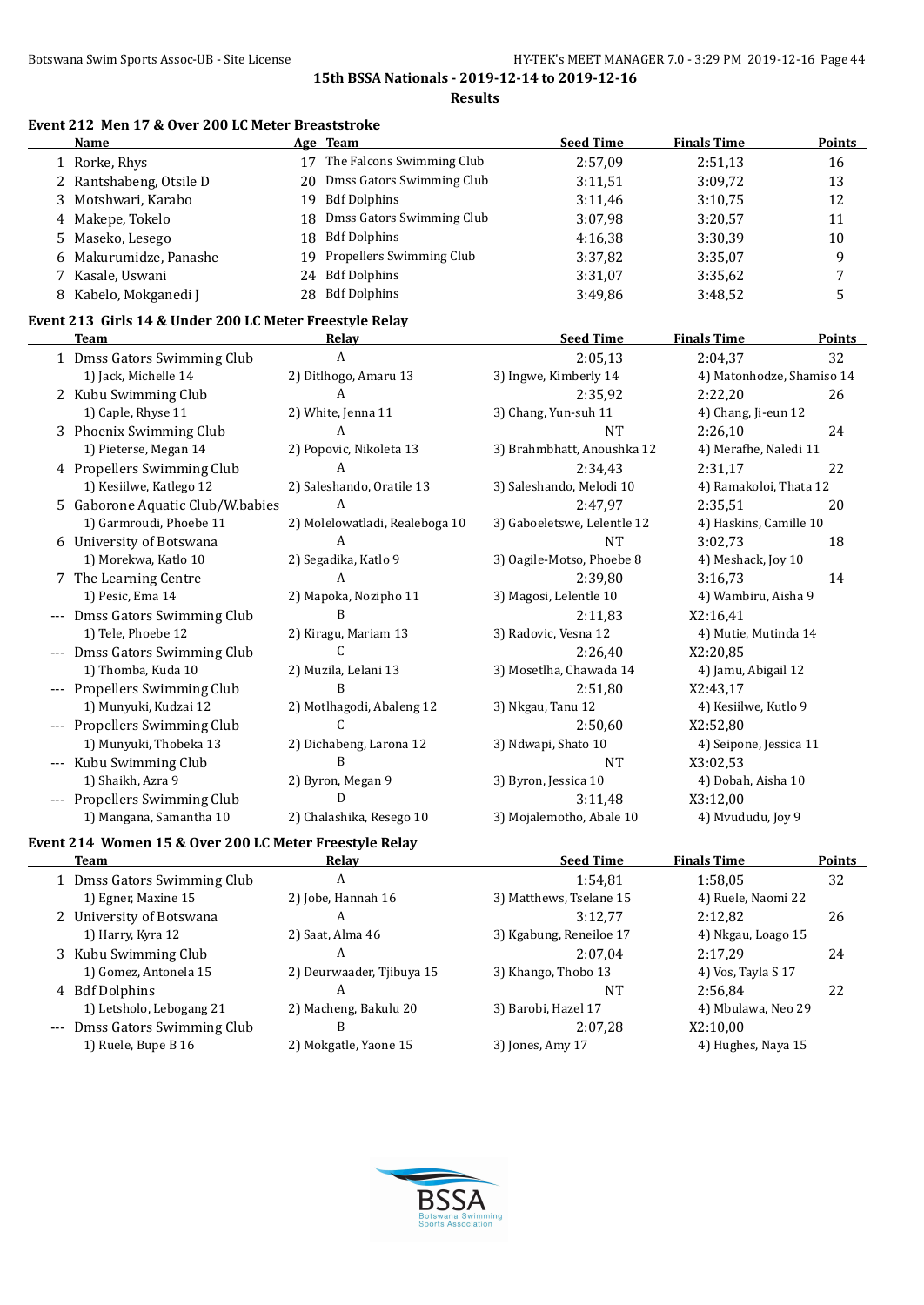**Results**

# **(Event 214 Women 15 & Over 200 LC Meter Freestyle Relay)**

| women 15 & over 200 Le meter rreestyle Relay<br><b>Team</b> | <b>Relav</b>                | <b>Seed Time</b>              | <b>Finals Time</b>          | <b>Points</b> |
|-------------------------------------------------------------|-----------------------------|-------------------------------|-----------------------------|---------------|
| --- Dmss Gators Swimming Club                               | $\mathcal{C}$               | 2:12,75                       | X2:12,22                    |               |
| 1) van Rooyen, Leone 17                                     | 2) Ramorobjwa, Naledi 15    | 3) Egner, Adina 15            | 4) Nkete, Alora 18          |               |
| Event 215 Boys 14 & Under 200 LC Meter Freestyle Relay      |                             |                               |                             |               |
| Team                                                        | Relav                       | <b>Seed Time</b>              | <b>Finals Time</b>          | Points        |
| 1 Dmss Gators Swimming Club                                 | A                           | 2:04,78                       | 1:59,96                     | 32            |
| 1) Matthews, Mmusi 13                                       | 2) De Jesus, Jon Martin 13  | 3) Lee, Hyun Dong 13          | 4) Mokobi, Kgotla 13        |               |
| 2 Propellers Swimming Club                                  | A                           | 2:14,65                       | 2:12,09                     | 26            |
| 1) Mangani, Kevin 12                                        | 2) Mmelesi, Abaleng 12      | 3) Scharnick, Adriaan 13      | 4) Keitsile, Junior 12      |               |
| 3 Gaborone Aquatic Club/W.babies                            | A                           | 2:08,35                       | 2:13,65                     | 24            |
| 1) Hill, Angus 12                                           | 2) Garmroudi, Yusurf 13     | 3) Modirelabangwe, Legakwa 11 | 4) Haskins, Ethan 12        |               |
| 4 University of Botswana                                    | A                           | <b>NT</b>                     | 2:14,58                     | 22            |
| 1) Molefe, Lerako 14                                        | 2) Raditladi, Lungile 14    | 3) Mulale, Eleriwe 12         | 4) Mooketsi, Lefika 13      |               |
| 5 The Learning Centre                                       | B                           | 3:05,34                       | 2:23,38                     | 20            |
| 1) Liu, Shawn 14                                            | 2) Matebisi, Loago 13       | 3) Manase, Wesley 12          | 4) Nsingo, David 13         |               |
| 6 Kubu Swimming Club                                        | A                           | 1:58,59                       | 2:30,09                     | 18            |
| 1) Caple, Preston 9                                         | 2) Khango, Letshego 10      | 3) Hamilton, Cain 11          | 4) Bandy, James 11          |               |
| 7 Bdf Dolphins                                              | $\mathbf{A}$                | <b>NT</b>                     | 2:57,84                     | 14            |
| 1) Seetso, Kago 8                                           | 2) Matenge, Larona 11       | 3) Mokgadi, Thuto 10          | 4) Maseko, Ignatius 14      |               |
| --- Dmss Gators Swimming Club                               | $\mathbf B$                 | 2:21,33                       | X2:16,76                    |               |
| 1) Hatty, Adam 14                                           | 2) Mutie, Kilonzi 12        | 3) Seetso, Nathan 12          | 4) Mothibatsela, Ntsika 12  |               |
| --- Propellers Swimming Club                                | B                           | <b>NT</b>                     | X2:41,89                    |               |
| 1) Kebonang, Jason-Farrell 10                               | 2) Scharnick, Christiaan 10 | 3) Motlhabane, Pule P 14      | 4) Monchusi, Thulaganyo 13  |               |
| --- University of Botswana                                  | $\mathbf B$                 | 3:02,49                       | X2:50,67                    |               |
| 1) Molefe, Leago 8                                          | 2) Nthomiwa, Wapego 9       | 3) Joseph, Thabang L 9        | 4) Dzingai, Botlhe 11       |               |
| --- Dmss Gators Swimming Club                               | $\mathsf{C}$                | 2:44,08                       | X2:51,30                    |               |
| 1) Lee, Hyun Min 12                                         | 2) Freeman, Liam 10         | 3) Ramorobjwa, Lengwe 13      | 4) Matthews, Lebone 11      |               |
| --- Gaborone Aquatic Club/W.babies                          | B                           | <b>NT</b>                     | X2:59,82                    |               |
| 1) Lee, Seung Jun 11                                        | 2) Numada, Mahiro 8         | 3) Ramatlhodi, Lefika 11      | 4) Donnel, Tobias 10        |               |
| --- The Learning Centre                                     | $\mathbf{A}$                | 2:30,26                       | X3:05,68                    |               |
| 1) Kgengwenyane, Lentle 11                                  | 2) Ruthenberg, Alrick 10    | 3) Letang, Myles 11           | 4) Rapson, Zacharey 11      |               |
| --- Propellers Swimming Club                                | $\mathsf C$                 | 3:34,97                       | X3:14,73                    |               |
| 1) Mmelesi, Amantle 10                                      | 2) Dichabeng, Keone J 10    | 3) Bakwena, Leruo 8           | 4) Kebonang, Nathan-Leigh 7 |               |
| Event 216 Men 15 & Over 200 LC Meter Freestyle Relay        |                             |                               |                             |               |
| <b>Team</b>                                                 | <u>Relav</u>                | <b>Seed Time</b>              | <b>Finals Time</b>          | Points        |
| 1 Dmss Gators Swimming Club                                 | $\boldsymbol{A}$            | 1:46,29                       | 1:44,39                     | 32            |
| 1) Jamu, Alexander 16                                       | 2) Sehikiri, Maemo 20       | 3) Walsh, Patrick 16          | 4) Bekker, Andile 16        |               |

| 1 Dmss Gators Swimming Club   |                       | 1:46,29                     | 1:44,39                      | 34 |
|-------------------------------|-----------------------|-----------------------------|------------------------------|----|
| 1) Jamu, Alexander 16         | 2) Sebikiri, Maemo 20 | 3) Walsh, Patrick 16        | 4) Bekker, Andile 16         |    |
| 2 University of Botswana      | A                     | 1:47.06                     | 1:45.52                      | 26 |
| 1) Dzingai, Solomon 19        | 2) Harry, Ethan 16    | 3) Ngorosha, Tatenda 26     | 4) Kgang, Lefa 17            |    |
| 3 Kubu Swimming Club          | A                     | 1:49.15                     | 24<br>1:53.19                |    |
| 1) Caple, Owen 48             | 2) Khango, Kitso 15   | 3) Rai, Tejzoravar 15       | 4) Ives, Matthew 20          |    |
| 4 Bdf Dolphins                | A                     | NT                          | 22<br>2:01.04                |    |
| 1) Motshwari, Karabo 19       | 2) Seetso, Thabang 14 | 3) Moswetsi, Thato 22       | 4) Matsake, Kutlwano 19      |    |
| 5 The Falcons Swimming Club   | A                     | 2:15.45                     | 20<br>2:04.34                |    |
| 1) Norman, Daniel 15          | 2) Nnam, Tochukwa 13  | 3) Ellerman, Matthew 14     | 4) Chisungo, Tawanda 14      |    |
| 6 Phoenix Swimming Club       | A                     | NT                          | 2:15.05<br>18                |    |
| 1) Khonat, Rayhan 11          | 2) Sethi, Khalil 12   | 3) Moagi, Mbise 23          | 4) Sethi, Reyhaan 15         |    |
| --- Dmss Gators Swimming Club | B                     | 1:52.60                     | X1:53.09                     |    |
| 1) van Rooven, Benco 15       | 2) Makepe, Tokelo 18  | 3) Jobe, Nicholas 18        | 4) Kurukulasooriya, Gihan 19 |    |
| --- Dmss Gators Swimming Club |                       | 2:01.76                     | X2:01.30                     |    |
| 1) Watson, Trevor 44          | 2) Marumo, Lefika 15  | 3) Rantshabeng, Otsile D 20 | 4) Mosime, Theo M 16         |    |

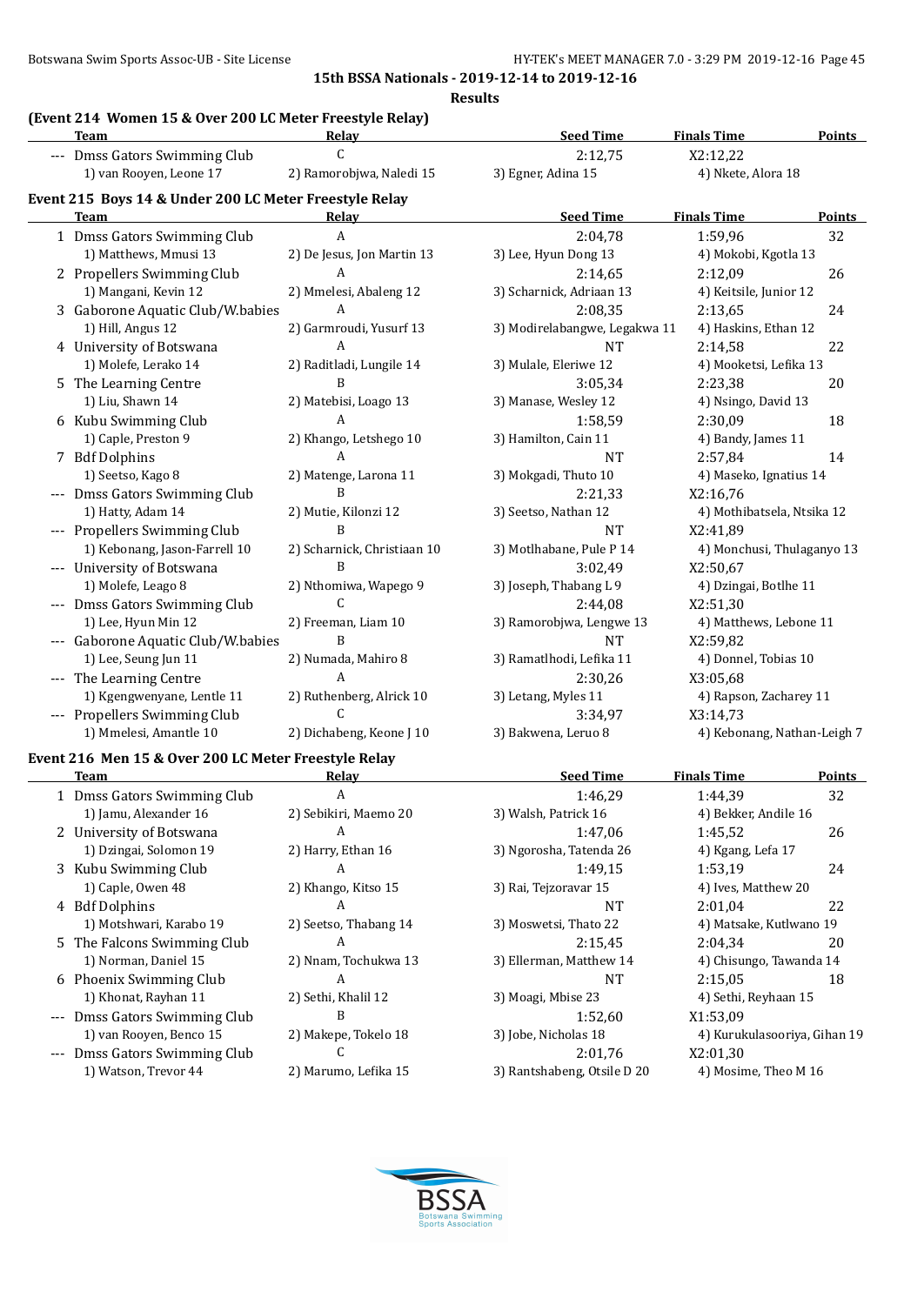# **(Event 216 Men 15 & Over 200 LC Meter Freestyle Relay)**

| Team                                                | Relay                            | <b>Seed Time</b>          | <b>Finals Time</b>      | <b>Points</b> |
|-----------------------------------------------------|----------------------------------|---------------------------|-------------------------|---------------|
| --- University of Botswana                          | B                                | NT                        | X2:10,56                |               |
| 1) Mathibe, Prince 21                               | 2) Magetse, Tsaone 22            | 3) Kandela, Rawa 17       | 4) Ipotseng, Clinton 21 |               |
| --- Bdf Dolphins                                    |                                  | NT                        | X2:11.96                |               |
| 1) Keatshotse, Badiredi 32                          | 2) Kopano, Thabo 24              | 3) Kasale, Uswani 24      | 4) Gachala, Lawrence 49 |               |
| --- Bdf Dolphins                                    |                                  | NT                        | X2:12.50                |               |
| 1) Maseko, Lesego 18                                | 2) Mabote, Leruo 23              | 3) Samuel, Masego 24      | 4) Mokobi, Bokang 29    |               |
| --- Bdf Dolphins                                    |                                  | NT                        | X2:24.18                |               |
| 1) Gabalebatse, Rodrick 23                          | 2) Moffat, Omphile 27            | 3) Samati, Onkagetse 32   | 4) Seleke, Thabiso 15   |               |
| --- University of Botswana                          |                                  | NT                        | X2:39.99                |               |
| 1) Keleeme, Botlhe 19                               | 2) Molatlheng, Clifford 22       | 3) Maphorisa, Mishingo 23 | 4) Saat, Urmas 56       |               |
| Event 301 Girls 12 Year Olds 200 LC Meter Freestyle |                                  |                           |                         |               |
| Name                                                | Age Team                         | <b>Seed Time</b>          | <b>Finals Time</b>      | <b>Points</b> |
| 1 Harry, Kyra                                       | University of Botswana<br>12     | 2:43,02                   | 2:44,00                 | 16            |
| 2 Jamu, Abigail                                     | Dmss Gators Swimming Club<br>12. | 2:53,59                   | 2:45,62                 | 13            |
| 2 Dadovic Voore                                     | 12 Dmee Catore Swimming Club     | 2.10,00                   | 2.1700                  | 12            |

| 3  | Radovic, Vesna                                      | 12 | Dmss Gators Swimming Club        | 2:48,99          | 2:47,80            | 12               |
|----|-----------------------------------------------------|----|----------------------------------|------------------|--------------------|------------------|
|    | 4 Tele, Phoebe                                      | 12 | Dmss Gators Swimming Club        | 3:00,39          | 2:56,89            | 11               |
| 5. | Chang, Ji-eun                                       | 12 | Kubu Swimming Club               | <b>NT</b>        | 2:58,74            | 10               |
|    | 6 Ramakoloi, Thata                                  | 12 | Propellers Swimming Club         | 3:05,27          | 2:58,86            | 9                |
| 7  | Ingwe, Sally                                        | 12 | Dmss Gators Swimming Club        | 3:35,76          | 3:02,60            | $\boldsymbol{7}$ |
| 8  | Wambiru, Angela                                     | 12 | Dmss Gators Swimming Club        | <b>NT</b>        | 3:10,74            | 5                |
| 9  | Kesiilwe, Katlego                                   | 12 | Propellers Swimming Club         | 3:13,03          | 3:11,94            | 4                |
| 10 | Oagile-Motso, Renee                                 | 12 | University of Botswana           | 3:43,51          | 3:12,52            | 3                |
| 11 | Nkgau, Tanu                                         | 12 | Propellers Swimming Club         | 3:25,68          | 3:24,13            | $\overline{c}$   |
| 12 | Zambane, Aone                                       | 12 | Dmss Gators Swimming Club        | 3:27,59          | 3:27,82            | $\mathbf{1}$     |
| 13 | Dichabeng, Larona                                   | 12 | Propellers Swimming Club         | 3:39,88          | 3:33,51            |                  |
| 14 | Motlhagodi, Abaleng                                 | 12 | Propellers Swimming Club         | 3:57,95          | 3:35,11            |                  |
| 15 | Munyuki, Kudzai                                     | 12 | Propellers Swimming Club         | 3:49,54          | 3:37,75            |                  |
|    | 16 Gaboeletswe, Lelentle                            | 12 | Gaborone Aquatic Club/W.babies   | 3:40,91          | 3:38,41            |                  |
| 17 | Christmas, Luba                                     | 12 | Phoenix Swimming Club            | <b>NT</b>        | 3:52,49            |                  |
|    | 18 April, Botho                                     | 12 | Dmss Gators Swimming Club        | 3:48,98          | 3:53,44            |                  |
|    | 19 Seetso, Refilwe                                  | 12 | <b>Bdf Dolphins</b>              | 4:30,42          | 4:02,95            |                  |
| 20 | Patel/Khan, Faatimah Zahra                          | 12 | Dmss Gators Swimming Club        | 4:09,61          | 4:07,99            |                  |
| 21 | Mosetlha, Wanano                                    | 12 | Dmss Gators Swimming Club        | 4:25,98          | 4:18,62            |                  |
| 22 | Ndzinge, Teto E                                     | 12 | Dmss Gators Swimming Club        | 4:34,04          | 4:22,92            |                  |
| 23 | Medupe, Boleng                                      | 12 | Dmss Gators Swimming Club        | <b>NT</b>        | 4:28,39            |                  |
|    | --- Mmelesi, Marang                                 | 12 | Dmss Gators Swimming Club        | 3:55,59          | <b>NS</b>          |                  |
|    | Event 301 Girls 13 Year Olds 200 LC Meter Freestyle |    |                                  |                  |                    |                  |
|    | <b>Name</b>                                         |    | Age Team                         | <b>Seed Time</b> | <b>Finals Time</b> | <b>Points</b>    |
|    | 1 Ditlhogo, Amaru                                   |    | 13 Dmss Gators Swimming Club     | 2:27,87          | 2:30,39            | 16               |
|    | 2 Kiragu, Mariam                                    | 13 | Dmss Gators Swimming Club        | 2:36,22          | 2:42,21            | 13               |
| 3  | Schott, Adrienne                                    | 13 | Dmss Gators Swimming Club        | <b>NT</b>        | 2:50,56            | 12               |
|    | 4 Visser, Tamica                                    | 13 | Dmss Gators Swimming Club        | 3:13,72          | 2:53,84            | 11               |
| 5. | Zondagh, Lienke                                     | 13 | Dmss Gators Swimming Club        | 3:13,35          | 2:57,76            | 10               |
|    | 6 Muzila, Lelani                                    | 13 | <b>Dmss Gators Swimming Club</b> | 3:06,94          | 3:02,84            | 9                |
|    | 7 Hatty, Leah                                       | 13 | Dmss Gators Swimming Club        | 3:15,67          | 3:04,19            | 7                |
| 8  | Saleshando, Oratile                                 | 13 | Propellers Swimming Club         | 3:15,84          | 3:09,85            | 5                |
|    | 9 Munyuki, Thobeka                                  |    | 13 Propellers Swimming Club      | 3:49,06          | 3:51,42            | 4                |

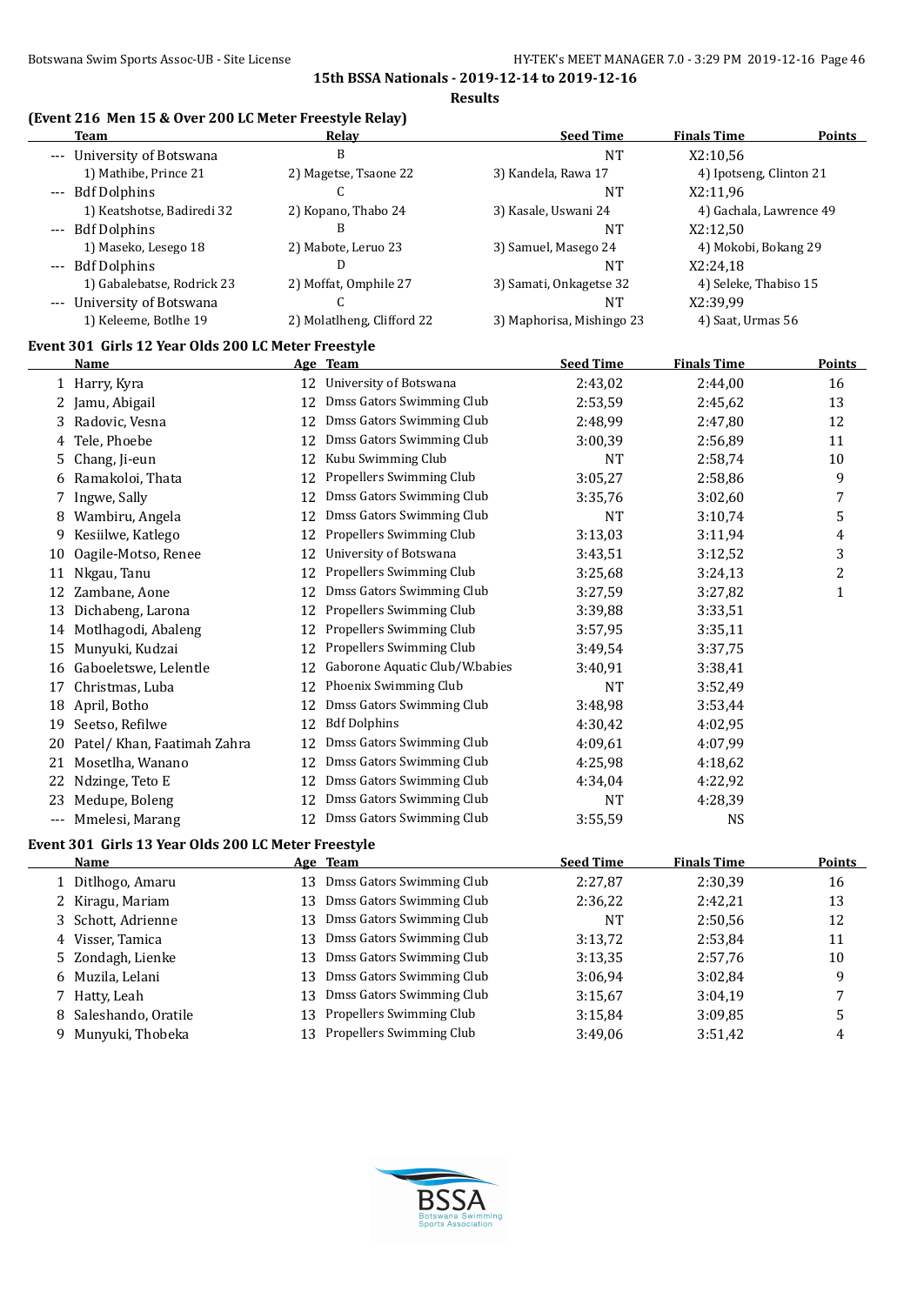**Results**

|             | Name                                                              |    | Event 301 Girls 14 Year Olds 200 LC Meter Freestyle<br>Age Team | <b>Seed Time</b>   | <b>Finals Time</b>   | <b>Points</b>                        |
|-------------|-------------------------------------------------------------------|----|-----------------------------------------------------------------|--------------------|----------------------|--------------------------------------|
|             | 1 Jack, Michelle                                                  |    | 14 Dmss Gators Swimming Club                                    | 2:27,65            | 2:28,71              | 16                                   |
|             | 2 Ingwe, Kimberly                                                 |    | 14 Dmss Gators Swimming Club                                    | 2:33,42            | 2:28,93              | 13                                   |
| 3           | Mutie, Mutinda                                                    |    | 14 Dmss Gators Swimming Club                                    | 2:28,73            | 2:29,81              | 12                                   |
| 4           | Mosetlha, Chawada                                                 |    | 14 Dmss Gators Swimming Club                                    | NT                 | 3:05,76              | 11                                   |
| 5           | Pie, Thatego                                                      |    | 14 Dmss Gators Swimming Club                                    | 3:26,64            | 3:21,47              | 10                                   |
| 6           | Pesic, Ema                                                        |    | 14 The Learning Centre                                          | 3:27,88            | 3:26,04              | 9                                    |
| 7           | Macheng, Khethiwe                                                 |    | 14 University of Botswana                                       | 3:56,38            | 3:41,46              | 7                                    |
|             | 8 Ngwato, Ame Samantha                                            |    | 14 Dmss Gators Swimming Club                                    | 3:59,75            | 3:55,37              | 5                                    |
|             | Event 301 Women 15 Year Olds 200 LC Meter Freestyle               |    |                                                                 |                    |                      |                                      |
|             | Name                                                              |    | Age Team                                                        | <b>Seed Time</b>   | <b>Finals Time</b>   | <b>Points</b>                        |
|             | 1 Egner, Maxine                                                   |    | 15 Dmss Gators Swimming Club                                    | 2:18,33            | 2:16,62              | 16                                   |
|             | 2 Matthews, Tselane                                               |    | 15 Dmss Gators Swimming Club                                    | 2:20,94            | 2:23,80              | 13                                   |
| 3           | Egner, Adina                                                      |    | 15 Dmss Gators Swimming Club                                    | 2:37,71            | 2:35,93              | 12                                   |
| 4           | Mokgatle, Yaone                                                   |    | 15 Dmss Gators Swimming Club                                    | 2:38,27            | 2:49,73              | 11                                   |
| 5           | Hughes, Naya                                                      |    | 15 Dmss Gators Swimming Club                                    | 2:47,53            | 2:51,99              | 10                                   |
| 6           | Deurwaader, Tjibuya                                               | 15 | Kubu Swimming Club                                              | 2:45,50            | 2:57,27              | 9                                    |
|             | 7 Ramorobjwa, Naledi                                              |    | 15 Dmss Gators Swimming Club                                    | 3:00,43            | 3:06,30              | 7                                    |
|             | Event 301 Women 16 Year Olds 200 LC Meter Freestyle               |    |                                                                 |                    |                      |                                      |
|             | Name                                                              |    | Age Team                                                        | <b>Seed Time</b>   | <b>Finals Time</b>   | Points                               |
|             | 1 Jobe, Hannah                                                    |    | 16 Dmss Gators Swimming Club                                    | 2:33,76            | 2:43,97              | 16                                   |
|             | Event 301 Women 17 & Over 200 LC Meter Freestyle                  |    |                                                                 |                    |                      |                                      |
|             | <b>Name</b>                                                       |    | Age Team                                                        | <b>Seed Time</b>   | <b>Finals Time</b>   | <b>Points</b>                        |
|             | 1 van Rooyen, Leone                                               |    | 17 Dmss Gators Swimming Club                                    | 2:37,86            | 2:37,49              | 16                                   |
| 2           | Jones, Amy                                                        |    | 17 Dmss Gators Swimming Club                                    | 2:36,31            | 2:38,41              | 13                                   |
| 3           | Saat, Alma                                                        |    | 46 University of Botswana                                       | 2:57,21            | 2:47,75              | 12                                   |
| 4           | Gondo, Ruvarashe                                                  | 17 | Unattached                                                      | 2:47,31            |                      |                                      |
|             |                                                                   |    |                                                                 |                    | 2:56,49              | 11                                   |
| 5           | Kelebemang, Lebogang                                              |    | 22 University of Botswana                                       | 3:51,84            | 3:44,15              | 10                                   |
| 6           | Barobi, Hazel                                                     |    | 17 Bdf Dolphins                                                 | 4:25,54            | 4:38,73              | 9                                    |
|             | --- Macheng, Bakulu                                               |    | 20 Bdf Dolphins                                                 | <b>NT</b>          | <b>NS</b>            |                                      |
|             | Event 302 Boys 12 Year Olds 200 LC Meter Freestyle                |    |                                                                 |                    |                      |                                      |
|             | <b>Name</b>                                                       |    | Age Team                                                        | <b>Seed Time</b>   | <b>Finals Time</b>   |                                      |
|             | 1 Keitsile, Junior                                                |    | 12 Propellers Swimming Club                                     | 2:58,23            | 2:40,44              | 16                                   |
|             | 2 Seetso, Nathan                                                  |    | 12 Dmss Gators Swimming Club                                    | 2:49,05            | 2:43,34              | 13                                   |
| 3           | Mmelesi, Abaleng                                                  |    | 12 Propellers Swimming Club                                     | 3:15,04            | 2:43,42              | 12                                   |
| 4           | Mothibatsela, Ntsika                                              |    | 12 Dmss Gators Swimming Club                                    | 2:52,11            | 2:43,49              | 11                                   |
| 5           | Mangani, Kevin                                                    | 12 | Propellers Swimming Club                                        | 3:14,95            | 2:54,43              | 10                                   |
| 6           | Mutie, Kilonzi                                                    |    | 12 Dmss Gators Swimming Club                                    | 3:25,22            | 3:22,27              | 9                                    |
| 7           |                                                                   | 12 | University of Botswana                                          |                    |                      | 7                                    |
| 8           | Mulale, Eleriwe                                                   |    | 12 The Learning Centre                                          | 3:43,77            | 3:29,56              | 5                                    |
| $-\, -\, -$ | Manase, Wesley<br>Haskins, Ethan                                  |    | 12 Gaborone Aquatic Club/W.babies                               | 3:45,83<br>2:44,09 | 3:56,33<br><b>NS</b> |                                      |
|             |                                                                   |    |                                                                 |                    |                      |                                      |
|             | Event 302 Boys 13 Year Olds 200 LC Meter Freestyle<br><b>Name</b> |    | Age Team                                                        | <b>Seed Time</b>   | <b>Finals Time</b>   |                                      |
|             | 1 Mokobi, Kgotla                                                  |    | 13 Dmss Gators Swimming Club                                    | 2:26,54            | 2:25,34              | <b>Points</b><br><b>Points</b><br>16 |
| 2           | Matthews, Mmusi                                                   | 13 | Dmss Gators Swimming Club                                       | 2:40,50            | 2:32,53              | 13                                   |

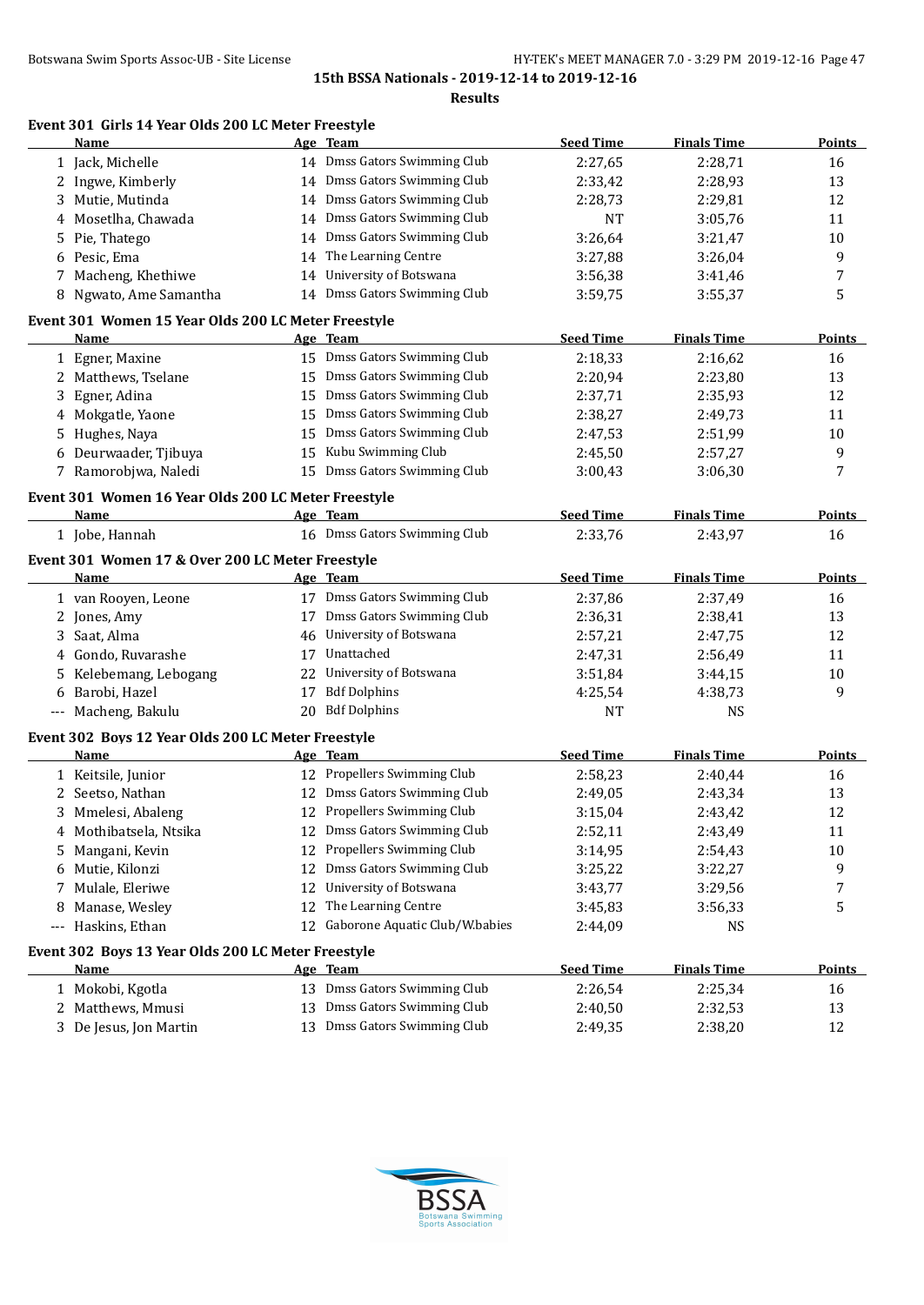| (Event 302 Boys 13 Year Olds 200 LC Meter Freestyle) |  |  |  |
|------------------------------------------------------|--|--|--|

|    | <b>Name</b>                                                       |    | Age Team                                     | <b>Seed Time</b> | <b>Finals Time</b> | <b>Points</b> |
|----|-------------------------------------------------------------------|----|----------------------------------------------|------------------|--------------------|---------------|
|    | 4 Lee, Hyun Dong                                                  |    | 13 Dmss Gators Swimming Club                 | 2:50,46          | 2:41,02            | 11            |
|    | 5 Garmroudi, Yusurf                                               | 13 | Gaborone Aquatic Club/W.babies               | 2:56,36          | 2:55,62            | 10            |
|    | 6 Nsingo, David                                                   | 13 | The Learning Centre                          | 3:04,78          | 3:01,97            | 9             |
|    | 7 Scharnick, Adriaan                                              | 13 | Propellers Swimming Club                     | 3:06,92          | 3:06,51            | 7             |
| 8  | Nnam, Tochukwa                                                    | 13 | The Falcons Swimming Club                    | 3:09,24          | 3:06,57            | 5             |
| 9  | Ramorobjwa, Lengwe                                                | 13 | Dmss Gators Swimming Club                    | 3:22,53          | 3:16,70            | 4             |
| 10 | Mooketsi, Lefika                                                  | 13 | University of Botswana                       | 4:02,14          | 3:39,84            | 3             |
|    | 11 Matebisi, Loago                                                | 13 | The Learning Centre                          | 3:33,22          | 3:43,82            | 2             |
|    |                                                                   |    |                                              |                  |                    |               |
|    | Event 302 Boys 14 Year Olds 200 LC Meter Freestyle<br><b>Name</b> |    |                                              | <b>Seed Time</b> | <b>Finals Time</b> | <b>Points</b> |
|    |                                                                   |    | <u>Age Team</u><br>14 University of Botswana |                  |                    |               |
|    | 1 Molefe, Lerako                                                  |    |                                              | 2:37,14          | 2:31,90            | 16            |
|    | 2 Ellerman, Matthew                                               |    | 14 The Falcons Swimming Club                 | NT               | 2:41,23            | 13            |
|    | 3 Seetso, Thabang                                                 |    | 14 Bdf Dolphins                              | 2:56,03          | 2:45,81            | 12            |
|    | 4 Hatty, Adam                                                     |    | 14 Dmss Gators Swimming Club                 | 3:13,87          | 2:55,84            | 11            |
| 5  | Raditladi, Lungile                                                |    | 14 University of Botswana                    | 3:05,44          | 3:01,11            | 10            |
|    | 6 Liu, Shawn                                                      |    | 14 The Learning Centre                       | 3:16,14          | 3:08,35            | 9             |
|    | 7 Motlhabane, Pule P                                              |    | 14 Propellers Swimming Club                  | 3:40,34          | 3:49,38            | 7             |
|    | Event 302 Men 15 Year Olds 200 LC Meter Freestyle                 |    |                                              |                  |                    |               |
|    | <b>Name</b>                                                       |    | Age Team                                     | <b>Seed Time</b> | <b>Finals Time</b> | <b>Points</b> |
|    | 1 van Rooyen, Benco                                               |    | 15 Dmss Gators Swimming Club                 | 2:14,44          | 2:17,58            | 16            |
|    | 2 Palmer, James                                                   |    | 15 The Falcons Swimming Club                 | 2:32,60          | 2:27,93            | 13            |
|    | 3 Marumo, Lefika                                                  |    | 15 Dmss Gators Swimming Club                 | 2:29,90          | 2:28,76            | 12            |
|    | 4 Norman, Daniel                                                  | 15 | The Falcons Swimming Club                    | 2:35,51          | 2:33,99            | 11            |
|    | 5 Gondo, Takundanashe                                             | 15 | Unattached                                   | NT               | 2:37,37            | 10            |
|    | 6 Khango, Kitso                                                   | 15 | Kubu Swimming Club                           | 2:54,18          | 2:51,62            | 9             |
|    | 7 Seleke, Thabiso                                                 | 15 | <b>Bdf Dolphins</b>                          | 3:37,84          | 3:20,12            | 7             |
|    | --- Boitshwarelo, Junior                                          |    | 15 Dmss Gators Swimming Club                 | <b>NT</b>        | DQ                 |               |
|    |                                                                   |    |                                              |                  |                    |               |
|    | Event 302 Men 16 Year Olds 200 LC Meter Freestyle                 |    |                                              |                  |                    |               |
|    | <u>Name</u>                                                       |    | Age Team                                     | <b>Seed Time</b> | <b>Finals Time</b> | <b>Points</b> |
|    | 1 Bekker, Andile                                                  |    | 16 Dmss Gators Swimming Club                 | 1:59,17          | 2:02,73            | 16            |
|    | 2 Walsh, Patrick                                                  |    | 16 Dmss Gators Swimming Club                 | 2:12,70          | 2:13,51            | 13            |
|    | 3 Harry, Ethan                                                    |    | 16 University of Botswana                    | 2:29,82          | 2:32,79            | 12            |
|    | 4 Mosime, Theo M                                                  |    | 16 Dmss Gators Swimming Club                 | 2:40,56          | 2:49,60            | 11            |
|    | Event 302 Men 17 & Over 200 LC Meter Freestyle                    |    |                                              |                  |                    |               |
|    | Name                                                              |    | Age Team                                     | <b>Seed Time</b> | <b>Finals Time</b> | <b>Points</b> |
|    | 1 Dzingai, Solomon                                                |    | 19 University of Botswana                    | 2:19,05          | 2:23,28            | 16            |
| 2  | Makepe, Tokelo                                                    | 18 | <b>Dmss Gators Swimming Club</b>             | 2:22,82          | 2:24,77            | 13            |
| 3  | Jobe, Nicholas                                                    | 18 | Dmss Gators Swimming Club                    | 2:33,21          | 2:33,05            | 12            |
| 4  | Sebikiri, Maemo                                                   | 20 | Dmss Gators Swimming Club                    | 2:28,27          | 2:36,83            | 11            |
| 5  | Rantshabeng, Otsile D                                             | 20 | Dmss Gators Swimming Club                    | 2:38,87          | 2:42,58            | 10            |
| 6  | Ngorosha, Tatenda                                                 | 26 | University of Botswana                       | 2:44,60          | 2:45,25            | 9             |
| 7  | Freeman, Peter                                                    | 45 | Dmss Gators Swimming Club                    | 2:44,83          | 2:47,30            | 7             |
| 8  | Kgang, Lefa                                                       | 17 | University of Botswana                       | 2:48,99          | 2:52,58            | 5             |
| 9  | Makurumidze, Panashe                                              | 19 | Propellers Swimming Club                     | 3:02,26          | 2:54,09            | 4             |
| 10 | Moffat, Omphile                                                   | 27 | <b>Bdf Dolphins</b>                          | 3:03,49          | 3:11,31            | 3             |
| 11 | Kandela, Rawa                                                     | 17 | University of Botswana                       | 3:12,04          | 3:11,73            | 2             |
| 12 | Moswetsi, Thato                                                   | 22 | <b>Bdf Dolphins</b>                          | 3:12,58          | 3:14,87            | 1             |
|    |                                                                   |    |                                              |                  |                    |               |

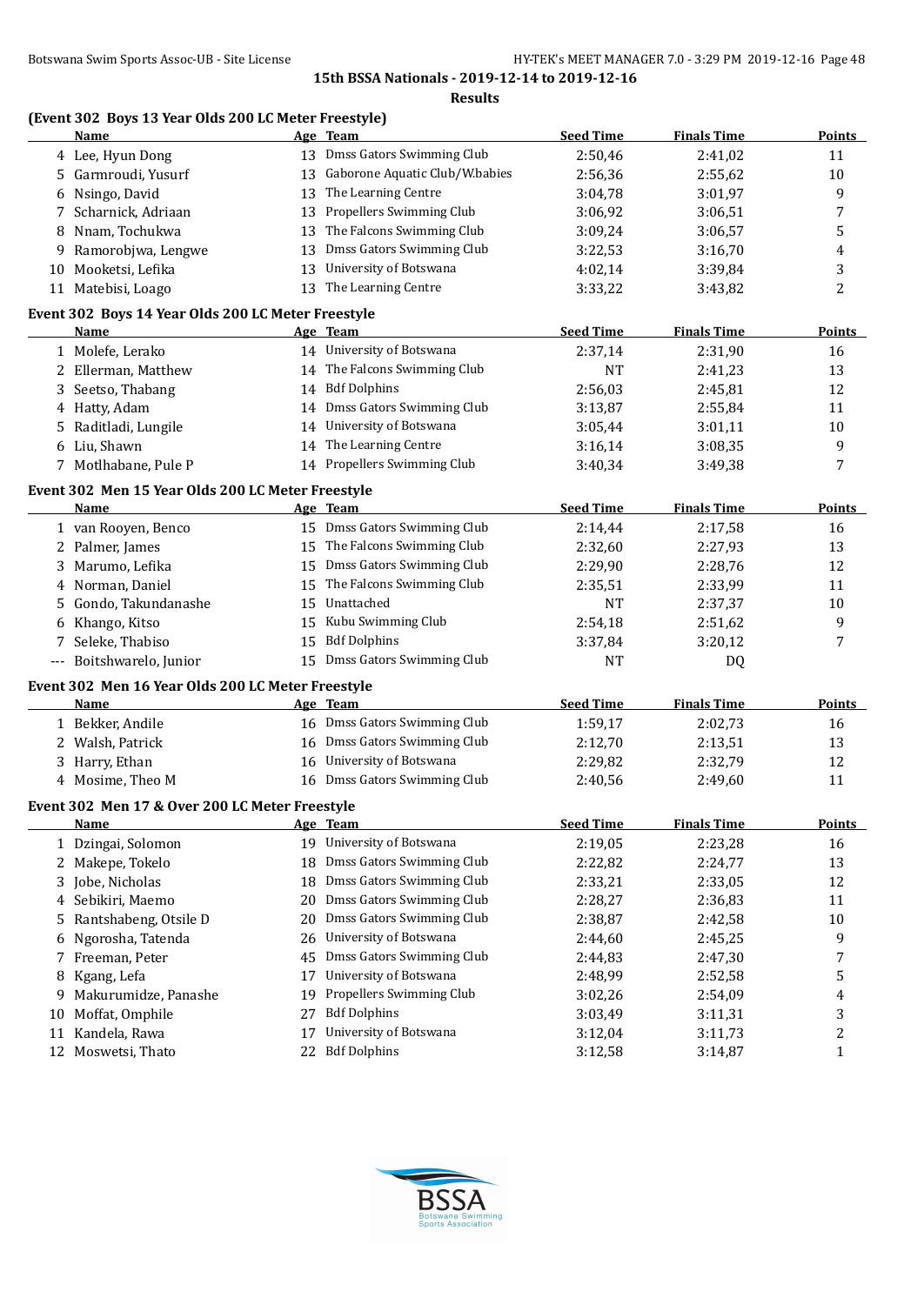|          | (Event 302 Men 17 & Over 200 LC Meter Freestyle)              |    |                                  |                  |                    |                |
|----------|---------------------------------------------------------------|----|----------------------------------|------------------|--------------------|----------------|
|          | <u>Name</u>                                                   |    | Age Team                         | <b>Seed Time</b> | <b>Finals Time</b> | <b>Points</b>  |
|          | 13 Matsake, Kutlwano                                          |    | 19 Bdf Dolphins                  | 3:18,24          | 3:15,04            |                |
|          | 14 Gachala, Lawrence                                          | 49 | <b>Bdf Dolphins</b>              | 3:04,61          | 3:15,18            |                |
|          | 15 Kopano, Thabo                                              | 24 | <b>Bdf Dolphins</b>              | 3:21,07          | 3:31,71            |                |
| 16       | Magetse, Tsaone                                               | 22 | University of Botswana           | NT               | 3:37,34            |                |
| 17       | Saat, Urmas                                                   | 56 | University of Botswana           | 4:18,37          | 4:01,30            |                |
| $\cdots$ | Keleeme, Botlhe                                               | 19 | University of Botswana           | <b>NT</b>        | <b>DNF</b>         |                |
|          | Event 303 Girls 9-10 100 LC Meter Breaststroke                |    |                                  |                  |                    |                |
|          | <u>Name</u>                                                   |    | Age Team                         | <b>Seed Time</b> | <b>Finals Time</b> | <b>Points</b>  |
|          | 1 Kurewa, Nikita E                                            |    | 9 Gaborone Aquatic Club/W.babies | 1:57,87          | 1:46,47            | 16             |
|          | 2 Haskins, Camille                                            | 10 | Gaborone Aquatic Club/W.babies   | 1:54,24          | 1:46,85            | 13             |
| 3        | Saleshando, Melodi                                            | 10 | Propellers Swimming Club         | 1:51,80          | 1:47,36            | 12             |
| 4        | Gondo, Matipaishe                                             | 9  | Unattached                       | <b>NT</b>        | 1:49,93            | 11             |
| 5        | Molelowatladi, Realeboga                                      | 10 | Gaborone Aquatic Club/W.babies   | 1:54,32          | 1:49,99            | 10             |
| 6        | Evans, Imogen                                                 | 10 | Dmss Gators Swimming Club        | 1:51,07          | 1:50,34            | 9              |
| 7        | Byron, Jessica                                                | 10 | Kubu Swimming Club               | <b>NT</b>        | 1:50,43            | 7              |
| 8        | Rakanye, Ashley                                               | 10 | Unattached                       | <b>NT</b>        | 1:50,65            | 5              |
| 9        | Meshack, Joy                                                  | 10 | University of Botswana           | 2:03,91          | 1:57,03            | 4              |
| 10       | Thomba, Kuda                                                  | 10 | Dmss Gators Swimming Club        | 2:03,32          | 1:58,51            | 3              |
| 11       | Ramakoloi, Rorisang                                           | 10 | Propellers Swimming Club         | 2:09,16          | 2:02,64            | $\overline{c}$ |
| 12       | Makandwa, Tinodana                                            | 10 | Dmss Gators Swimming Club        | <b>NT</b>        | 2:02,93            | 1              |
| 13       | Mangana, Samantha                                             | 10 | Propellers Swimming Club         | 2:06,66          | 2:03,80            |                |
| 14       | Makgothi, Emelyn                                              | 10 | Dmss Gators Swimming Club        | 1:58,63          | 2:03,85            |                |
| 15       | Sudharshan, Tharsha                                           | 9  | Propellers Swimming Club         | <b>NT</b>        | 2:04,08            |                |
|          | 16 Watson, Bella Ray                                          | 9  | Dmss Gators Swimming Club        | 2:06,63          | 2:05,75            |                |
| 17       | Kesiilwe, Kutlo                                               | 9  | Propellers Swimming Club         | 2:07,92          | 2:06,39            |                |
| 18       | Dobah, Aisha                                                  | 10 | Kubu Swimming Club               | <b>NT</b>        | 2:07,02            |                |
| 19       | Onyadile, Tuduetso                                            | 9  | Dmss Gators Swimming Club        | NT               | 2:07,52            |                |
| 20       | Magosi, Lelentle                                              | 10 | The Learning Centre              | <b>NT</b>        | 2:09,62            |                |
| 21       | Chalashika, Resego                                            | 10 | Propellers Swimming Club         | 2:13,83          | 2:10,41            |                |
| 22       | Boiteto, Sarona                                               | 9  | Gaborone Aquatic Club/W.babies   | <b>NT</b>        | 2:10,55            |                |
| 23       | Nganunu, Linnea                                               | 10 | Dmss Gators Swimming Club        | <b>NT</b>        | 2:11,02            |                |
|          | 24 Pelotona, Arona                                            | 9  | Gaborone Aquatic Club/W.babies   | 2:17,83          | 2:12,02            |                |
| 25       | Gaboeletswe, Amantle                                          | 9. | Gaborone Aquatic Club/W.babies   | <b>NT</b>        | 2:12,18            |                |
|          | 26 Mojalemotho, Abale                                         |    | 10 Propellers Swimming Club      | 2:16,29          | 2:15,46            |                |
|          | 27 Mutie, Muela                                               |    | 9 Dmss Gators Swimming Club      | <b>NT</b>        | 2:18,34            |                |
|          | 28 Mvududu, Joy                                               |    | 9 Propellers Swimming Club       | NT               | 2:23,32            |                |
| 29       | Keitumetse, Masimo T                                          | 9  | Unattached                       | $\rm{NT}$        | 2:25,50            |                |
|          | 30 Wambiru, Aisha                                             | 9  | The Learning Centre              | 2:26,76          | 2:26,98            |                |
| 31       | Onyadile, Boipelo                                             | 9  | Dmss Gators Swimming Club        | NT               | 2:28,54            |                |
|          | 32 Ndwapi, Shato                                              |    | 10 Propellers Swimming Club      | 2:28,94          | 2:29,31            |                |
|          | <b>Evant 303 Cirls 11 Vaar Olds 100 LC Mater Breaststroke</b> |    |                                  |                  |                    |                |

## **Event 303 Girls 11 Year Olds 100 LC Meter Breaststroke**

| Name                  |    | Age Team                       | <b>Seed Time</b> | <b>Finals Time</b> | Points |
|-----------------------|----|--------------------------------|------------------|--------------------|--------|
| 1 Chang, Yun-suh      | 11 | Kubu Swimming Club             | 1:45.99          | 1:39,08            | 16     |
| 2 Cho, Eunjeong       | 11 | Dmss Gators Swimming Club      | NT               | 1:50.69            | 13     |
| 3 Merafhe, Naledi     |    | 11 Phoenix Swimming Club       | NT               | 1:50.95            | 12     |
| 4 Mokgwathi, Lelentle | 11 | Gaborone Aquatic Club/W.babies | NT               | 1:52.64            | 11     |
| 5 Garmroudi, Phoebe   | 11 | Gaborone Aquatic Club/W.babies | NT               | 1:53,81            | 10     |
| 6 Makgetho, Makamu    |    | Unattached                     | NT               | 1:59,12            | a      |
|                       |    |                                |                  |                    |        |

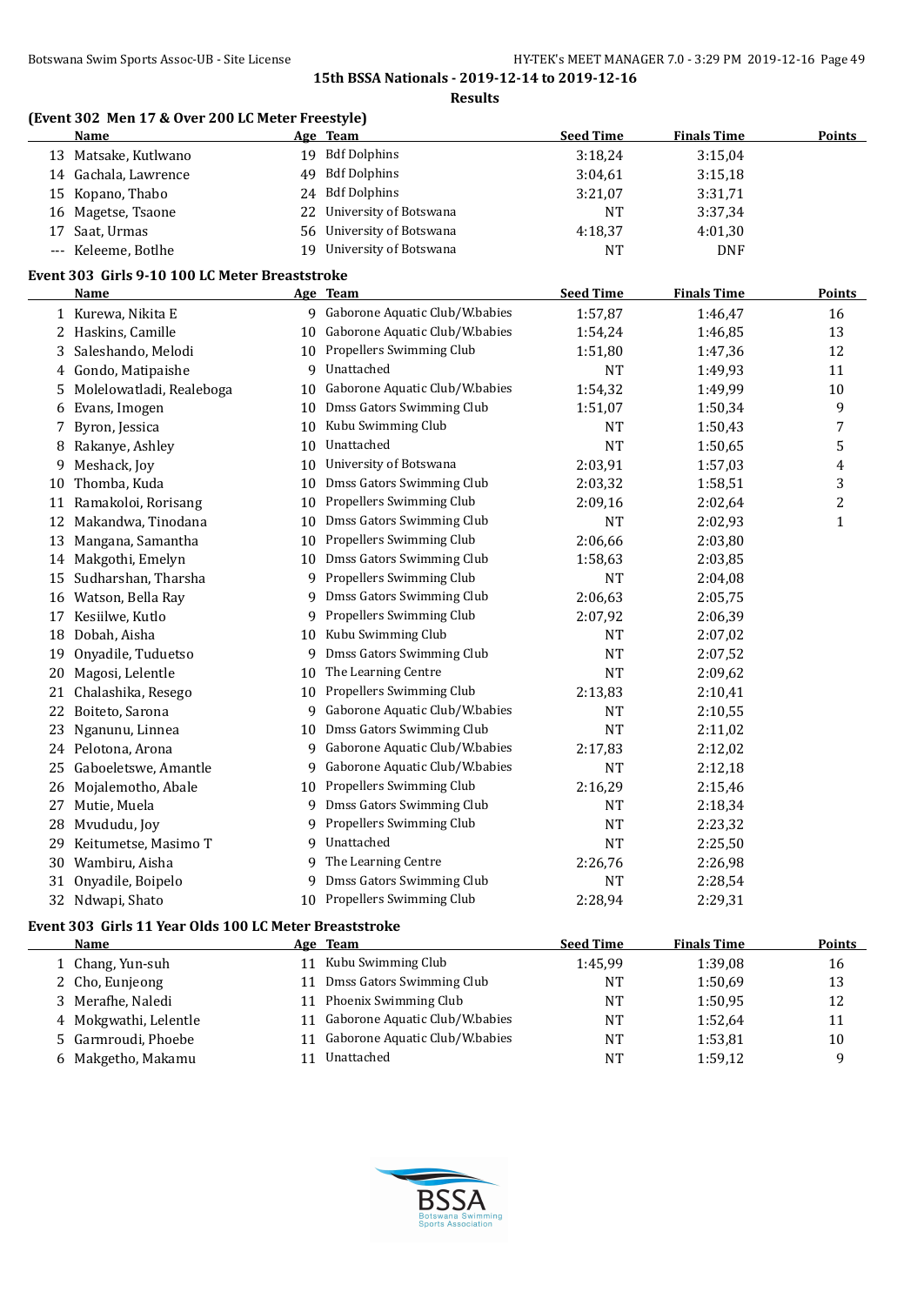**Results**

#### **(Event 303 Girls 11 Year Olds 100 LC Meter Breaststroke)**

|    | <b>Name</b>                                            |    | Age Team                     | <b>Seed Time</b> | <b>Finals Time</b> | <b>Points</b>           |
|----|--------------------------------------------------------|----|------------------------------|------------------|--------------------|-------------------------|
|    | 7 Seipone, Jessica                                     |    | 11 Propellers Swimming Club  | 1:59,80          | 2:00,21            | 7                       |
|    | 8 White, Jenna                                         |    | 11 Kubu Swimming Club        | <b>NT</b>        | 2:01,96            | 5                       |
| 9  | Obuseng, Marang S                                      | 11 | Unattached                   | <b>NT</b>        | 2:03,02            | 4                       |
| 10 | Baleseng, Arefa                                        | 11 | <b>Bdf Dolphins</b>          | 2:09,41          | 2:06,59            | 3                       |
| 11 | Radovic, Marina                                        | 11 | Dmss Gators Swimming Club    | NT               | 2:09,33            | 2                       |
|    | 12 Tlhako, Ombretta                                    | 11 | Dmss Gators Swimming Club    | <b>NT</b>        | 2:13,32            | $\mathbf{1}$            |
| 13 | Marumo, Setho                                          | 11 | Dmss Gators Swimming Club    | 2:36,31          | 2:16,14            |                         |
|    | 14 Lesedi, Noelani                                     | 11 | Dmss Gators Swimming Club    | NT               | 2:25,75            |                         |
|    | --- Mapoka, Nozipho                                    | 11 | The Learning Centre          | <b>NT</b>        | DQ                 |                         |
|    | Event 303 Girls 12 Year Olds 100 LC Meter Breaststroke |    |                              |                  |                    |                         |
|    | <u>Name</u>                                            |    | Age Team                     | <b>Seed Time</b> | <b>Finals Time</b> | <b>Points</b>           |
|    | 1 Chang, Ji-eun                                        |    | 12 Kubu Swimming Club        | 1:39,93          | 1:32,00            | 16                      |
|    | 2 Radovic, Vesna                                       | 12 | Dmss Gators Swimming Club    | 1:36,53          | 1:34,76            | 13                      |
| 3  | Harry, Kyra                                            | 12 | University of Botswana       | 1:31,26          | 1:34,89            | 12                      |
| 4  | Brahmbhatt, Anoushka                                   | 12 | Phoenix Swimming Club        | 2:13,77          | 1:42,54            | 11                      |
| 5  | Mmelesi, Marang                                        | 12 | Dmss Gators Swimming Club    | 1:54,52          | 1:45,30            | 10                      |
| 6  | Munyuki, Kudzai                                        | 12 | Propellers Swimming Club     | 1:52,48          | 1:52,18            | 9                       |
| 7  | Wambiru, Angela                                        | 12 | Dmss Gators Swimming Club    | <b>NT</b>        | 1:53,20            | 7                       |
| 8  | Ingwe, Sally                                           | 12 | Dmss Gators Swimming Club    | 1:59,45          | 1:53,51            | 5                       |
| 9  | Oagile-Motso, Renee                                    | 12 | University of Botswana       | 2:06,12          | 1:53,62            | 4                       |
| 10 | Tele, Phoebe                                           | 12 | Dmss Gators Swimming Club    | 1:54,19          | 1:55,43            | 3                       |
| 11 | Christmas, Luba                                        | 12 | Phoenix Swimming Club        | 2:00,56          | 1:56,96            | $\overline{\mathbf{c}}$ |
|    | 12 Nkgau, Tanu                                         | 12 | Propellers Swimming Club     | 1:58,44          | 1:57,06            | $\mathbf{1}$            |
|    | 13 Mosetlha, Wanano                                    | 12 | Dmss Gators Swimming Club    | 2:09,51          | 1:59,29            |                         |
|    | 14 Zambane, Aone                                       | 12 | Dmss Gators Swimming Club    | <b>NT</b>        |                    |                         |
|    |                                                        |    | Propellers Swimming Club     |                  | 2:01,67            |                         |
| 15 | Motlhagodi, Abaleng                                    | 12 | Dmss Gators Swimming Club    | 2:04,90          | 2:01,83            |                         |
|    | 16 Patel/ Khan, Faatimah Zahra                         | 12 | Dmss Gators Swimming Club    | <b>NT</b>        | 2:19,80            |                         |
|    | 17 April, Botho                                        | 12 |                              | <b>NT</b>        | 2:23,74            |                         |
|    | 18 Ndzinge, Teto E                                     |    | 12 Dmss Gators Swimming Club | 2:24,30          | 2:23,79            |                         |
|    | Event 303 Girls 13 Year Olds 100 LC Meter Breaststroke |    |                              |                  |                    |                         |
|    | <u>Name</u>                                            |    | Age Team                     | <b>Seed Time</b> | <b>Finals Time</b> | <b>Points</b>           |
|    | 1 Ditlhogo, Amaru                                      |    | 13 Dmss Gators Swimming Club | 1:29,91          | 1:28,35            | 16                      |
|    | 2 Popovic, Nikoleta                                    |    | 13 Phoenix Swimming Club     | 1:40,60          | 1:39,08            | 13                      |
|    | 3 Kiragu, Mariam                                       | 13 | Dmss Gators Swimming Club    | 1:37,48          | 1:40,08            | 12                      |
|    | 4 Saleshando, Oratile                                  |    | 13 Propellers Swimming Club  | 1:40,64          | 1:41,12            | 11                      |
| 5  | Schott, Adrienne                                       | 13 | Dmss Gators Swimming Club    | <b>NT</b>        | 1:42,97            | $10\,$                  |
| 6  | Khango, Thobo                                          | 13 | Kubu Swimming Club           | 1:43,89          | 1:45,61            | 9                       |
| 7  | Zondagh, Lienke                                        | 13 | Dmss Gators Swimming Club    | 1:52,95          | 1:51,18            | 7                       |
| 8  | Hatty, Leah                                            | 13 | Dmss Gators Swimming Club    | NT               | 1:55,72            | 5                       |
| 9  | Munyuki, Thobeka                                       | 13 | Propellers Swimming Club     | 1:57,10          | 2:02,99            | 4                       |
|    | 10 Visser, Tamica                                      | 13 | Dmss Gators Swimming Club    | 2:01,55          | 2:04,38            | 3                       |
|    | Event 303 Girls 14 Year Olds 100 LC Meter Breaststroke |    |                              |                  |                    |                         |
|    | <u>Name</u>                                            |    | Age Team                     | <b>Seed Time</b> | <b>Finals Time</b> | <b>Points</b>           |
|    | 1 Matonhodze, Shamiso                                  |    | 14 Dmss Gators Swimming Club | 1:21,09          | 1:24,32            | 16                      |
|    | 2 Jack, Michelle                                       |    | 14 Dmss Gators Swimming Club | 1:35,92          | 1:33,07            | 13                      |
|    | 3 Pieterse, Megan                                      |    | 14 Phoenix Swimming Club     | 1:31,80          | 1:34,88            | 12                      |
|    | 4 Macheng, Khethiwe                                    |    | 14 University of Botswana    | 2:00,14          | 1:54,98            | 11                      |

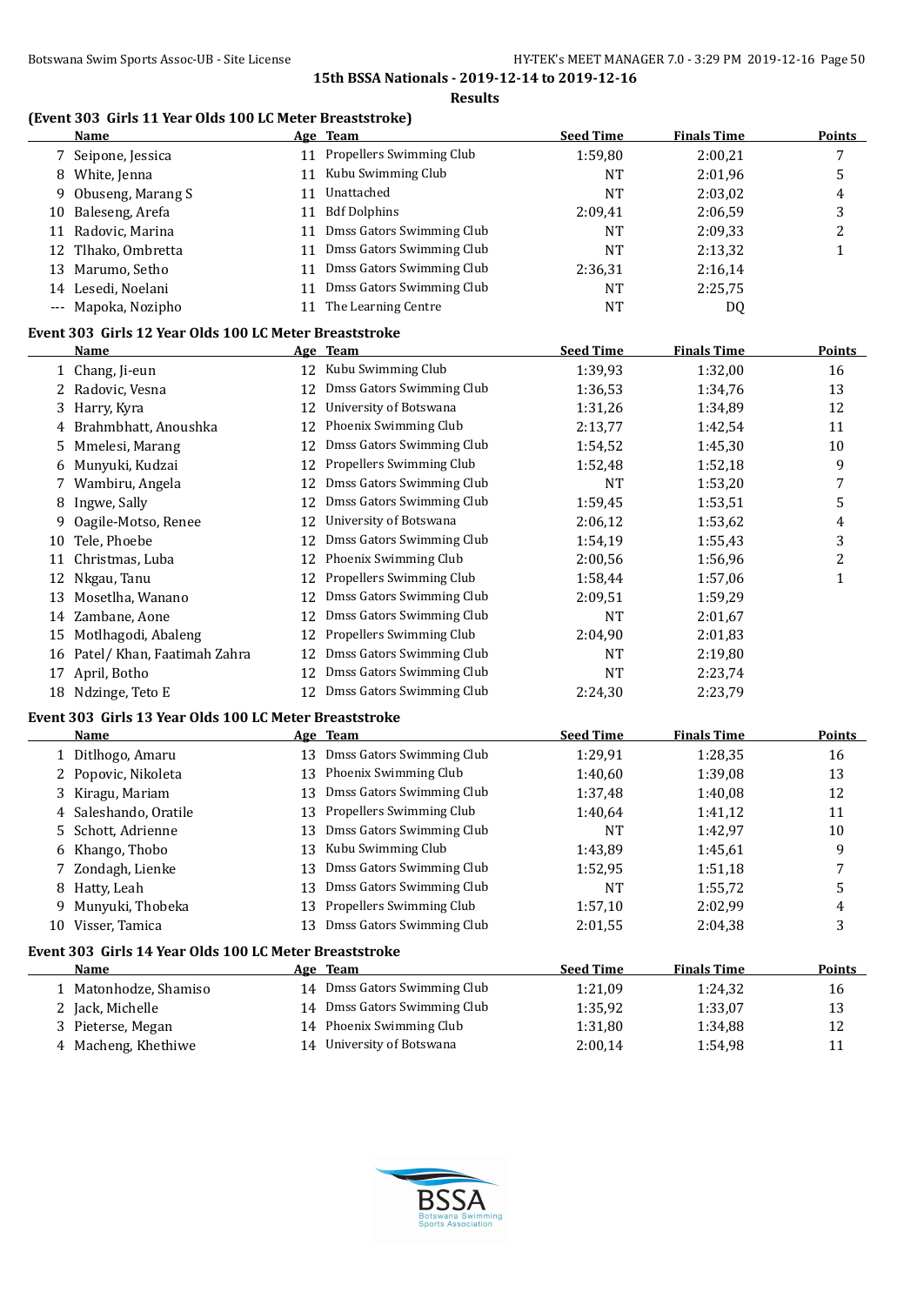**Results**

# **(Event 303 Girls 14 Year Olds 100 LC Meter Breaststroke)**

|              | <b>Name</b>                                            |    | Age Team                                            | <b>Seed Time</b> | <b>Finals Time</b> | <b>Points</b>  |
|--------------|--------------------------------------------------------|----|-----------------------------------------------------|------------------|--------------------|----------------|
|              | 5 Mosetlha, Chawada                                    |    | 14 Dmss Gators Swimming Club                        | 2:07,07          | 1:59,97            | 10             |
|              | 6 Pesic, Ema                                           |    | 14 The Learning Centre                              | 1:57,78          | 2:06,21            | 9              |
|              | --- Ngwato, Ame Samantha                               |    | 14 Dmss Gators Swimming Club                        | NT               | DQ                 |                |
|              | Event 303 Women 15 Year Olds 100 LC Meter Breaststroke |    |                                                     |                  |                    |                |
|              | Name                                                   |    | Age Team                                            | <b>Seed Time</b> | <b>Finals Time</b> | <b>Points</b>  |
|              |                                                        |    | 15 Dmss Gators Swimming Club                        | 1:33,45          |                    |                |
|              | 1 Hughes, Naya                                         |    | 15 Dmss Gators Swimming Club                        |                  | 1:30,16            | 16             |
|              | 2 Mokgatle, Yaone                                      |    | 15 University of Botswana                           | 1:33,63          | 1:37,55            | 13             |
| 3            | Nkgau, Loago                                           |    |                                                     | 1:49,69          | 1:44,89            | 12             |
| 4            | Ramorobjwa, Naledi                                     | 15 | Dmss Gators Swimming Club<br>15 The Learning Centre | 1:54,41          | 1:54,24            | 11             |
|              | 5 Rajesh, Kuhu                                         |    |                                                     | <b>NT</b>        | 1:58,99            | 10             |
|              | Event 303 Women 17 & Over 100 LC Meter Breaststroke    |    |                                                     |                  |                    |                |
|              | Name                                                   |    | Age Team                                            | <b>Seed Time</b> | <b>Finals Time</b> | <b>Points</b>  |
|              | 1 Vos, Tayla S                                         |    | 17 Kubu Swimming Club                               | 1:28,76          | 1:29,93            | 16             |
|              | 2 Gondo, Ruvarashe                                     | 17 | Unattached                                          | 1:31,69          | 1:34,14            | 13             |
| 3            | Jones, Amy                                             | 17 | Dmss Gators Swimming Club                           | 1:40,67          | 1:39,91            | 12             |
| 4            | van Rooyen, Leone                                      | 17 | Dmss Gators Swimming Club                           | 1:40,33          | 1:40,48            | 11             |
| 5            | Saat, Alma                                             | 46 | University of Botswana                              | <b>NT</b>        | 1:42,23            | 10             |
| 6            | Macheng, Bakulu                                        | 20 | <b>Bdf Dolphins</b>                                 | 1:40,44          | 1:52,24            | 9              |
| 7            | Gerber, Brenda C                                       | 51 | Dmss Gators Swimming Club                           | 1:51,10          | 1:54,84            | 7              |
| 8            | Kgabung, Reneiloe                                      | 17 | University of Botswana                              | 2:00,93          | 1:55,53            | 5              |
|              | 9 Letsholo, Lebogang                                   | 21 | <b>Bdf Dolphins</b>                                 | 1:54,24          | 2:01,47            | 4              |
|              | 10 Kelebemang, Lebogang                                | 22 | University of Botswana                              | 2:04,96          | 2:03,72            | 3              |
|              | 11 Barobi, Hazel                                       | 17 | <b>Bdf Dolphins</b>                                 | 2:12,66          | 2:09,18            | 2              |
|              | 12 Seselamarumo, Sekgabo                               | 24 | University of Botswana                              | 2:14,27          | 2:20,26            | $\mathbf{1}$   |
|              | --- Magocha, Gertrude P                                |    | 19 University of Botswana                           | <b>NT</b>        | <b>NS</b>          |                |
|              |                                                        |    |                                                     |                  |                    |                |
|              | Event 304 Boys 9-10 100 LC Meter Breaststroke          |    |                                                     |                  |                    |                |
|              | Name                                                   |    | Age Team                                            | <b>Seed Time</b> | <b>Finals Time</b> | <b>Points</b>  |
|              | 1 Khango, Letshego                                     |    | 10 Kubu Swimming Club                               | 1:58,63          | 1:46,25            | 16             |
| $\mathbf{2}$ | Sento, Leruo                                           | 10 | Unattached                                          | <b>NT</b>        | 1:47,10            | 13             |
| 3            | Caple, Preston                                         | 9  | Kubu Swimming Club                                  | <b>NT</b>        | 1:48,53            | 12             |
| 4            | Evans, Elliot                                          | 10 | Dmss Gators Swimming Club                           | 1:50,04          | 1:49,04            | 11             |
| 5            | Modirelabangwe, Tema                                   | 9  | Gaborone Aquatic Club/W.babies                      | 1:55,49          | 1:52,71            | 10             |
|              | 6 Mokgadi, Thuto                                       | 10 | <b>Bdf Dolphins</b>                                 | 2:07,20          | 1:54,62            | 9              |
|              | Donnel, Tobias                                         | 10 | Gaborone Aquatic Club/W.babies                      | 2:00,95          | 1:57,15            | 7              |
|              | 8 Joseph, Thabang L                                    | 9  | University of Botswana                              | <b>NT</b>        | 1:58,88            | 5              |
|              | 9 Mmelesi, Amantle                                     | 10 | Propellers Swimming Club                            | <b>NT</b>        | 2:03,49            | 4              |
| 10           | Scharnick, Christiaan                                  | 10 | Propellers Swimming Club                            | 2:04,80          | 2:03,66            | 3              |
| 11           | Kebonang, Jason-Farrell                                | 10 | Propellers Swimming Club                            | NT               | 2:06,03            | $\overline{c}$ |
| 12           | Nthomiwa, Wapego                                       | 9  | University of Botswana                              | 2:11,52          | 2:06,46            | 1              |
| 13           | Nganunu, Shathani                                      | 9  | Dmss Gators Swimming Club                           | NT               | 2:07,68            |                |
| 14           | Dichabeng, Keone J                                     | 10 | Propellers Swimming Club                            | <b>NT</b>        | 2:14,00            |                |
|              | 15 Ruthenberg, Alrick                                  | 10 | The Learning Centre                                 | 2:09,30          | 2:17,97            |                |
|              | Event 304 Boys 11 Year Olds 100 LC Meter Breaststroke  |    |                                                     |                  |                    |                |
|              | <u>Name</u>                                            |    | Age Team                                            | <b>Seed Time</b> | <b>Finals Time</b> | <b>Points</b>  |
|              | 1 Khonat, Rayhan                                       |    | 11 Phoenix Swimming Club                            | 1:38,68          | 1:38,87            | 16             |
|              | 2 Hamilton, Cain                                       |    | 11 Kubu Swimming Club                               | 1:48,64          | 1:40,50            | 13             |
|              | 3 Matenge, Larona                                      |    | 11 Bdf Dolphins                                     | 1:48,85          | 1:44,21            | 12             |
|              |                                                        |    |                                                     |                  |                    |                |

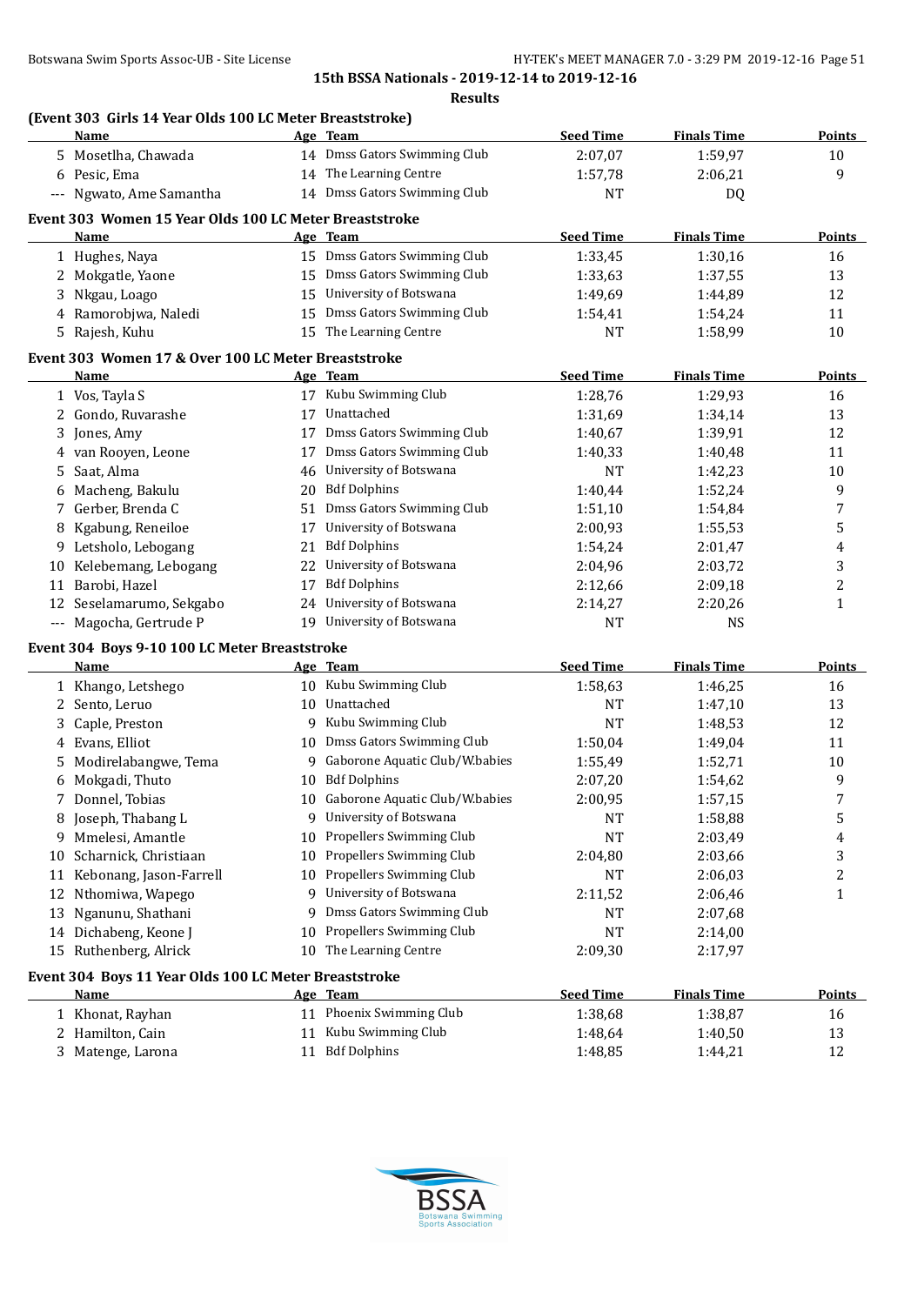**Results**

## **(Event 304 Boys 11 Year Olds 100 LC Meter Breaststroke)**

|     | Name                                                  |          | Age Team                          | <b>Seed Time</b> | <b>Finals Time</b> | <b>Points</b>    |
|-----|-------------------------------------------------------|----------|-----------------------------------|------------------|--------------------|------------------|
|     | 4 Modirelabangwe, Legakwa                             |          | 11 Gaborone Aquatic Club/W.babies | 1:49,50          | 1:44,47            | 11               |
| 5   | Segadimo, Karabo                                      | 11       | Dmss Gators Swimming Club         | NT               | 1:46,37            | 10               |
| 6   | Ramatlhodi, Lefika                                    | 11       | Gaborone Aquatic Club/W.babies    | <b>NT</b>        | 1:53,44            | 9                |
| 7   | Kgengwenyane, Lentle                                  | 11       | The Learning Centre               | 1:51,92          | 1:54,83            | 7                |
| 8   | Moloi, Lethabo                                        | 11       | Gaborone Aquatic Club/W.babies    | 1:58,40          | 1:57,50            | 5                |
| 9   | Morebodi, Theo                                        | 11       | Propellers Swimming Club          | 2:02,00          | 1:57,53            | 4                |
| 10  | Rapson, Zacharey                                      | 11       | The Learning Centre               | 2:10,06          | 2:05,78            | 3                |
|     | 11 Mwangi, Dean                                       | 11       | Dmss Gators Swimming Club         | 2:23,91          | 2:08,21            | $\boldsymbol{2}$ |
|     | 12 Matthews, Lebone                                   | 11       | Dmss Gators Swimming Club         | 2:24,57          | 2:13,78            | $\mathbf{1}$     |
|     | 13 Letang, Myles                                      | 11       | The Learning Centre               | 2:43,34          | 2:27,12            |                  |
| 14  | Dzingai, Botlhe                                       | 11       | University of Botswana            | <b>NT</b>        | 2:33,49            |                  |
|     | Popovic, Marko                                        | 11       | Phoenix Swimming Club             | NT               | DQ                 |                  |
|     | --- Bandy, James                                      | 11       | Kubu Swimming Club                | NT               | DQ                 |                  |
|     |                                                       |          |                                   |                  |                    |                  |
|     | Event 304 Boys 12 Year Olds 100 LC Meter Breaststroke |          |                                   |                  |                    |                  |
|     | <u>Name</u>                                           |          | Age Team                          | <b>Seed Time</b> | <b>Finals Time</b> | <b>Points</b>    |
|     | 1 Sethi, Khalil                                       |          | 12 Phoenix Swimming Club          | 1:34,49          | 1:33,90            | 16               |
|     | 2 Haskins, Ethan                                      |          | 12 Gaborone Aquatic Club/W.babies | 1:48,36          | 1:35,88            | 13               |
|     | 3 Keitsile, Junior                                    |          | 12 Propellers Swimming Club       | 1:36,11          | 1:37,13            | 12               |
| 4   | Mmelesi, Abaleng                                      | 12       | Propellers Swimming Club          | 1:51,20          | 1:38,57            | 11               |
|     | 5 Hill, Angus                                         | 12       | Gaborone Aquatic Club/W.babies    | <b>NT</b>        | 1:40,40            | 10               |
| 6   | Seetso, Nathan                                        | 12       | Dmss Gators Swimming Club         | 1:43,71          | 1:41,46            | 9                |
| 7   | Mothibatsela, Ntsika                                  | 12       | Dmss Gators Swimming Club         | <b>NT</b>        | 1:42,46            | 7                |
| 8   | Manase, Wesley                                        | 12       | The Learning Centre               | 1:51,60          | 1:49,31            | 5                |
| 9   | Mangani, Kevin                                        | 12       | Propellers Swimming Club          | 1:49,54          | 1:49,88            | 4                |
| 10  | Mulale, Eleriwe                                       | 12       | University of Botswana            | 2:09,42          | 2:05,90            | 3                |
|     | --- Lee, Hyun Min                                     | 12       | Dmss Gators Swimming Club         | 2:23,41          | DQ                 |                  |
|     | Event 304 Boys 13 Year Olds 100 LC Meter Breaststroke |          |                                   |                  |                    |                  |
|     | <b>Name</b>                                           |          | Age Team                          | <b>Seed Time</b> | <b>Finals Time</b> | <b>Points</b>    |
|     | 1 Mokobi, Kgotla                                      |          | 13 Dmss Gators Swimming Club      | 1:20,35          | 1:21,36            | 16               |
|     | 2 Matthews, Mmusi                                     | 13       | Dmss Gators Swimming Club         | 1:32,49          | 1:21,66            | 13               |
|     | 3 Nsingo, David                                       | 13       | The Learning Centre               | 1:30,69          | 1:28,73            | 12               |
|     | 4 Garmroudi, Yusurf                                   | 13       | Gaborone Aquatic Club/W.babies    |                  |                    | 11               |
|     | 5 De Jesus, Jon Martin                                |          | Dmss Gators Swimming Club         | 1:33,87          | 1:32,51            |                  |
|     |                                                       | 13<br>13 | Propellers Swimming Club          | 1:42,71          | 1:34,81            | 10               |
|     | 6 Scharnick, Adriaan                                  |          | 13 Dmss Gators Swimming Club      | 1:37,27          | 1:38,90            | 9                |
|     | 7 Lee, Hyun Dong                                      |          | The Learning Centre               | 1:42,03          | 1:40,42            | 7                |
| ୪.  | Matebisi, Loago                                       |          |                                   | 1:45,52          | 1:41,33            | 5                |
| 9.  | Nnam, Tochukwa                                        | 13       | The Falcons Swimming Club         | 1:37,92          | 1:44,00            | 4                |
| 10  | Monchusi, Thulaganyo                                  | 13       | Propellers Swimming Club          | 1:51,19          | 1:50,38            | 3                |
|     | 11 Mooketsi, Lefika                                   | 13       | University of Botswana            | NT               | 1:55,73            | 2                |
| --- | Msiska, Caleb                                         |          | 13 Unattached                     | NT               | NS                 |                  |
|     | Event 304 Boys 14 Year Olds 100 LC Meter Breaststroke |          |                                   |                  |                    |                  |
|     | <b>Name</b>                                           |          | Age Team                          | <b>Seed Time</b> | <b>Finals Time</b> | <b>Points</b>    |
|     | 1 Chisungo, Tawanda                                   |          | 14 The Falcons Swimming Club      | 1:18,72          | 1:23,99            | 16               |
|     | 2 Kandima, Jason                                      | 14       | Swimrite Swimming                 | 1:29,19          | 1:25,01            | 13               |
| 3.  | Molefe, Lerako                                        | 14       | University of Botswana            | 1:28,29          | 1:27,68            | 12               |
|     | 4 Liu, Shawn                                          | 14       | The Learning Centre               | 1:43,86          | 1:29,81            | 11               |
|     | 5 Ellerman, Matthew                                   |          | 14 The Falcons Swimming Club      | 1:35,02          | 1:32,36            | 10               |

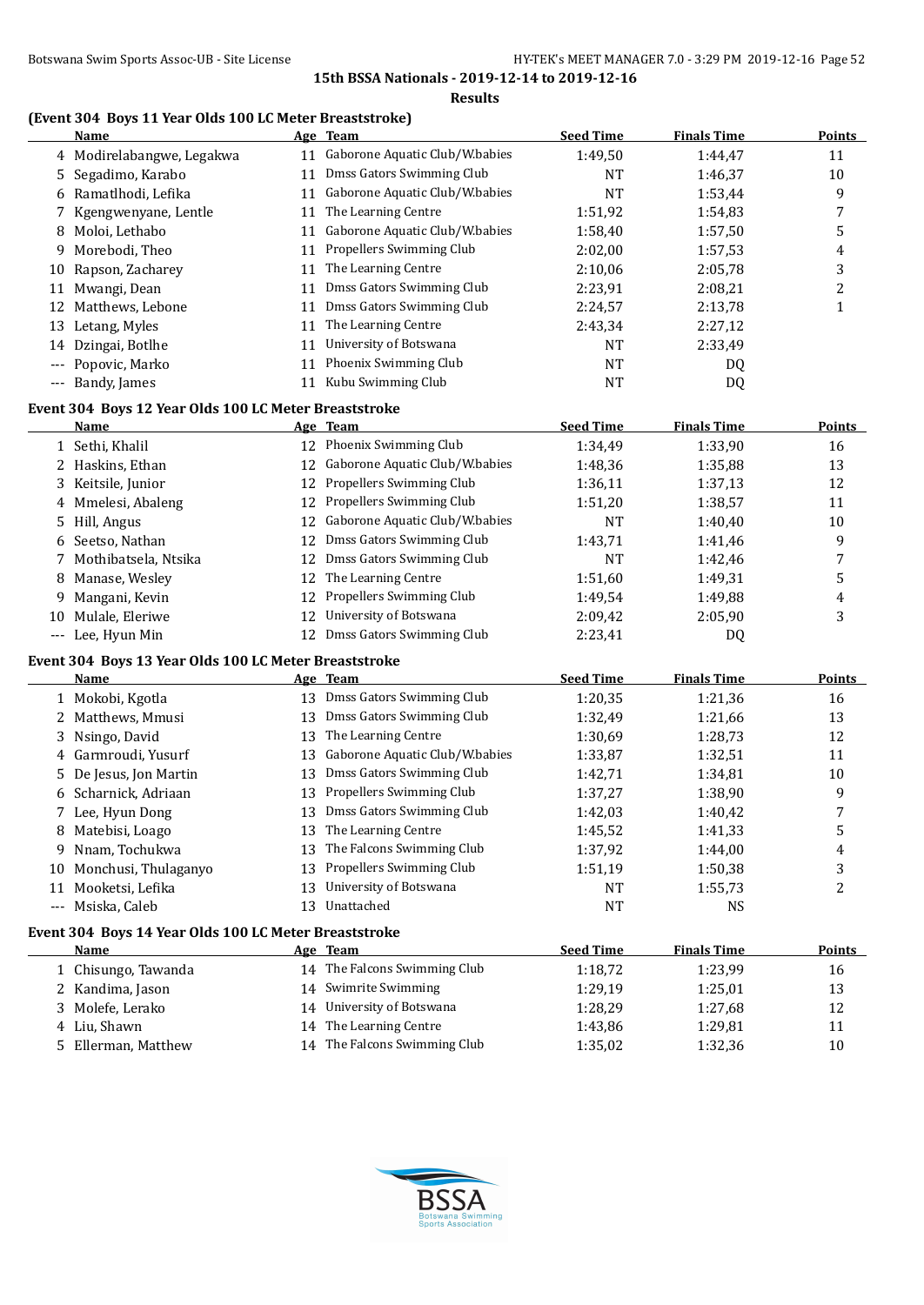#### **Results**

## **(Event 304 Boys 14 Year Olds 100 LC Meter Breaststroke)**

| 9<br>14 University of Botswana<br>1:43,58<br>1:37,21<br>6 Raditladi, Lungile<br>14 Bdf Dolphins<br>7 Maseko, Ignatius<br>2:04,37<br>7<br>2:12,54<br>14 Dmss Gators Swimming Club<br>--- Hatty, Adam<br>NT<br>DQ<br>Event 304 Men 15 Year Olds 100 LC Meter Breaststroke<br><b>Seed Time</b><br><b>Finals Time</b><br>Age Team<br><b>Points</b><br>Name<br>15 Kubu Swimming Club<br>1 Rai, Tejzoravar<br>1:17,61<br>1:16,79<br>16<br>Unattached<br>2 Gondo, Takundanashe<br>1:22,13<br>1:21,30<br>13<br>15<br>The Falcons Swimming Club<br>3 Palmer, James<br>15<br>12<br>1:26,04<br>1:23,81<br>Phoenix Swimming Club<br>4 Sethi, Reyhaan<br>15<br>1:28,65<br>1:24,69<br>11<br>The Falcons Swimming Club<br>Norman, Daniel<br>1:33,22<br>10<br>15<br>1:14,31<br>5.<br>Dmss Gators Swimming Club<br>6 van Rooyen, Benco<br>9<br>15<br>1:35,94<br>1:36,31<br>Kubu Swimming Club<br>7 Khango, Kitso<br>15<br>1:48,90<br>1:40,20<br>7<br><b>Bdf Dolphins</b><br>8 Seleke, Thabiso<br>5<br>15<br>1:53,59<br>1:46,14<br>Dmss Gators Swimming Club<br>--- Boitshwarelo, Junior<br>15<br>NT<br>DQ<br>Event 304 Men 16 Year Olds 100 LC Meter Breaststroke<br><b>Seed Time</b><br><b>Finals Time</b><br>Name<br>Age Team<br>16 Gaborone Aquatic Club/W.babies<br>1:15,17<br>1:20,12<br>1 Rouse, Brandon<br>16<br>2 Harry, Ethan<br>16 University of Botswana<br>1:21,95<br>1:23,22<br>13<br>16 Dmss Gators Swimming Club<br>3 Mosime, Theo M<br>12<br>1:27,78<br>1:27,87<br>Event 304 Men 17 & Over 100 LC Meter Breaststroke<br><b>Seed Time</b><br><b>Finals Time</b><br><b>Points</b><br>Age Team<br><u>Name</u><br>17 The Falcons Swimming Club<br>1 Rorke, Rhys<br>1:18,00<br>1:15,73<br>16<br>20 Dmss Gators Swimming Club<br>2 Rantshabeng, Otsile D<br>1:25,32<br>13<br>1:25,06<br>19 Bdf Dolphins<br>3 Motshwari, Karabo<br>12<br>1:24,16<br>1:25,18<br>Dmss Gators Swimming Club<br>4 Makepe, Tokelo<br>18<br>1:24,01<br>1:27,20<br>11<br>University of Botswana<br>Dzingai, Solomon<br>10<br>19<br>1:49,92<br>1:29,18<br>5.<br><b>Bdf Dolphins</b><br>9<br>6 Kasale, Uswani<br>1:31,19<br>24<br>1:31,26<br>Phoenix Swimming Club<br>7 Moagi, Mbise<br>23<br>NT<br>7<br>1:31,88<br>5<br><b>Bdf Dolphins</b><br>8 Maseko, Lesego<br>1:35,81<br>18<br>1:32,86<br><b>Bdf Dolphins</b><br>Samati, Onkagetse<br>32<br>1:42,41<br>1:33,37<br>9<br>4<br><b>Bdf Dolphins</b><br>3<br>10 Moswetsi, Thato<br>22<br>1:32,73<br>1:34,50<br>Propellers Swimming Club<br>2<br>11 Makurumidze, Panashe<br>19<br>1:35,38<br>1:35,60<br><b>Bdf Dolphins</b><br>12 Mokobi, Bokang<br>$\mathbf{1}$<br>29<br>1:37,03<br>1:36,58<br><b>Bdf Dolphins</b><br>13 Mekgwe, Bonno<br>26<br>1:37,82<br>1:39,86<br>35 Bdf Dolphins<br>1:39,94<br>14 Matenge, Ndasiiwa<br>1:47,09<br>28 Bdf Dolphins<br>15 Kabelo, Mokganedi J<br>1:43,17<br>1:41,12<br>22 University of Botswana<br>16 Magetse, Tsaone<br>1:46,18<br>1:41,68<br>University of Botswana<br>17 Keleeme, Botlhe<br>1:43,04<br>19<br>NT<br>University of Botswana<br>18 Molatlheng, Clifford<br>NT<br>1:43,67<br>22<br><b>Bdf Dolphins</b><br>19 Bakisani, Bapasi<br>35<br>NT<br>1:52,11<br><b>Bdf Dolphins</b><br>20 Mabote, Leruo<br>2:00,63<br>23<br>2:00,20<br>University of Botswana<br>Ipotseng, Clinton<br>2:02,30<br>21<br>NT<br>21<br>University of Botswana<br>--- Kandela, Rawa<br>17<br>NT<br>DQ<br>Event 305 Girls 10 & Under 50 LC Meter Freestyle<br><b>Seed Time</b><br><b>Finals Time</b><br>Age Team<br><u>Name</u><br>10 Gaborone Aquatic Club/W.babies<br>1 Haskins, Camille<br>39,66<br>16<br>36,87<br>10 Kubu Swimming Club<br>2 Byron, Jessica | <b>Name</b> | Age Team | <b>Seed Time</b> | <b>Finals Time</b> | <b>Points</b> |
|------------------------------------------------------------------------------------------------------------------------------------------------------------------------------------------------------------------------------------------------------------------------------------------------------------------------------------------------------------------------------------------------------------------------------------------------------------------------------------------------------------------------------------------------------------------------------------------------------------------------------------------------------------------------------------------------------------------------------------------------------------------------------------------------------------------------------------------------------------------------------------------------------------------------------------------------------------------------------------------------------------------------------------------------------------------------------------------------------------------------------------------------------------------------------------------------------------------------------------------------------------------------------------------------------------------------------------------------------------------------------------------------------------------------------------------------------------------------------------------------------------------------------------------------------------------------------------------------------------------------------------------------------------------------------------------------------------------------------------------------------------------------------------------------------------------------------------------------------------------------------------------------------------------------------------------------------------------------------------------------------------------------------------------------------------------------------------------------------------------------------------------------------------------------------------------------------------------------------------------------------------------------------------------------------------------------------------------------------------------------------------------------------------------------------------------------------------------------------------------------------------------------------------------------------------------------------------------------------------------------------------------------------------------------------------------------------------------------------------------------------------------------------------------------------------------------------------------------------------------------------------------------------------------------------------------------------------------------------------------------------------------------------------------------------------------------------------------------------------------------------------------------------------------------------------------------------------------------------------------------------------------------------------------------------------------------------------------------------------------------------------------------------------------------------------------------------------------------------------------------------------------------------------------------------------------------------------------------------|-------------|----------|------------------|--------------------|---------------|
|                                                                                                                                                                                                                                                                                                                                                                                                                                                                                                                                                                                                                                                                                                                                                                                                                                                                                                                                                                                                                                                                                                                                                                                                                                                                                                                                                                                                                                                                                                                                                                                                                                                                                                                                                                                                                                                                                                                                                                                                                                                                                                                                                                                                                                                                                                                                                                                                                                                                                                                                                                                                                                                                                                                                                                                                                                                                                                                                                                                                                                                                                                                                                                                                                                                                                                                                                                                                                                                                                                                                                                                                      |             |          |                  |                    |               |
|                                                                                                                                                                                                                                                                                                                                                                                                                                                                                                                                                                                                                                                                                                                                                                                                                                                                                                                                                                                                                                                                                                                                                                                                                                                                                                                                                                                                                                                                                                                                                                                                                                                                                                                                                                                                                                                                                                                                                                                                                                                                                                                                                                                                                                                                                                                                                                                                                                                                                                                                                                                                                                                                                                                                                                                                                                                                                                                                                                                                                                                                                                                                                                                                                                                                                                                                                                                                                                                                                                                                                                                                      |             |          |                  |                    |               |
|                                                                                                                                                                                                                                                                                                                                                                                                                                                                                                                                                                                                                                                                                                                                                                                                                                                                                                                                                                                                                                                                                                                                                                                                                                                                                                                                                                                                                                                                                                                                                                                                                                                                                                                                                                                                                                                                                                                                                                                                                                                                                                                                                                                                                                                                                                                                                                                                                                                                                                                                                                                                                                                                                                                                                                                                                                                                                                                                                                                                                                                                                                                                                                                                                                                                                                                                                                                                                                                                                                                                                                                                      |             |          |                  |                    |               |
|                                                                                                                                                                                                                                                                                                                                                                                                                                                                                                                                                                                                                                                                                                                                                                                                                                                                                                                                                                                                                                                                                                                                                                                                                                                                                                                                                                                                                                                                                                                                                                                                                                                                                                                                                                                                                                                                                                                                                                                                                                                                                                                                                                                                                                                                                                                                                                                                                                                                                                                                                                                                                                                                                                                                                                                                                                                                                                                                                                                                                                                                                                                                                                                                                                                                                                                                                                                                                                                                                                                                                                                                      |             |          |                  |                    |               |
|                                                                                                                                                                                                                                                                                                                                                                                                                                                                                                                                                                                                                                                                                                                                                                                                                                                                                                                                                                                                                                                                                                                                                                                                                                                                                                                                                                                                                                                                                                                                                                                                                                                                                                                                                                                                                                                                                                                                                                                                                                                                                                                                                                                                                                                                                                                                                                                                                                                                                                                                                                                                                                                                                                                                                                                                                                                                                                                                                                                                                                                                                                                                                                                                                                                                                                                                                                                                                                                                                                                                                                                                      |             |          |                  |                    |               |
|                                                                                                                                                                                                                                                                                                                                                                                                                                                                                                                                                                                                                                                                                                                                                                                                                                                                                                                                                                                                                                                                                                                                                                                                                                                                                                                                                                                                                                                                                                                                                                                                                                                                                                                                                                                                                                                                                                                                                                                                                                                                                                                                                                                                                                                                                                                                                                                                                                                                                                                                                                                                                                                                                                                                                                                                                                                                                                                                                                                                                                                                                                                                                                                                                                                                                                                                                                                                                                                                                                                                                                                                      |             |          |                  |                    |               |
|                                                                                                                                                                                                                                                                                                                                                                                                                                                                                                                                                                                                                                                                                                                                                                                                                                                                                                                                                                                                                                                                                                                                                                                                                                                                                                                                                                                                                                                                                                                                                                                                                                                                                                                                                                                                                                                                                                                                                                                                                                                                                                                                                                                                                                                                                                                                                                                                                                                                                                                                                                                                                                                                                                                                                                                                                                                                                                                                                                                                                                                                                                                                                                                                                                                                                                                                                                                                                                                                                                                                                                                                      |             |          |                  |                    |               |
|                                                                                                                                                                                                                                                                                                                                                                                                                                                                                                                                                                                                                                                                                                                                                                                                                                                                                                                                                                                                                                                                                                                                                                                                                                                                                                                                                                                                                                                                                                                                                                                                                                                                                                                                                                                                                                                                                                                                                                                                                                                                                                                                                                                                                                                                                                                                                                                                                                                                                                                                                                                                                                                                                                                                                                                                                                                                                                                                                                                                                                                                                                                                                                                                                                                                                                                                                                                                                                                                                                                                                                                                      |             |          |                  |                    |               |
|                                                                                                                                                                                                                                                                                                                                                                                                                                                                                                                                                                                                                                                                                                                                                                                                                                                                                                                                                                                                                                                                                                                                                                                                                                                                                                                                                                                                                                                                                                                                                                                                                                                                                                                                                                                                                                                                                                                                                                                                                                                                                                                                                                                                                                                                                                                                                                                                                                                                                                                                                                                                                                                                                                                                                                                                                                                                                                                                                                                                                                                                                                                                                                                                                                                                                                                                                                                                                                                                                                                                                                                                      |             |          |                  |                    |               |
|                                                                                                                                                                                                                                                                                                                                                                                                                                                                                                                                                                                                                                                                                                                                                                                                                                                                                                                                                                                                                                                                                                                                                                                                                                                                                                                                                                                                                                                                                                                                                                                                                                                                                                                                                                                                                                                                                                                                                                                                                                                                                                                                                                                                                                                                                                                                                                                                                                                                                                                                                                                                                                                                                                                                                                                                                                                                                                                                                                                                                                                                                                                                                                                                                                                                                                                                                                                                                                                                                                                                                                                                      |             |          |                  |                    |               |
|                                                                                                                                                                                                                                                                                                                                                                                                                                                                                                                                                                                                                                                                                                                                                                                                                                                                                                                                                                                                                                                                                                                                                                                                                                                                                                                                                                                                                                                                                                                                                                                                                                                                                                                                                                                                                                                                                                                                                                                                                                                                                                                                                                                                                                                                                                                                                                                                                                                                                                                                                                                                                                                                                                                                                                                                                                                                                                                                                                                                                                                                                                                                                                                                                                                                                                                                                                                                                                                                                                                                                                                                      |             |          |                  |                    |               |
|                                                                                                                                                                                                                                                                                                                                                                                                                                                                                                                                                                                                                                                                                                                                                                                                                                                                                                                                                                                                                                                                                                                                                                                                                                                                                                                                                                                                                                                                                                                                                                                                                                                                                                                                                                                                                                                                                                                                                                                                                                                                                                                                                                                                                                                                                                                                                                                                                                                                                                                                                                                                                                                                                                                                                                                                                                                                                                                                                                                                                                                                                                                                                                                                                                                                                                                                                                                                                                                                                                                                                                                                      |             |          |                  |                    |               |
|                                                                                                                                                                                                                                                                                                                                                                                                                                                                                                                                                                                                                                                                                                                                                                                                                                                                                                                                                                                                                                                                                                                                                                                                                                                                                                                                                                                                                                                                                                                                                                                                                                                                                                                                                                                                                                                                                                                                                                                                                                                                                                                                                                                                                                                                                                                                                                                                                                                                                                                                                                                                                                                                                                                                                                                                                                                                                                                                                                                                                                                                                                                                                                                                                                                                                                                                                                                                                                                                                                                                                                                                      |             |          |                  |                    |               |
|                                                                                                                                                                                                                                                                                                                                                                                                                                                                                                                                                                                                                                                                                                                                                                                                                                                                                                                                                                                                                                                                                                                                                                                                                                                                                                                                                                                                                                                                                                                                                                                                                                                                                                                                                                                                                                                                                                                                                                                                                                                                                                                                                                                                                                                                                                                                                                                                                                                                                                                                                                                                                                                                                                                                                                                                                                                                                                                                                                                                                                                                                                                                                                                                                                                                                                                                                                                                                                                                                                                                                                                                      |             |          |                  |                    |               |
|                                                                                                                                                                                                                                                                                                                                                                                                                                                                                                                                                                                                                                                                                                                                                                                                                                                                                                                                                                                                                                                                                                                                                                                                                                                                                                                                                                                                                                                                                                                                                                                                                                                                                                                                                                                                                                                                                                                                                                                                                                                                                                                                                                                                                                                                                                                                                                                                                                                                                                                                                                                                                                                                                                                                                                                                                                                                                                                                                                                                                                                                                                                                                                                                                                                                                                                                                                                                                                                                                                                                                                                                      |             |          |                  |                    |               |
|                                                                                                                                                                                                                                                                                                                                                                                                                                                                                                                                                                                                                                                                                                                                                                                                                                                                                                                                                                                                                                                                                                                                                                                                                                                                                                                                                                                                                                                                                                                                                                                                                                                                                                                                                                                                                                                                                                                                                                                                                                                                                                                                                                                                                                                                                                                                                                                                                                                                                                                                                                                                                                                                                                                                                                                                                                                                                                                                                                                                                                                                                                                                                                                                                                                                                                                                                                                                                                                                                                                                                                                                      |             |          |                  |                    |               |
|                                                                                                                                                                                                                                                                                                                                                                                                                                                                                                                                                                                                                                                                                                                                                                                                                                                                                                                                                                                                                                                                                                                                                                                                                                                                                                                                                                                                                                                                                                                                                                                                                                                                                                                                                                                                                                                                                                                                                                                                                                                                                                                                                                                                                                                                                                                                                                                                                                                                                                                                                                                                                                                                                                                                                                                                                                                                                                                                                                                                                                                                                                                                                                                                                                                                                                                                                                                                                                                                                                                                                                                                      |             |          |                  |                    | Points        |
|                                                                                                                                                                                                                                                                                                                                                                                                                                                                                                                                                                                                                                                                                                                                                                                                                                                                                                                                                                                                                                                                                                                                                                                                                                                                                                                                                                                                                                                                                                                                                                                                                                                                                                                                                                                                                                                                                                                                                                                                                                                                                                                                                                                                                                                                                                                                                                                                                                                                                                                                                                                                                                                                                                                                                                                                                                                                                                                                                                                                                                                                                                                                                                                                                                                                                                                                                                                                                                                                                                                                                                                                      |             |          |                  |                    |               |
|                                                                                                                                                                                                                                                                                                                                                                                                                                                                                                                                                                                                                                                                                                                                                                                                                                                                                                                                                                                                                                                                                                                                                                                                                                                                                                                                                                                                                                                                                                                                                                                                                                                                                                                                                                                                                                                                                                                                                                                                                                                                                                                                                                                                                                                                                                                                                                                                                                                                                                                                                                                                                                                                                                                                                                                                                                                                                                                                                                                                                                                                                                                                                                                                                                                                                                                                                                                                                                                                                                                                                                                                      |             |          |                  |                    |               |
|                                                                                                                                                                                                                                                                                                                                                                                                                                                                                                                                                                                                                                                                                                                                                                                                                                                                                                                                                                                                                                                                                                                                                                                                                                                                                                                                                                                                                                                                                                                                                                                                                                                                                                                                                                                                                                                                                                                                                                                                                                                                                                                                                                                                                                                                                                                                                                                                                                                                                                                                                                                                                                                                                                                                                                                                                                                                                                                                                                                                                                                                                                                                                                                                                                                                                                                                                                                                                                                                                                                                                                                                      |             |          |                  |                    |               |
|                                                                                                                                                                                                                                                                                                                                                                                                                                                                                                                                                                                                                                                                                                                                                                                                                                                                                                                                                                                                                                                                                                                                                                                                                                                                                                                                                                                                                                                                                                                                                                                                                                                                                                                                                                                                                                                                                                                                                                                                                                                                                                                                                                                                                                                                                                                                                                                                                                                                                                                                                                                                                                                                                                                                                                                                                                                                                                                                                                                                                                                                                                                                                                                                                                                                                                                                                                                                                                                                                                                                                                                                      |             |          |                  |                    |               |
|                                                                                                                                                                                                                                                                                                                                                                                                                                                                                                                                                                                                                                                                                                                                                                                                                                                                                                                                                                                                                                                                                                                                                                                                                                                                                                                                                                                                                                                                                                                                                                                                                                                                                                                                                                                                                                                                                                                                                                                                                                                                                                                                                                                                                                                                                                                                                                                                                                                                                                                                                                                                                                                                                                                                                                                                                                                                                                                                                                                                                                                                                                                                                                                                                                                                                                                                                                                                                                                                                                                                                                                                      |             |          |                  |                    |               |
|                                                                                                                                                                                                                                                                                                                                                                                                                                                                                                                                                                                                                                                                                                                                                                                                                                                                                                                                                                                                                                                                                                                                                                                                                                                                                                                                                                                                                                                                                                                                                                                                                                                                                                                                                                                                                                                                                                                                                                                                                                                                                                                                                                                                                                                                                                                                                                                                                                                                                                                                                                                                                                                                                                                                                                                                                                                                                                                                                                                                                                                                                                                                                                                                                                                                                                                                                                                                                                                                                                                                                                                                      |             |          |                  |                    |               |
|                                                                                                                                                                                                                                                                                                                                                                                                                                                                                                                                                                                                                                                                                                                                                                                                                                                                                                                                                                                                                                                                                                                                                                                                                                                                                                                                                                                                                                                                                                                                                                                                                                                                                                                                                                                                                                                                                                                                                                                                                                                                                                                                                                                                                                                                                                                                                                                                                                                                                                                                                                                                                                                                                                                                                                                                                                                                                                                                                                                                                                                                                                                                                                                                                                                                                                                                                                                                                                                                                                                                                                                                      |             |          |                  |                    |               |
|                                                                                                                                                                                                                                                                                                                                                                                                                                                                                                                                                                                                                                                                                                                                                                                                                                                                                                                                                                                                                                                                                                                                                                                                                                                                                                                                                                                                                                                                                                                                                                                                                                                                                                                                                                                                                                                                                                                                                                                                                                                                                                                                                                                                                                                                                                                                                                                                                                                                                                                                                                                                                                                                                                                                                                                                                                                                                                                                                                                                                                                                                                                                                                                                                                                                                                                                                                                                                                                                                                                                                                                                      |             |          |                  |                    |               |
|                                                                                                                                                                                                                                                                                                                                                                                                                                                                                                                                                                                                                                                                                                                                                                                                                                                                                                                                                                                                                                                                                                                                                                                                                                                                                                                                                                                                                                                                                                                                                                                                                                                                                                                                                                                                                                                                                                                                                                                                                                                                                                                                                                                                                                                                                                                                                                                                                                                                                                                                                                                                                                                                                                                                                                                                                                                                                                                                                                                                                                                                                                                                                                                                                                                                                                                                                                                                                                                                                                                                                                                                      |             |          |                  |                    |               |
|                                                                                                                                                                                                                                                                                                                                                                                                                                                                                                                                                                                                                                                                                                                                                                                                                                                                                                                                                                                                                                                                                                                                                                                                                                                                                                                                                                                                                                                                                                                                                                                                                                                                                                                                                                                                                                                                                                                                                                                                                                                                                                                                                                                                                                                                                                                                                                                                                                                                                                                                                                                                                                                                                                                                                                                                                                                                                                                                                                                                                                                                                                                                                                                                                                                                                                                                                                                                                                                                                                                                                                                                      |             |          |                  |                    |               |
|                                                                                                                                                                                                                                                                                                                                                                                                                                                                                                                                                                                                                                                                                                                                                                                                                                                                                                                                                                                                                                                                                                                                                                                                                                                                                                                                                                                                                                                                                                                                                                                                                                                                                                                                                                                                                                                                                                                                                                                                                                                                                                                                                                                                                                                                                                                                                                                                                                                                                                                                                                                                                                                                                                                                                                                                                                                                                                                                                                                                                                                                                                                                                                                                                                                                                                                                                                                                                                                                                                                                                                                                      |             |          |                  |                    |               |
|                                                                                                                                                                                                                                                                                                                                                                                                                                                                                                                                                                                                                                                                                                                                                                                                                                                                                                                                                                                                                                                                                                                                                                                                                                                                                                                                                                                                                                                                                                                                                                                                                                                                                                                                                                                                                                                                                                                                                                                                                                                                                                                                                                                                                                                                                                                                                                                                                                                                                                                                                                                                                                                                                                                                                                                                                                                                                                                                                                                                                                                                                                                                                                                                                                                                                                                                                                                                                                                                                                                                                                                                      |             |          |                  |                    |               |
|                                                                                                                                                                                                                                                                                                                                                                                                                                                                                                                                                                                                                                                                                                                                                                                                                                                                                                                                                                                                                                                                                                                                                                                                                                                                                                                                                                                                                                                                                                                                                                                                                                                                                                                                                                                                                                                                                                                                                                                                                                                                                                                                                                                                                                                                                                                                                                                                                                                                                                                                                                                                                                                                                                                                                                                                                                                                                                                                                                                                                                                                                                                                                                                                                                                                                                                                                                                                                                                                                                                                                                                                      |             |          |                  |                    |               |
|                                                                                                                                                                                                                                                                                                                                                                                                                                                                                                                                                                                                                                                                                                                                                                                                                                                                                                                                                                                                                                                                                                                                                                                                                                                                                                                                                                                                                                                                                                                                                                                                                                                                                                                                                                                                                                                                                                                                                                                                                                                                                                                                                                                                                                                                                                                                                                                                                                                                                                                                                                                                                                                                                                                                                                                                                                                                                                                                                                                                                                                                                                                                                                                                                                                                                                                                                                                                                                                                                                                                                                                                      |             |          |                  |                    |               |
|                                                                                                                                                                                                                                                                                                                                                                                                                                                                                                                                                                                                                                                                                                                                                                                                                                                                                                                                                                                                                                                                                                                                                                                                                                                                                                                                                                                                                                                                                                                                                                                                                                                                                                                                                                                                                                                                                                                                                                                                                                                                                                                                                                                                                                                                                                                                                                                                                                                                                                                                                                                                                                                                                                                                                                                                                                                                                                                                                                                                                                                                                                                                                                                                                                                                                                                                                                                                                                                                                                                                                                                                      |             |          |                  |                    |               |
|                                                                                                                                                                                                                                                                                                                                                                                                                                                                                                                                                                                                                                                                                                                                                                                                                                                                                                                                                                                                                                                                                                                                                                                                                                                                                                                                                                                                                                                                                                                                                                                                                                                                                                                                                                                                                                                                                                                                                                                                                                                                                                                                                                                                                                                                                                                                                                                                                                                                                                                                                                                                                                                                                                                                                                                                                                                                                                                                                                                                                                                                                                                                                                                                                                                                                                                                                                                                                                                                                                                                                                                                      |             |          |                  |                    |               |
|                                                                                                                                                                                                                                                                                                                                                                                                                                                                                                                                                                                                                                                                                                                                                                                                                                                                                                                                                                                                                                                                                                                                                                                                                                                                                                                                                                                                                                                                                                                                                                                                                                                                                                                                                                                                                                                                                                                                                                                                                                                                                                                                                                                                                                                                                                                                                                                                                                                                                                                                                                                                                                                                                                                                                                                                                                                                                                                                                                                                                                                                                                                                                                                                                                                                                                                                                                                                                                                                                                                                                                                                      |             |          |                  |                    |               |
|                                                                                                                                                                                                                                                                                                                                                                                                                                                                                                                                                                                                                                                                                                                                                                                                                                                                                                                                                                                                                                                                                                                                                                                                                                                                                                                                                                                                                                                                                                                                                                                                                                                                                                                                                                                                                                                                                                                                                                                                                                                                                                                                                                                                                                                                                                                                                                                                                                                                                                                                                                                                                                                                                                                                                                                                                                                                                                                                                                                                                                                                                                                                                                                                                                                                                                                                                                                                                                                                                                                                                                                                      |             |          |                  |                    |               |
|                                                                                                                                                                                                                                                                                                                                                                                                                                                                                                                                                                                                                                                                                                                                                                                                                                                                                                                                                                                                                                                                                                                                                                                                                                                                                                                                                                                                                                                                                                                                                                                                                                                                                                                                                                                                                                                                                                                                                                                                                                                                                                                                                                                                                                                                                                                                                                                                                                                                                                                                                                                                                                                                                                                                                                                                                                                                                                                                                                                                                                                                                                                                                                                                                                                                                                                                                                                                                                                                                                                                                                                                      |             |          |                  |                    |               |
|                                                                                                                                                                                                                                                                                                                                                                                                                                                                                                                                                                                                                                                                                                                                                                                                                                                                                                                                                                                                                                                                                                                                                                                                                                                                                                                                                                                                                                                                                                                                                                                                                                                                                                                                                                                                                                                                                                                                                                                                                                                                                                                                                                                                                                                                                                                                                                                                                                                                                                                                                                                                                                                                                                                                                                                                                                                                                                                                                                                                                                                                                                                                                                                                                                                                                                                                                                                                                                                                                                                                                                                                      |             |          |                  |                    |               |
|                                                                                                                                                                                                                                                                                                                                                                                                                                                                                                                                                                                                                                                                                                                                                                                                                                                                                                                                                                                                                                                                                                                                                                                                                                                                                                                                                                                                                                                                                                                                                                                                                                                                                                                                                                                                                                                                                                                                                                                                                                                                                                                                                                                                                                                                                                                                                                                                                                                                                                                                                                                                                                                                                                                                                                                                                                                                                                                                                                                                                                                                                                                                                                                                                                                                                                                                                                                                                                                                                                                                                                                                      |             |          |                  |                    |               |
|                                                                                                                                                                                                                                                                                                                                                                                                                                                                                                                                                                                                                                                                                                                                                                                                                                                                                                                                                                                                                                                                                                                                                                                                                                                                                                                                                                                                                                                                                                                                                                                                                                                                                                                                                                                                                                                                                                                                                                                                                                                                                                                                                                                                                                                                                                                                                                                                                                                                                                                                                                                                                                                                                                                                                                                                                                                                                                                                                                                                                                                                                                                                                                                                                                                                                                                                                                                                                                                                                                                                                                                                      |             |          |                  |                    |               |
|                                                                                                                                                                                                                                                                                                                                                                                                                                                                                                                                                                                                                                                                                                                                                                                                                                                                                                                                                                                                                                                                                                                                                                                                                                                                                                                                                                                                                                                                                                                                                                                                                                                                                                                                                                                                                                                                                                                                                                                                                                                                                                                                                                                                                                                                                                                                                                                                                                                                                                                                                                                                                                                                                                                                                                                                                                                                                                                                                                                                                                                                                                                                                                                                                                                                                                                                                                                                                                                                                                                                                                                                      |             |          |                  |                    |               |
|                                                                                                                                                                                                                                                                                                                                                                                                                                                                                                                                                                                                                                                                                                                                                                                                                                                                                                                                                                                                                                                                                                                                                                                                                                                                                                                                                                                                                                                                                                                                                                                                                                                                                                                                                                                                                                                                                                                                                                                                                                                                                                                                                                                                                                                                                                                                                                                                                                                                                                                                                                                                                                                                                                                                                                                                                                                                                                                                                                                                                                                                                                                                                                                                                                                                                                                                                                                                                                                                                                                                                                                                      |             |          |                  |                    |               |
|                                                                                                                                                                                                                                                                                                                                                                                                                                                                                                                                                                                                                                                                                                                                                                                                                                                                                                                                                                                                                                                                                                                                                                                                                                                                                                                                                                                                                                                                                                                                                                                                                                                                                                                                                                                                                                                                                                                                                                                                                                                                                                                                                                                                                                                                                                                                                                                                                                                                                                                                                                                                                                                                                                                                                                                                                                                                                                                                                                                                                                                                                                                                                                                                                                                                                                                                                                                                                                                                                                                                                                                                      |             |          |                  |                    |               |
|                                                                                                                                                                                                                                                                                                                                                                                                                                                                                                                                                                                                                                                                                                                                                                                                                                                                                                                                                                                                                                                                                                                                                                                                                                                                                                                                                                                                                                                                                                                                                                                                                                                                                                                                                                                                                                                                                                                                                                                                                                                                                                                                                                                                                                                                                                                                                                                                                                                                                                                                                                                                                                                                                                                                                                                                                                                                                                                                                                                                                                                                                                                                                                                                                                                                                                                                                                                                                                                                                                                                                                                                      |             |          |                  |                    |               |
|                                                                                                                                                                                                                                                                                                                                                                                                                                                                                                                                                                                                                                                                                                                                                                                                                                                                                                                                                                                                                                                                                                                                                                                                                                                                                                                                                                                                                                                                                                                                                                                                                                                                                                                                                                                                                                                                                                                                                                                                                                                                                                                                                                                                                                                                                                                                                                                                                                                                                                                                                                                                                                                                                                                                                                                                                                                                                                                                                                                                                                                                                                                                                                                                                                                                                                                                                                                                                                                                                                                                                                                                      |             |          |                  |                    |               |
|                                                                                                                                                                                                                                                                                                                                                                                                                                                                                                                                                                                                                                                                                                                                                                                                                                                                                                                                                                                                                                                                                                                                                                                                                                                                                                                                                                                                                                                                                                                                                                                                                                                                                                                                                                                                                                                                                                                                                                                                                                                                                                                                                                                                                                                                                                                                                                                                                                                                                                                                                                                                                                                                                                                                                                                                                                                                                                                                                                                                                                                                                                                                                                                                                                                                                                                                                                                                                                                                                                                                                                                                      |             |          |                  |                    |               |
|                                                                                                                                                                                                                                                                                                                                                                                                                                                                                                                                                                                                                                                                                                                                                                                                                                                                                                                                                                                                                                                                                                                                                                                                                                                                                                                                                                                                                                                                                                                                                                                                                                                                                                                                                                                                                                                                                                                                                                                                                                                                                                                                                                                                                                                                                                                                                                                                                                                                                                                                                                                                                                                                                                                                                                                                                                                                                                                                                                                                                                                                                                                                                                                                                                                                                                                                                                                                                                                                                                                                                                                                      |             |          |                  |                    |               |
|                                                                                                                                                                                                                                                                                                                                                                                                                                                                                                                                                                                                                                                                                                                                                                                                                                                                                                                                                                                                                                                                                                                                                                                                                                                                                                                                                                                                                                                                                                                                                                                                                                                                                                                                                                                                                                                                                                                                                                                                                                                                                                                                                                                                                                                                                                                                                                                                                                                                                                                                                                                                                                                                                                                                                                                                                                                                                                                                                                                                                                                                                                                                                                                                                                                                                                                                                                                                                                                                                                                                                                                                      |             |          |                  |                    | <b>Points</b> |
|                                                                                                                                                                                                                                                                                                                                                                                                                                                                                                                                                                                                                                                                                                                                                                                                                                                                                                                                                                                                                                                                                                                                                                                                                                                                                                                                                                                                                                                                                                                                                                                                                                                                                                                                                                                                                                                                                                                                                                                                                                                                                                                                                                                                                                                                                                                                                                                                                                                                                                                                                                                                                                                                                                                                                                                                                                                                                                                                                                                                                                                                                                                                                                                                                                                                                                                                                                                                                                                                                                                                                                                                      |             |          |                  |                    |               |
|                                                                                                                                                                                                                                                                                                                                                                                                                                                                                                                                                                                                                                                                                                                                                                                                                                                                                                                                                                                                                                                                                                                                                                                                                                                                                                                                                                                                                                                                                                                                                                                                                                                                                                                                                                                                                                                                                                                                                                                                                                                                                                                                                                                                                                                                                                                                                                                                                                                                                                                                                                                                                                                                                                                                                                                                                                                                                                                                                                                                                                                                                                                                                                                                                                                                                                                                                                                                                                                                                                                                                                                                      |             |          | NT               | 37,12              | 13            |

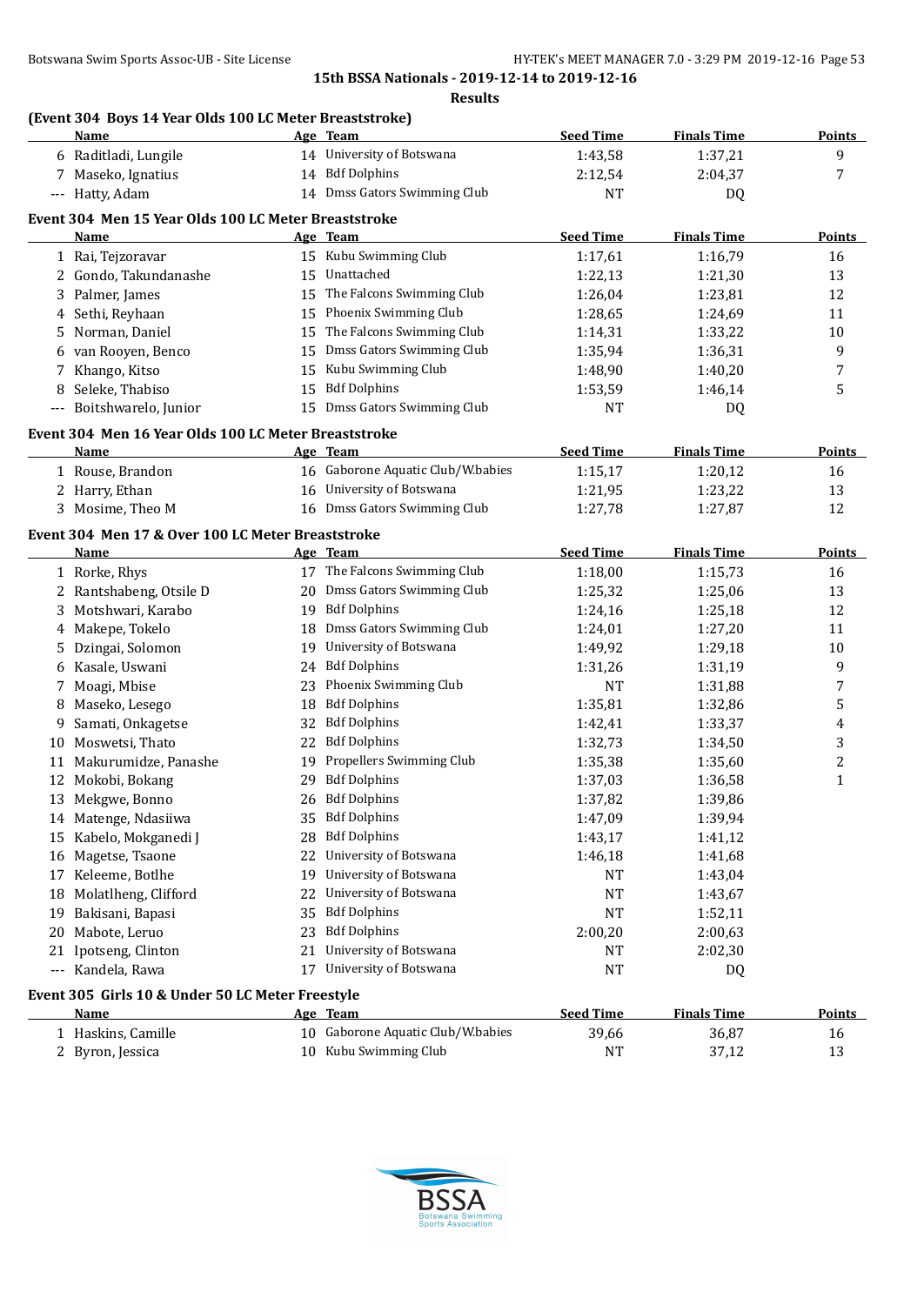**Results**

# **(Event 305 Girls 10 & Under 50 LC Meter Freestyle)**

|    | <b>Name</b>              |    | Age Team                       | <b>Seed Time</b> | <b>Finals Time</b> | <b>Points</b>    |
|----|--------------------------|----|--------------------------------|------------------|--------------------|------------------|
| 3  | Evans, Imogen            |    | 10 Dmss Gators Swimming Club   | 41,12            | 37,57              | 12               |
| 4  | Makandwa, Tinodana       | 10 | Dmss Gators Swimming Club      | 43,59            | 37,63              | 11               |
| 5  | Saleshando, Melodi       |    | 10 Propellers Swimming Club    | 38,47            | 38,15              | 10               |
| 6  | Thomba, Kuda             | 10 | Dmss Gators Swimming Club      | 38,39            | 38,44              | 9                |
| 7  | Gondo, Matipaishe        | 9  | Unattached                     | <b>NT</b>        | 38,86              | 7                |
| 8  | Kesiilwe, Kutlo          | 9  | Propellers Swimming Club       | 40,62            | 39,24              | 5                |
| 9  | Molelowatladi, Realeboga | 10 | Gaborone Aquatic Club/W.babies | 43,03            | 39,26              | 4                |
| 10 | Byron, Megan             | 9  | Kubu Swimming Club             | <b>NT</b>        | 40,12              | 3                |
| 11 | Nganunu, Linnea          |    | 10 Dmss Gators Swimming Club   | <b>NT</b>        | 40,52              | $\boldsymbol{2}$ |
| 12 | Makgothi, Emelyn         | 10 | Dmss Gators Swimming Club      | 42,23            | 40,85              | $\mathbf{1}$     |
| 13 | Ndwapi, Shato            | 10 | Propellers Swimming Club       | 43,97            | 42,32              |                  |
|    | 14 Pelotona, Arona       | 9  | Gaborone Aquatic Club/W.babies | 47,77            | 42,54              |                  |
| 15 | Meshack, Joy             | 10 | University of Botswana         | 44,45            | 43,55              |                  |
| 16 | Ramakoloi, Rorisang      | 10 | Propellers Swimming Club       | 50,58            | 43,82              |                  |
| 17 | Segadika, Katlo          | 9  | University of Botswana         | 45,29            | 44,25              |                  |
| 18 | Kurewa, Nikita E         | 9  | Gaborone Aquatic Club/W.babies | 44,29            | 44,37              |                  |
| 19 | Boiteto, Sarona          | 9. | Gaborone Aquatic Club/W.babies | 55,11            | 45,11              |                  |
| 20 | Oagile-Motso, Phoebe     | 8  | University of Botswana         | 54,25            | 45,76              |                  |
| 21 | Sudharshan, Tharsha      | 9  | Propellers Swimming Club       | 48,43            | 46,07              |                  |
| 22 | Onyadile, Tuduetso       | 9  | Dmss Gators Swimming Club      | 46,61            | 46,12              |                  |
| 23 | Rakanye, Ashley          | 10 | Unattached                     | <b>NT</b>        | 46,23              |                  |
|    | 24 Dingalo, Zarah        |    | 9 Propellers Swimming Club     | 56,71            | 46,28              |                  |
| 25 | Mojalemotho, Abale       |    | 10 Propellers Swimming Club    | 49,48            | 46,29              |                  |
| 26 | Watson, Bella Ray        |    | 9 Dmss Gators Swimming Club    | 44,33            | 46,57              |                  |
| 27 | Mangana, Samantha        | 10 | Propellers Swimming Club       | 47,42            | 47,41              |                  |
| 28 | Shaikh, Azra             | 9  | Kubu Swimming Club             | 58,96            | 47,78              |                  |
| 29 | Mutie, Muela             | 9  | Dmss Gators Swimming Club      | 46,65            | 48,30              |                  |
| 30 | Lesedi, Leilani          | 8  | Dmss Gators Swimming Club      | <b>NT</b>        | 48,89              |                  |
| 31 | Morebodi, Maeva          | 8  | Propellers Swimming Club       | 49,45            | 48,92              |                  |
| 32 | Makandwa, Munatsi        | 8  | Gaborone Aquatic Club/W.babies | <b>NT</b>        | 49,57              |                  |
| 33 | Mvududu, Joy             | 9  | Propellers Swimming Club       | 46,54            | 50,13              |                  |
| 34 | Nkgau, Katso             | 8  | Propellers Swimming Club       | 54,10            | 50,26              |                  |
| 35 | Gaboeletswe, Amantle     | 9  | Gaborone Aquatic Club/W.babies | 57,26            | 51,23              |                  |
|    | 36 Dobah, Aisha          | 10 | Kubu Swimming Club             | 55,45            | 51,29              |                  |
| 37 | Tsara, Anesu             |    | Dmss Gators Swimming Club      | 52,26            | 51,70              |                  |
| 38 | Chalashika, Resego       |    | 10 Propellers Swimming Club    | 48,04            | 51,80              |                  |
|    | 39 Onyadile, Boipelo     |    | 9 Dmss Gators Swimming Club    | 57,83            | 51,84              |                  |
| 40 | Thomba, Wada             |    | Dmss Gators Swimming Club      | 52,38            | 52,61              |                  |
| 41 | Wambiru, Aisha           | 9  | The Learning Centre            | 56,28            | 52,86              |                  |
| 42 | Mosetlhi, Ayana          | 10 | Gaborone Aquatic Club/W.babies | NT               | 53,38              |                  |
| 43 | Keitumetse, Masimo T     |    | 9 Unattached                   | <b>NT</b>        | 54,07              |                  |
| 44 | Hove, Thandi             | 9. | University of Botswana         | 1:03,51          | 55,05              |                  |
| 45 | Watson, Leila Catherine  |    | Dmss Gators Swimming Club      | 1:02,06          | 55,66              |                  |
| 46 | Pabalinga, Reabetswe     | 7  | Dmss Gators Swimming Club      | NT               | 55,76              |                  |
| 47 | Sento, Katlo             | 8  | Unattached                     | <b>NT</b>        | 58,10              |                  |
| 48 | Bvindi, Juanita          | 8  | Dmss Gators Swimming Club      | 56,46            | 59,50              |                  |
| 49 | Magosi, Lelentle         | 10 | The Learning Centre            | NT               | 1:01,83            |                  |
|    | --- Morekwa, Katlo       |    | 10 University of Botswana      | <b>NT</b>        | DQ                 |                  |

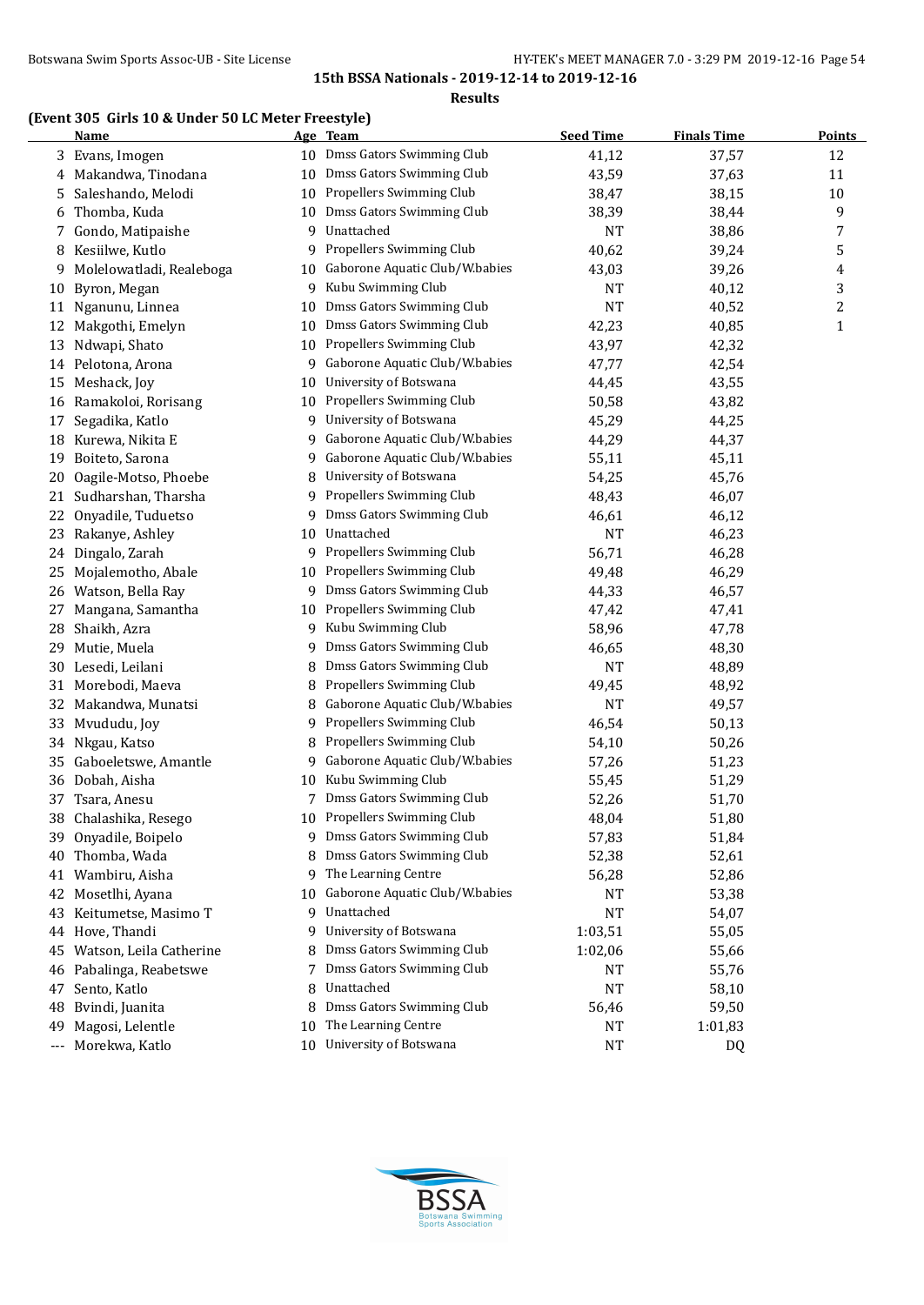$\overline{a}$ 

**15th BSSA Nationals - 2019-12-14 to 2019-12-16**

#### **Results**

## **Event 305 Girls 11 Year Olds 50 LC Meter Freestyle**

|    | Name                 |    | Age Team                       | <b>Seed Time</b> | <b>Finals Time</b> | <b>Points</b> |
|----|----------------------|----|--------------------------------|------------------|--------------------|---------------|
|    | 1 Caple, Rhyse       | 11 | Kubu Swimming Club             | 35,75            | 35,68              | 16            |
| 2  | Chang, Yun-suh       | 11 | Kubu Swimming Club             | 38,71            | 35,69              | 13            |
| 3  | White, Jenna         | 11 | Kubu Swimming Club             | 48,57            | 37,47              | 12            |
| 4  | Merafhe, Naledi      | 11 | Phoenix Swimming Club          | 36,98            | 38,08              | 11            |
| 5  | Garmroudi, Phoebe    | 11 | Gaborone Aquatic Club/W.babies | NT               | 38,80              | 10            |
| 6  | Cho, Eunjeong        | 11 | Dmss Gators Swimming Club      | <b>NT</b>        | 39,94              | 9             |
|    | Baleseng, Arefa      | 11 | <b>Bdf Dolphins</b>            | 42,84            | 40,43              | 7             |
| 8  | Seipone, Jessica     | 11 | Propellers Swimming Club       | 42,77            | 42,00              | 5             |
| 9  | Makgetho, Makamu     | 11 | Unattached                     | <b>NT</b>        | 42,62              | 4             |
| 10 | Mapoka, Nozipho      | 11 | The Learning Centre            | <b>NT</b>        | 44,21              | 3             |
| 11 | Lesedi, Noelani      | 11 | Dmss Gators Swimming Club      | <b>NT</b>        | 46,62              | 2             |
| 12 | Radovic, Marina      | 11 | Dmss Gators Swimming Club      | 48,20            | 46,90              | 1             |
| 13 | Mokgwathi, Lelentle  | 11 | Gaborone Aquatic Club/W.babies | NT               | 49,08              |               |
| 14 | Obuseng, Marang S    | 11 | Unattached                     | <b>NT</b>        | 50,00              |               |
| 15 | Tlhako, Ombretta     | 11 | Dmss Gators Swimming Club      | 48,44            | 50,94              |               |
| 16 | Marumo, Setho        | 11 | Dmss Gators Swimming Club      | 1:00,07          | 54,54              |               |
| 17 | Tshomankane, Mpho    | 11 | Unattached                     | NT               | 54,92              |               |
| 18 | Moepswa, Lone        | 11 | Dmss Gators Swimming Club      | <b>NT</b>        | 57,83              |               |
| 19 | Ngwato, Arona Amanda | 11 | Dmss Gators Swimming Club      | NT               | 1:11,39            |               |
|    | Ratelsatsi, Letso    | 11 | Gaborone Aquatic Club/W.babies | NT               | <b>NS</b>          |               |
|    |                      |    |                                |                  |                    |               |

# **Event 305 Girls 12 Year Olds 50 LC Meter Freestyle**

|    | <b>Name</b>                 |    | Age Team                       | <b>Seed Time</b> | <b>Finals Time</b> | Points       |
|----|-----------------------------|----|--------------------------------|------------------|--------------------|--------------|
|    | 1 Harry, Kyra               | 12 | University of Botswana         | 30,59            | 31,25              | 16           |
| 2  | Radovic, Vesna              | 12 | Dmss Gators Swimming Club      | 32,83            | 31,81              | 13           |
| 3  | Jamu, Abigail               | 12 | Dmss Gators Swimming Club      | 34,37            | 32,66              | 12           |
| 4  | Chang, Ji-eun               | 12 | Kubu Swimming Club             | 32,89            | 33,13              | 11           |
| 5. | Tele, Phoebe                | 12 | Dmss Gators Swimming Club      | 33,22            | 33,19              | 10           |
| 6  | Wambiru, Angela             | 12 | Dmss Gators Swimming Club      | 47,40            | 35,93              | 9            |
|    | Ingwe, Sally                | 12 | Dmss Gators Swimming Club      | 37,71            | 36,67              | 7            |
| 8  | Kesiilwe, Katlego           | 12 | Propellers Swimming Club       | 40,89            | 36,92              | 5            |
| 9  | Ramakoloi, Thata            | 12 | Propellers Swimming Club       | 37,40            | 37,43              | 4            |
| 10 | Oagile-Motso, Renee         | 12 | University of Botswana         | 40,39            | 37,71              | 3            |
| 11 | Brahmbhatt, Anoushka        | 12 | Phoenix Swimming Club          | 46,08            | 38,01              | 2            |
| 12 | Munyuki, Kudzai             | 12 | Propellers Swimming Club       | 39,98            | 38,53              | $\mathbf{1}$ |
| 13 | Mmelesi, Marang             | 12 | Dmss Gators Swimming Club      | 42,32            | 39,97              |              |
| 14 | Zambane, Aone               | 12 | Dmss Gators Swimming Club      | 41,79            | 40,47              |              |
| 15 | Gaboeletswe, Lelentle       | 12 | Gaborone Aquatic Club/W.babies | 43,53            | 40,57              |              |
| 16 | Nkgau, Tanu                 | 12 | Propellers Swimming Club       | 42,79            | 41,06              |              |
| 17 | Dichabeng, Larona           | 12 | Propellers Swimming Club       | 44,26            | 41,31              |              |
| 18 | Christmas, Luba             | 12 | Phoenix Swimming Club          | 44,21            | 42,40              |              |
| 19 | April, Botho                | 12 | Dmss Gators Swimming Club      | 51,97            | 43,11              |              |
| 20 | Motlhagodi, Abaleng         | 12 | Propellers Swimming Club       | 48,41            | 43,67              |              |
| 21 | Mosetlha, Wanano            | 12 | Dmss Gators Swimming Club      | 45,42            | 44,63              |              |
| 22 | Medupe, Boleng              | 12 | Dmss Gators Swimming Club      | <b>NT</b>        | 44,74              |              |
| 23 | Ndzinge, Teto E             | 12 | Dmss Gators Swimming Club      | 46,24            | 46,37              |              |
| 24 | Patel/ Khan, Faatimah Zahra | 12 | Dmss Gators Swimming Club      | <b>NT</b>        | 47,55              |              |
|    | 25 Seetso, Refilwe          | 12 | <b>Bdf Dolphins</b>            | 50,59            | 47,73              |              |

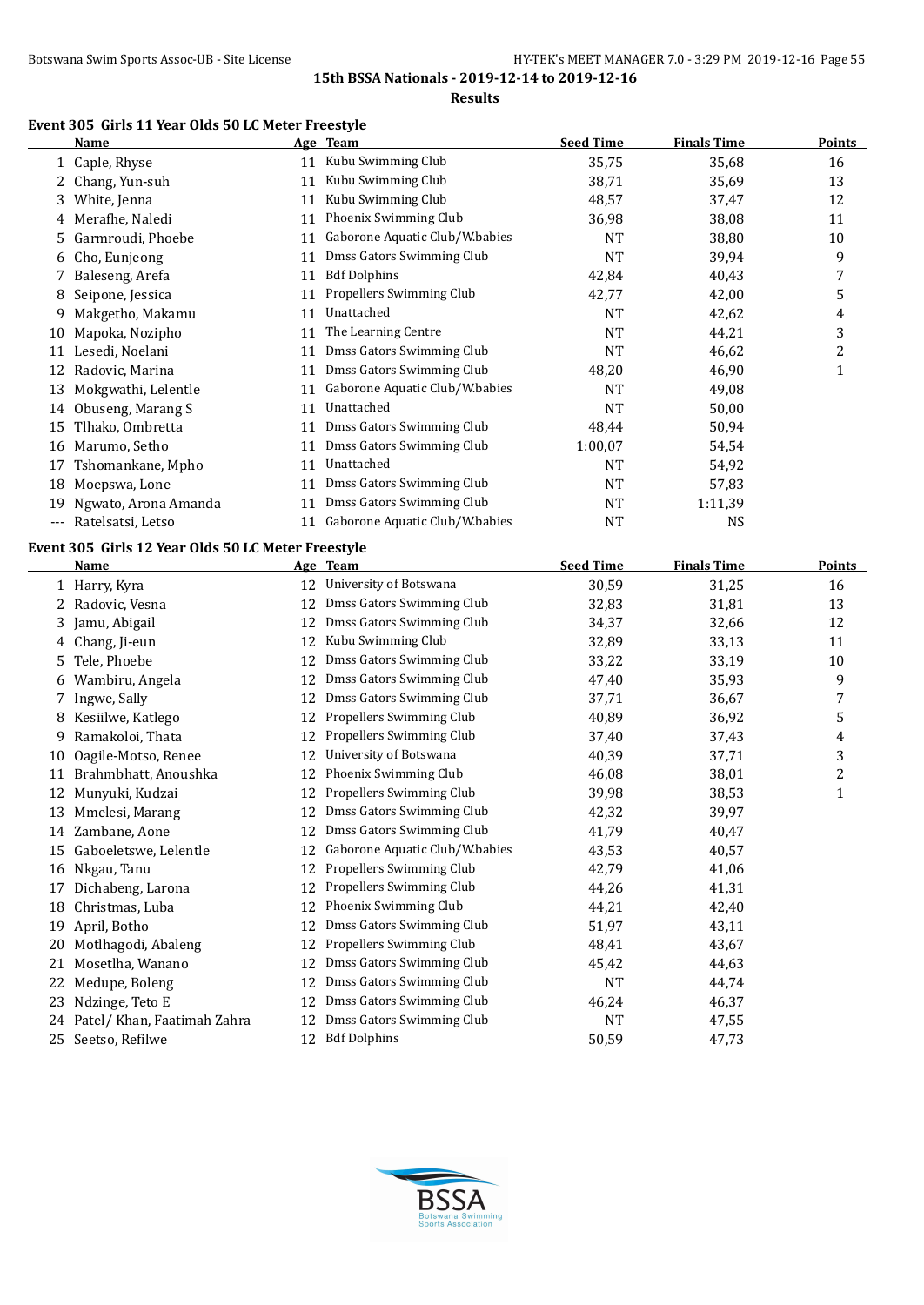**Results**

### **Event 305 Girls 13 Year Olds 50 LC Meter Freestyle**

|              | Name                                                       |    | Age Team                     | <b>Seed Time</b> | <b>Finals Time</b> | <b>Points</b> |
|--------------|------------------------------------------------------------|----|------------------------------|------------------|--------------------|---------------|
| $\mathbf{1}$ | Ditlhogo, Amaru                                            | 13 | Dmss Gators Swimming Club    | 32,62            | 32,19              | 16            |
|              | Kiragu, Mariam                                             | 13 | Dmss Gators Swimming Club    | 33,03            | 32,43              | 13            |
| 3            | Muzila, Lelani                                             | 13 | Dmss Gators Swimming Club    | 39,07            | 35,95              | 12            |
| 4            | Popovic, Nikoleta                                          | 13 | Phoenix Swimming Club        | 36,05            | 35,97              | 11            |
| 5            | Saleshando, Oratile                                        | 13 | Propellers Swimming Club     | 37,67            | 36,21              | 10            |
| 6            | Zondagh, Lienke                                            | 13 | Dmss Gators Swimming Club    | 39,19            | 37,21              | 9             |
| 7.           | Visser, Tamica                                             | 13 | Dmss Gators Swimming Club    | 39,89            | 38,23              | 7             |
| 8            | Hatty, Leah                                                | 13 | Dmss Gators Swimming Club    | <b>NT</b>        | 38,49              | 5             |
| 9            | Khango, Thobo                                              | 13 | Kubu Swimming Club           | 38,52            | 38,88              | 4             |
| 10           | Schott, Adrienne                                           | 13 | Dmss Gators Swimming Club    | <b>NT</b>        | 38,91              | 3             |
| 11           | Munyuki, Thobeka                                           | 13 | Propellers Swimming Club     | 39,60            | 40,69              | 2             |
|              | 12 Selete, Reotshephile                                    | 13 | Dmss Gators Swimming Club    | <b>NT</b>        | 56,83              | 1             |
|              |                                                            |    |                              |                  |                    |               |
|              | Event 305 Girls 14 Year Olds 50 LC Meter Freestyle         |    |                              |                  |                    |               |
|              | <u>Name</u>                                                |    | Age Team                     | <b>Seed Time</b> | <b>Finals Time</b> | <b>Points</b> |
|              | 1 Jack, Michelle                                           |    | 14 Dmss Gators Swimming Club | 30,32            | 30,43              | 16            |
|              | 2 Ingwe, Kimberly                                          |    | 14 Dmss Gators Swimming Club | 32,01            | 30,81              | 13            |
| 3.           | Matonhodze, Shamiso                                        |    | 14 Dmss Gators Swimming Club | 30,18            | 31,50              | 12            |
| 4            | Mosetlha, Chawada                                          | 14 | Dmss Gators Swimming Club    | 34,57            | 33,72              | 11            |
| 5            | Judd, Samantha                                             |    | 14 Swimrite Swimming         | 35,15            | 34,96              | 10            |
| 6            | Pie, Thatego                                               | 14 | Dmss Gators Swimming Club    | 42,85            | 38,64              | 9             |
|              | 7 Pesic, Ema                                               | 14 | The Learning Centre          | 40,75            | 40,19              | 7             |
| 8            | Ngwato, Ame Samantha                                       | 14 | Dmss Gators Swimming Club    | 45,24            | 42,25              | 5             |
| 9.           | Macheng, Khethiwe                                          |    | 14 University of Botswana    | 42,37            | 43,24              | 4             |
|              | Event 305 Women 15 Year Olds 50 LC Meter Freestyle         |    |                              |                  |                    |               |
|              | Name                                                       |    | Age Team                     | <b>Seed Time</b> | <b>Finals Time</b> | <b>Points</b> |
|              | 1 Egner, Maxine                                            |    | 15 Dmss Gators Swimming Club | 28,07            | 28,16              | 16            |
|              | 2 Matthews, Tselane                                        | 15 | Dmss Gators Swimming Club    | 30,00            | 30,14              | 13            |
| 3.           | Deurwaader, Tjibuya                                        | 15 | Kubu Swimming Club           | 31,74            | 32,37              | 12            |
| 4            | Nkgau, Loago                                               | 15 | University of Botswana       | 32,62            | 32,86              | 11            |
| 5            | Hughes, Naya                                               | 15 | Dmss Gators Swimming Club    | 32,78            | 32,89              | 10            |
| 6            | Egner, Adina                                               | 15 | Dmss Gators Swimming Club    | 33,17            | 33,80              | 9             |
| 7            | Mokgatle, Yaone                                            | 15 | Dmss Gators Swimming Club    | 32,47            | 33,94              | 7             |
| 8            | Gomez, Antonela                                            | 15 | Kubu Swimming Club           | 31,98            | 34,24              | 5             |
| 9            | Ramorobjwa, Naledi                                         | 15 | Dmss Gators Swimming Club    | 36,90            | 37,97              | 4             |
| 10           | Rajesh, Kuhu                                               |    | 15 The Learning Centre       | 47,52            | 41,74              | 3             |
|              |                                                            |    |                              |                  |                    |               |
|              | Event 305 Women 16 Year Olds 50 LC Meter Freestyle<br>Name |    | Age Team                     | <b>Seed Time</b> | <b>Finals Time</b> | <b>Points</b> |
|              | 1 Jobe, Hannah                                             |    | 16 Dmss Gators Swimming Club | 30,51            | 30,62              | 16            |
|              | 2 Ruele, Bupe B                                            |    | 16 Dmss Gators Swimming Club | 30,97            | 31,63              | 13            |
|              |                                                            |    |                              |                  |                    |               |
|              | Event 305 Women 17 & Over 50 LC Meter Freestyle            |    |                              |                  |                    |               |
|              | <u>Name</u>                                                |    | Age Team                     | <b>Seed Time</b> | <b>Finals Time</b> | <b>Points</b> |
|              | 1 Gondo, Ruvarashe                                         |    | 17 Unattached                | 30,44            | 31,40              | 16            |
|              | 2 Jones, Amy                                               | 17 | Dmss Gators Swimming Club    | 31,06            | 32,06              | 13            |
|              | 3 van Rooyen, Leone                                        | 17 | Dmss Gators Swimming Club    | 33,06            | 32,40              | 12            |
|              | 4 Vos, Tayla S                                             | 17 | Kubu Swimming Club           | 31,49            | 33,23              | 11            |
|              | 5 Saat, Alma                                               | 46 | University of Botswana       | <b>NT</b>        | 33,26              | 10            |

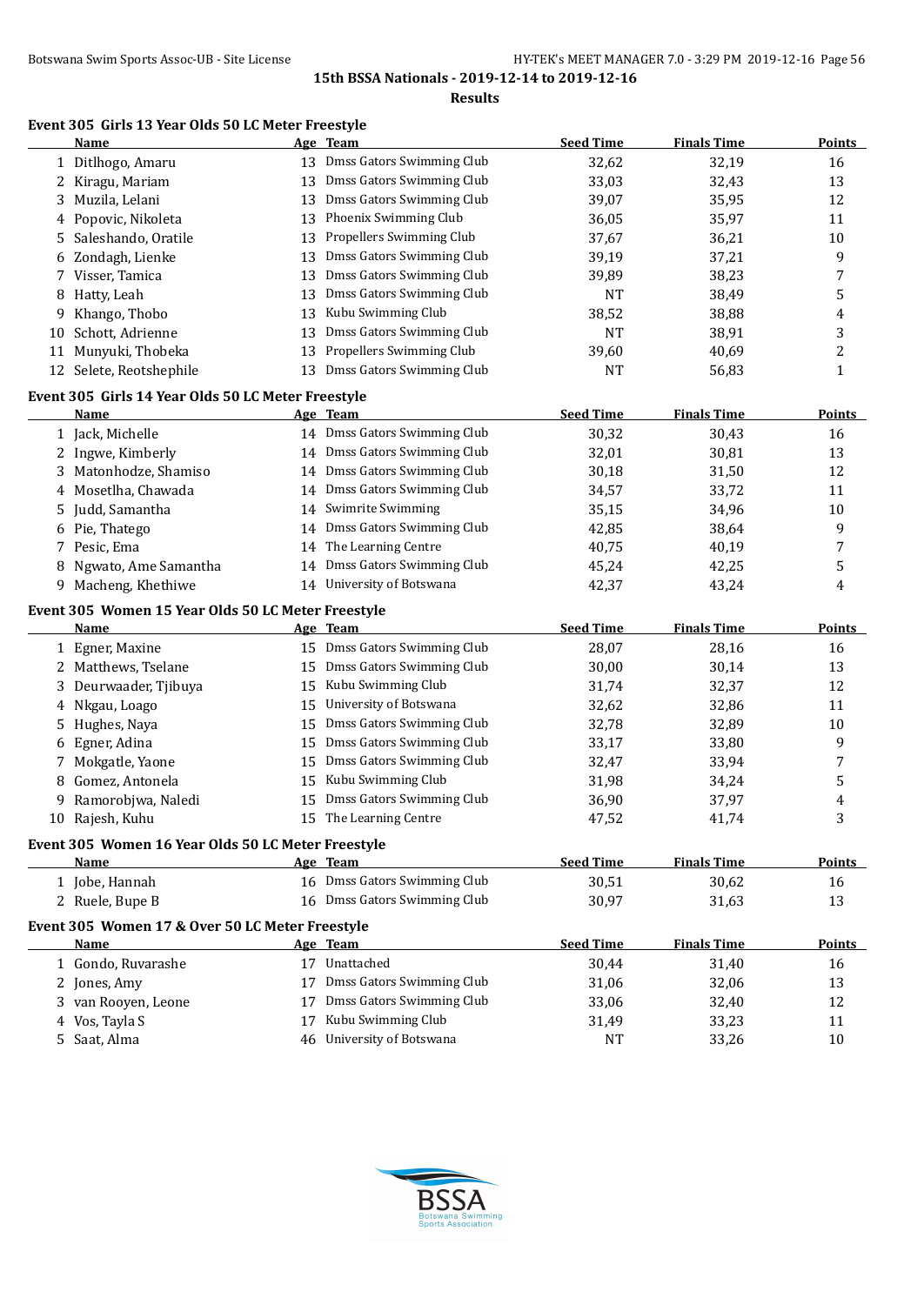#### **Results**

# **(Event 305 Women 17 & Over 50 LC Meter Freestyle)**

| 9<br>19 University of Botswana<br>41,18<br>35,85<br>6 Magocha, Gertrude P<br>University of Botswana<br>38,21<br>7 Kgabung, Reneiloe<br>7<br>17<br>37,36<br>5<br><b>Bdf Dolphins</b><br>42,58<br>Letsholo, Lebogang<br>40,06<br>8<br>21<br>University of Botswana<br>Nyahunzvi, Nyasha<br>39,94<br>17<br>40,80<br>9<br>4<br>University of Botswana<br>3<br>10 Kelebemang, Lebogang<br>43,41<br>42,18<br>22<br><b>Bdf Dolphins</b><br>11 Mbulawa, Neo<br><b>NT</b><br>42,57<br>2<br>29<br>12 Macheng, Bakulu<br><b>Bdf Dolphins</b><br>42,45<br>43,69<br>1<br>20<br><b>Bdf Dolphins</b><br>13 Barobi, Hazel<br>48,50<br>47,36<br>17<br>University of Botswana<br>14 Seselamarumo, Sekgabo<br>47,57<br>48,20<br>24<br><b>Bdf Dolphins</b><br>15 Tshabang, Goitsemodimo<br>27<br>1:04,23<br>52,02<br>Event 306 Boys 10 & Under 50 LC Meter Freestyle<br><b>Seed Time</b><br><b>Finals Time</b><br><b>Points</b><br>Name<br>Age Team<br>10 Kubu Swimming Club<br>1 Khango, Letshego<br>43,28<br>36,56<br>16<br>10 Propellers Swimming Club<br>37,05<br>2 Kebonang, Jason-Farrell<br><b>NT</b><br>13<br>Kubu Swimming Club<br>39,66<br>12<br>3 Caple, Preston<br>9<br>37,06<br>Swimrite Swimming<br>4 Parekh, Aryan<br>43,42<br>38,07<br>11<br>10<br>Gaborone Aquatic Club/W.babies<br>5 Modirelabangwe, Tema<br>38,80<br>38,37<br>10<br>9<br>6 Joseph, Thabang L<br>University of Botswana<br>39,24<br>9<br>40,61<br>9<br>Dmss Gators Swimming Club<br>7 Chilisa, Jerone<br>47,97<br>39,65<br>8<br>7<br>Dmss Gators Swimming Club<br>8 Evans, Elliot<br>42,99<br>39,98<br>5<br>10<br>Dmss Gators Swimming Club<br>Freeman, Liam<br>40,02<br>10<br>42,41<br>4<br>9<br>Sento, Leruo<br>10 Unattached<br><b>NT</b><br>40,81<br>3<br>10<br>Kubu Swimming Club<br>11 Ardern, Luther<br>41,60<br>2<br>9<br>41,57<br><b>Bdf Dolphins</b><br>Mokgadi, Thuto<br>40,96<br>12<br>41,61<br>1<br>10<br>Propellers Swimming Club<br>Scharnick, Christiaan<br>45,28<br>42,53<br>13<br>10<br><b>Bdf Dolphins</b><br>56,24<br>8<br>42,85<br>14 Seetso, Kago<br>Propellers Swimming Club<br>15 Bakwena, Leruo<br>42,91<br>43,01<br>8<br>Dmss Gators Swimming Club<br><b>NT</b><br>42,96<br>16 Nganunu, Shathani<br>9<br>Dmss Gators Swimming Club<br><b>NT</b><br>43,78<br>17 Lombard, Stephan<br>9<br>Gaborone Aquatic Club/W.babies<br>18 Numada, Mahiro<br>45,97<br>44,08<br>8<br>19 Donnel, Tobias<br>Gaborone Aquatic Club/W.babies<br>44,20<br>47,72<br>10<br>Kubu Swimming Club<br><b>NT</b><br>44,59<br>20 Lekgetho, Remmogo<br>8<br>University of Botswana<br>45,03<br>21 Nthomiwa, Wapego<br>46,47<br>9<br>University of Botswana<br>22 Molefe, Leago<br>49,74<br>45,05<br>Dmss Gators Swimming Club<br>23 Ferguson, Theo<br>52,30<br>45,13<br>The Learning Centre<br>46,97<br>46,05<br>24 Ruthenberg, Alrick<br>Propellers Swimming Club<br>46,73<br>25 Kebonang, Nathan-Leigh<br>NT<br>7<br>Unattached<br>26 Nawa, Tendai M<br><b>NT</b><br>50,94<br>9<br>Propellers Swimming Club<br>Mmelesi, Amantle<br>52,26<br>51,56<br>27<br>10<br>Propellers Swimming Club<br>Dichabeng, Keone J<br>28<br>50,85<br>51,72<br>10<br>Gaborone Aquatic Club/W.babies<br>Akanyang, Ata<br>55,12<br>29<br>NT<br>7<br>Gaborone Aquatic Club/W.babies<br>Molelowatladi, Kagiso<br><b>NT</b><br>30<br>1:05,13<br>8<br>Propellers Swimming Club<br>Ramakoloi, Teto<br>31<br>1:08,85<br>1:11,47<br>7<br>Propellers Swimming Club<br>Matsetse, Temo T<br>32<br>NT<br>1:20,21<br>10<br>Propellers Swimming Club<br>Ntsimako, Katlo C<br><b>NT</b><br>10<br>NS.<br>$---$<br>Dmss Gators Swimming Club<br>Walsh, Rory<br>46,22<br>NS<br>9<br>$---$<br>The Learning Centre<br>Zambane, Anele<br>8<br>1:06,57<br>NS<br>$---$<br>Propellers Swimming Club<br>Charles, Maano<br><b>NS</b><br>NT<br>10<br>$---$ | <b>Name</b> | Age Team | <b>Seed Time</b> | <b>Finals Time</b> | <b>Points</b> |
|------------------------------------------------------------------------------------------------------------------------------------------------------------------------------------------------------------------------------------------------------------------------------------------------------------------------------------------------------------------------------------------------------------------------------------------------------------------------------------------------------------------------------------------------------------------------------------------------------------------------------------------------------------------------------------------------------------------------------------------------------------------------------------------------------------------------------------------------------------------------------------------------------------------------------------------------------------------------------------------------------------------------------------------------------------------------------------------------------------------------------------------------------------------------------------------------------------------------------------------------------------------------------------------------------------------------------------------------------------------------------------------------------------------------------------------------------------------------------------------------------------------------------------------------------------------------------------------------------------------------------------------------------------------------------------------------------------------------------------------------------------------------------------------------------------------------------------------------------------------------------------------------------------------------------------------------------------------------------------------------------------------------------------------------------------------------------------------------------------------------------------------------------------------------------------------------------------------------------------------------------------------------------------------------------------------------------------------------------------------------------------------------------------------------------------------------------------------------------------------------------------------------------------------------------------------------------------------------------------------------------------------------------------------------------------------------------------------------------------------------------------------------------------------------------------------------------------------------------------------------------------------------------------------------------------------------------------------------------------------------------------------------------------------------------------------------------------------------------------------------------------------------------------------------------------------------------------------------------------------------------------------------------------------------------------------------------------------------------------------------------------------------------------------------------------------------------------------------------------------------------------------------------------------------------------------------------------------------------------------------------------------------------------------------------------------------------------------------------------------------------------------------|-------------|----------|------------------|--------------------|---------------|
|                                                                                                                                                                                                                                                                                                                                                                                                                                                                                                                                                                                                                                                                                                                                                                                                                                                                                                                                                                                                                                                                                                                                                                                                                                                                                                                                                                                                                                                                                                                                                                                                                                                                                                                                                                                                                                                                                                                                                                                                                                                                                                                                                                                                                                                                                                                                                                                                                                                                                                                                                                                                                                                                                                                                                                                                                                                                                                                                                                                                                                                                                                                                                                                                                                                                                                                                                                                                                                                                                                                                                                                                                                                                                                                                                                        |             |          |                  |                    |               |
|                                                                                                                                                                                                                                                                                                                                                                                                                                                                                                                                                                                                                                                                                                                                                                                                                                                                                                                                                                                                                                                                                                                                                                                                                                                                                                                                                                                                                                                                                                                                                                                                                                                                                                                                                                                                                                                                                                                                                                                                                                                                                                                                                                                                                                                                                                                                                                                                                                                                                                                                                                                                                                                                                                                                                                                                                                                                                                                                                                                                                                                                                                                                                                                                                                                                                                                                                                                                                                                                                                                                                                                                                                                                                                                                                                        |             |          |                  |                    |               |
|                                                                                                                                                                                                                                                                                                                                                                                                                                                                                                                                                                                                                                                                                                                                                                                                                                                                                                                                                                                                                                                                                                                                                                                                                                                                                                                                                                                                                                                                                                                                                                                                                                                                                                                                                                                                                                                                                                                                                                                                                                                                                                                                                                                                                                                                                                                                                                                                                                                                                                                                                                                                                                                                                                                                                                                                                                                                                                                                                                                                                                                                                                                                                                                                                                                                                                                                                                                                                                                                                                                                                                                                                                                                                                                                                                        |             |          |                  |                    |               |
|                                                                                                                                                                                                                                                                                                                                                                                                                                                                                                                                                                                                                                                                                                                                                                                                                                                                                                                                                                                                                                                                                                                                                                                                                                                                                                                                                                                                                                                                                                                                                                                                                                                                                                                                                                                                                                                                                                                                                                                                                                                                                                                                                                                                                                                                                                                                                                                                                                                                                                                                                                                                                                                                                                                                                                                                                                                                                                                                                                                                                                                                                                                                                                                                                                                                                                                                                                                                                                                                                                                                                                                                                                                                                                                                                                        |             |          |                  |                    |               |
|                                                                                                                                                                                                                                                                                                                                                                                                                                                                                                                                                                                                                                                                                                                                                                                                                                                                                                                                                                                                                                                                                                                                                                                                                                                                                                                                                                                                                                                                                                                                                                                                                                                                                                                                                                                                                                                                                                                                                                                                                                                                                                                                                                                                                                                                                                                                                                                                                                                                                                                                                                                                                                                                                                                                                                                                                                                                                                                                                                                                                                                                                                                                                                                                                                                                                                                                                                                                                                                                                                                                                                                                                                                                                                                                                                        |             |          |                  |                    |               |
|                                                                                                                                                                                                                                                                                                                                                                                                                                                                                                                                                                                                                                                                                                                                                                                                                                                                                                                                                                                                                                                                                                                                                                                                                                                                                                                                                                                                                                                                                                                                                                                                                                                                                                                                                                                                                                                                                                                                                                                                                                                                                                                                                                                                                                                                                                                                                                                                                                                                                                                                                                                                                                                                                                                                                                                                                                                                                                                                                                                                                                                                                                                                                                                                                                                                                                                                                                                                                                                                                                                                                                                                                                                                                                                                                                        |             |          |                  |                    |               |
|                                                                                                                                                                                                                                                                                                                                                                                                                                                                                                                                                                                                                                                                                                                                                                                                                                                                                                                                                                                                                                                                                                                                                                                                                                                                                                                                                                                                                                                                                                                                                                                                                                                                                                                                                                                                                                                                                                                                                                                                                                                                                                                                                                                                                                                                                                                                                                                                                                                                                                                                                                                                                                                                                                                                                                                                                                                                                                                                                                                                                                                                                                                                                                                                                                                                                                                                                                                                                                                                                                                                                                                                                                                                                                                                                                        |             |          |                  |                    |               |
|                                                                                                                                                                                                                                                                                                                                                                                                                                                                                                                                                                                                                                                                                                                                                                                                                                                                                                                                                                                                                                                                                                                                                                                                                                                                                                                                                                                                                                                                                                                                                                                                                                                                                                                                                                                                                                                                                                                                                                                                                                                                                                                                                                                                                                                                                                                                                                                                                                                                                                                                                                                                                                                                                                                                                                                                                                                                                                                                                                                                                                                                                                                                                                                                                                                                                                                                                                                                                                                                                                                                                                                                                                                                                                                                                                        |             |          |                  |                    |               |
|                                                                                                                                                                                                                                                                                                                                                                                                                                                                                                                                                                                                                                                                                                                                                                                                                                                                                                                                                                                                                                                                                                                                                                                                                                                                                                                                                                                                                                                                                                                                                                                                                                                                                                                                                                                                                                                                                                                                                                                                                                                                                                                                                                                                                                                                                                                                                                                                                                                                                                                                                                                                                                                                                                                                                                                                                                                                                                                                                                                                                                                                                                                                                                                                                                                                                                                                                                                                                                                                                                                                                                                                                                                                                                                                                                        |             |          |                  |                    |               |
|                                                                                                                                                                                                                                                                                                                                                                                                                                                                                                                                                                                                                                                                                                                                                                                                                                                                                                                                                                                                                                                                                                                                                                                                                                                                                                                                                                                                                                                                                                                                                                                                                                                                                                                                                                                                                                                                                                                                                                                                                                                                                                                                                                                                                                                                                                                                                                                                                                                                                                                                                                                                                                                                                                                                                                                                                                                                                                                                                                                                                                                                                                                                                                                                                                                                                                                                                                                                                                                                                                                                                                                                                                                                                                                                                                        |             |          |                  |                    |               |
|                                                                                                                                                                                                                                                                                                                                                                                                                                                                                                                                                                                                                                                                                                                                                                                                                                                                                                                                                                                                                                                                                                                                                                                                                                                                                                                                                                                                                                                                                                                                                                                                                                                                                                                                                                                                                                                                                                                                                                                                                                                                                                                                                                                                                                                                                                                                                                                                                                                                                                                                                                                                                                                                                                                                                                                                                                                                                                                                                                                                                                                                                                                                                                                                                                                                                                                                                                                                                                                                                                                                                                                                                                                                                                                                                                        |             |          |                  |                    |               |
|                                                                                                                                                                                                                                                                                                                                                                                                                                                                                                                                                                                                                                                                                                                                                                                                                                                                                                                                                                                                                                                                                                                                                                                                                                                                                                                                                                                                                                                                                                                                                                                                                                                                                                                                                                                                                                                                                                                                                                                                                                                                                                                                                                                                                                                                                                                                                                                                                                                                                                                                                                                                                                                                                                                                                                                                                                                                                                                                                                                                                                                                                                                                                                                                                                                                                                                                                                                                                                                                                                                                                                                                                                                                                                                                                                        |             |          |                  |                    |               |
|                                                                                                                                                                                                                                                                                                                                                                                                                                                                                                                                                                                                                                                                                                                                                                                                                                                                                                                                                                                                                                                                                                                                                                                                                                                                                                                                                                                                                                                                                                                                                                                                                                                                                                                                                                                                                                                                                                                                                                                                                                                                                                                                                                                                                                                                                                                                                                                                                                                                                                                                                                                                                                                                                                                                                                                                                                                                                                                                                                                                                                                                                                                                                                                                                                                                                                                                                                                                                                                                                                                                                                                                                                                                                                                                                                        |             |          |                  |                    |               |
|                                                                                                                                                                                                                                                                                                                                                                                                                                                                                                                                                                                                                                                                                                                                                                                                                                                                                                                                                                                                                                                                                                                                                                                                                                                                                                                                                                                                                                                                                                                                                                                                                                                                                                                                                                                                                                                                                                                                                                                                                                                                                                                                                                                                                                                                                                                                                                                                                                                                                                                                                                                                                                                                                                                                                                                                                                                                                                                                                                                                                                                                                                                                                                                                                                                                                                                                                                                                                                                                                                                                                                                                                                                                                                                                                                        |             |          |                  |                    |               |
|                                                                                                                                                                                                                                                                                                                                                                                                                                                                                                                                                                                                                                                                                                                                                                                                                                                                                                                                                                                                                                                                                                                                                                                                                                                                                                                                                                                                                                                                                                                                                                                                                                                                                                                                                                                                                                                                                                                                                                                                                                                                                                                                                                                                                                                                                                                                                                                                                                                                                                                                                                                                                                                                                                                                                                                                                                                                                                                                                                                                                                                                                                                                                                                                                                                                                                                                                                                                                                                                                                                                                                                                                                                                                                                                                                        |             |          |                  |                    |               |
|                                                                                                                                                                                                                                                                                                                                                                                                                                                                                                                                                                                                                                                                                                                                                                                                                                                                                                                                                                                                                                                                                                                                                                                                                                                                                                                                                                                                                                                                                                                                                                                                                                                                                                                                                                                                                                                                                                                                                                                                                                                                                                                                                                                                                                                                                                                                                                                                                                                                                                                                                                                                                                                                                                                                                                                                                                                                                                                                                                                                                                                                                                                                                                                                                                                                                                                                                                                                                                                                                                                                                                                                                                                                                                                                                                        |             |          |                  |                    |               |
|                                                                                                                                                                                                                                                                                                                                                                                                                                                                                                                                                                                                                                                                                                                                                                                                                                                                                                                                                                                                                                                                                                                                                                                                                                                                                                                                                                                                                                                                                                                                                                                                                                                                                                                                                                                                                                                                                                                                                                                                                                                                                                                                                                                                                                                                                                                                                                                                                                                                                                                                                                                                                                                                                                                                                                                                                                                                                                                                                                                                                                                                                                                                                                                                                                                                                                                                                                                                                                                                                                                                                                                                                                                                                                                                                                        |             |          |                  |                    |               |
|                                                                                                                                                                                                                                                                                                                                                                                                                                                                                                                                                                                                                                                                                                                                                                                                                                                                                                                                                                                                                                                                                                                                                                                                                                                                                                                                                                                                                                                                                                                                                                                                                                                                                                                                                                                                                                                                                                                                                                                                                                                                                                                                                                                                                                                                                                                                                                                                                                                                                                                                                                                                                                                                                                                                                                                                                                                                                                                                                                                                                                                                                                                                                                                                                                                                                                                                                                                                                                                                                                                                                                                                                                                                                                                                                                        |             |          |                  |                    |               |
|                                                                                                                                                                                                                                                                                                                                                                                                                                                                                                                                                                                                                                                                                                                                                                                                                                                                                                                                                                                                                                                                                                                                                                                                                                                                                                                                                                                                                                                                                                                                                                                                                                                                                                                                                                                                                                                                                                                                                                                                                                                                                                                                                                                                                                                                                                                                                                                                                                                                                                                                                                                                                                                                                                                                                                                                                                                                                                                                                                                                                                                                                                                                                                                                                                                                                                                                                                                                                                                                                                                                                                                                                                                                                                                                                                        |             |          |                  |                    |               |
|                                                                                                                                                                                                                                                                                                                                                                                                                                                                                                                                                                                                                                                                                                                                                                                                                                                                                                                                                                                                                                                                                                                                                                                                                                                                                                                                                                                                                                                                                                                                                                                                                                                                                                                                                                                                                                                                                                                                                                                                                                                                                                                                                                                                                                                                                                                                                                                                                                                                                                                                                                                                                                                                                                                                                                                                                                                                                                                                                                                                                                                                                                                                                                                                                                                                                                                                                                                                                                                                                                                                                                                                                                                                                                                                                                        |             |          |                  |                    |               |
|                                                                                                                                                                                                                                                                                                                                                                                                                                                                                                                                                                                                                                                                                                                                                                                                                                                                                                                                                                                                                                                                                                                                                                                                                                                                                                                                                                                                                                                                                                                                                                                                                                                                                                                                                                                                                                                                                                                                                                                                                                                                                                                                                                                                                                                                                                                                                                                                                                                                                                                                                                                                                                                                                                                                                                                                                                                                                                                                                                                                                                                                                                                                                                                                                                                                                                                                                                                                                                                                                                                                                                                                                                                                                                                                                                        |             |          |                  |                    |               |
|                                                                                                                                                                                                                                                                                                                                                                                                                                                                                                                                                                                                                                                                                                                                                                                                                                                                                                                                                                                                                                                                                                                                                                                                                                                                                                                                                                                                                                                                                                                                                                                                                                                                                                                                                                                                                                                                                                                                                                                                                                                                                                                                                                                                                                                                                                                                                                                                                                                                                                                                                                                                                                                                                                                                                                                                                                                                                                                                                                                                                                                                                                                                                                                                                                                                                                                                                                                                                                                                                                                                                                                                                                                                                                                                                                        |             |          |                  |                    |               |
|                                                                                                                                                                                                                                                                                                                                                                                                                                                                                                                                                                                                                                                                                                                                                                                                                                                                                                                                                                                                                                                                                                                                                                                                                                                                                                                                                                                                                                                                                                                                                                                                                                                                                                                                                                                                                                                                                                                                                                                                                                                                                                                                                                                                                                                                                                                                                                                                                                                                                                                                                                                                                                                                                                                                                                                                                                                                                                                                                                                                                                                                                                                                                                                                                                                                                                                                                                                                                                                                                                                                                                                                                                                                                                                                                                        |             |          |                  |                    |               |
|                                                                                                                                                                                                                                                                                                                                                                                                                                                                                                                                                                                                                                                                                                                                                                                                                                                                                                                                                                                                                                                                                                                                                                                                                                                                                                                                                                                                                                                                                                                                                                                                                                                                                                                                                                                                                                                                                                                                                                                                                                                                                                                                                                                                                                                                                                                                                                                                                                                                                                                                                                                                                                                                                                                                                                                                                                                                                                                                                                                                                                                                                                                                                                                                                                                                                                                                                                                                                                                                                                                                                                                                                                                                                                                                                                        |             |          |                  |                    |               |
|                                                                                                                                                                                                                                                                                                                                                                                                                                                                                                                                                                                                                                                                                                                                                                                                                                                                                                                                                                                                                                                                                                                                                                                                                                                                                                                                                                                                                                                                                                                                                                                                                                                                                                                                                                                                                                                                                                                                                                                                                                                                                                                                                                                                                                                                                                                                                                                                                                                                                                                                                                                                                                                                                                                                                                                                                                                                                                                                                                                                                                                                                                                                                                                                                                                                                                                                                                                                                                                                                                                                                                                                                                                                                                                                                                        |             |          |                  |                    |               |
|                                                                                                                                                                                                                                                                                                                                                                                                                                                                                                                                                                                                                                                                                                                                                                                                                                                                                                                                                                                                                                                                                                                                                                                                                                                                                                                                                                                                                                                                                                                                                                                                                                                                                                                                                                                                                                                                                                                                                                                                                                                                                                                                                                                                                                                                                                                                                                                                                                                                                                                                                                                                                                                                                                                                                                                                                                                                                                                                                                                                                                                                                                                                                                                                                                                                                                                                                                                                                                                                                                                                                                                                                                                                                                                                                                        |             |          |                  |                    |               |
|                                                                                                                                                                                                                                                                                                                                                                                                                                                                                                                                                                                                                                                                                                                                                                                                                                                                                                                                                                                                                                                                                                                                                                                                                                                                                                                                                                                                                                                                                                                                                                                                                                                                                                                                                                                                                                                                                                                                                                                                                                                                                                                                                                                                                                                                                                                                                                                                                                                                                                                                                                                                                                                                                                                                                                                                                                                                                                                                                                                                                                                                                                                                                                                                                                                                                                                                                                                                                                                                                                                                                                                                                                                                                                                                                                        |             |          |                  |                    |               |
|                                                                                                                                                                                                                                                                                                                                                                                                                                                                                                                                                                                                                                                                                                                                                                                                                                                                                                                                                                                                                                                                                                                                                                                                                                                                                                                                                                                                                                                                                                                                                                                                                                                                                                                                                                                                                                                                                                                                                                                                                                                                                                                                                                                                                                                                                                                                                                                                                                                                                                                                                                                                                                                                                                                                                                                                                                                                                                                                                                                                                                                                                                                                                                                                                                                                                                                                                                                                                                                                                                                                                                                                                                                                                                                                                                        |             |          |                  |                    |               |
|                                                                                                                                                                                                                                                                                                                                                                                                                                                                                                                                                                                                                                                                                                                                                                                                                                                                                                                                                                                                                                                                                                                                                                                                                                                                                                                                                                                                                                                                                                                                                                                                                                                                                                                                                                                                                                                                                                                                                                                                                                                                                                                                                                                                                                                                                                                                                                                                                                                                                                                                                                                                                                                                                                                                                                                                                                                                                                                                                                                                                                                                                                                                                                                                                                                                                                                                                                                                                                                                                                                                                                                                                                                                                                                                                                        |             |          |                  |                    |               |
|                                                                                                                                                                                                                                                                                                                                                                                                                                                                                                                                                                                                                                                                                                                                                                                                                                                                                                                                                                                                                                                                                                                                                                                                                                                                                                                                                                                                                                                                                                                                                                                                                                                                                                                                                                                                                                                                                                                                                                                                                                                                                                                                                                                                                                                                                                                                                                                                                                                                                                                                                                                                                                                                                                                                                                                                                                                                                                                                                                                                                                                                                                                                                                                                                                                                                                                                                                                                                                                                                                                                                                                                                                                                                                                                                                        |             |          |                  |                    |               |
|                                                                                                                                                                                                                                                                                                                                                                                                                                                                                                                                                                                                                                                                                                                                                                                                                                                                                                                                                                                                                                                                                                                                                                                                                                                                                                                                                                                                                                                                                                                                                                                                                                                                                                                                                                                                                                                                                                                                                                                                                                                                                                                                                                                                                                                                                                                                                                                                                                                                                                                                                                                                                                                                                                                                                                                                                                                                                                                                                                                                                                                                                                                                                                                                                                                                                                                                                                                                                                                                                                                                                                                                                                                                                                                                                                        |             |          |                  |                    |               |
|                                                                                                                                                                                                                                                                                                                                                                                                                                                                                                                                                                                                                                                                                                                                                                                                                                                                                                                                                                                                                                                                                                                                                                                                                                                                                                                                                                                                                                                                                                                                                                                                                                                                                                                                                                                                                                                                                                                                                                                                                                                                                                                                                                                                                                                                                                                                                                                                                                                                                                                                                                                                                                                                                                                                                                                                                                                                                                                                                                                                                                                                                                                                                                                                                                                                                                                                                                                                                                                                                                                                                                                                                                                                                                                                                                        |             |          |                  |                    |               |
|                                                                                                                                                                                                                                                                                                                                                                                                                                                                                                                                                                                                                                                                                                                                                                                                                                                                                                                                                                                                                                                                                                                                                                                                                                                                                                                                                                                                                                                                                                                                                                                                                                                                                                                                                                                                                                                                                                                                                                                                                                                                                                                                                                                                                                                                                                                                                                                                                                                                                                                                                                                                                                                                                                                                                                                                                                                                                                                                                                                                                                                                                                                                                                                                                                                                                                                                                                                                                                                                                                                                                                                                                                                                                                                                                                        |             |          |                  |                    |               |
|                                                                                                                                                                                                                                                                                                                                                                                                                                                                                                                                                                                                                                                                                                                                                                                                                                                                                                                                                                                                                                                                                                                                                                                                                                                                                                                                                                                                                                                                                                                                                                                                                                                                                                                                                                                                                                                                                                                                                                                                                                                                                                                                                                                                                                                                                                                                                                                                                                                                                                                                                                                                                                                                                                                                                                                                                                                                                                                                                                                                                                                                                                                                                                                                                                                                                                                                                                                                                                                                                                                                                                                                                                                                                                                                                                        |             |          |                  |                    |               |
|                                                                                                                                                                                                                                                                                                                                                                                                                                                                                                                                                                                                                                                                                                                                                                                                                                                                                                                                                                                                                                                                                                                                                                                                                                                                                                                                                                                                                                                                                                                                                                                                                                                                                                                                                                                                                                                                                                                                                                                                                                                                                                                                                                                                                                                                                                                                                                                                                                                                                                                                                                                                                                                                                                                                                                                                                                                                                                                                                                                                                                                                                                                                                                                                                                                                                                                                                                                                                                                                                                                                                                                                                                                                                                                                                                        |             |          |                  |                    |               |
|                                                                                                                                                                                                                                                                                                                                                                                                                                                                                                                                                                                                                                                                                                                                                                                                                                                                                                                                                                                                                                                                                                                                                                                                                                                                                                                                                                                                                                                                                                                                                                                                                                                                                                                                                                                                                                                                                                                                                                                                                                                                                                                                                                                                                                                                                                                                                                                                                                                                                                                                                                                                                                                                                                                                                                                                                                                                                                                                                                                                                                                                                                                                                                                                                                                                                                                                                                                                                                                                                                                                                                                                                                                                                                                                                                        |             |          |                  |                    |               |
|                                                                                                                                                                                                                                                                                                                                                                                                                                                                                                                                                                                                                                                                                                                                                                                                                                                                                                                                                                                                                                                                                                                                                                                                                                                                                                                                                                                                                                                                                                                                                                                                                                                                                                                                                                                                                                                                                                                                                                                                                                                                                                                                                                                                                                                                                                                                                                                                                                                                                                                                                                                                                                                                                                                                                                                                                                                                                                                                                                                                                                                                                                                                                                                                                                                                                                                                                                                                                                                                                                                                                                                                                                                                                                                                                                        |             |          |                  |                    |               |
|                                                                                                                                                                                                                                                                                                                                                                                                                                                                                                                                                                                                                                                                                                                                                                                                                                                                                                                                                                                                                                                                                                                                                                                                                                                                                                                                                                                                                                                                                                                                                                                                                                                                                                                                                                                                                                                                                                                                                                                                                                                                                                                                                                                                                                                                                                                                                                                                                                                                                                                                                                                                                                                                                                                                                                                                                                                                                                                                                                                                                                                                                                                                                                                                                                                                                                                                                                                                                                                                                                                                                                                                                                                                                                                                                                        |             |          |                  |                    |               |
|                                                                                                                                                                                                                                                                                                                                                                                                                                                                                                                                                                                                                                                                                                                                                                                                                                                                                                                                                                                                                                                                                                                                                                                                                                                                                                                                                                                                                                                                                                                                                                                                                                                                                                                                                                                                                                                                                                                                                                                                                                                                                                                                                                                                                                                                                                                                                                                                                                                                                                                                                                                                                                                                                                                                                                                                                                                                                                                                                                                                                                                                                                                                                                                                                                                                                                                                                                                                                                                                                                                                                                                                                                                                                                                                                                        |             |          |                  |                    |               |
|                                                                                                                                                                                                                                                                                                                                                                                                                                                                                                                                                                                                                                                                                                                                                                                                                                                                                                                                                                                                                                                                                                                                                                                                                                                                                                                                                                                                                                                                                                                                                                                                                                                                                                                                                                                                                                                                                                                                                                                                                                                                                                                                                                                                                                                                                                                                                                                                                                                                                                                                                                                                                                                                                                                                                                                                                                                                                                                                                                                                                                                                                                                                                                                                                                                                                                                                                                                                                                                                                                                                                                                                                                                                                                                                                                        |             |          |                  |                    |               |
|                                                                                                                                                                                                                                                                                                                                                                                                                                                                                                                                                                                                                                                                                                                                                                                                                                                                                                                                                                                                                                                                                                                                                                                                                                                                                                                                                                                                                                                                                                                                                                                                                                                                                                                                                                                                                                                                                                                                                                                                                                                                                                                                                                                                                                                                                                                                                                                                                                                                                                                                                                                                                                                                                                                                                                                                                                                                                                                                                                                                                                                                                                                                                                                                                                                                                                                                                                                                                                                                                                                                                                                                                                                                                                                                                                        |             |          |                  |                    |               |
|                                                                                                                                                                                                                                                                                                                                                                                                                                                                                                                                                                                                                                                                                                                                                                                                                                                                                                                                                                                                                                                                                                                                                                                                                                                                                                                                                                                                                                                                                                                                                                                                                                                                                                                                                                                                                                                                                                                                                                                                                                                                                                                                                                                                                                                                                                                                                                                                                                                                                                                                                                                                                                                                                                                                                                                                                                                                                                                                                                                                                                                                                                                                                                                                                                                                                                                                                                                                                                                                                                                                                                                                                                                                                                                                                                        |             |          |                  |                    |               |
|                                                                                                                                                                                                                                                                                                                                                                                                                                                                                                                                                                                                                                                                                                                                                                                                                                                                                                                                                                                                                                                                                                                                                                                                                                                                                                                                                                                                                                                                                                                                                                                                                                                                                                                                                                                                                                                                                                                                                                                                                                                                                                                                                                                                                                                                                                                                                                                                                                                                                                                                                                                                                                                                                                                                                                                                                                                                                                                                                                                                                                                                                                                                                                                                                                                                                                                                                                                                                                                                                                                                                                                                                                                                                                                                                                        |             |          |                  |                    |               |
|                                                                                                                                                                                                                                                                                                                                                                                                                                                                                                                                                                                                                                                                                                                                                                                                                                                                                                                                                                                                                                                                                                                                                                                                                                                                                                                                                                                                                                                                                                                                                                                                                                                                                                                                                                                                                                                                                                                                                                                                                                                                                                                                                                                                                                                                                                                                                                                                                                                                                                                                                                                                                                                                                                                                                                                                                                                                                                                                                                                                                                                                                                                                                                                                                                                                                                                                                                                                                                                                                                                                                                                                                                                                                                                                                                        |             |          |                  |                    |               |
|                                                                                                                                                                                                                                                                                                                                                                                                                                                                                                                                                                                                                                                                                                                                                                                                                                                                                                                                                                                                                                                                                                                                                                                                                                                                                                                                                                                                                                                                                                                                                                                                                                                                                                                                                                                                                                                                                                                                                                                                                                                                                                                                                                                                                                                                                                                                                                                                                                                                                                                                                                                                                                                                                                                                                                                                                                                                                                                                                                                                                                                                                                                                                                                                                                                                                                                                                                                                                                                                                                                                                                                                                                                                                                                                                                        |             |          |                  |                    |               |
|                                                                                                                                                                                                                                                                                                                                                                                                                                                                                                                                                                                                                                                                                                                                                                                                                                                                                                                                                                                                                                                                                                                                                                                                                                                                                                                                                                                                                                                                                                                                                                                                                                                                                                                                                                                                                                                                                                                                                                                                                                                                                                                                                                                                                                                                                                                                                                                                                                                                                                                                                                                                                                                                                                                                                                                                                                                                                                                                                                                                                                                                                                                                                                                                                                                                                                                                                                                                                                                                                                                                                                                                                                                                                                                                                                        |             |          |                  |                    |               |
|                                                                                                                                                                                                                                                                                                                                                                                                                                                                                                                                                                                                                                                                                                                                                                                                                                                                                                                                                                                                                                                                                                                                                                                                                                                                                                                                                                                                                                                                                                                                                                                                                                                                                                                                                                                                                                                                                                                                                                                                                                                                                                                                                                                                                                                                                                                                                                                                                                                                                                                                                                                                                                                                                                                                                                                                                                                                                                                                                                                                                                                                                                                                                                                                                                                                                                                                                                                                                                                                                                                                                                                                                                                                                                                                                                        |             |          |                  |                    |               |
|                                                                                                                                                                                                                                                                                                                                                                                                                                                                                                                                                                                                                                                                                                                                                                                                                                                                                                                                                                                                                                                                                                                                                                                                                                                                                                                                                                                                                                                                                                                                                                                                                                                                                                                                                                                                                                                                                                                                                                                                                                                                                                                                                                                                                                                                                                                                                                                                                                                                                                                                                                                                                                                                                                                                                                                                                                                                                                                                                                                                                                                                                                                                                                                                                                                                                                                                                                                                                                                                                                                                                                                                                                                                                                                                                                        |             |          |                  |                    |               |

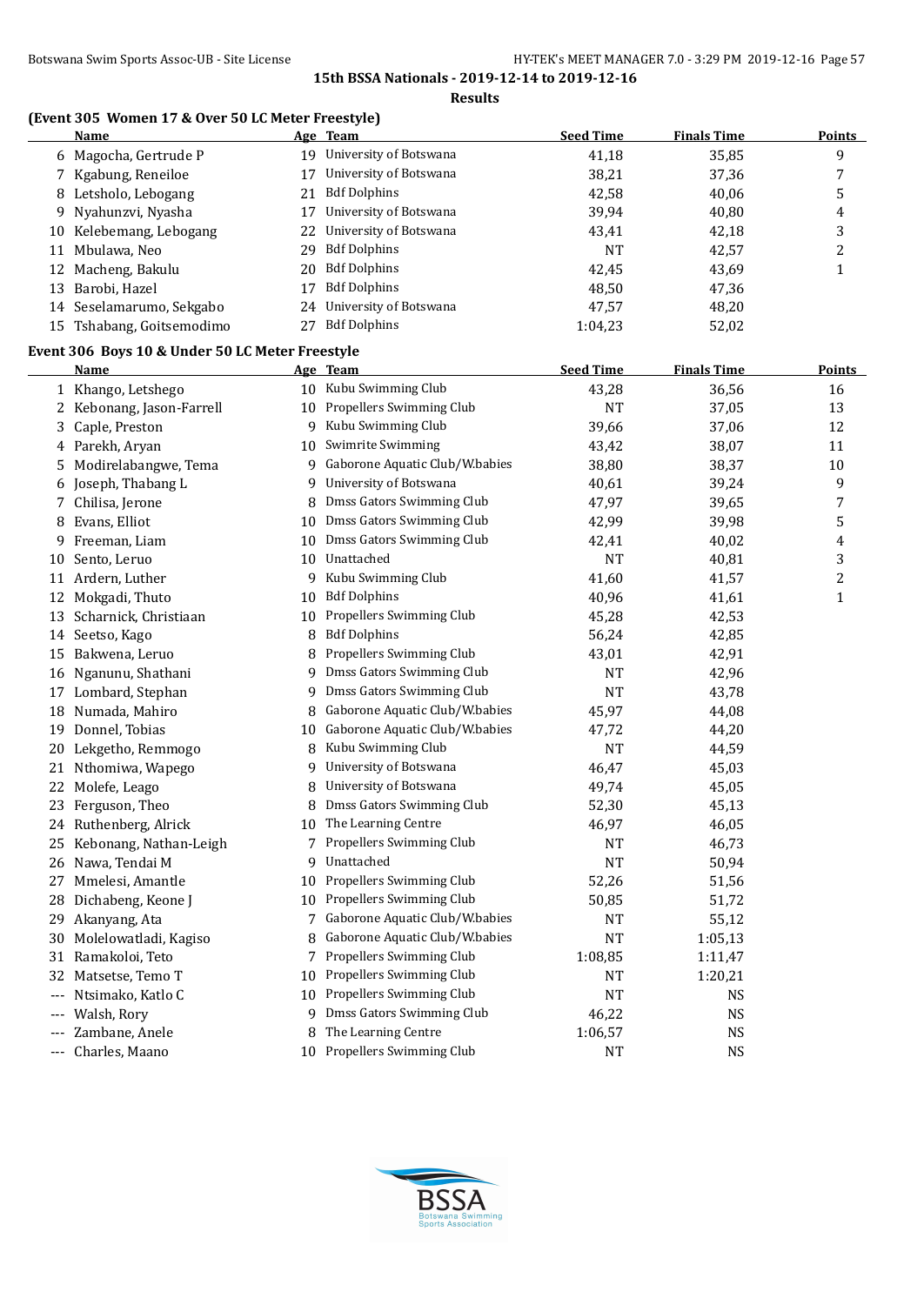#### **Results**

## **Event 306 Boys 11 Year Olds 50 LC Meter Freestyle**

|    | <b>Name</b>                                       |    | Age Team                                | <b>Seed Time</b> | <b>Finals Time</b> | <b>Points</b>           |
|----|---------------------------------------------------|----|-----------------------------------------|------------------|--------------------|-------------------------|
|    | 1 Khonat, Rayhan                                  |    | 11 Phoenix Swimming Club                | 34,02            | 33,06              | 16                      |
| 2  | Bandy, James                                      | 11 | Kubu Swimming Club                      | <b>NT</b>        | 33,86              | 13                      |
| 3  | Segadimo, Karabo                                  | 11 | Dmss Gators Swimming Club               | <b>NT</b>        | 34,40              | 12                      |
| 4  | Hamilton, Cain                                    | 11 | Kubu Swimming Club                      | 36,15            | 35,37              | 11                      |
| 5  | Matenge, Larona                                   | 11 | <b>Bdf Dolphins</b>                     | 40,56            | 36,25              | 10                      |
| 6  | Modirelabangwe, Legakwa                           | 11 | Gaborone Aquatic Club/W.babies          | 37,38            | 36,78              | 9                       |
|    | Popovic, Marko                                    | 11 | Phoenix Swimming Club                   | 38,39            | 37,53              | 7                       |
| 8  | Rapson, Zacharey                                  | 11 | The Learning Centre                     | 41,13            | 38,50              | 5                       |
| 9  | Mwangi, Dean                                      | 11 | Dmss Gators Swimming Club               | 40,77            | 38,77              | 4                       |
| 10 | Matthews, Lebone                                  | 11 | Dmss Gators Swimming Club               | 38,96            | 39,99              | 3                       |
|    | 11 Moloi, Lethabo                                 | 11 | Gaborone Aquatic Club/W.babies          | NT               | 41,29              | 2                       |
| 12 | Kgengwenyane, Lentle                              | 11 | The Learning Centre                     | 40,28            | 41,34              | $\mathbf{1}$            |
| 13 | Dzingai, Botlhe                                   | 11 | University of Botswana                  | 45,67            | 42,00              |                         |
|    | 14 Morebodi, Theo                                 | 11 | Propellers Swimming Club                | 46,78            | 43,36              |                         |
| 15 | Lee, Seung Jun                                    | 11 | Gaborone Aquatic Club/W.babies          | <b>NT</b>        | 47,34              |                         |
|    | 16 Ramatlhodi, Lefika                             | 11 | Gaborone Aquatic Club/W.babies          | <b>NT</b>        | 47,68              |                         |
| 17 | Mulale, Ogone                                     | 11 | University of Botswana                  | 1:00,28          | 54,22              |                         |
|    | 18 Letang, Myles                                  |    | 11 The Learning Centre                  | 56,96            | 59,60              |                         |
|    |                                                   |    |                                         |                  |                    |                         |
|    | Event 306 Boys 12 Year Olds 50 LC Meter Freestyle |    |                                         |                  |                    |                         |
|    | Name                                              |    | Age Team<br>12 Propellers Swimming Club | <b>Seed Time</b> | <b>Finals Time</b> | <b>Points</b>           |
|    | 1 Keitsile, Junior                                |    |                                         | 29,85            | 29,42              | 16                      |
|    | 2 Mothibatsela, Ntsika                            |    | 12 Dmss Gators Swimming Club            | 34,09            | 29,81              | 13                      |
| 3  | Mmelesi, Abaleng                                  |    | 12 Propellers Swimming Club             | 33,48            | 31,80              | 12                      |
|    | 4 Haskins, Ethan                                  |    | 12 Gaborone Aquatic Club/W.babies       | 34,11            | 32,56              | 11                      |
| 5  | Seetso, Nathan                                    |    | 12 Dmss Gators Swimming Club            | 34,85            | 33,13              | 10                      |
| 6  | Mangani, Kevin                                    | 12 | Propellers Swimming Club                | 35,50            | 35,00              | 9                       |
| 7  | Sethi, Khalil                                     |    | 12 Phoenix Swimming Club                | 37,54            | 36,91              | 7                       |
| 8  | Parekh, Amaan                                     | 12 | Swimrite Swimming                       | 46,01            | 37,30              | 5                       |
| 9  | Mutie, Kilonzi                                    | 12 | Dmss Gators Swimming Club               | 37,90            | 37,95              | 4                       |
| 10 | Mulale, Eleriwe                                   | 12 | University of Botswana                  | 41,83            | 41,53              | 3                       |
|    | 11 Manase, Wesley                                 | 12 | The Learning Centre                     | 42,23            | 44,01              | 2                       |
|    | 12 Lee, Hyun Min                                  | 12 | Dmss Gators Swimming Club               | 41,49            | 47,18              | $\mathbf{1}$            |
|    | --- Hill, Angus                                   |    | 12 Gaborone Aquatic Club/W.babies       | <b>NT</b>        | <b>DFS</b>         |                         |
|    | Event 306 Boys 13 Year Olds 50 LC Meter Freestyle |    |                                         |                  |                    |                         |
|    | Name                                              |    | Age Team                                | <b>Seed Time</b> | <b>Finals Time</b> | <b>Points</b>           |
| 1  | Matthews, Mmusi                                   | 13 | Dmss Gators Swimming Club               | 31,14            | 29,07              | 16                      |
| 2  | Mokobi, Kgotla                                    | 13 | Dmss Gators Swimming Club               | 30,67            | 29,22              | 13                      |
| 3  | Garmroudi, Yusurf                                 | 13 | Gaborone Aquatic Club/W.babies          | 32,88            | 30,10              | 12                      |
|    | 4 Lee, Hyun Dong                                  | 13 | Dmss Gators Swimming Club               | 31,35            | 30,79              | 11                      |
| 5  | De Jesus, Jon Martin                              | 13 | Dmss Gators Swimming Club               | 31,62            | 31,98              | 10                      |
| 6  | Nsingo, David                                     | 13 | The Learning Centre                     | 34,06            | 32,05              | 9                       |
| 7  | Nnam, Tochukwa                                    | 13 | The Falcons Swimming Club               | 33,54            | 32,58              | 7                       |
| 8  | Mooketsi, Lefika                                  | 13 | University of Botswana                  | NT               | 35,13              | 5                       |
| 9  | Scharnick, Adriaan                                | 13 | Propellers Swimming Club                | 35,82            | 35,36              | 4                       |
| 10 | Matebisi, Loago                                   | 13 | The Learning Centre                     | 39,87            | 38,85              | 3                       |
| 11 | Monchusi, Thulaganyo                              | 13 | Propellers Swimming Club                | 37,65            | 39,03              | $\overline{\mathbf{c}}$ |
|    | 12 Ramorobjwa, Lengwe                             | 13 | Dmss Gators Swimming Club               | 41,22            | 40,63              | $\mathbf{1}$            |

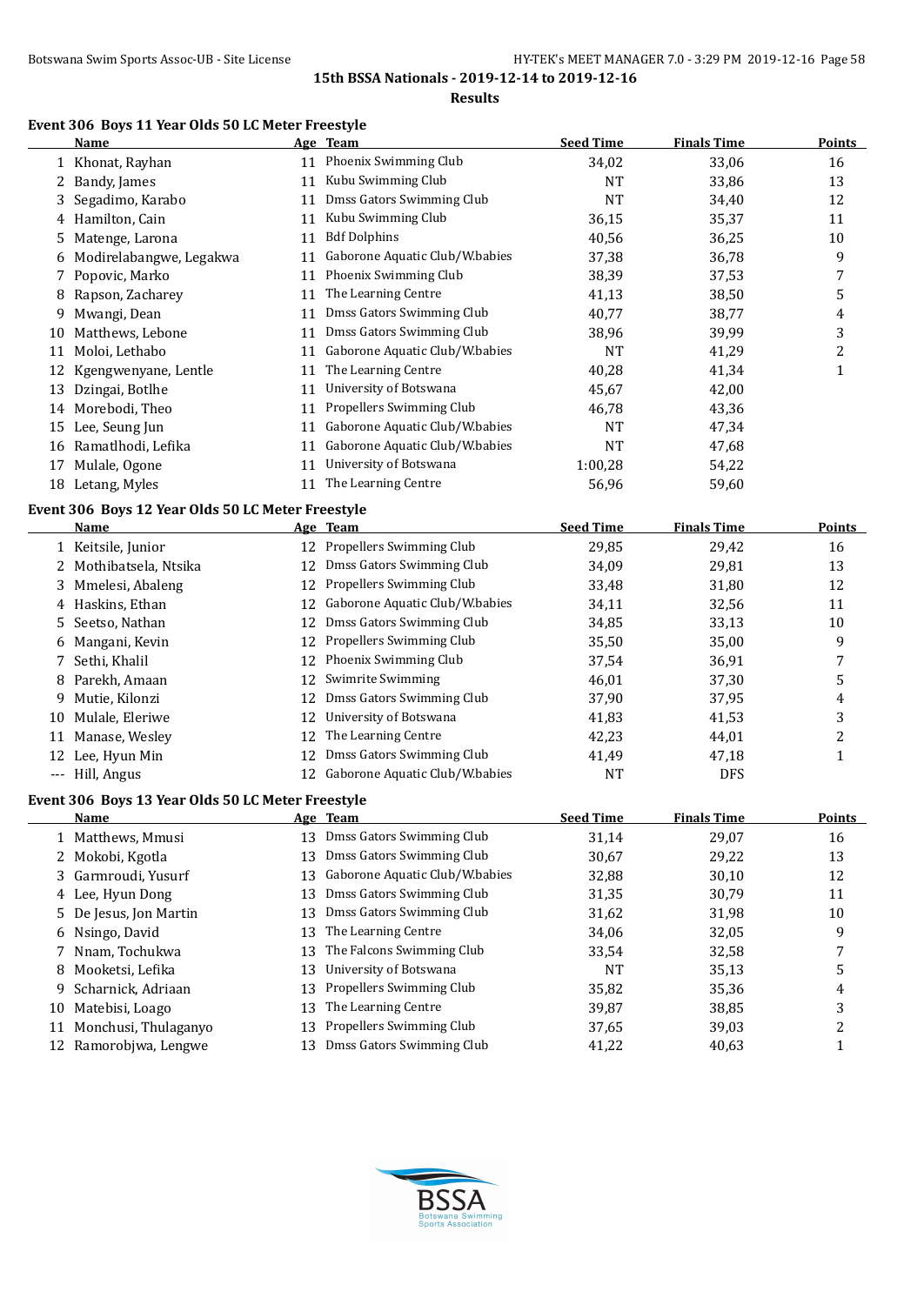|    | <b>Name</b>                                                  |    | Age Team                       | <b>Seed Time</b> | <b>Finals Time</b> | <b>Points</b>  |
|----|--------------------------------------------------------------|----|--------------------------------|------------------|--------------------|----------------|
|    | 13 Setshogo, Lebone                                          |    | 13 Dmss Gators Swimming Club   | 56,61            | 52,35              |                |
|    | --- Msiska, Caleb                                            |    | 13 Unattached                  | <b>NT</b>        | <b>NS</b>          |                |
|    |                                                              |    |                                |                  |                    |                |
|    | Event 306 Boys 14 Year Olds 50 LC Meter Freestyle<br>Name    |    | Age Team                       | <b>Seed Time</b> | <b>Finals Time</b> | <b>Points</b>  |
|    |                                                              |    | 14 Swimrite Swimming           | 28,52            | 27,50              | 16             |
|    | 1 Kandima, Jason                                             |    | 14 The Falcons Swimming Club   |                  |                    |                |
| 2  | Chisungo, Tawanda                                            |    | 14 University of Botswana      | 27,23            | 27,53              | 13             |
| 3  | Molefe, Lerako                                               |    |                                | 30,23            | 28,95              | 12             |
| 4  | Seetso, Thabang                                              | 14 | <b>Bdf Dolphins</b>            | 29,99            | 29,48              | 11             |
| 5  | Liu, Shawn                                                   | 14 | The Learning Centre            | 34,10            | 30,34              | 10             |
| 6  | Nyahunzvi, ;anotida                                          | 14 | University of Botswana         | 48,69            | 32,57              | 9              |
| 7  | Ellerman, Matthew                                            | 14 | The Falcons Swimming Club      | 32,85            | 32,71              | 7              |
| 8  | Hatty, Adam                                                  | 14 | Dmss Gators Swimming Club      | 34,49            | 32,88              | 5              |
|    | 9 Raditladi, Lungile                                         | 14 | University of Botswana         | 36,21            | 34,37              | 4              |
|    | 10 Motlhabane, Pule P                                        |    | 14 Propellers Swimming Club    | 40,69            | 39,56              | 3              |
|    | 11 Maseko, Ignatius                                          |    | 14 Bdf Dolphins                | 50,35            | 48,34              | $\overline{c}$ |
|    | Event 306 Men 15 Year Olds 50 LC Meter Freestyle             |    |                                |                  |                    |                |
|    | Name                                                         |    | Age Team                       | <b>Seed Time</b> | <b>Finals Time</b> | <b>Points</b>  |
|    | 1 Gondo, Takundanashe                                        |    | 15 Unattached                  | 27,81            | 27,78              | 16             |
|    | 2 Rai, Tejzoravar                                            | 15 | Kubu Swimming Club             | 29,10            | 28,02              | 13             |
| 3  | Palmer, James                                                | 15 | The Falcons Swimming Club      | 28,27            | 28,94              | 12             |
| 4  | Norman, Daniel                                               | 15 | The Falcons Swimming Club      | 29,44            | 29,01              | 11             |
| 5. | van Rooyen, Benco                                            | 15 | Dmss Gators Swimming Club      | 29,36            | 29,02              | 10             |
|    | Marumo, Lefika                                               | 15 | Dmss Gators Swimming Club      | 30,58            | 29,25              | 9              |
|    | Khango, Kitso                                                | 15 | Kubu Swimming Club             | 31,35            | 30,56              | 7              |
| 7  |                                                              | 15 | Phoenix Swimming Club          |                  |                    |                |
| 8  | Sethi, Reyhaan                                               |    |                                | 32,23            | 31,18              | 5              |
| 9  | Seleke, Thabiso                                              | 15 | <b>Bdf Dolphins</b>            | 42,27            | 38,51              | 4              |
|    | 10 Boitshwarelo, Junior                                      |    | 15 Dmss Gators Swimming Club   | <b>NT</b>        | 39,78              | 3              |
|    | Event 306 Men 16 Year Olds 50 LC Meter Freestyle             |    |                                |                  |                    |                |
|    | Name                                                         |    | Age Team                       | <b>Seed Time</b> | <b>Finals Time</b> | <b>Points</b>  |
|    | 1 Bekker, Andile                                             |    | 16 Dmss Gators Swimming Club   | 25,59            | 25,69              | 16             |
|    | 2 Jamu, Alexander                                            | 16 | Dmss Gators Swimming Club      | 26,40            | 26,25              | 13             |
| 3  | Rouse, Brandon                                               | 16 | Gaborone Aquatic Club/W.babies | 26,23            | 26,66              | 12             |
|    | 4 Harry, Ethan                                               | 16 | University of Botswana         | 26,89            | 27,43              | 11             |
| 5. | Mosime, Theo M                                               | 16 | Dmss Gators Swimming Club      | 30,00            | 29,73              | 10             |
|    | Walsh, Patrick                                               |    | 16 Dmss Gators Swimming Club   | 26,85            | <b>DQ</b>          |                |
|    |                                                              |    |                                |                  |                    |                |
|    | Event 306 Men 17 & Over 50 LC Meter Freestyle<br><b>Name</b> |    | Age Team                       | <b>Seed Time</b> | <b>Finals Time</b> | <b>Points</b>  |
|    |                                                              |    | 20 Kubu Swimming Club          |                  |                    |                |
|    | 1 Ives, Matthew                                              |    |                                | 25,31            | 25,07              | 16             |
|    | 2 Dzingai, Solomon                                           | 19 | University of Botswana         | 25,75            | 26,20              | 13             |
| 3  | Ngorosha, Tatenda                                            | 26 | University of Botswana         | 27,13            | 26,27              | 12             |
| 4  | Kgang, Lefa                                                  | 17 | University of Botswana         | 27,29            | 26,66              | 11             |
| 5  | Kurukulasooriya, Gihan                                       | 19 | Dmss Gators Swimming Club      | 26,50            | 27,06              | $10\,$         |
| 6  | Jobe, Nicholas                                               | 18 | Dmss Gators Swimming Club      | 28,12            | 27,41              | 9              |
| 7  | Sebikiri, Maemo                                              | 20 | Dmss Gators Swimming Club      | 27,45            | 28,39              | 7              |
| 8  | Rorke, Rhys                                                  | 17 | The Falcons Swimming Club      | 28,97            | 28,48              | 5              |
| 9  | Caple, Owen                                                  | 48 | Kubu Swimming Club             | NT               | 28,70              | 4              |
|    | 10 Motshwari, Karabo                                         | 19 | <b>Bdf Dolphins</b>            | 29,37            | 29,38              | 3              |

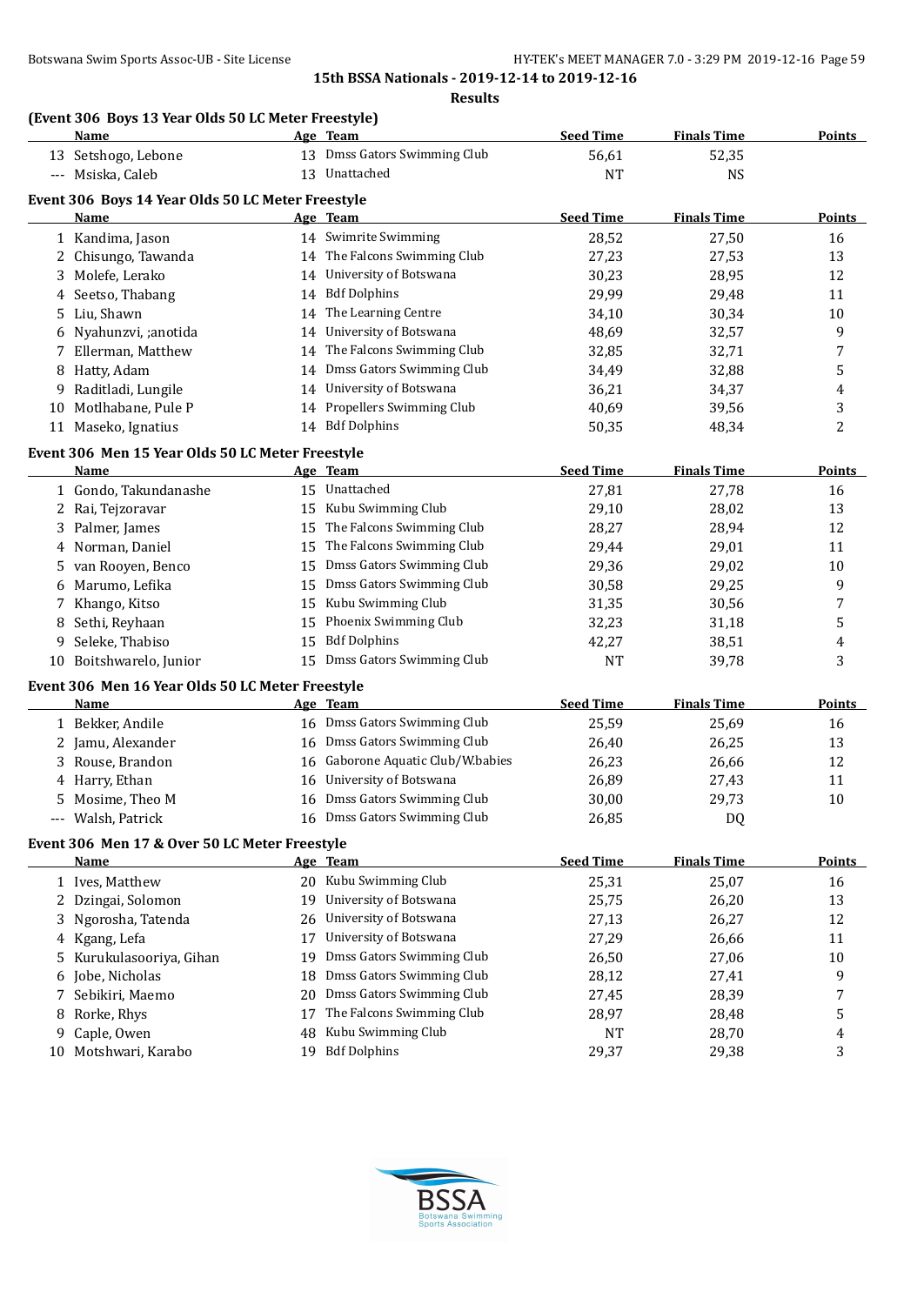#### **Results**

# **(Event 306 Men 17 & Over 50 LC Meter Freestyle)**

|     | <b>Name</b>           |    | Age Team                     | <b>Seed Time</b> | <b>Finals Time</b> | <b>Points</b>  |
|-----|-----------------------|----|------------------------------|------------------|--------------------|----------------|
|     | 11 Makepe, Tokelo     |    | 18 Dmss Gators Swimming Club | 28,62            | 29,77              | $\overline{c}$ |
| 12  | Rantshabeng, Otsile D | 20 | Dmss Gators Swimming Club    | 30,18            | 30,05              | $\mathbf{1}$   |
| 13  | Makurumidze, Panashe  | 19 | Propellers Swimming Club     | 31,16            | 30,58              |                |
| 14  | Matsake, Kutlwano     | 19 | <b>Bdf Dolphins</b>          | 30,55            | 30,96              |                |
| 15  | Watson, Trevor        | 44 | Dmss Gators Swimming Club    | 31,00            | 31,09              |                |
| 16  | Maseko, Lesego        | 18 | <b>Bdf Dolphins</b>          | 51,20            | 31,35              |                |
| 17  | Moagi, Mbise          | 23 | Phoenix Swimming Club        | <b>NT</b>        | 31,45              |                |
| 18  | Mokobi, Bokang        | 29 | <b>Bdf Dolphins</b>          | 34,25            | 31,61              |                |
| 19  | Ipotseng, Clinton     | 21 | University of Botswana       | 33,65            | 31,69              |                |
| 20  | Freeman, Peter        | 45 | Dmss Gators Swimming Club    | 30,98            | 31,72              |                |
| 21  | Kandela, Rawa         | 17 | University of Botswana       | <b>NT</b>        | 32,53              |                |
| 22  | Moswetsi, Thato       | 22 | <b>Bdf Dolphins</b>          | 30,62            | 32,68              |                |
| 23  | Magetse, Tsaone       | 22 | University of Botswana       | 31,85            | 32,74              |                |
| 24  | Kasale, Uswani        | 24 | <b>Bdf Dolphins</b>          | <b>NT</b>        | 33,20              |                |
| 25  | Mabote, Leruo         | 23 | <b>Bdf Dolphins</b>          | 34,02            | 33,66              |                |
| 26  | Samati, Onkagetse     | 32 | <b>Bdf Dolphins</b>          | 34,98            | 34,31              |                |
| 27  | Molatlheng, Clifford  | 22 | University of Botswana       | 35,69            | 35,10              |                |
| 28  | Kopano, Thabo         | 24 | <b>Bdf Dolphins</b>          | 36,45            | 35,84              |                |
| 29  | Gabalebatse, Rodrick  | 23 | <b>Bdf Dolphins</b>          | 36,43            | 37,38              |                |
| 30  | Mathibe, Prince       | 21 | University of Botswana       | 35,87            | 37,43              |                |
| 31  | Samuel, Masego        | 24 | <b>Bdf Dolphins</b>          | 36,15            | 37,69              |                |
| 32  | Matenge, Ndasiiwa     | 35 | <b>Bdf Dolphins</b>          | 43,22            | 39,76              |                |
| 33  | Mekgwe, Bonno         | 26 | <b>Bdf Dolphins</b>          | 42,31            | 39,79              |                |
| 34  | Keleeme, Botlhe       | 19 | University of Botswana       | <b>NT</b>        | 40,45              |                |
| 35  | Maphorisa, Mishingo   | 23 | University of Botswana       | 42,70            | 42,32              |                |
| 36  | Bakisani, Bapasi      | 35 | <b>Bdf Dolphins</b>          | 52,58            | 46,15              |                |
| --- | Watson, Bruce         | 39 | Dmss Gators Swimming Club    | <b>NT</b>        | <b>NS</b>          |                |
| --- | Gachala, Lawrence     | 49 | <b>Bdf Dolphins</b>          | 34.19            | <b>NS</b>          |                |

## **Event 307 Mixed 14 & Under 200 LC Meter Medley Relay**

|   | Team                             | Relay                     | <b>Seed Time</b>           | <b>Finals Time</b>              | <b>Points</b> |
|---|----------------------------------|---------------------------|----------------------------|---------------------------------|---------------|
|   | 1 Dmss Gators Swimming Club      | A                         | 2:09,06                    | 2:16,87                         | 32            |
|   | 1) Ingwe, Kimberly W14           | 2) Mokobi, Kgotla M13     | 3) Jack, Michelle W14      | 4) Matthews, Mmusi M13          |               |
|   | 2 University of Botswana         | A                         | 2:35,14                    | 2:25,82                         | 26            |
|   | 1) Oagile-Motso, Renee W12       | 2) Molefe, Lerako M14     | 3) Harry, Kyra W12         | 4) Raditladi, Lungile M14       |               |
|   | 3 Propellers Swimming Club       | A                         | 2:50,99                    | 2:35,11                         | 24            |
|   | 1) Ramakoloi, Thata W12          | 2) Keitsile, Junior M12   | 3) Saleshando, Oratile W13 | 4) Mmelesi, Abaleng M12         |               |
|   | 4 Gaborone Aquatic Club/W.babies | A                         | 2:31,46                    | 2:41,13                         | 22            |
|   | 1) Haskins, Camille W10          | 2) Haskins, Ethan M12     | 3) Garmroudi, Yusurf M13   | 4) Molelowatladi, Realeboga W10 |               |
|   | 5 Phoenix Swimming Club          | A                         | NT                         | 2:41.43                         | 20            |
|   | 1) Pieterse, Megan W14           | 2) Sethi, Khalil M12      | 3) Khonat, Rayhan M11      | 4) Merafhe, Naledi W11          |               |
|   | 6 Kubu Swimming Club             | A                         | 2:16,91                    | 2:45,20                         | 18            |
|   | 1) Bandy, James M11              | 2) Khango, Thobo W13      | 3) Chang, Ji-eun W12       | 4) Hamilton, Cain M11           |               |
|   | 7 The Learning Centre            | A                         | 2:58,58                    | 2:56,44                         | 14            |
|   | 1) Pesic, Ema W14                | 2) Liu, Shawn M14         | 3) Magosi, Lelentle W10    | 4) Nsingo, David M13            |               |
| 8 | <b>Bdf Dolphins</b>              | A                         | <b>NT</b>                  | 3:34,34                         | 10            |
|   | 1) Baleseng, Arefa W11           | 2) Mokgadi, Thuto M10     | 3) Matenge, Larona M11     | 4) Seetso, Refilwe W12          |               |
|   | Dmss Gators Swimming Club        | C                         | 2:34,09                    | X2:28,94                        |               |
|   | 1) Mutie, Mutinda W14            | 2) Hatty, Adam M14        | 3) Ditlhogo, Amaru W13     | 4) Mothibatsela, Ntsika M12     |               |
|   | --- Propellers Swimming Club     | B                         | 2:55,31                    | X2:53,12                        |               |
|   | 1) Kesiilwe, Katlego W12         | 2) Scharnick, Adriaan M13 | 3) Saleshando, Melodi W10  | 4) Mangani, Kevin M12           |               |
|   |                                  |                           |                            |                                 |               |